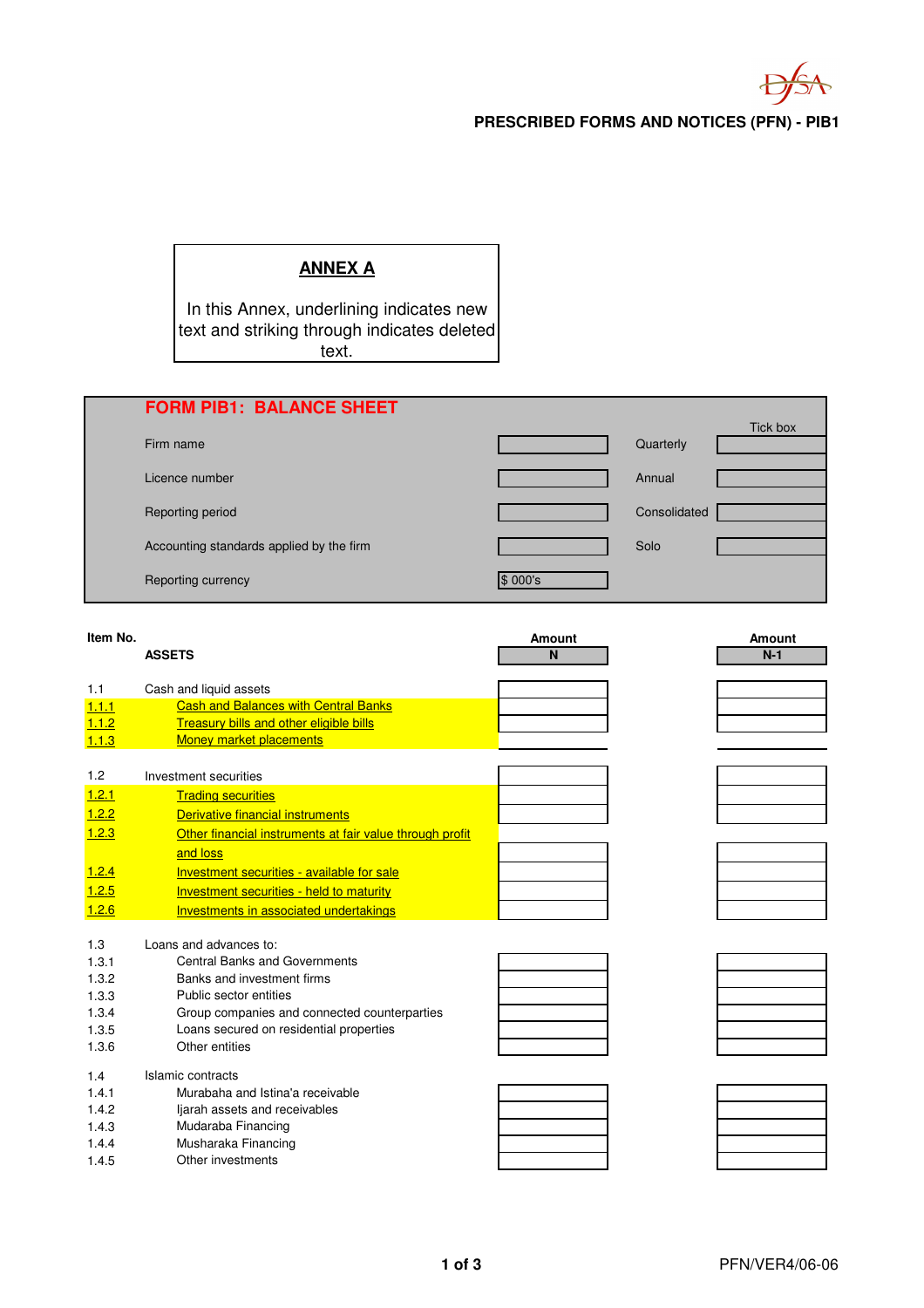

| 1.5      | <b>Fixed assets</b>                                |   |       |
|----------|----------------------------------------------------|---|-------|
|          |                                                    |   |       |
| 1.6      | Intangible assets                                  |   |       |
| 1.6.1    | Goodwill                                           |   |       |
| 1.6.2    | Other                                              |   |       |
| 1.7      | Other assets                                       |   |       |
|          |                                                    |   |       |
| 1.8      | <b>TOTAL ASSETS</b>                                |   |       |
|          |                                                    |   |       |
| 1.9      | <b>Off Balance Sheet Assets</b>                    |   |       |
| 1.9.1    | Direct credit substitutes                          |   |       |
| 1.9.2    | Transaction-related contingents                    |   |       |
| 1.9.3    | Trade-related contingents                          |   |       |
| 1.9.4    | Sale and repurchase agreements                     |   |       |
| 1.9.5    | Forward asset purchases                            |   |       |
| 1.9.6    | Forward deposits placed                            |   |       |
| 1.9.7    | Uncalled partly-paid shares and securities         |   |       |
| 1.9.8    | <b>NIFs and RUFs</b>                               |   |       |
| 1.9.9    | <b>Endorsement of bills</b>                        |   |       |
| 1.9.10   | Other commitments                                  |   |       |
| 1.9.10.1 | 1 year or less to maturity                         |   |       |
| 1.9.10.2 | Over 1 year to maturity                            |   |       |
| 1.9.11   | Assets funded by restricted PSIAs                  |   |       |
|          |                                                    |   |       |
|          | <b>LIABILITIES</b>                                 | N | $N-1$ |
| 1.10     | Deposits - due to:                                 |   |       |
| 1.10.1   | Financial institutions                             |   |       |
| 1.10.2   | Other                                              |   |       |
|          |                                                    |   |       |
| 1.11     |                                                    |   |       |
|          |                                                    |   |       |
|          | Tax liability                                      |   |       |
| 1.12     | Provisions                                         |   |       |
|          |                                                    |   |       |
| 1.13     | Loan capital and hybrid securities                 |   |       |
|          |                                                    |   |       |
| 1.14     | Liabilities arising from Islamic contracts         |   |       |
| 1.14.1   | Parallel Salam                                     |   |       |
| 1.14.2   | ljarah instalment payables                         |   |       |
| 1.14.3   | Liabilities related to PSIAu                       |   |       |
| 1.14.4   | Other                                              |   |       |
|          |                                                    |   |       |
| 1.15     | <b>Others</b>                                      |   |       |
| 1.15.1   | Creditors and other liabilities                    |   |       |
| 1.15.2   | Derivative financial instruments and other trading |   |       |
|          | <b>liabilities</b>                                 |   |       |
| 1.16     | <b>TOTAL LIABILITIES</b>                           |   |       |
|          |                                                    |   |       |
| 1.17     | Off Balance Sheet Liabilities                      |   |       |
| 1.17.1   | Liabilities relating to restricted PSIAs           |   |       |
| 1.17.2   | Other                                              |   |       |
|          | <b>SHAREHOLDERS' EQUITY</b>                        | N | $N-1$ |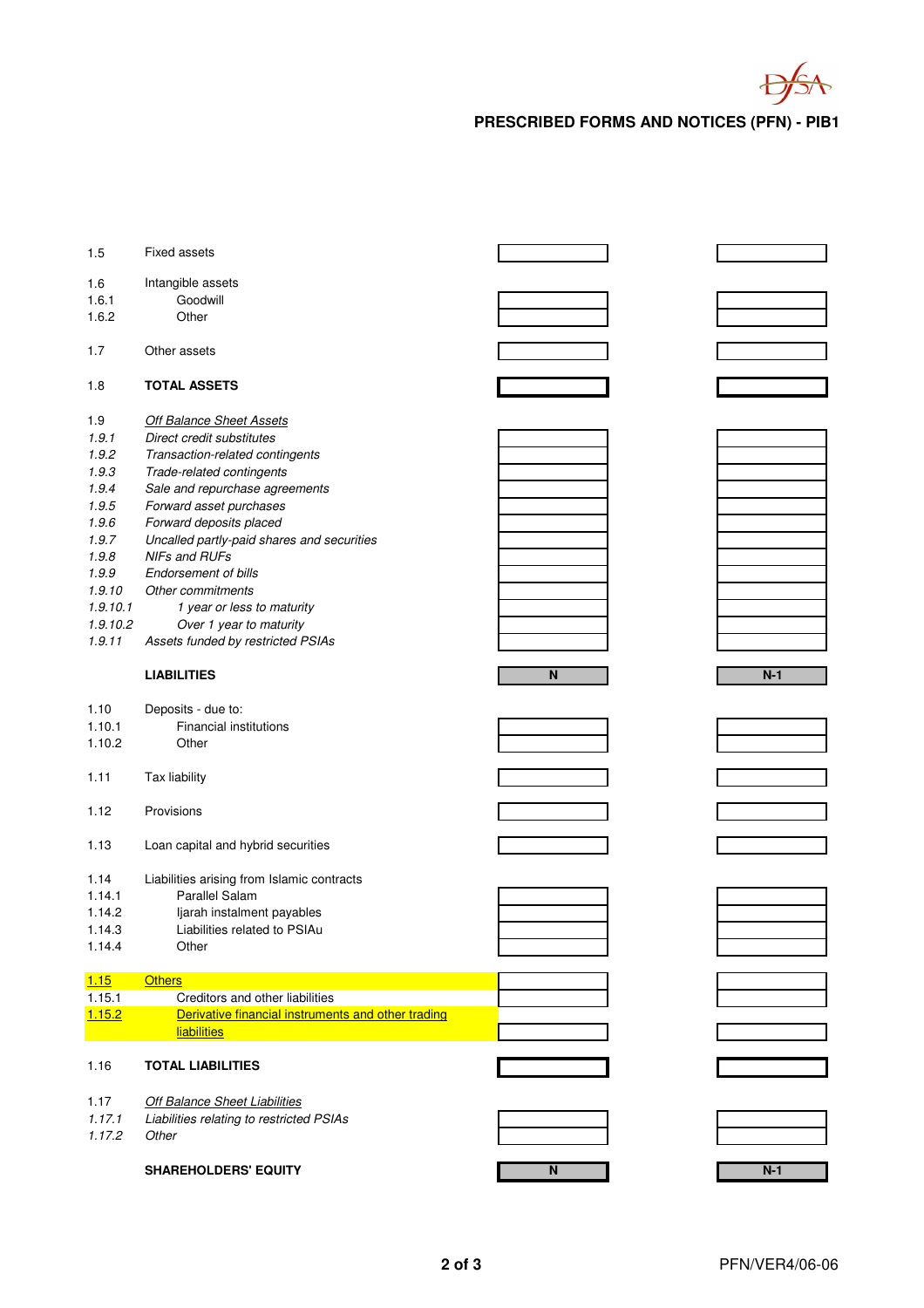

| 1.18   | Share capital:                                  |  |
|--------|-------------------------------------------------|--|
| 1.18.1 | Ordinary shares                                 |  |
| 1.18.2 | Preference shares                               |  |
| 1.18.3 | Partnership capital                             |  |
| 1.19   | <b>Total share capital</b>                      |  |
| 1.20   | <b>Share Premium account</b>                    |  |
| 1.21   | Reserves                                        |  |
| 1.21.1 | Asset revaluation reserve                       |  |
| 1.21.2 | Goodwill and other reserves                     |  |
| 1.21.3 | Investment risk reserve                         |  |
| 1.21.4 | Profit equalisation reserve                     |  |
| 1.22   | <b>Total reserves</b>                           |  |
| 1.23   | Retained profits / losses                       |  |
| 1.24   | <b>Minority interests</b>                       |  |
| 1.25   | <b>TOTAL SHAREHOLDERS' EQUITY</b>               |  |
| 1.26   | TOTAL LIABILITIES AND SHAREHOLDERS' EQUITY      |  |
|        | <b>Miscellaneous Items</b>                      |  |
| 1.27   | Client Money held or controlled by the firm     |  |
| 1.27.1 | Of which, Segregated Client Money               |  |
| 1.28   | Total Client Money held in Client Accounts      |  |
| 1.29   | Insurance Monies held or controlled by the firm |  |
| 1.29.1 | Of which, segregated                            |  |

1.30 Total Insurance Monies held in Insurance Bank Accounts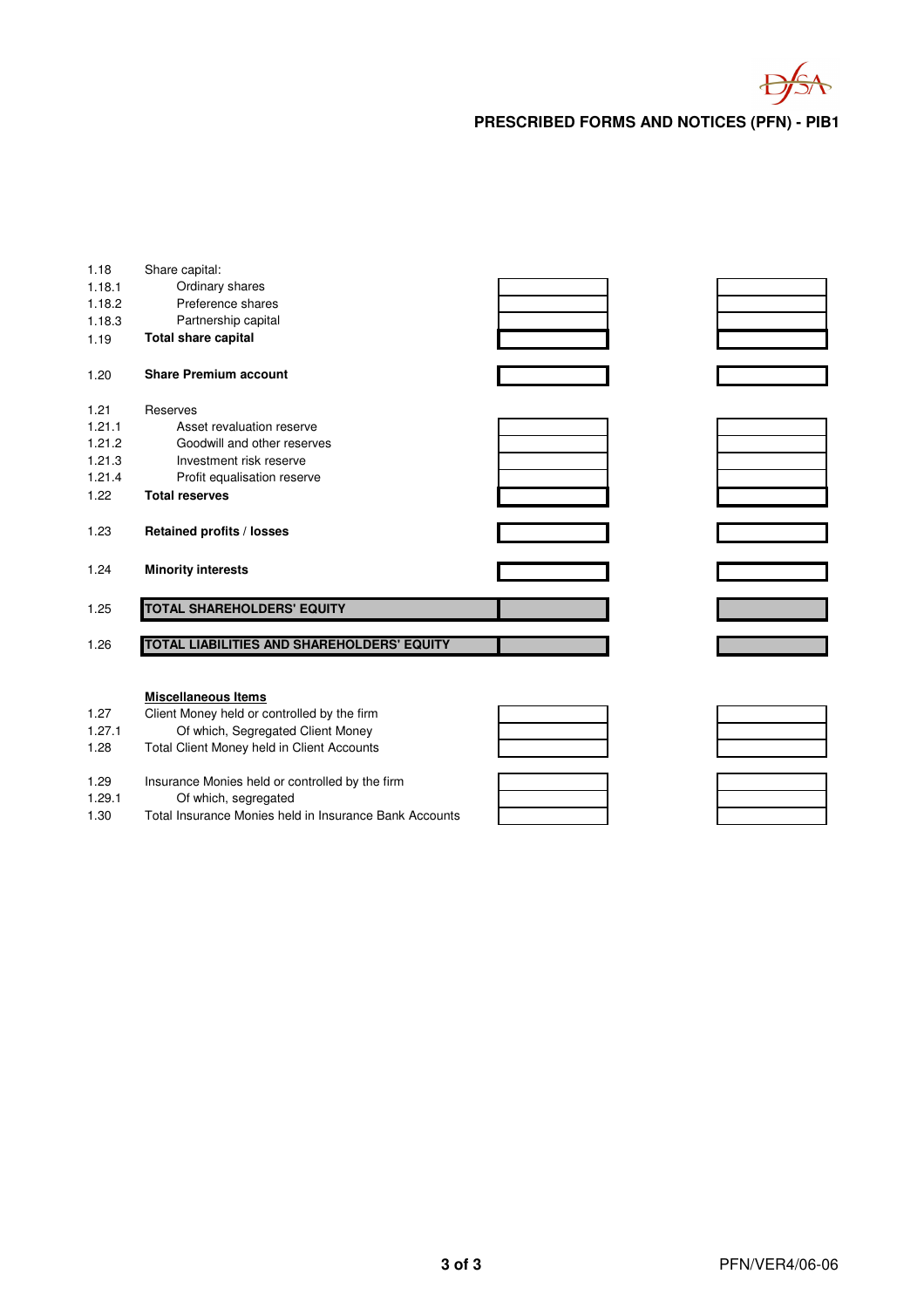

|                           | FORM PIB1: APPENDIX 1 - DETAIL OF NON-TRADING BOOK ASSETS   |                               |                            |                    |                               |
|---------------------------|-------------------------------------------------------------|-------------------------------|----------------------------|--------------------|-------------------------------|
|                           |                                                             |                               |                            |                    | Tick box                      |
|                           | Firm Name                                                   |                               |                            | Quarterly          |                               |
|                           | Licence number                                              |                               |                            | Annual             |                               |
|                           | Reporting period                                            |                               |                            | Consolidated       |                               |
|                           | Accounting standards applied by firm                        |                               |                            | Solo               |                               |
|                           | Reporting currency                                          |                               |                            |                    |                               |
| Item No.<br><b>ASSETS</b> | Item                                                        | <b>Trading Book</b><br>Amount | Non-trading<br>book amount | Weight             | <b>Weighted NTB</b><br>amount |
| 1.A1.1                    | Cash and liquid assets                                      |                               |                            | 0%                 |                               |
|                           |                                                             |                               |                            | 10%<br>20%<br>100% |                               |
| 1.A1.2<br>1.A1.2.1        | <b>Investments</b><br>Central governments and central banks |                               |                            |                    |                               |
|                           |                                                             |                               |                            | $0\%$              |                               |
|                           |                                                             |                               |                            | 10%<br>20%         |                               |
|                           |                                                             |                               |                            | 100%               |                               |
| 1.A1.2.2                  | <b>Banks</b>                                                |                               |                            |                    |                               |
|                           |                                                             |                               |                            | 0%<br>10%          |                               |
|                           |                                                             |                               |                            | 20%                |                               |
|                           |                                                             |                               |                            | 100%               | Deducted from Tier 1 & 2      |
|                           |                                                             |                               |                            |                    |                               |
| 1.A1.2.3                  | Mortgage backed securities                                  |                               |                            | 10%                |                               |
|                           |                                                             |                               |                            | 50%                |                               |
|                           |                                                             |                               |                            | 100%               |                               |
| 1.A1.2.4                  | Subsidiaries & associated companies                         |                               |                            |                    |                               |
|                           |                                                             |                               |                            | 0%<br>10%          |                               |
|                           |                                                             |                               |                            | 20%                |                               |
|                           |                                                             |                               |                            | 100%               | Deducted from Tier 1 & 2      |
| 1.A1.2.5                  | Investments in financial firms' capital                     |                               |                            |                    |                               |
|                           |                                                             |                               |                            | 0%                 |                               |
|                           |                                                             |                               |                            | 10%<br>20%         |                               |
|                           |                                                             |                               |                            | 100%               |                               |
|                           |                                                             |                               |                            |                    | Deducted from Tier 1 & 2      |
| 1.A1.2.6                  | Qualifying holdings                                         |                               |                            |                    | Deducted from Tier 1 & 2      |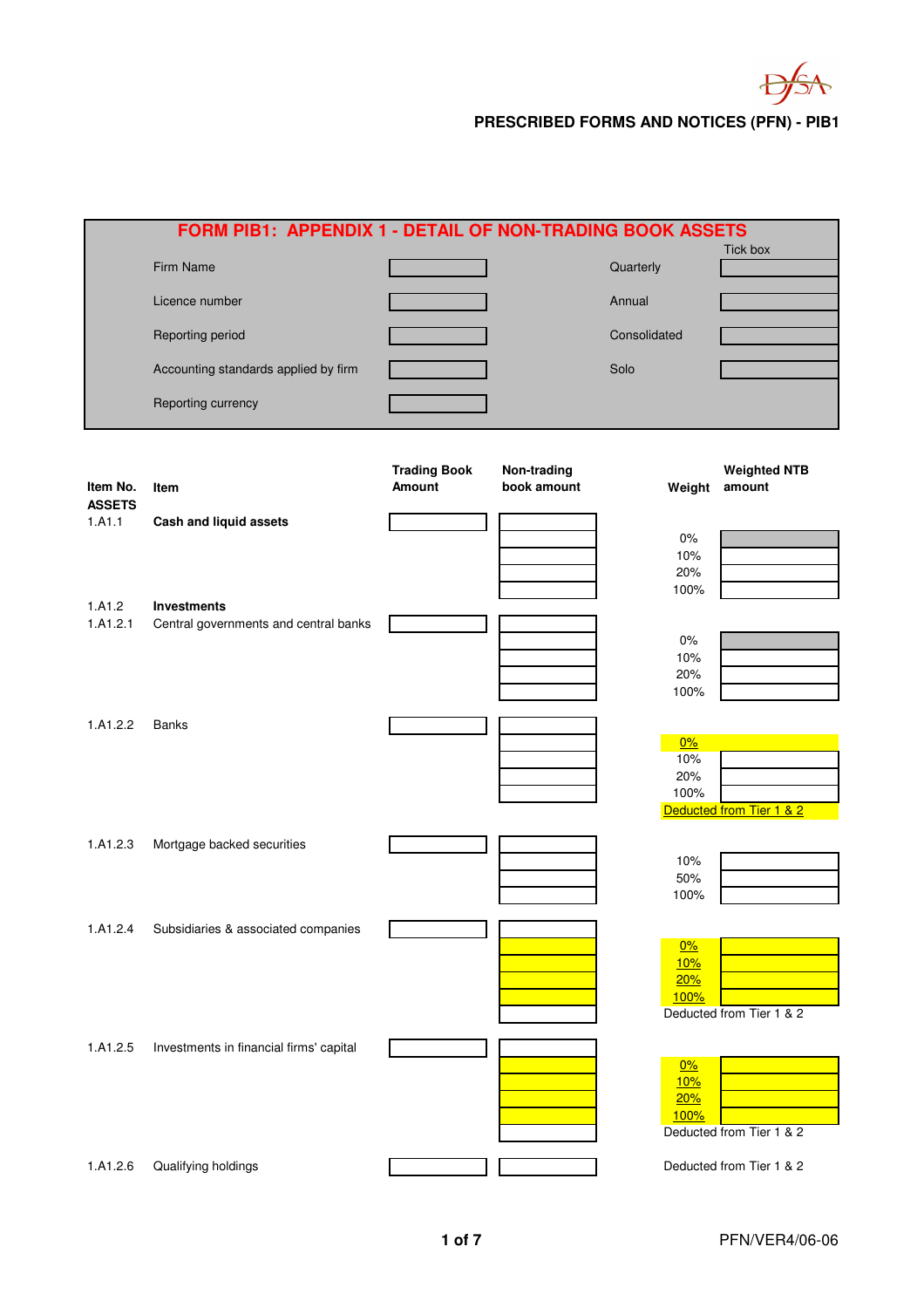

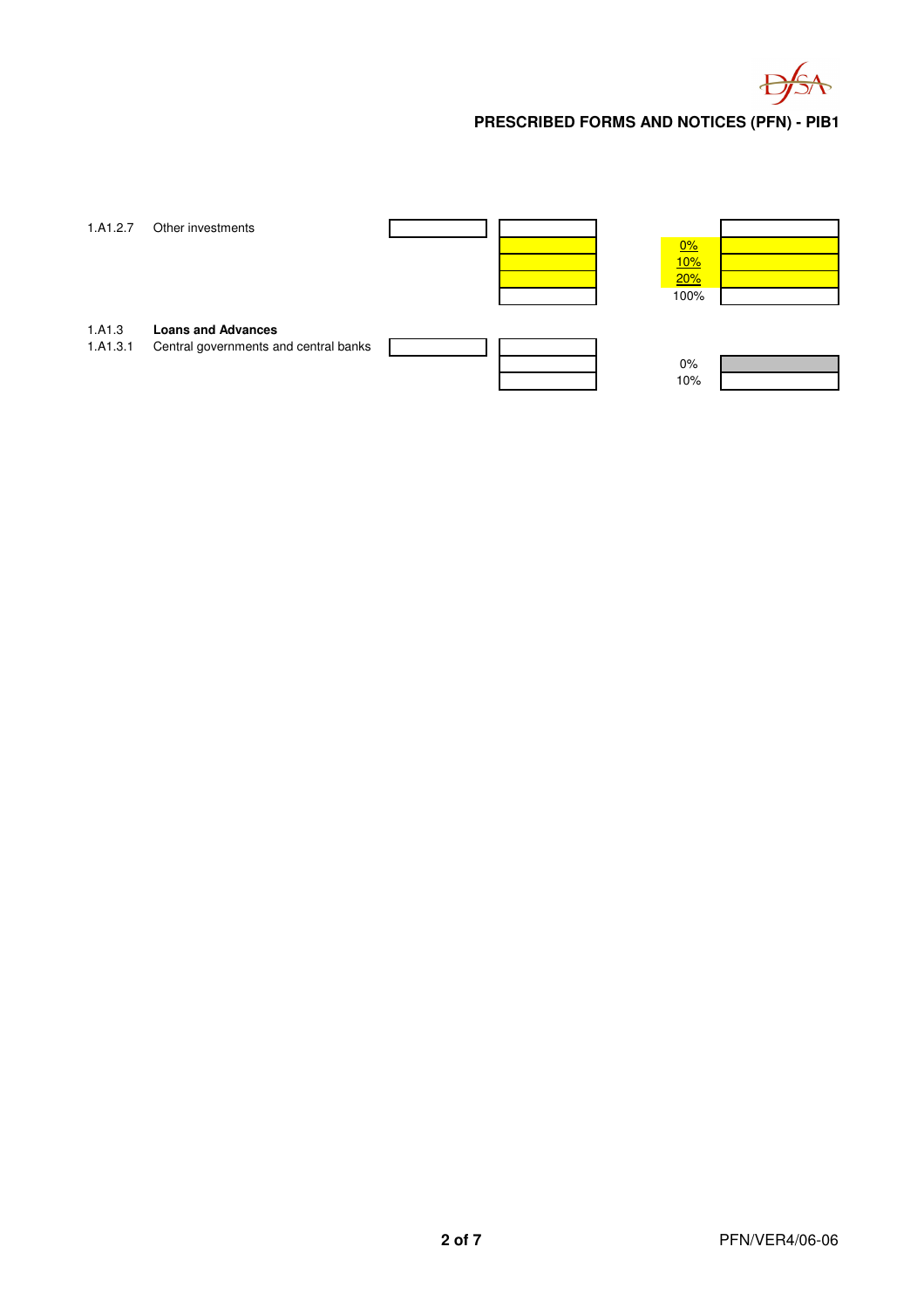

|          |                                            |  | 20%<br>100%  |                          |
|----------|--------------------------------------------|--|--------------|--------------------------|
| 1.A1.3.2 | Banks and financial firms                  |  |              |                          |
|          |                                            |  | $0\%$        |                          |
|          |                                            |  | 10%          |                          |
|          |                                            |  | 20%          |                          |
|          |                                            |  | 100%         |                          |
| 1.A1.3.3 | Public sector entities                     |  |              |                          |
|          |                                            |  | $0\%$        |                          |
|          |                                            |  | 10%          |                          |
|          |                                            |  | 20%          |                          |
| 1.A1.3.4 | Group companies & connected                |  | 100%         |                          |
|          |                                            |  | $0\%$        |                          |
|          |                                            |  | 10%          |                          |
|          |                                            |  | 20%          |                          |
|          |                                            |  | 100%         |                          |
|          |                                            |  |              | Deducted from Tier 1 & 2 |
| 1.A1.3.5 | Loans secured on residential properties    |  | 50%          |                          |
|          |                                            |  |              |                          |
| 1.A1.3.6 | Other loans and advances                   |  |              |                          |
|          |                                            |  | $0\%$        |                          |
|          |                                            |  | 10%<br>20%   |                          |
|          |                                            |  | 100%         |                          |
|          |                                            |  |              |                          |
|          |                                            |  |              | Deducted from Tier 1 & 2 |
|          |                                            |  |              |                          |
| 1.A1.4   | <b>Assets arising from Islamic Finance</b> |  |              |                          |
| 1.A1.4.1 | Murabaha and Istina'a receivable           |  |              |                          |
|          |                                            |  | $0\%$<br>10% |                          |
|          |                                            |  | 20%          |                          |
|          |                                            |  | 50%          |                          |
|          |                                            |  | 100%         |                          |
|          |                                            |  |              |                          |
| 1.A1.4.2 | ljarah assets and receivables              |  | $0\%$        |                          |
|          |                                            |  | 10%          |                          |
|          |                                            |  | 20%          |                          |
|          |                                            |  | 50%          |                          |
|          |                                            |  | 100%         |                          |
| 1.A1.4.3 | Mudaraba Financing                         |  |              |                          |
|          |                                            |  | $0\%$        |                          |
|          |                                            |  | 10%          |                          |
|          |                                            |  | 20%          |                          |
|          |                                            |  | 50%<br>100%  |                          |
|          |                                            |  |              |                          |
| 1.A1.4.4 | Musharaka Financing                        |  |              |                          |
|          |                                            |  | $0\%$<br>10% |                          |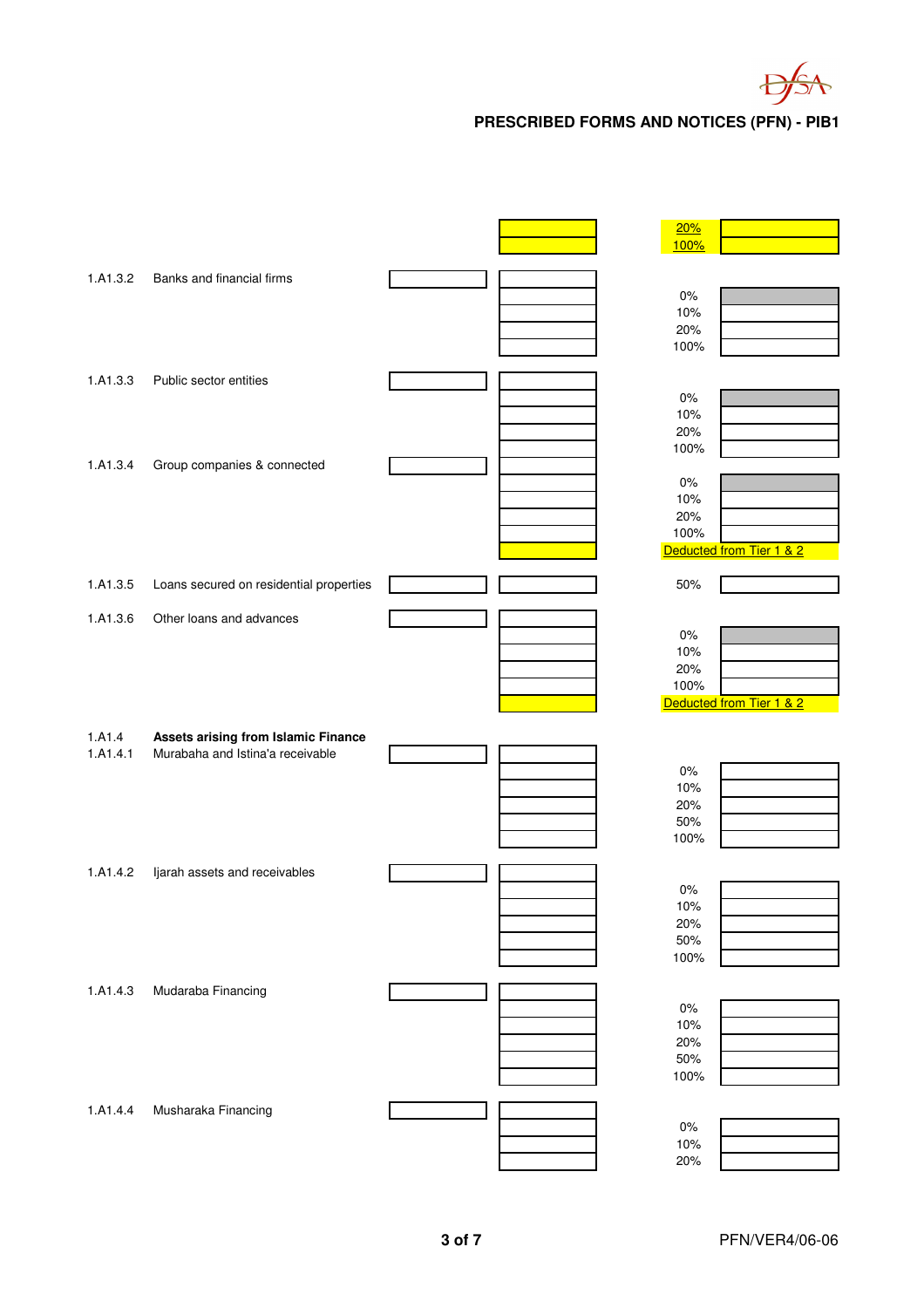

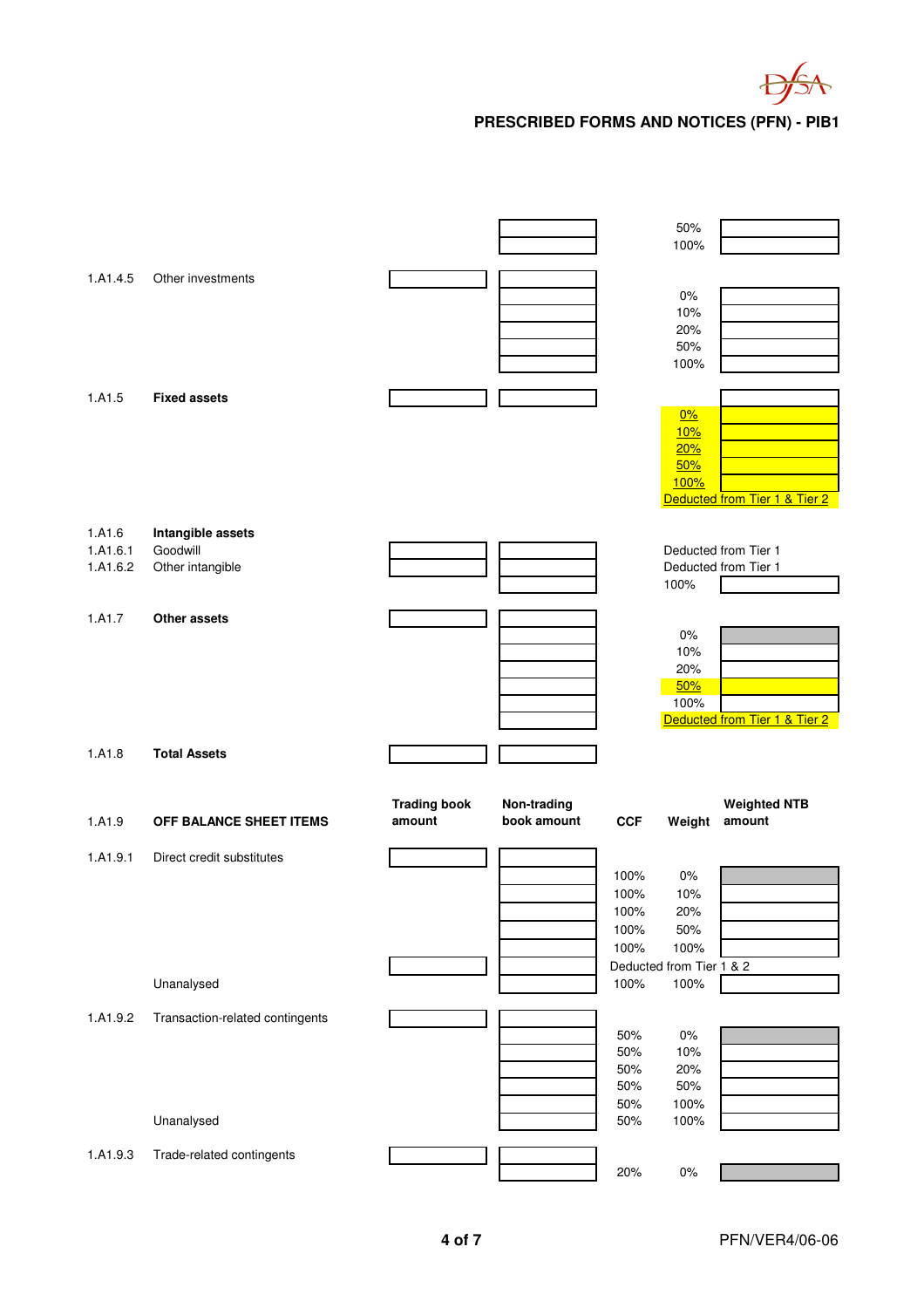

| 20% |
|-----|
| 20% |
| 20% |

20% 10% 20% 20% 20% 50%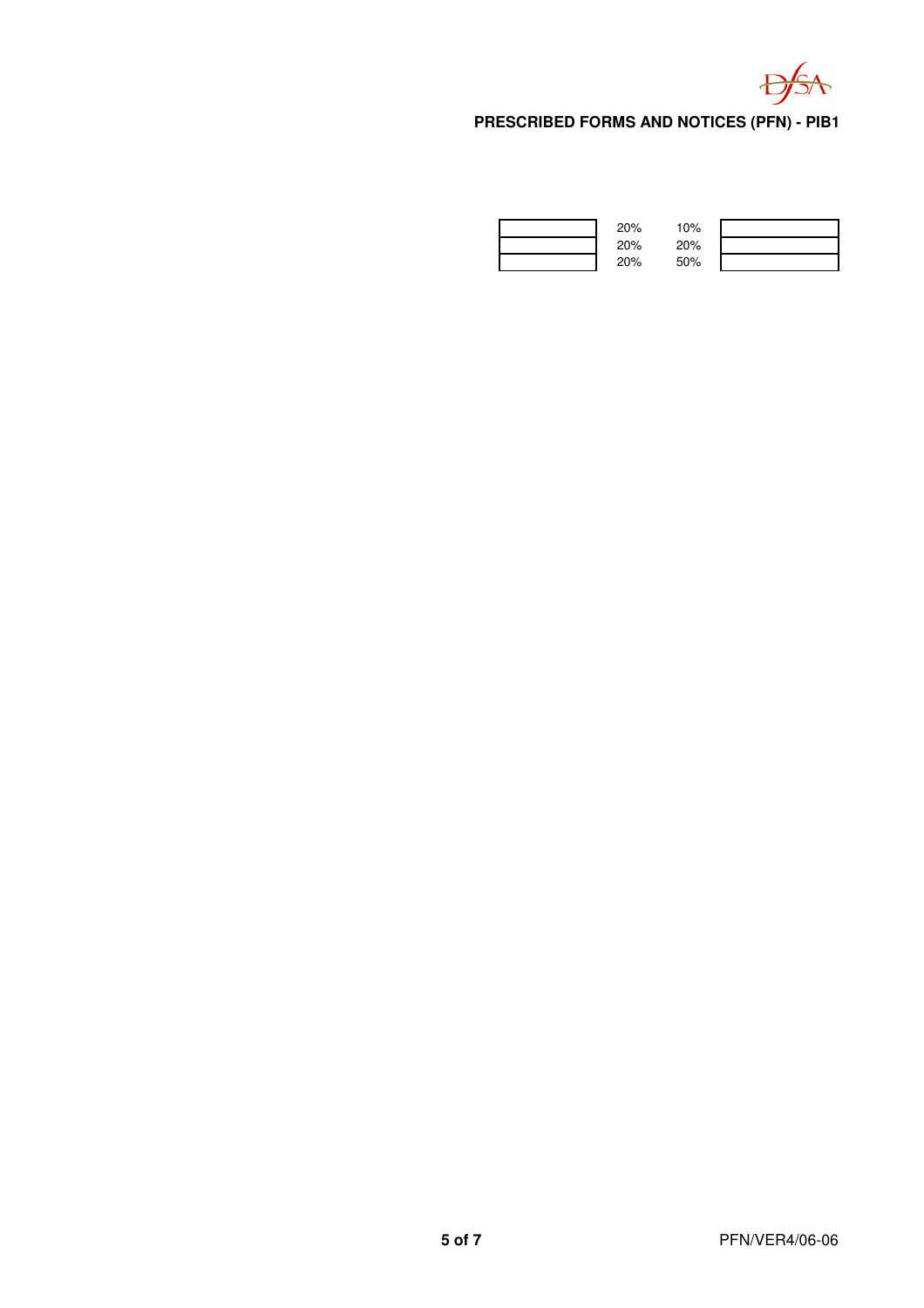

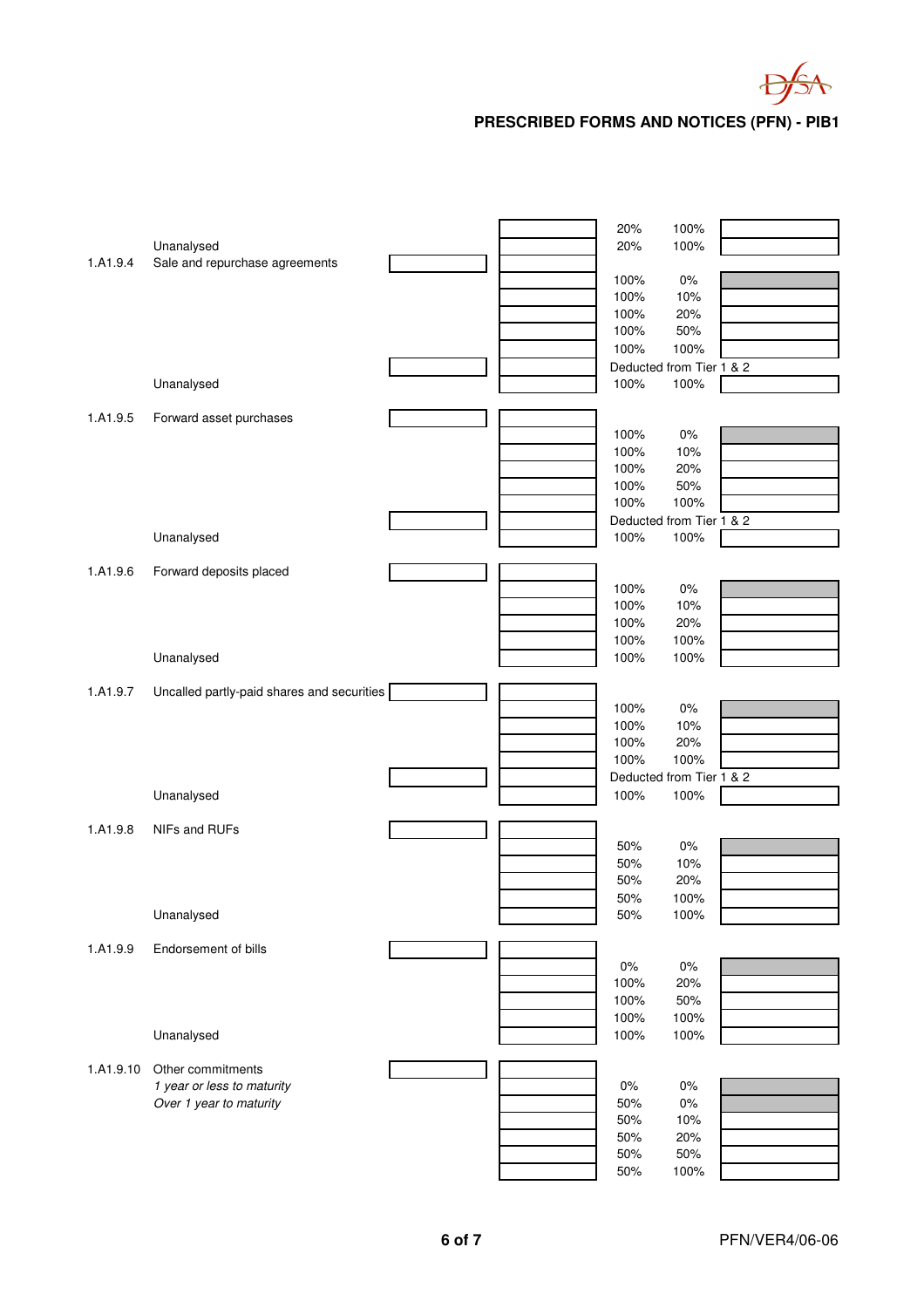



Indicate inclusions/additions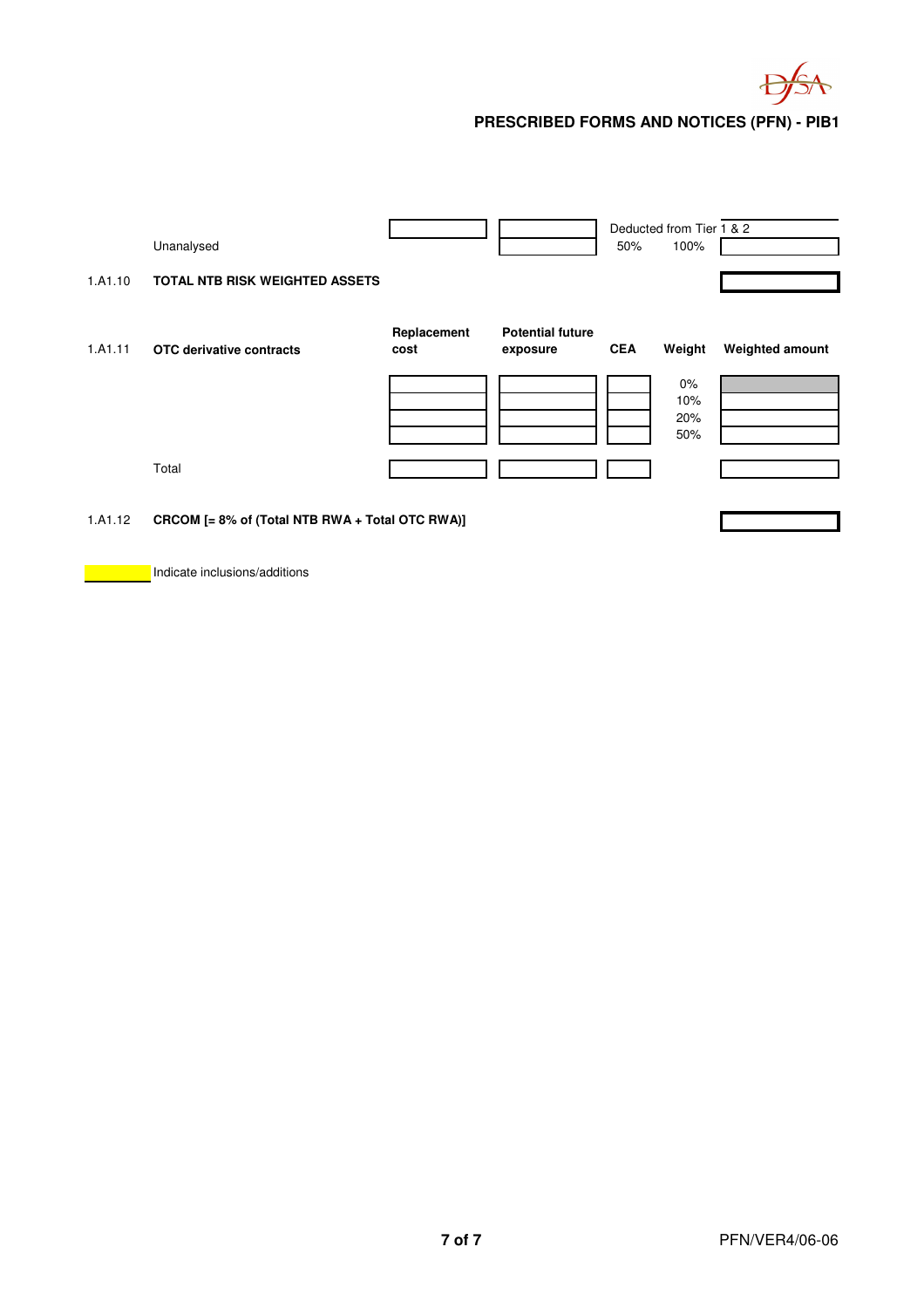

|            | <b>FORM PIB 3: PROFIT AND LOSS STATEMENT</b>          |               |               |  |
|------------|-------------------------------------------------------|---------------|---------------|--|
|            | Firm name                                             |               | Tick box      |  |
|            |                                                       |               | Quarterly     |  |
|            | Licence number                                        |               | Annual        |  |
|            |                                                       |               |               |  |
|            | Reporting period                                      |               | Consolidated  |  |
|            | Accounting standards applied by the firm              |               | Solo          |  |
|            | Reporting currency                                    | \$ 000's      |               |  |
|            |                                                       |               |               |  |
|            |                                                       |               |               |  |
| Item No.   |                                                       | <b>Amount</b> | <b>Amount</b> |  |
|            |                                                       | N             | $N-1$         |  |
|            |                                                       |               |               |  |
| 3.1        | Interest income                                       |               |               |  |
| 3.2        | Interest expense                                      |               |               |  |
| 3.3        | Net interest income                                   |               |               |  |
|            |                                                       |               |               |  |
| 3.4        | Fee and commission income                             |               |               |  |
| 3.5        | Fee and commission expense                            |               |               |  |
|            |                                                       |               |               |  |
| 3.6        | Net fee and commission income                         |               |               |  |
|            |                                                       |               |               |  |
| 3.7<br>3.8 | Dividend income<br>Net income from trading securities |               |               |  |
| 3.9        | Net income from investment securities                 |               |               |  |
| 3.10       | <b>Income from Islamic contracts</b>                  |               |               |  |
| 3.11       | Other operating income                                |               |               |  |
| 3.12       | Impairment losses on loans and advances               |               |               |  |
| 3.12.1     | General                                               |               |               |  |
| 3.12.2     | Specific                                              |               |               |  |
| 3.12.3     | Islamic contracts                                     |               |               |  |
| 3.12.4     | Other                                                 |               |               |  |
| 3.13       | Staff expenses                                        |               |               |  |
| 3.14       | Depreciation & amortisation                           |               |               |  |
| 3.15       | Other operating expenses                              |               |               |  |
|            |                                                       |               |               |  |
| 3.16       | Operating profit from ordinary activities             |               |               |  |
|            |                                                       |               |               |  |
| 3.17       | Net income from subsidiaries and associated companies |               |               |  |
| 3.18       | Profit (loss) from extraordinary Items                |               |               |  |
|            |                                                       |               |               |  |
| 3.19       | Profit (loss) before taxation                         |               |               |  |
|            |                                                       |               |               |  |
| 3.20       | Tax on (profit) / loss                                |               |               |  |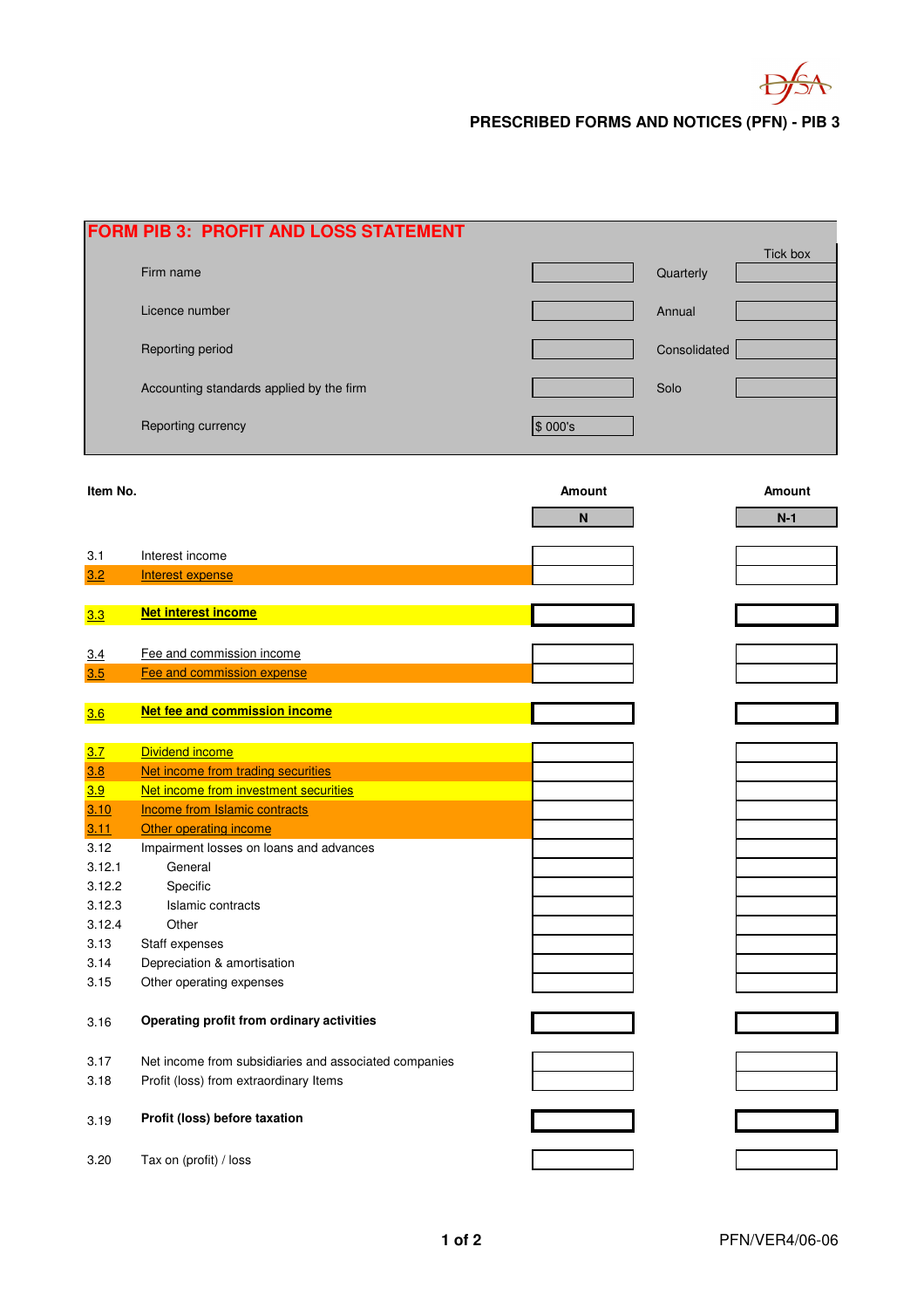

| 3.21                 | Profit (loss) after tax                                                                                           | 01 | $\overline{0}$ |
|----------------------|-------------------------------------------------------------------------------------------------------------------|----|----------------|
| 3.22                 | (Minority interests)                                                                                              |    |                |
| 3.23                 | <b>NET PROFIT (LOSS)</b>                                                                                          | O. | 0              |
| 3.24<br>3.25<br>3.26 | Dividends, and other distributions, declared or paid<br>Partners' drawings, declared or paid<br>Other adjustments |    |                |
| 3.27                 | <b>RETAINED PROFITS FOR THE REPORTING PERIOD</b>                                                                  | ΩI | $\Omega$       |

#### **This section of the return is to be completed with the Annual Return only**

| 3.28 | Retained profits at the end of the reporting period | In \$ thousands |
|------|-----------------------------------------------------|-----------------|
|      | Per final quarterly return                          |                 |
|      | Per annual return                                   |                 |
|      | <b>Per audited annual accounts</b>                  |                 |

#### 3.29 Use the following box to provide the nature and the amount of differences identified (eg audit adjustments, errors):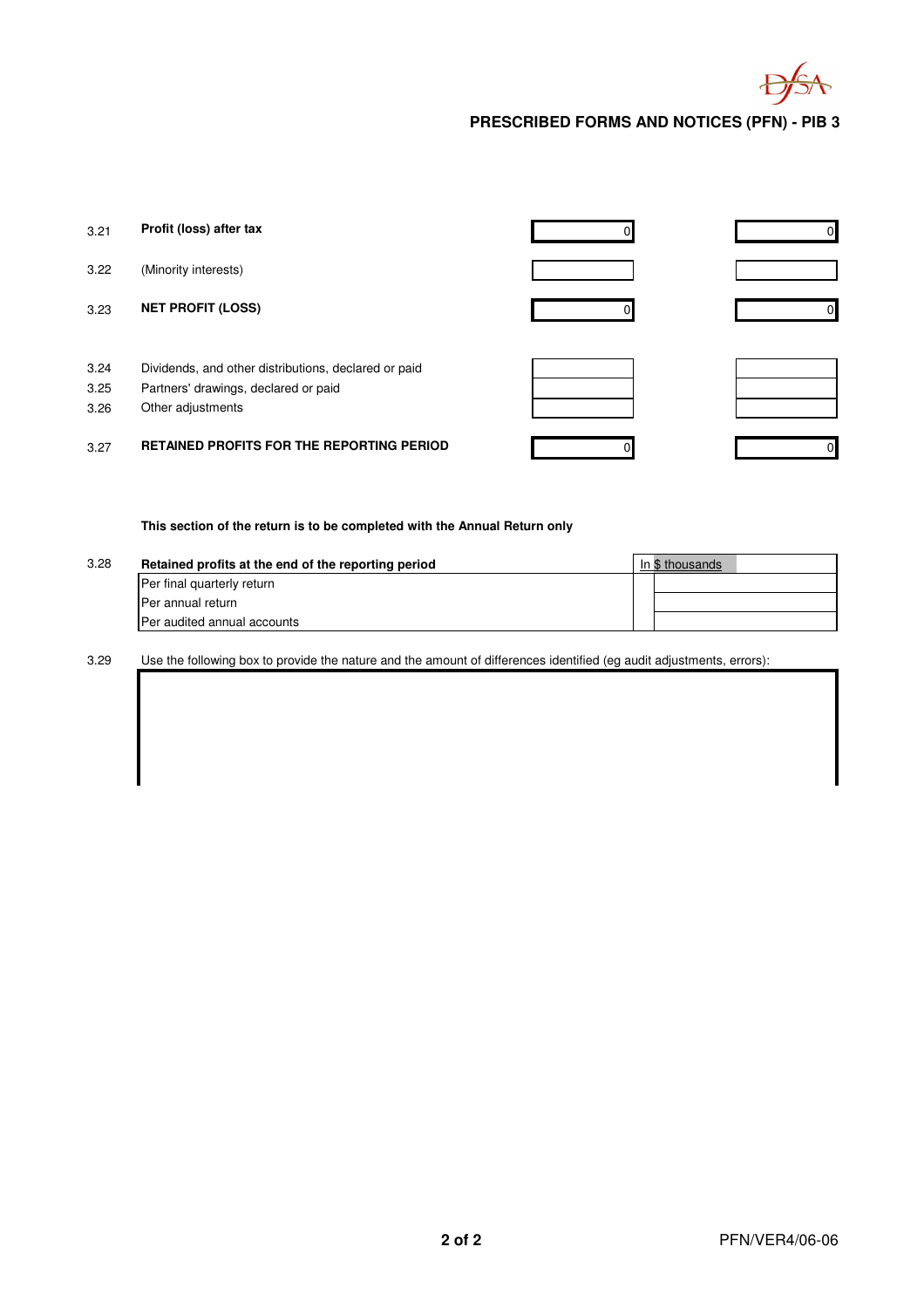

|             | <b>FORM PIB5: EXPENDITURE BASED CAPITAL MINIMUM - SOLO</b>                                                                                                              |           |           |  |  |  |  |  |
|-------------|-------------------------------------------------------------------------------------------------------------------------------------------------------------------------|-----------|-----------|--|--|--|--|--|
|             | Firm name                                                                                                                                                               |           |           |  |  |  |  |  |
|             | Licence number                                                                                                                                                          |           | Quarterly |  |  |  |  |  |
|             | Reporting period                                                                                                                                                        |           | Annual    |  |  |  |  |  |
|             | Reporting currency                                                                                                                                                      | \$000's   |           |  |  |  |  |  |
| Item<br>No. | <b>Expenditure Item</b>                                                                                                                                                 | Amount    |           |  |  |  |  |  |
| 5.1         | Total expenses that arise in the Authorised Firm's normal<br>course of business excluding exceptional items                                                             | ${\sf N}$ |           |  |  |  |  |  |
| 5.2         | Staff bonuses                                                                                                                                                           |           |           |  |  |  |  |  |
| 5.3         | Employees' and directors' shares in profits                                                                                                                             |           |           |  |  |  |  |  |
| 5.4         | Other appropriations of profits                                                                                                                                         |           |           |  |  |  |  |  |
| 5.5         | Shared commissions payable which are directly related to<br>commissions receivable                                                                                      |           |           |  |  |  |  |  |
| 5.6         | Interest charges in respect of borrowings made to finance the<br>acquisition of the Authorised Firm's readily realisable investments                                    |           |           |  |  |  |  |  |
| 5.7         | Interest paid to clients on client money                                                                                                                                |           |           |  |  |  |  |  |
| 5.8         | Interest paid to counterparties                                                                                                                                         |           |           |  |  |  |  |  |
| 5.9         | Fees, brokerage and other charges paid to clearing houses,<br>exchanges and intermediate brokers for the purposes of executing,<br>registering or clearing transactions |           |           |  |  |  |  |  |
| 5.10        | Foreign exchange losses                                                                                                                                                 |           |           |  |  |  |  |  |
| 5.11        | Contributions to charities                                                                                                                                              |           |           |  |  |  |  |  |
| 5.12        | <b>Total expenditure</b>                                                                                                                                                |           |           |  |  |  |  |  |
|             |                                                                                                                                                                         |           |           |  |  |  |  |  |
| 5.13        | Fraction applied                                                                                                                                                        |           |           |  |  |  |  |  |

5.14 **Expenditure based capital minimum (as notified to the firm)**

 $\begin{array}{c} \hline \end{array}$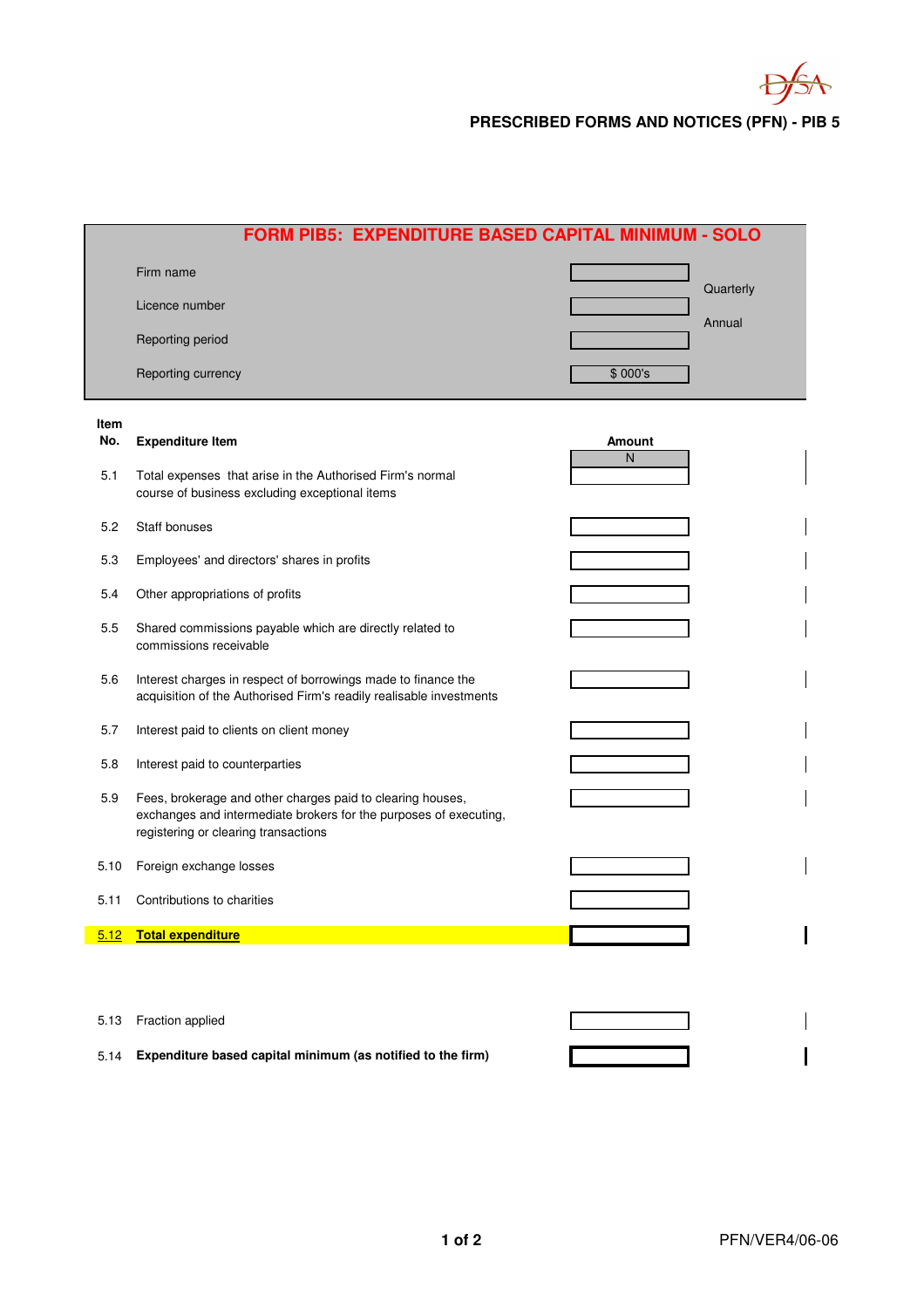

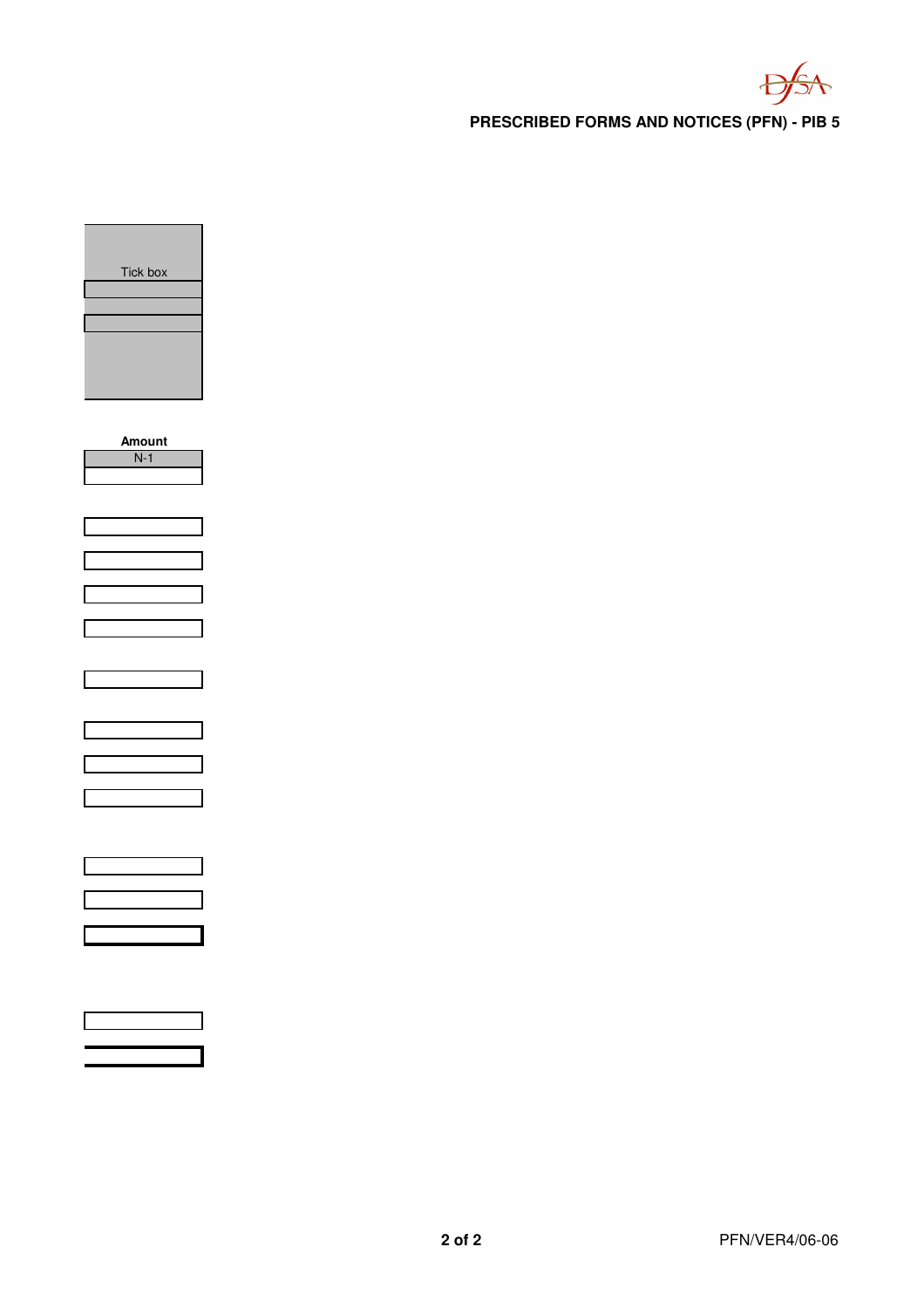

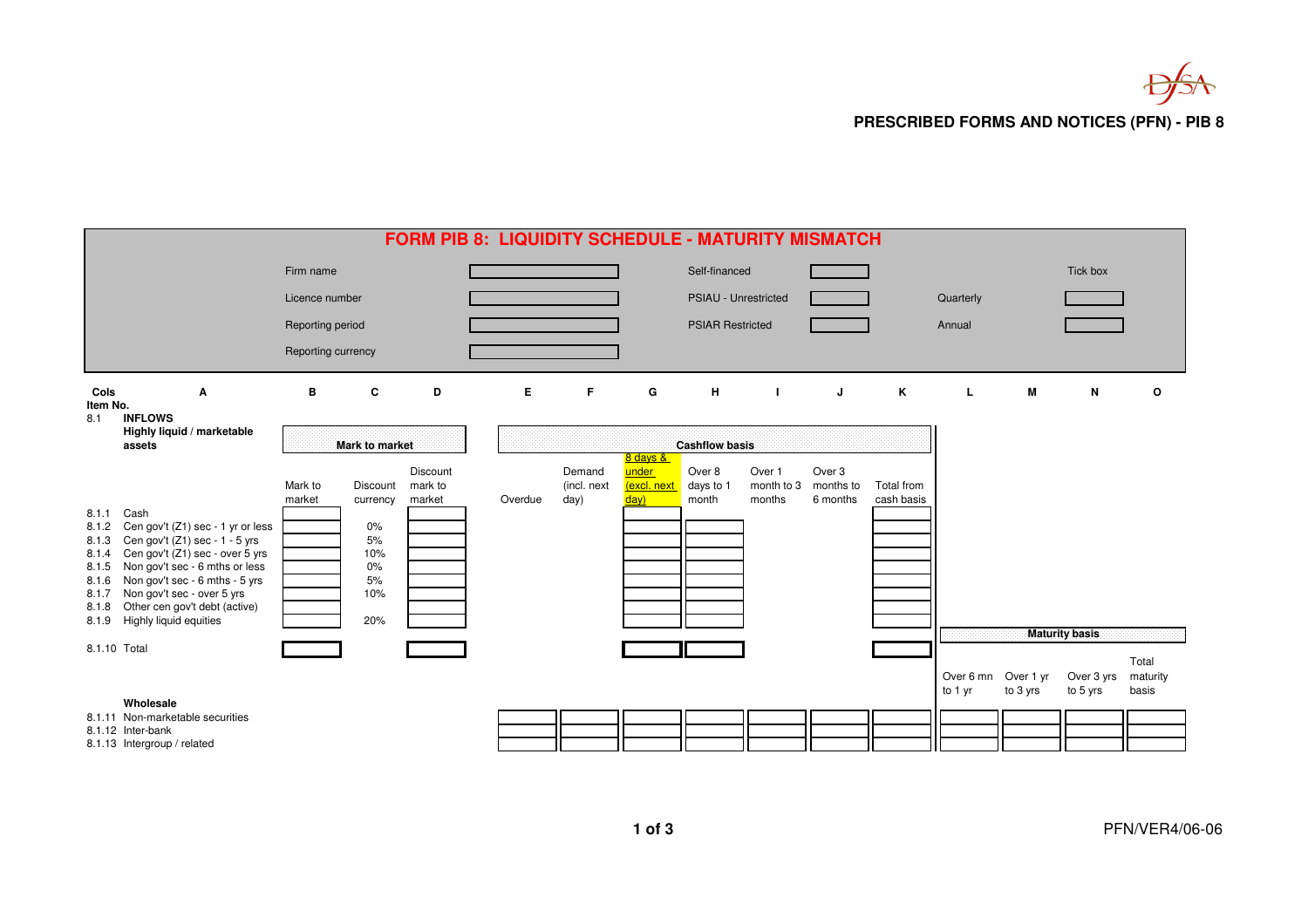|                                                                              |   |   | <b>Cashflow basis Access Cashflow Damas Cashflow Damas Cashflow Damas Cashflow Damas Cashflow Damas Cashflow Damas Cashflow Damas Cashflow Damas Cashflow Damas Cashflow Damas Cashflow Damas Cashflow Damas Cashflow Damas Cash</b> |   |   |   | .<br>.<br>.                 |   | Maturity basis |  |
|------------------------------------------------------------------------------|---|---|--------------------------------------------------------------------------------------------------------------------------------------------------------------------------------------------------------------------------------------|---|---|---|-----------------------------|---|----------------|--|
| <b>OUTFLOWS</b><br>8.2                                                       |   |   |                                                                                                                                                                                                                                      |   |   |   |                             |   |                |  |
| <b>Cols</b><br>A                                                             | Е | F | $\overline{\mathbf{G}}$                                                                                                                                                                                                              | H | J | K |                             | М | N              |  |
| 8.1.26 Total Inflows on Cashflow Basis                                       |   |   |                                                                                                                                                                                                                                      |   |   |   | <b>Total maturity basis</b> |   |                |  |
| 8.1.25 Total Wholesale Inflows                                               |   |   |                                                                                                                                                                                                                                      |   |   |   |                             |   |                |  |
| 8.1.24 Other funding sources                                                 |   |   |                                                                                                                                                                                                                                      |   |   |   |                             |   |                |  |
| 8.1.22 Trade related letters of credit<br>8.1.23 Fees (incl Mudarib)         |   |   |                                                                                                                                                                                                                                      |   |   |   |                             |   |                |  |
| 8.1.20 Swaps & FRAs<br>8.1.21 Commodities                                    |   |   |                                                                                                                                                                                                                                      |   |   |   |                             |   |                |  |
| 8.1.19 Forward sales and purchases                                           |   |   |                                                                                                                                                                                                                                      |   |   |   |                             |   |                |  |
| 8.1.17 Repos / reverse repos<br>8.1.18 Forward foreign exchange              |   |   |                                                                                                                                                                                                                                      |   |   |   |                             |   |                |  |
| 8.1.15 Govt / public sector - Zone 1<br>8.1.16 Govt / public sector - Zone 2 |   |   |                                                                                                                                                                                                                                      |   |   |   |                             |   |                |  |
| 8.1.14 Corporate                                                             |   |   |                                                                                                                                                                                                                                      |   |   |   |                             |   |                |  |

|                               |                                                     | <b>CASHIOW DASIS</b>         |                                |                                 |                          |                                |          |                        |                   |
|-------------------------------|-----------------------------------------------------|------------------------------|--------------------------------|---------------------------------|--------------------------|--------------------------------|----------|------------------------|-------------------|
| Demand<br>(incl. next<br>day) | <u>8 days &amp;</u><br>under<br>(excl. next<br>day) | Over 8<br>days to 1<br>month | Over 1<br>month to 3<br>months | Over 3<br>months to<br>6 months | Total from<br>cash basis |                                |          |                        | Total             |
|                               |                                                     |                              |                                |                                 |                          | Over 6 mn Over 1 yr<br>to 1 yr | to 3 yrs | Over 3 yrs<br>to 5 yrs | maturity<br>basis |
|                               |                                                     |                              |                                |                                 |                          |                                |          |                        |                   |
|                               |                                                     |                              |                                |                                 |                          |                                |          |                        |                   |
|                               |                                                     |                              |                                |                                 |                          |                                |          |                        |                   |
|                               |                                                     |                              |                                |                                 |                          |                                |          |                        |                   |
|                               |                                                     |                              |                                |                                 |                          |                                |          |                        |                   |
|                               |                                                     |                              |                                |                                 |                          |                                |          |                        |                   |
|                               |                                                     |                              |                                |                                 |                          |                                |          |                        |                   |
|                               |                                                     |                              |                                |                                 |                          |                                |          |                        |                   |
|                               |                                                     |                              |                                |                                 |                          |                                |          |                        |                   |
|                               |                                                     |                              |                                |                                 |                          |                                |          |                        |                   |

#### **Wholesale**

#### 8.2.1 Non-marketable securities

- 8.2.2 Inter-bank Funds
- 8.2.3 Intergroup / related
- 8.2.4 Corporate
- 8.2.5 Govt / public sector Zone 1
- 8.2.6 Govt / public sector Zone 2
- 8.2.7 Repos / reverse repos
- 8.2.8 Forward foreign exchange
- 8.2.9 Forward sales and purchases
- 8.2.10 Swaps & FRAS8.2.11 Commodities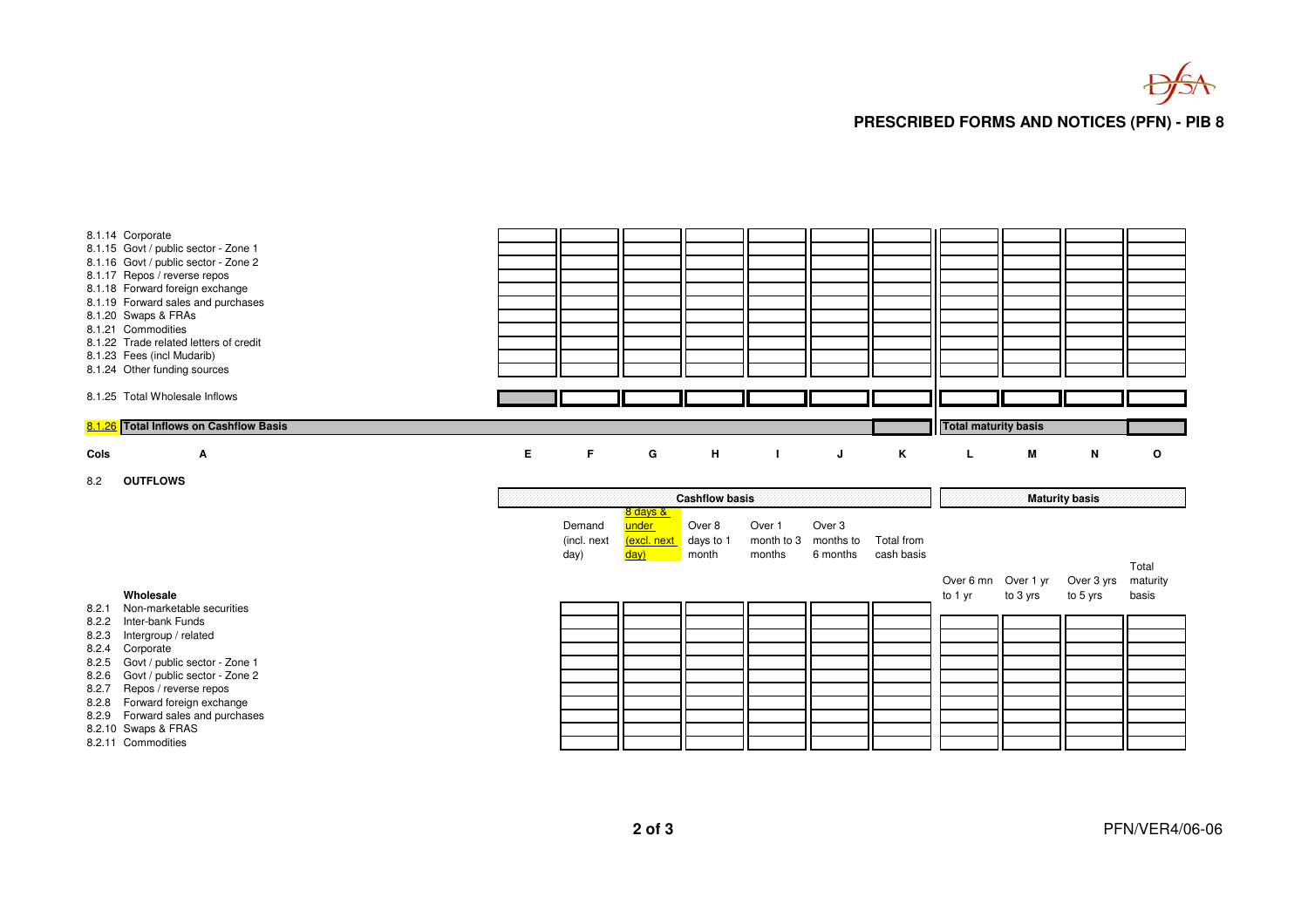



#### 8.3**CALCULATION OF LIQUIDITY MISMATCHES**

| <b>Type of business</b>                                                                                            |              | Non-Islamic and self-financed business | <b>Unrestricted PSIA business</b> |             | <b>Restricted PSIA business</b> |               |
|--------------------------------------------------------------------------------------------------------------------|--------------|----------------------------------------|-----------------------------------|-------------|---------------------------------|---------------|
|                                                                                                                    | $S - 8$ days | $S - 1$ month                          | S - 8 days                        | S - 1 month | $S - 8$ days                    | $S - 1$ month |
| Total discounted marketable assets<br>Total standard inflows<br>Total standard outflows<br>Total relevant deposits |              |                                        |                                   |             |                                 |               |
| Mismatch as a % of total deposits                                                                                  |              |                                        |                                   |             |                                 |               |
|                                                                                                                    |              |                                        |                                   |             |                                 |               |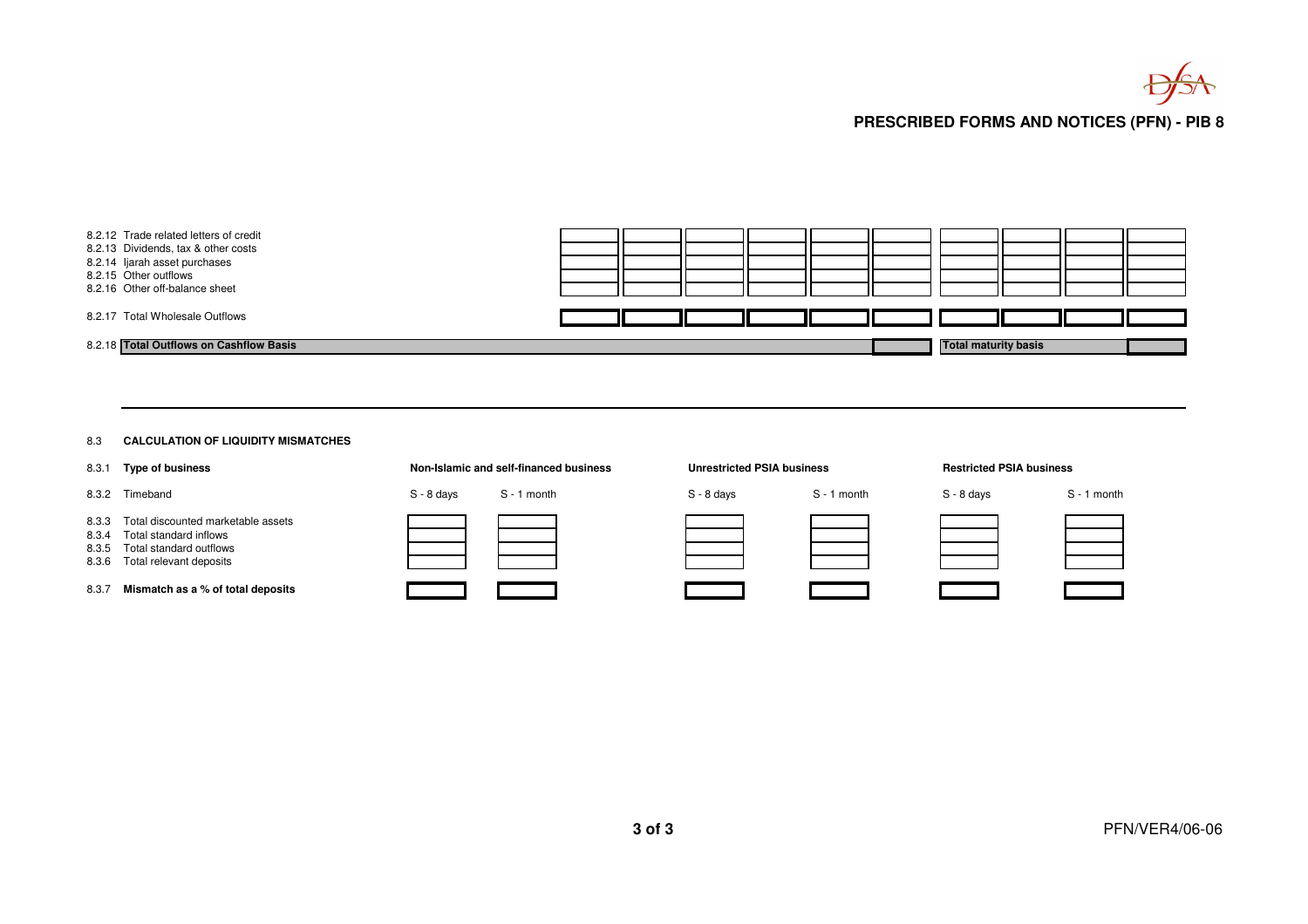|             | <b>FORM PIB 9: BRANCH RETURN</b>          |          |
|-------------|-------------------------------------------|----------|
|             | Firm name                                 |          |
|             | Licence number                            |          |
|             | Reporting period                          |          |
|             | Accounting standards applied by the firm  |          |
|             | Reporting currency                        | \$ 000's |
|             |                                           |          |
| ltem No.    | <b>STATEMENT OF PROFIT AND LOSS</b>       | N        |
| 9.1         | Interest income                           |          |
| <u>9.2</u>  | Interest expense                          |          |
|             |                                           |          |
| 9.3         | Net interest income                       |          |
| 9.4         | Fee and commission income                 |          |
| 9.5         | Fee and commission expense                |          |
|             |                                           |          |
| <u>9.6</u>  | Net fee and commission income             |          |
| <u>9.7</u>  | Dividend income                           |          |
| <u>9.8</u>  | Net income from trading securities        |          |
| 9.9         | Net income from investment securities     |          |
| <u>9.10</u> | Income from Islamic contracts             |          |
| 9.11        | Other operating income                    |          |
| 9.12        | Impairment losses on loans and advances   |          |
| 9.12.1      | General                                   |          |
| 9.12.2      | Specific                                  |          |
| 9.12.3      | <b>Islamic contracts</b>                  |          |
| 9.12.4      | Other                                     |          |
| 9.13        | Staff expenses                            |          |
| 9.14        | Depreciation & amortisation               |          |
| 9.15        | Other operating expenses                  |          |
| 9.16        | Operating profit from ordinary activities |          |
|             | STATEMENT OF TOTAL ASSETS                 |          |
|             |                                           | N        |
|             |                                           |          |
|             | .                                         |          |

| 9.17   | Cash and liquid assets                                   |
|--------|----------------------------------------------------------|
| 9.17.1 | <b>Cash and Balances with Central Banks</b>              |
| 9.17.2 | <b>Treasury bills and other eligible bills</b>           |
| 9.17.3 | <b>Money market placements</b>                           |
|        |                                                          |
| 9.18   | Investment securities                                    |
| 9.18.1 | <b>Trading securities</b>                                |
| 9.18.2 | Derivative financial instruments                         |
| 9.18.3 | Other financial instruments at fair value through profit |
|        | and loss                                                 |
| 9.18.4 | Investment securities - available for sale               |
| 9.18.5 | <b>Investment securities - held to maturity</b>          |
| 9.18.6 | Investments in associated undertakings                   |
|        |                                                          |
| 0.10   | Loope and odvences to:                                   |

9.19 Loans and advances to:<br>9.19.1 Central Banks and 9.19.1 Central Banks and Governments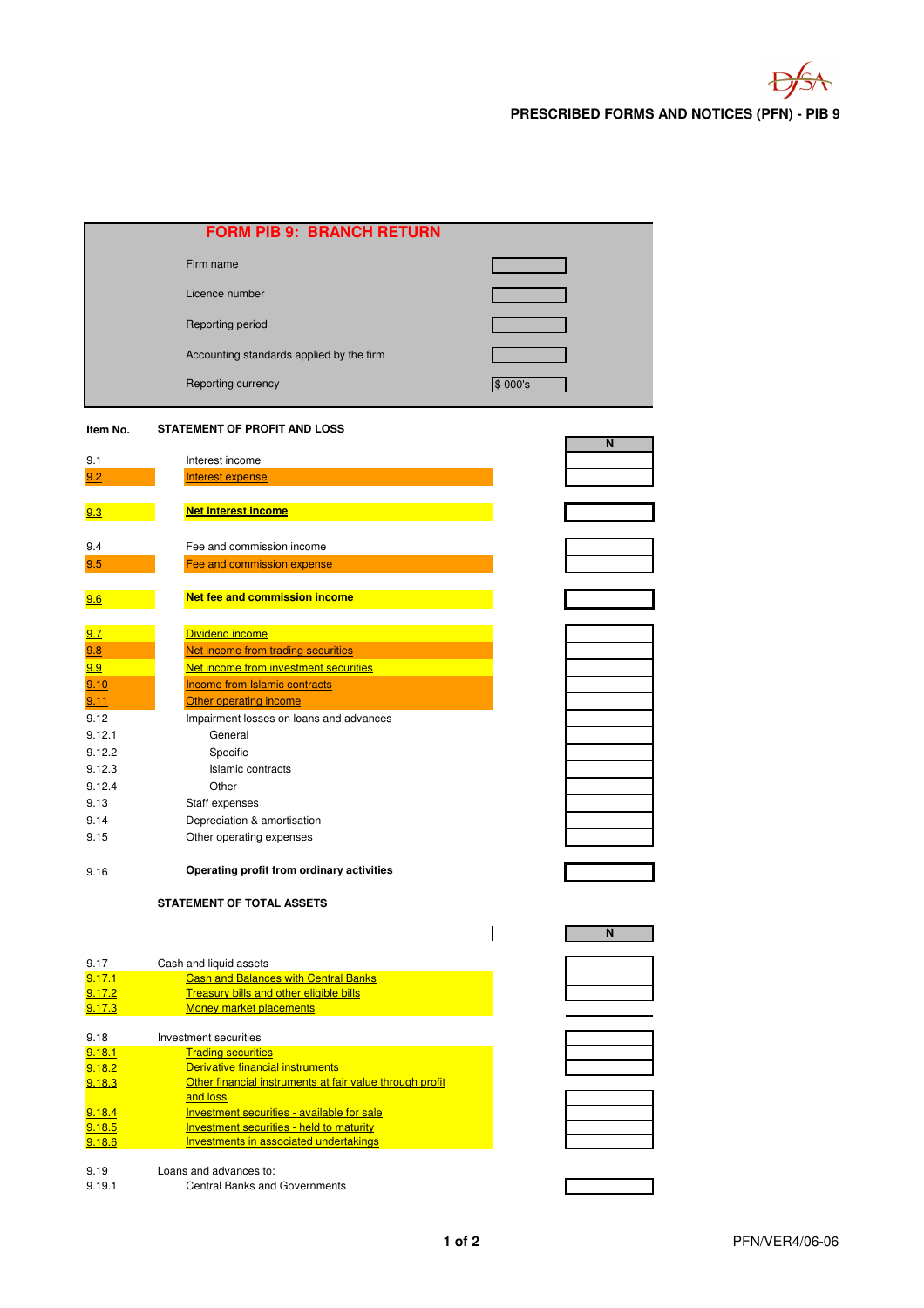

| 9.32             | <b>TOTAL LIABILITIES</b>                                     |   |
|------------------|--------------------------------------------------------------|---|
|                  | <b>liabilities</b>                                           |   |
| <u>9.31.2</u>    | Derivative financial instruments and other trading           |   |
| 9.31.1           | Creditors and other liabilities                              |   |
| 9.31             | <b>Others</b>                                                |   |
|                  |                                                              |   |
| 9.30.4           | Other                                                        |   |
| 9.30.3           | Liabilities related to PSIAu                                 |   |
| 9.30.1<br>9.30.2 | ljarah instalment payables                                   |   |
| 9.30             | Liabilities arising from Islamic contracts<br>Parallel Salam |   |
|                  |                                                              |   |
| 9.29             | Loan capital and hybrid securities                           |   |
| 9.28             | Provisions                                                   |   |
| 9.27             | <b>Tax liability</b>                                         |   |
|                  |                                                              |   |
| 9.26.2           | Other                                                        |   |
| 9.26.1           | Financial institutions                                       |   |
| 9.26             | Deposits - due to:                                           |   |
|                  | STATEMENT OF TOTAL LIABILITIES                               | N |
| 9.25.11          | Assets funded by restricted PSIAs                            |   |
| 9.25.10.2        | Over 1 year to maturity                                      |   |
| 9.25.10.1        | 1 year or less to maturity                                   |   |
| 9.25.10          | Other commitments                                            |   |
| 9.25.9           | <b>Endorsement of bills</b>                                  |   |
| 9.25.8           | <b>NIFs and RUFs</b>                                         |   |
| 9.25.7           | Uncalled partly-paid shares and securities                   |   |
| 9.25.6           | Forward deposits placed                                      |   |
| 9.25.5           | Forward asset purchases                                      |   |
| 9.25.4           | Sale and repurchase agreements                               |   |
| 9.25.3           | Transaction-related contingents<br>Trade-related contingents |   |
| 9.25.2           |                                                              |   |
| 9.25<br>9.25.1   | <b>Off Balance Sheet Assets</b><br>Direct credit substitutes |   |
|                  |                                                              |   |
| 9.24             | <b>TOTAL ASSETS</b>                                          |   |
| 9.23             | Other assets                                                 |   |
|                  |                                                              |   |
| 9.22.2           | Other                                                        |   |
| 9.22.1           | Goodwill                                                     |   |
| 9.22             | Intangible assets                                            |   |
| 9.21             | <b>Fixed assets</b>                                          |   |
| 9.20.5           | Other investments                                            |   |
| 9.20.4           | Musharaka Financing                                          |   |
| 9.20.3           | Mudaraba Financing                                           |   |
| 9.20.2           | ljarah assets and receivables                                |   |
| 9.20.1           | Murabaha and Istina'a receivable                             |   |
| 9.20             | Islamic contracts                                            |   |
| 9.19.6           | Other entities                                               |   |
| 9.19.5           | Loans secured on residential properties                      |   |
| 9.19.4           | Group companies and connected counterparties                 |   |
| 9.19.3           | Public sector entities                                       |   |
| 9.19.2           | Banks and investment firms                                   |   |
|                  |                                                              |   |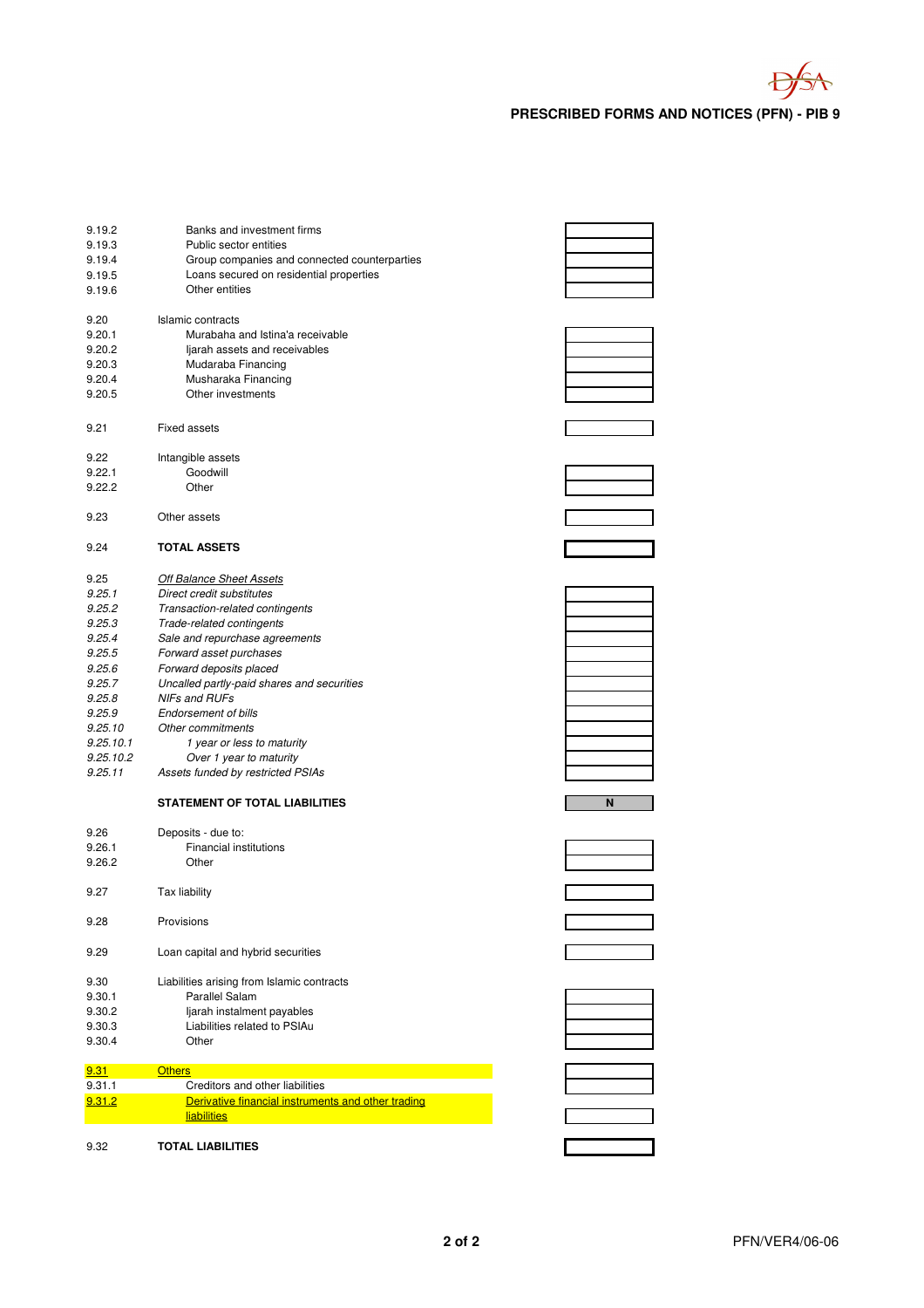# **Annexure 2Annex B**

### **FORM PIB11: INSTRUCTION GUIDELINES**

#### **Guidance for form PIB1 – Balance Sheet (Conventional Authorised Firms)**

| <b>Item</b> | <b>Item</b>                  | Guidance                                                                                                      |
|-------------|------------------------------|---------------------------------------------------------------------------------------------------------------|
| No.         |                              |                                                                                                               |
| 1.1.1       | Cash and <b>liquid</b>       | Include, for example, the following amounts:                                                                  |
|             | assetsBalances with          | Notes and coins;                                                                                              |
|             | <b>Central Banks</b>         | <b>*Deposits at call;</b>                                                                                     |
|             |                              | Long positions in Gold bullion (including Tola Bars);                                                         |
|             |                              | Amounts placed with central banks and other financial institutions<br>$\bullet$                               |
|             |                              | including funds required to be placed on deposit with central banks                                           |
|             |                              | and monetary authorities.                                                                                     |
| 1.1.2       | <b>Treasury bills and</b>    | Treasury bills issued by the national governments or by the Central banks                                     |
|             | other eligible bills         | on behalf of the governments. Also includes bills issued by other entities,                                   |
|             |                              | which are eligible for rediscounting with the central bank.                                                   |
| 1.1.3       | Money market                 | Include deposits at call and other money market placements with banks or                                      |
|             | placements                   | other money market participants                                                                               |
| $+2$        | <b>Investment securities</b> | Long term investment securities not held with intent to trade (short term                                     |
|             |                              | securities are reported in Other assets, Item No. 1.7). Include, for example:                                 |
|             |                              | <b>•</b> Debt and equity issues by central banks and other financial                                          |
|             |                              | institutions (Eurobonds, FRNs, Mortgage Backed securities, equity                                             |
|             |                              |                                                                                                               |
|             |                              | holdings, Sukuks etc.);<br><b>•</b> Investments in subsidiaries and associated companies;                     |
|             |                              |                                                                                                               |
|             |                              | <b>•</b> Investments in the capital of other banks and financial institutions;                                |
|             |                              | • Holdings in non-financial firms of which the Authorised Firm is a<br>controller (i.e. Qualifying Holdings). |
|             |                              | Exclude any investments in certain named Islamic contracts as these will be                                   |
|             |                              | included below (PIB 1, Item Nos. 1.4.1-1.4.5).                                                                |
| 1.2.1       | <b>Trading securities</b>    | Include investments acquired principally for the purpose of selling or                                        |
|             |                              | repurchasing themit in the near term for short-term-profit-taking.<br><b>This</b>                             |
|             |                              | would include but not limited to, debt, equity and hybrid instruments                                         |
| 1.2.2       | Derivative                   | Include, but are not limited to, positions representing the following                                         |
|             | <b>Ffinancial</b>            | instruments, recorded at fair value:                                                                          |
|             | <b>Hinstruments</b>          |                                                                                                               |
|             |                              | Forward and Futures contracts in Currencies, Interest rates and other                                         |
|             |                              | financial assets                                                                                              |
|             |                              | Forward rate agreements                                                                                       |
|             |                              | Currency and interest rate swaps                                                                              |
|             |                              | <b>Credit derivatives</b>                                                                                     |
|             |                              | Option contracts on currency, interest rate and other financial assets.                                       |
|             |                              | These derivatives include both the exchange-traded and over-the-counter                                       |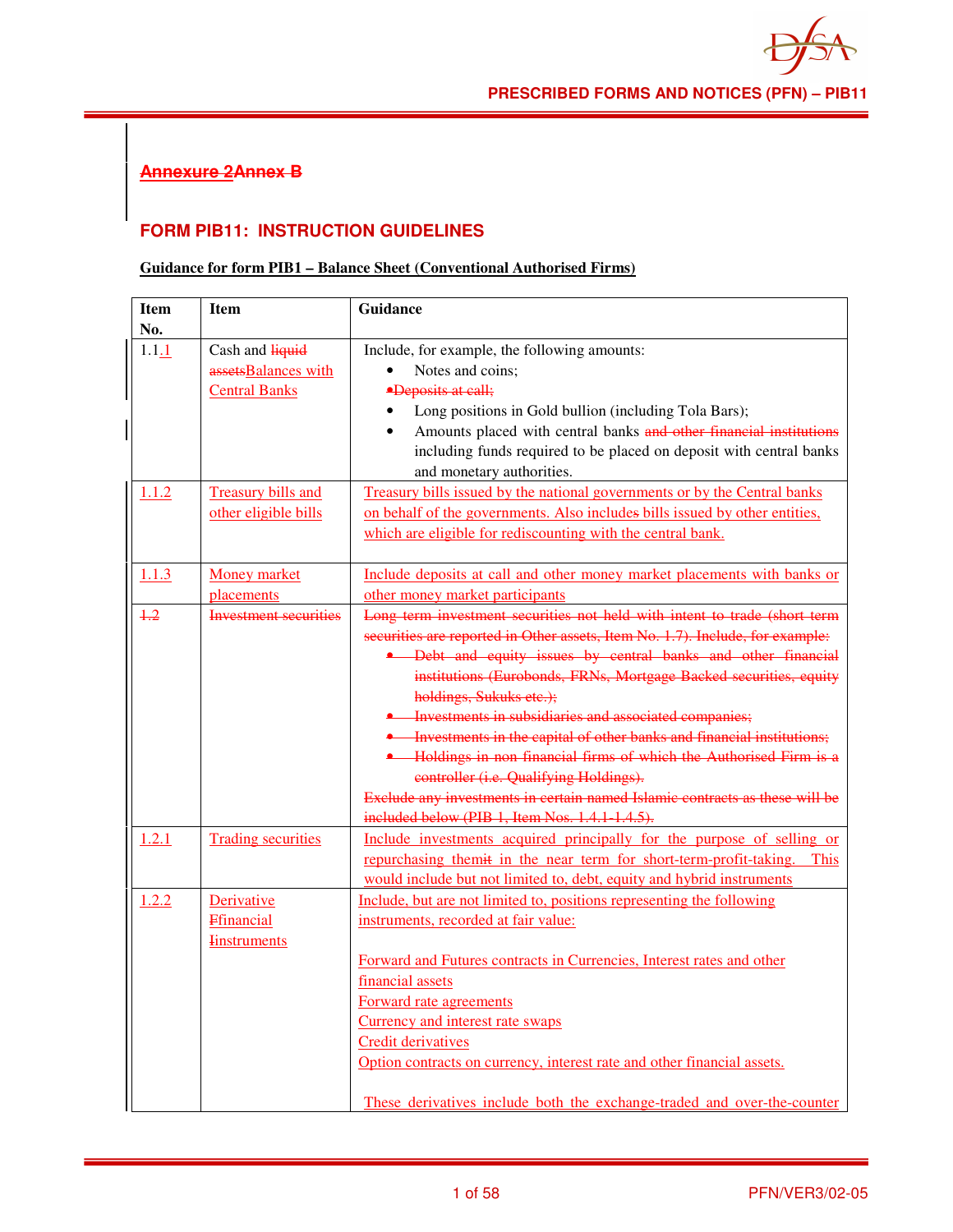

|       |                              | versions.                                                                                                                                   |
|-------|------------------------------|---------------------------------------------------------------------------------------------------------------------------------------------|
| 1.2.3 | Other fFinancial             | Include all financial instruments which are, upon initial recognition,                                                                      |
|       | instruments at fair          | designated by the entity as financial assets to be measured at fair value                                                                   |
|       | value through profit         | through profit or loss other than except the trading securities included in                                                                 |
|       | and loss                     | 1.2.1.                                                                                                                                      |
|       |                              |                                                                                                                                             |
| 1.2.4 | <b>Investment securities</b> | Include non-derivative financial assets that are designated as available for                                                                |
|       | $-$ available for sale       | sale by the firm or are that have not been classified under any of the other                                                                |
|       |                              | categories of investment in section 1.2.                                                                                                    |
|       |                              |                                                                                                                                             |
| 1.2.5 | <b>Investment securities</b> | Include non-derivative financial assets with fixed or determinable payments                                                                 |
|       | - held to maturity           | and fixed maturity that the firm has positive intention and ability to hold to                                                              |
|       |                              | maturity. except.                                                                                                                           |
|       |                              |                                                                                                                                             |
| 1.2.6 | <b>Investments</b> in        | Include investments in entities, including unincorporated entities such as                                                                  |
|       | associated                   | partnerships, over which the firm has significant influence and where the                                                                   |
|       | undertakings                 | entity in question is neither a subsidiary nor a joint venture operation                                                                    |
| 1.3   | Loans and advances           | Amounts arising from, for example:                                                                                                          |
|       |                              | Revolving credit facilities;<br>٠                                                                                                           |
|       |                              | Credit cards outstanding balances;<br>٠                                                                                                     |
|       |                              | Housing loans (both variable and fixed rates);<br>٠                                                                                         |
|       |                              | Term loans (both variable and fixed rates);                                                                                                 |
|       |                              | The book value of assets leased out under finance lease agreements;                                                                         |
|       |                              | Loans made under conditional hire purchase contracts;<br>٠                                                                                  |
|       |                              | Advances purchased by or assigned to the reporting institutions,                                                                            |
|       |                              | factoring or similar arrangements                                                                                                           |
|       |                              | Other loans and advances.                                                                                                                   |
|       |                              | The amounts reported should be gross of provisions (as specific and general                                                                 |
|       |                              | provisions should be reported in the Liabilities section of the balance                                                                     |
|       |                              | Ssheet) and net of interest receivable.                                                                                                     |
| 1.4.1 | Murabaha and                 | Report here all receivables relating to Murabaha and Istisna'a contracts.                                                                   |
|       | Istina'a receivables         | Refer to FAS 2 and FAS 10 of AAOIFI respectively.                                                                                           |
| 1.4.2 | Ijarah assets and            | Include Ijarah assets net of depreciation/ amortisation and Ijarah                                                                          |
|       | receivables                  | receivables. Refer to FAS 8 of AAOIFI.                                                                                                      |
| 1.4.3 | Mudaraba Financing           | Capital provided on a Mudaraba basis should be reported here. Refer to                                                                      |
|       |                              | FAS 3 of AAOIFI.                                                                                                                            |
| 1.4.4 | Musharaka                    | Report capital provided on a Musharaka basis. Refer to FAS 4 of AAOIFI.                                                                     |
|       | Financing                    | Investment in the share capital of another company should be reported                                                                       |
|       |                              | under "Other", Form PIB 1, Item No. 1.4.5.                                                                                                  |
|       |                              |                                                                                                                                             |
|       |                              |                                                                                                                                             |
| 1.4.5 | Other investments            | Include any other investments undertaken through Islamic contracts,                                                                         |
|       |                              | including Parallel Istisna'a assets (refer FAS 10 of AAOIFIF) and capital                                                                   |
|       |                              | provided on Salam contracts (refer FAS 7 AAOIFI).                                                                                           |
| 1.5   | Fixed assets                 | Include, for example, the value of the following:                                                                                           |
|       |                              | Plant and equipment, the residual value of items leased out under an<br>operating lease (excluding balances relating to named Ijarah assets |
|       |                              | which should be included separately in Form PIB 1, Item No.                                                                                 |
|       |                              | 1.4.2);                                                                                                                                     |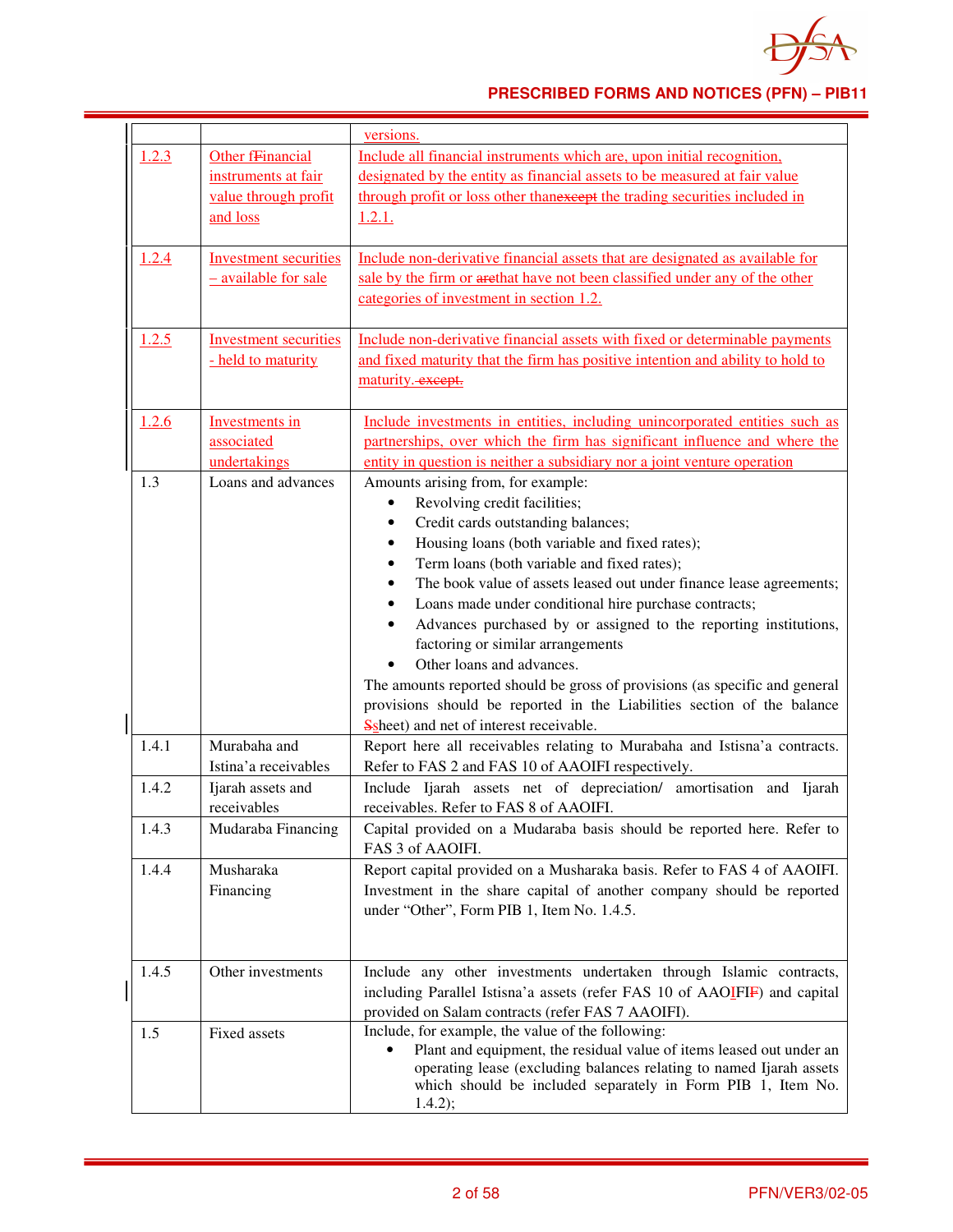

| 1.6.1<br>1.6.2 | Goodwill<br>Other intangible<br>assets     | Own premises being occupied or developed for occupation by the<br>$\bullet$<br>Authorised Firm, property (excluding property acquired / held<br>available for sale which should be included in "Other Assets",<br>Form PIB 1, Item No. 1.7).<br>The amounts reported here should be net of accumulated depreciation and<br>amortisation.<br>Include amounts relating to any purchased goodwill.<br>Items to be included:<br>Capitalised development costs<br>Brand names, trademarks and similar rights                                                                                                                                                                                                                                                                                                                                                                                                                                                                                                                                     |
|----------------|--------------------------------------------|---------------------------------------------------------------------------------------------------------------------------------------------------------------------------------------------------------------------------------------------------------------------------------------------------------------------------------------------------------------------------------------------------------------------------------------------------------------------------------------------------------------------------------------------------------------------------------------------------------------------------------------------------------------------------------------------------------------------------------------------------------------------------------------------------------------------------------------------------------------------------------------------------------------------------------------------------------------------------------------------------------------------------------------------|
| 1.7            | Other assets                               | Licences and exchange seats which may be held as part of the<br>Authorised Firm's trading requirement.<br>Assets that have not been included in any of the items above. In particular,<br>positions in short term securities held with the intention of resale, sundry                                                                                                                                                                                                                                                                                                                                                                                                                                                                                                                                                                                                                                                                                                                                                                      |
| 1.9.1          | Direct credit<br>substitutes               | debtors, prepayments and accrued income not identified elsewhere.<br>These relate to the financial requirements of counterparty where the risk of<br>loss to the Authorised Firm on the transaction is equivalent to a direct claim<br>on the counterparty. Include here<br>Guarantees of a financial nature to stand behind the current obligations<br>$\bullet$                                                                                                                                                                                                                                                                                                                                                                                                                                                                                                                                                                                                                                                                           |
|                |                                            | of customers (e.g. loan guarantees);<br>Guarantees of leasing operations;<br>$\bullet$<br>Letters of Credit and Stand-by Letters of Credit to the extent that they<br>$\bullet$<br>do not qualify for inclusion in Item No. 1.9.3 "Trade related<br>contingents" below;<br>Guarantees of a capital nature such as undertakings given to a non bank<br>$\bullet$<br>financial company which are considered as capital by the appropriate<br>regulatory body. Guarantees given to a company not connected to the<br>reporting institution should be risk weighted at 100% and those for<br>connected companies should be deducted from the reporting<br>institution's capital base.<br>Acceptances granted and risk participation in bankers' acceptances.<br>٠<br>Where the reporting institution's own acceptances have been<br>discounted by that institution the nominal value of the bills held should<br>be deducted from the nominal amount of the bills issued under the<br>facility and a corresponding on balance sheet entry made. |
| 1.9.2          | <b>Transaction related</b><br>cContingents | These exposures relate to the on-going trading activities of a counterparty<br>where the risk of loss to the reporting institution depends on the likelihood<br>of a future event which is independent of the creditworthiness of the<br>counterparty. They are essentially guarantees that support particular non<br>financial obligations rather than a customer's financial obligations. Include<br>here:<br>Advance payment guarantees<br>Performance bonds including bid or tender bonds, warranties and<br>indemnities (indemnities given for lost share certificates or bills of<br>lading and guarantees of the validity of papers rather than of payment<br>under certain conditions should be reported here);<br>Stand by Letters of Credit relating to a particular contract or to non<br>financial transactions (including arrangements backing, inter alia,<br>subcontractors' and supplier's performance, labour and materials,                                                                                               |
| 1.9.3          | Trade related                              | contracts and construction bids).<br>Report short term self-liquidating trade related items such as documentary                                                                                                                                                                                                                                                                                                                                                                                                                                                                                                                                                                                                                                                                                                                                                                                                                                                                                                                             |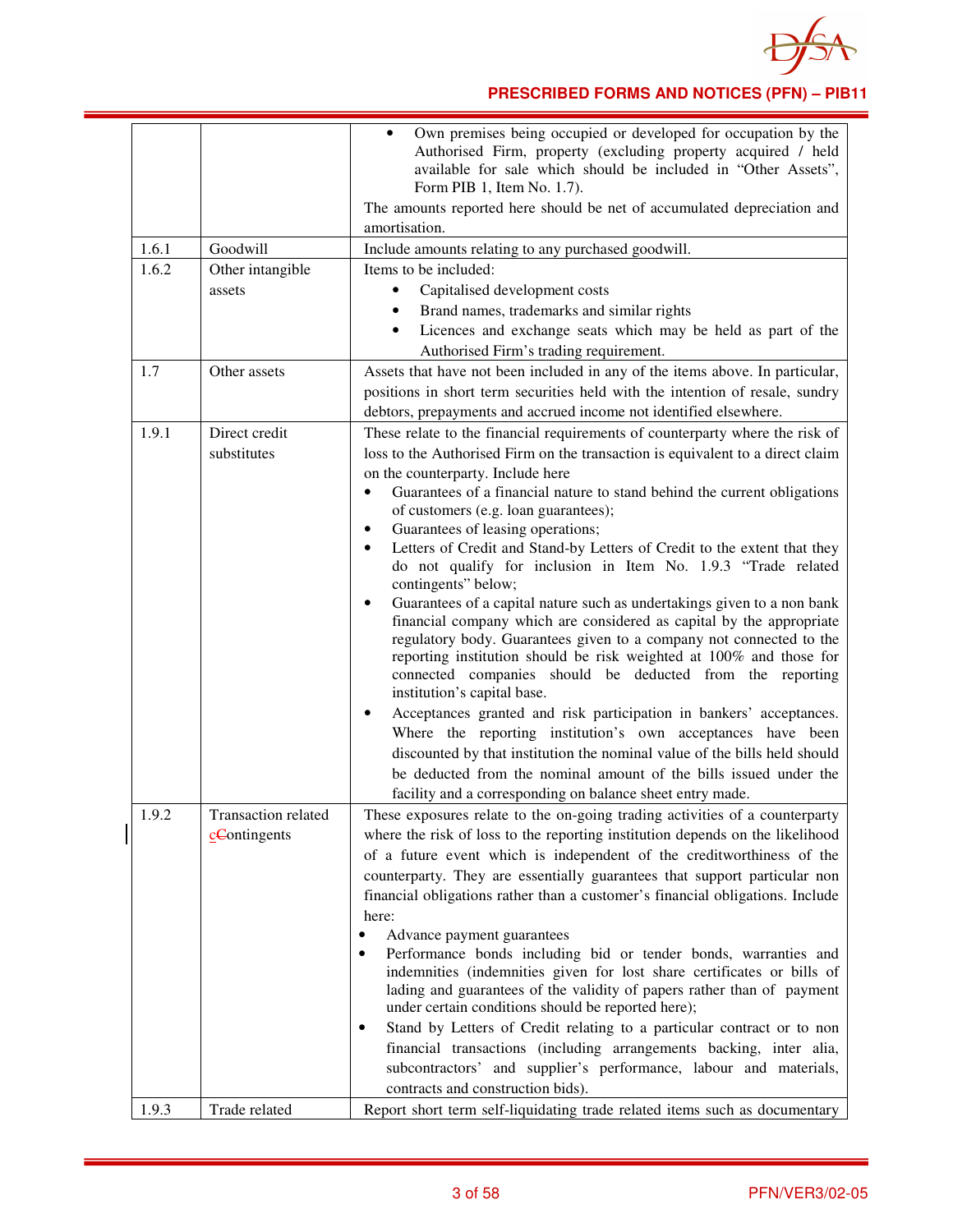

|         | <b>Contingentscontinge</b>                        | letters of credit issued by the reporting institution that are collateralised by                                                                                                                                                                                                                                                                                                                                                  |
|---------|---------------------------------------------------|-----------------------------------------------------------------------------------------------------------------------------------------------------------------------------------------------------------------------------------------------------------------------------------------------------------------------------------------------------------------------------------------------------------------------------------|
|         | $nts$                                             | the underlying shipment i.e. the credit provides for the reporting institution<br>to retain title to the underlying shipment. L/C's issued without provision for<br>the reporting institution to retain title to the underlying shipment should be<br>reported under direct credit substitutes above.                                                                                                                             |
|         |                                                   |                                                                                                                                                                                                                                                                                                                                                                                                                                   |
| 1.9.4   | Sale and Repurchase<br>Agreements                 | Only report here sale and repurchase agreements where the asset sold is not<br>reported on the balance sheet. Where the asset is off balance sheet, the<br>appropriate counterparty weighting is determined by the issuer of the<br>security and not according to the counterparty with whom the transaction<br>has been undertaken.                                                                                              |
| 1.9.5   | <b>Forward Assets</b><br>Purchases                | The appropriate counterparty weighting should be determined by the asset<br>to be purchased and not the counterparty with whom the contract has been<br>entered into. Include commitments for loans and other on balance sheet<br>items with certain drawdown. Exclude foreign currency spot deposits with<br>value date of up to two working dates after trade date.                                                             |
| 1.9.6   | <b>Forward Deposits</b><br>Placed                 | Relates to agreements between two parties whereby one will pay and the<br>other receive an agreed rate of interest on a deposit to be placed by one with<br>the other at some pre-determined rate in the future. The weight should be<br>determined according to the counterparty with whom the deposit will be<br>placed. Exclude foreign currency spot deposits with value date of up to two<br>working dates after trade date. |
| 1.9.7   | Uncalled partly-<br>paid shares and<br>securities | Only include here if there is a specific date for a call. If there is no specific<br>date for a call, the item should be included as a long term commitment<br>under PIB 1 Item No. 1.9.10, "Other Commitments"-below.                                                                                                                                                                                                            |
| 1.9.8   | NIF's and RUF's                                   | Note issuance and revolving underwriting facilities should include the<br>reporting institutions underwriting obligations of any maturity. Where the<br>facility has been drawn down by the borrower and the notes are held by<br>someone other than the Authorised Firm, the underwriting obligation<br>should continue to be reported at the nominal amount.                                                                    |
| 1.9.9   | Endorsement of<br><b>Bills</b>                    | These should be reported at the full nominal amount, less any amount for<br>bills which the institution now holds but had previously endorsed.<br>Endorsement of bills not accepted by banks will attract the counterparty risk<br>weighting of the issuer. If it has been endorsed by another bank, a reduced<br>risk weighting applies.                                                                                         |
| 1.9.10  | <b>Other Commitments</b>                          | All other undrawn commitments are reportable here, divided into<br>commitments under and over one year.                                                                                                                                                                                                                                                                                                                           |
| 1.9.11  | <b>OTC Derivative</b><br><b>Contracts</b>         | Counterparty risk arising in both the non trading and trading books should<br>be calculated with reference to PIB Section A4.5. Amounts to be reported<br>here are the replacement costs/ NPV of such contracts                                                                                                                                                                                                                   |
| 1.9.112 | Assets funded by<br>restricted PSIAs              | The methodology for calculating exposures financed by PSIAs are, in<br>principle, no different to calculating exposures for a reporting institution's<br>self financed assets. All the guidance notes above apply in their entirety<br>unless stated otherwise.                                                                                                                                                                   |
| 1.10    | Deposits                                          | Separately identify deposits due to elearing houses in PIB 1 Item No. 1.10.1                                                                                                                                                                                                                                                                                                                                                      |

| 1.10 | <b>Deposits</b> | Separately identify deposits due to clearing houses in PIB 1 Item No. 1.10.1 |
|------|-----------------|------------------------------------------------------------------------------|
|      |                 | and other the financial institutions in $PIB$ 1 Item No. 1.10.12. All other  |
|      |                 | deposits are to be reported in the other deposit section, PIB 1 Item No.     |
|      |                 | 1.10.23.                                                                     |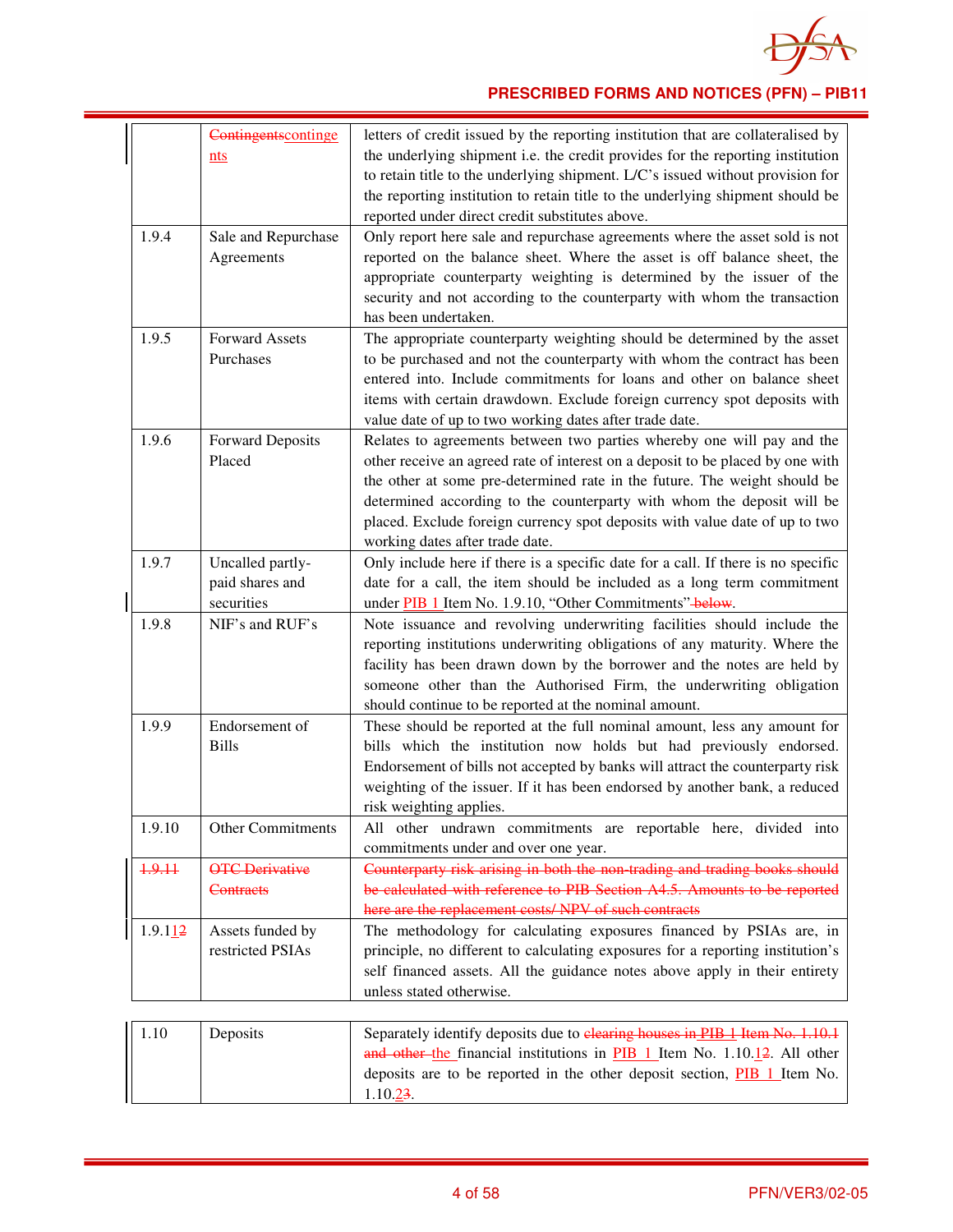

| 1.11   | Tax Liability                                    | Report all items accrued and payable in respect of the Authorised Firm's<br>current and future tax liabilities.                                                                                                                                                                         |
|--------|--------------------------------------------------|-----------------------------------------------------------------------------------------------------------------------------------------------------------------------------------------------------------------------------------------------------------------------------------------|
| 1.12   | Provisions                                       | All specific and general provisions in respect of Loans and Advances and<br>other receivables should be reported here. Exclude provisions against                                                                                                                                       |
|        |                                                  | Islamic contracts which should be reported in <b>PIB 1</b> Item No. 1.14.4 below.                                                                                                                                                                                                       |
| 1.13   | Loan Capital and                                 | Report items such as subordinated loans drawn down by the Authorised                                                                                                                                                                                                                    |
|        | <b>Hybrid Securities</b>                         | Firm.                                                                                                                                                                                                                                                                                   |
| 1.14   | Liabilities arising<br>from Islamic<br>contracts | Liabilities arising from Islamic contracts include advances received against<br>Salam contracts (defined in Para 3 and 19 of FAS 7 issued by AAOIFI and<br>Ijarah investment payables (refer to FAS 8 of AAOIFI). Report any                                                            |
|        |                                                  | provisions against Islamic contracts in item Form PIB 1, Item No. 1.14.4.                                                                                                                                                                                                               |
| 1.15.1 | Creditors and other<br><b>ILiabilities</b>       | Report all items not included in any of the above, such as proposed<br>dividends payable, sundry accruals and deferred income etc.                                                                                                                                                      |
| 1.15.2 | Derivative financial                             | Include, but are not limited to, liabilities arising out of positions representing                                                                                                                                                                                                      |
|        | instruments and                                  | the following instruments, recorded at fair value:                                                                                                                                                                                                                                      |
|        | other trading                                    |                                                                                                                                                                                                                                                                                         |
|        | liabilities                                      | Forward and Futures contracts in Currencies, Interest rates and other                                                                                                                                                                                                                   |
|        |                                                  | financial assets                                                                                                                                                                                                                                                                        |
|        |                                                  | Forward rate agreements                                                                                                                                                                                                                                                                 |
|        |                                                  | Currency and interest rate swaps                                                                                                                                                                                                                                                        |
|        |                                                  | <b>Credit derivatives</b>                                                                                                                                                                                                                                                               |
|        |                                                  | Option contracts on currency, interest rate and other financial assets.                                                                                                                                                                                                                 |
|        |                                                  |                                                                                                                                                                                                                                                                                         |
|        |                                                  | These derivatives include both the exchange-traded and over-the-counter                                                                                                                                                                                                                 |
|        |                                                  | versions.                                                                                                                                                                                                                                                                               |
| 1.17.1 | Liabilities relating to                          | Enter here the aggregate liabilities arising from the assets of restricted PSIA                                                                                                                                                                                                         |
|        | <b>Restricted PSIAR</b>                          | investment funds.                                                                                                                                                                                                                                                                       |
| 1.17.2 | Other                                            | Enter the aggregate of all other off balance sheet liabilities here                                                                                                                                                                                                                     |
| 1.18.1 | <b>Ordinary Shares</b>                           | Include in respect of this item the amount of ordinary share capital issued,<br>reported at nominal paid up value. Do not report the unpaid element of<br>partly paid shares or authorised but unissued share capital. Authorised<br>Firms should exclude holdings in their own shares. |
| 1.18.2 | Preference Shares                                | Fixed dividend share capital that ranks above ordinary shares in the event of                                                                                                                                                                                                           |
|        |                                                  | liquidation. Report the value of the preference shares issued.                                                                                                                                                                                                                          |
| 1.18.3 | Partnership Capital<br>and other                 | Include here other types of equity which have the same properties of<br>permanent share capital. This could include partnership capital accounts,<br>capital items for unincorporated associations etc.                                                                                 |
| 1.20   | Share premium                                    | Any amounts received by the authorised institution in excess of the nominal                                                                                                                                                                                                             |
|        | account                                          | paid up value.                                                                                                                                                                                                                                                                          |
| 1.21.1 | Asset revaluation                                | Enter amounts arising from the revaluation of assets for which it has been                                                                                                                                                                                                              |
|        | reserve                                          | necessary to set up this reserve.                                                                                                                                                                                                                                                       |
| 1.21.2 | Goodwill and other                               | Enter amounts arising from purchased goodwill or other situations for                                                                                                                                                                                                                   |
|        | reserves                                         | which it has been necessary to set up this or any other reserve.                                                                                                                                                                                                                        |
| 1.21.3 | <b>Investment Risk</b>                           | Prudential Prudential CCcategory 5 Authorised Firms should include in                                                                                                                                                                                                                   |
|        | Reserve                                          | respect of this item the amount that is appropriated out of the income of<br>investment account holders, after allocating the Mudarib share, in order to<br>meet future losses attributable to investment account holders. Refer also to<br>FAS 11 of AAOIFI.                           |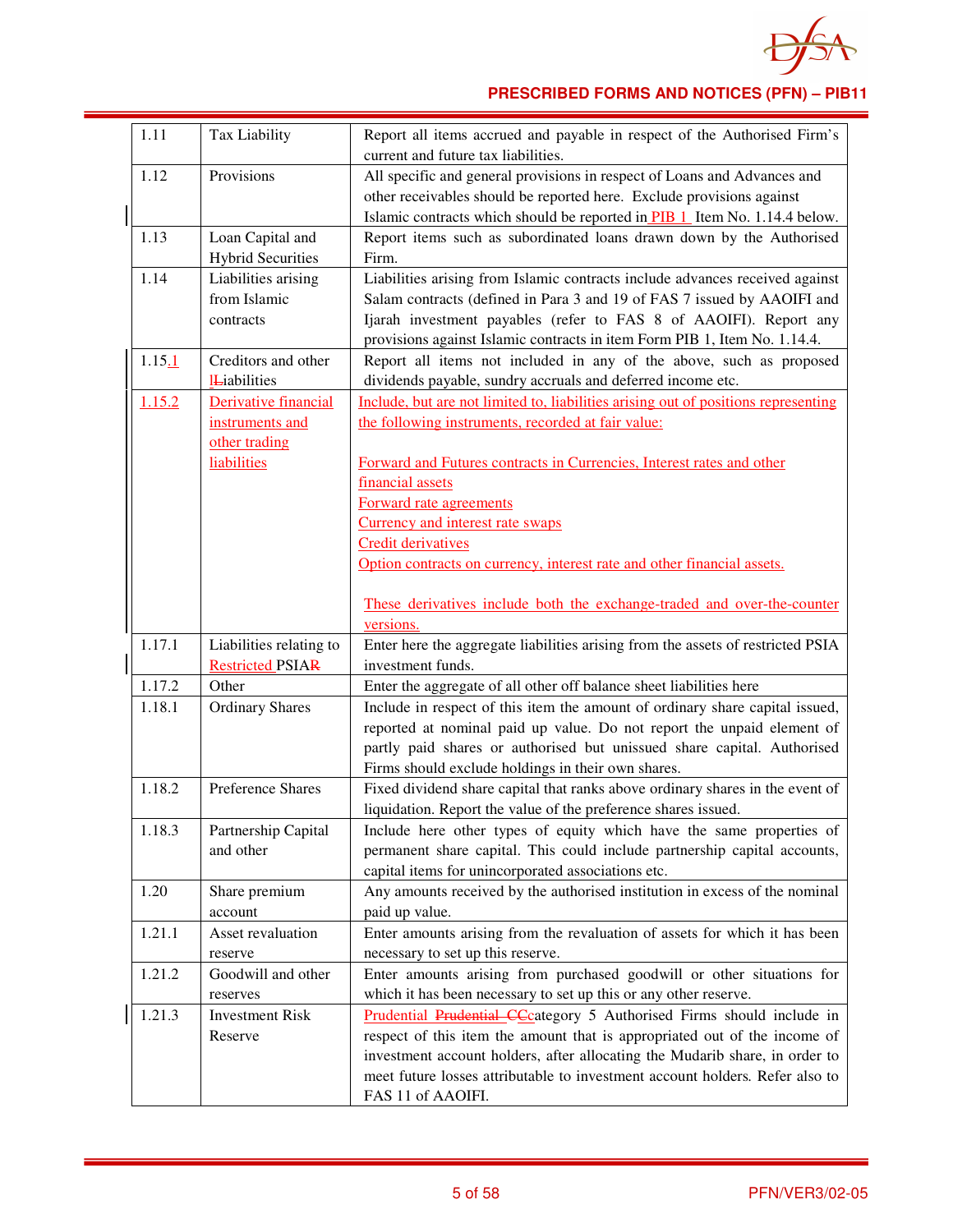

| 1.21.4 | Profit Equalisation       | Prudential Prudential Ccategory 5 Authorised Firms should include in                    |
|--------|---------------------------|-----------------------------------------------------------------------------------------|
|        | Reserve                   | respect of this item the amount appropriated out of the Mudaraba income,                |
|        |                           | before allocating the Mudarib share, in order to maintain a certain level of            |
|        |                           | investment returns for investment account holders and to increase owners'               |
|        |                           | equity. Refer also to FAS 11 of AAOIFI.                                                 |
| 1.22   | <b>Total Reserves</b>     | Sum of <b>PIB 1</b> Item Nos. $\{1.21.1 + 1.21.2 + 1.21.3 + 1.21.4\}$ above.            |
| $+23$  | Retained profits /        | Report all amounts arising from audited and current period profits/ losses              |
|        | losses                    | impacting the P&L reserve.                                                              |
| 1.24   | <b>Minority Interests</b> | Report amounts attributable to minority shareholders from the overall<br>equity figure. |
| 1.25   | Total shareholders'       | Sum of PIB 1 Item Nos. $\frac{1}{2}$ 1.19 + 1.20 + 1.22 – 1.24 + above.                 |
|        | equity                    |                                                                                         |
| 1.26   | Total liabilities and     | Sum of $\overline{PIB}$ 1 Item Nos. $\overline{\{1.16 + 1.25\}}$ above.                 |
|        | shareholders' equity      |                                                                                         |
| 1.27   | Client Money held         | Total of all Client Money, as per COB 9.3, as at the reporting date.                    |
|        | or controlled by the      |                                                                                         |
|        | Authorised Firm           |                                                                                         |
| 1.27.1 | of which, belonging       | Subset of Item No. 1.27 above.                                                          |
|        | to Segregated             | The term Segregated Client is defined in COB App5, A5.2.1(2).                           |
|        | Clients                   |                                                                                         |
| 1.28   | <b>Total Client Money</b> | Total of all Client Money held in Client Accounts as at the reporting date.             |
|        | held in Client            | The term Client Account is defined in COB, App5, A5.4.1.                                |
|        | Accounts                  |                                                                                         |
| 1.29   | <b>Insurance Monies</b>   | Total of all Insurance Monies, as per COB 14.2, as at the reporting date.               |
|        | held or controlled by     |                                                                                         |
|        | the Authorised Firm       |                                                                                         |
| 1.29.1 | Of which,                 | Subset of Item No. 1.29 above.                                                          |
|        | segregated                | Insurance Monies segregation is detailed in COB 14.3. Segregated                        |
|        |                           | Insurance Monies is the total of all Insurance Monies less that amount                  |
|        |                           | affected by COB 14.3.12.                                                                |
| 1.30   | <b>Total Insurance</b>    | Total balance of all Insurance Monies held in Insurance Bank Accounts as                |
|        | Monies held in            | at the reporting date. The term Insurance Bank Account is explained in                  |
|        | <b>Insurance Bank</b>     | COB 14.3.                                                                               |
|        | Accounts                  |                                                                                         |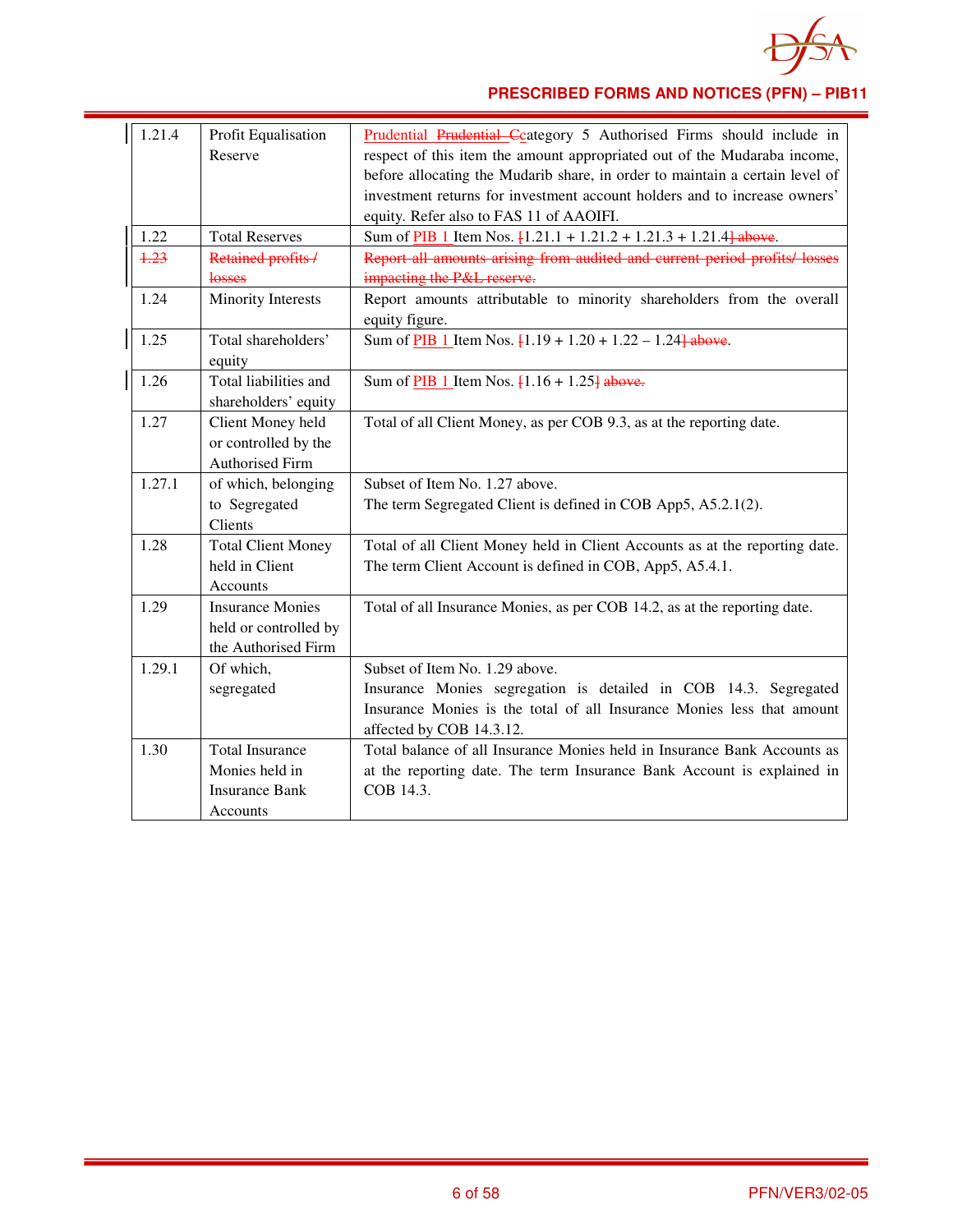

### **Guidance for Form PIB 1 – Appendix 1 – Detail of risk weighted assets**

Authorised Firms are referred to PIB Chapter 4 and Appendix 4 to understand the background to risk weighting assets in the non trading book. In particular, PIB Section A4.3 contains detailed requirements in respect on weighting exposures in the appropriate risk buckets. If an Authorised Firm is uncertain as to where to classify a particular exposure, it should contact DFSA to obtain this clarity. Particular care should be taken for exposures classified in anything other than the 100% risk weighting category.

Among other things, risk weightings may be reduced on non trading book items by obtaining a guarantee from a third party or a party connected to the Authorised Firm (the "guarantor"). Provided the conditions laid out in PIB Rules A4.3.1 to A4.3.4 are met, the Authorised Firm may opt to use the counterparty weighting of the guarantor where this risk weighting is less than that for the underlying counterparty.

| Item No.  | <b>Item</b>                              | Guidance                                                                                                                                                                                                                                                                                                                                                                             |
|-----------|------------------------------------------|--------------------------------------------------------------------------------------------------------------------------------------------------------------------------------------------------------------------------------------------------------------------------------------------------------------------------------------------------------------------------------------|
| 1.A1.2.3  | backed<br>Mortgage<br>securities         | Investments in mortgage backed securities only attract a 50% rating<br>provided the conditions set out in PIB Rule A4.3.6 are met in its<br>entirety.                                                                                                                                                                                                                                |
| 1.A1.4    | Assets arising from<br>Islamic contracts | In respect of counterparty weightings for exposures in the non trading<br>books, Authorised Firms are referred PIB Rules 3.5.1 to 3.5.5. In<br>particular, attention is drawn to the weightings referred to in table 2 by<br>Islamic contract type. Authorised Firms are reminded that in the event<br>of any doubt in this area, they should contact the DFSA for<br>clarification. |
| 1.A1.4.5  | Other investments                        | Include all other investments arising from Islamic contracts not<br>referred to above.                                                                                                                                                                                                                                                                                               |
| 1.A1.9    | Off<br>balance<br>sheet<br>items         | Details of Credit Conversion Factors are set out in PIB Rules A4.3.10<br>to A4.3.14. Authorised Firms are reminded to be cautious in capturing<br>off balance sheet exposures and to refer any matters of uncertainty to<br>DFSA for greater clarification.                                                                                                                          |
| 1.A1.9.4  | Sale and Repurchase<br>Agreements        | Attention is drawn to PIB Rules A4.3.15 to A 4.3.17 which note that<br>the counterparty weight of a repo agreement is by reference to the<br>issuer of the asset subject to the agreement and not to the counterparty<br>to the repurchase agreement. The weight on a reverse repo is<br>determined as if it were a collateralised loan to a counterparty                            |
| 1.A1.9.10 | Other commitments                        | Authorised Firms are referred to the detail of PIB Rules A4.4.1 to A<br>4.4.7 in respect of determining the maturity of commitments where<br>they have been renegotiated or are linked commitments.                                                                                                                                                                                  |
| 1.A1.11   | <b>OTC</b><br>derivative<br>contracts    | The calculation of the Credit Equivalent Amount is set out in PIB Rule<br>A4.5.12. Authorised Firms are referred to the table in PIB Rule<br>A4.5.14 which sets out the calculation of Potential Future Credit<br>Exposures with details of how to net them set out in PIB Rule A4.9.1.                                                                                              |
| 1.A.12    | <b>CRCOM</b>                             | CRCOM is derived by multiplying the sum of risk weighted assets<br>from the non trading book and exposures arising from OTC derivative<br>contracts in the same book by 8%. The number here is transferred to<br>Form PIB 6, Item No. 6.23.                                                                                                                                          |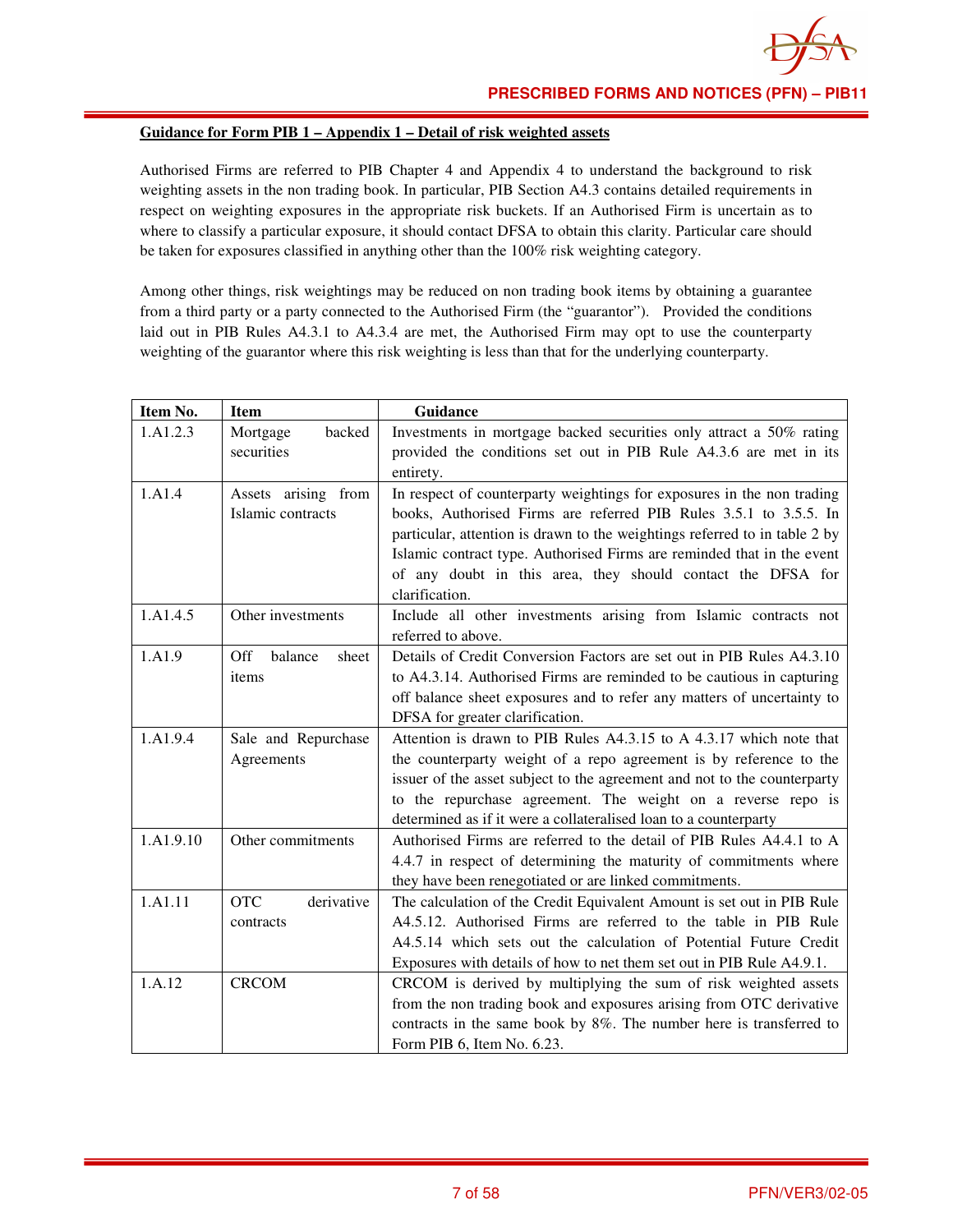

### **Guidance for Form PIB 1 – Appendix 2 – Non-market risk in the Trading Book**

The details for calculating the exposures on these risks is set out in PIB Section A4.5 which is the Appendix relating to Credit Risk.

| Item No. | <b>Item</b>                                                                             | <b>Guidance</b>                                                                                                                                                                                                                                                                                                                                                |
|----------|-----------------------------------------------------------------------------------------|----------------------------------------------------------------------------------------------------------------------------------------------------------------------------------------------------------------------------------------------------------------------------------------------------------------------------------------------------------------|
| 1.A2.2   | OTC derivatives                                                                         | For OTC derivatives, attention is drawn to PIB Rule A4.5.3 which<br>states that the maximum weighting is limited to 50%.                                                                                                                                                                                                                                       |
| 1.A2.3   | Repos and Reverse<br>Repos                                                              | For the counterparty weights on Repos and Reverse Repos, attention is<br>drawn to the Instruction Guidance relating to Form PIB 1,<br>Item No. 1.9.4.                                                                                                                                                                                                          |
| 1.A2.4   | Total<br>counterparty<br>risk requirement for<br>non market risk in the<br>trading book | The total counterparty risk requirement for non market risk in the<br>trading book ("CPCOM") is the sum of the capital charges arising from<br>Delivery Versus Payment transactions, Free Deliveries, OTC<br>Derivatives, Repos, Reverse Repos and Deferred Settlement<br>Transactions. The figure here should be transferred to Form PIB 6,<br>Item No. 6.32. |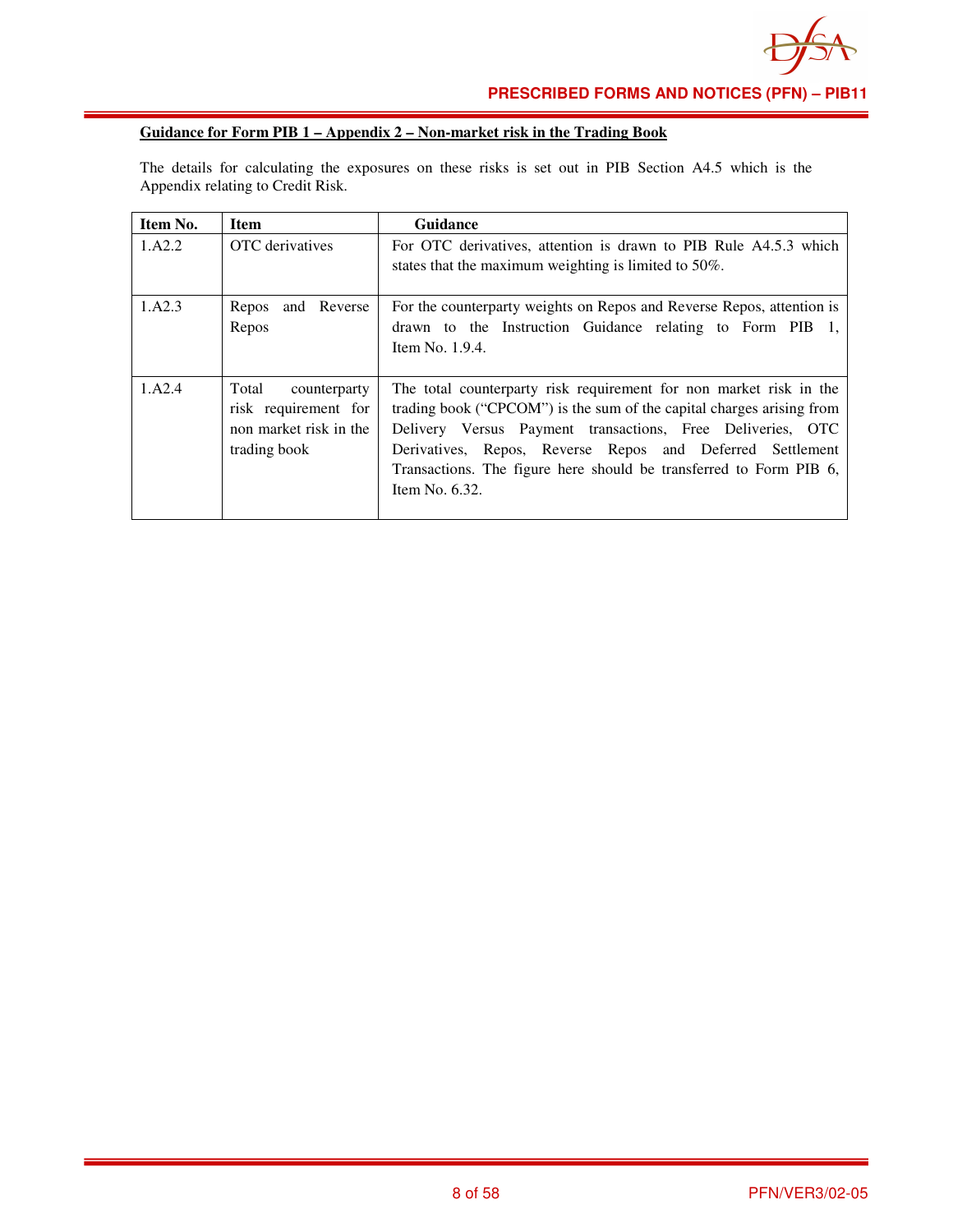

#### **Guidance for Form PIB 1 – Appendix 3 – Market Risk in the Trading Book**

DFSA acknowledges that even for Authorised Firms with relatively straightforward exposures on the trading books, the underlying calculations for various market risks can be detailed and complex. DFSA requires only the summary numbers to be reported but expects Authorised Firms to maintain detailed audit trails that substantiate the risk requirements. Authorised Firms are also reminded that they should make this information available for review as and when required.

In the event of any uncertainty, Authorised Firms are advised to contact their supervisor for clarity. Authorised Firms are asked to review the material set out PIB Appendix 5 with care given the multiplicity of methods that can be used to calculate the capital requirement on interest rate risk, equity risk, FX risk, Commodities risk Options Risk and Securities Underwriting Risk.

Where Authorised Firms intend to use internally developed market risk models for the purposes of valuing positions and calculating capital requirements, particular attention is drawn to PIB Section A5.8 and the qualitative criteria.

| Item No.     | <b>Item</b>      | <b>Guidance</b>                                                                   |
|--------------|------------------|-----------------------------------------------------------------------------------|
| $1.A3.1.4$ , | Various risk     | An Authorised Firm's total trading book capital requirement is as defined in      |
| 1.A3.2.4,    | requirements     | PIB Rule 2.8.3. With the exception of the foreign exchange risk                   |
| 1.A3.4.4     |                  | requirement, the total risk requirements as calculated for interest rate, equity, |
| 1.A3.5.4     |                  | Commodities, Options and Securities Underwriting transactions are to be           |
| 1.A3.6       |                  | transferred to Form PIB 6 under the section titled Trading Book Capital           |
|              |                  | requirement (Item Nos. 6.33-6.37).                                                |
| 1.A3.3       | Foreign exchange | The Foreign Exchange risk capital requirement is included in the Form             |
|              | risk requirement | PIB 6 under the Non Trading Book Capital requirement and should be                |
|              |                  | transferred to Item No. 6.24 (PIB Rule 2.8.3 refers).                             |
| 1, A3, 10    | Total trading    | The total Trading Book Capital requirement here should be transferred to the      |
|              | book capital     | Form PIB 6, Item No. 6.38.                                                        |
|              | requirement      |                                                                                   |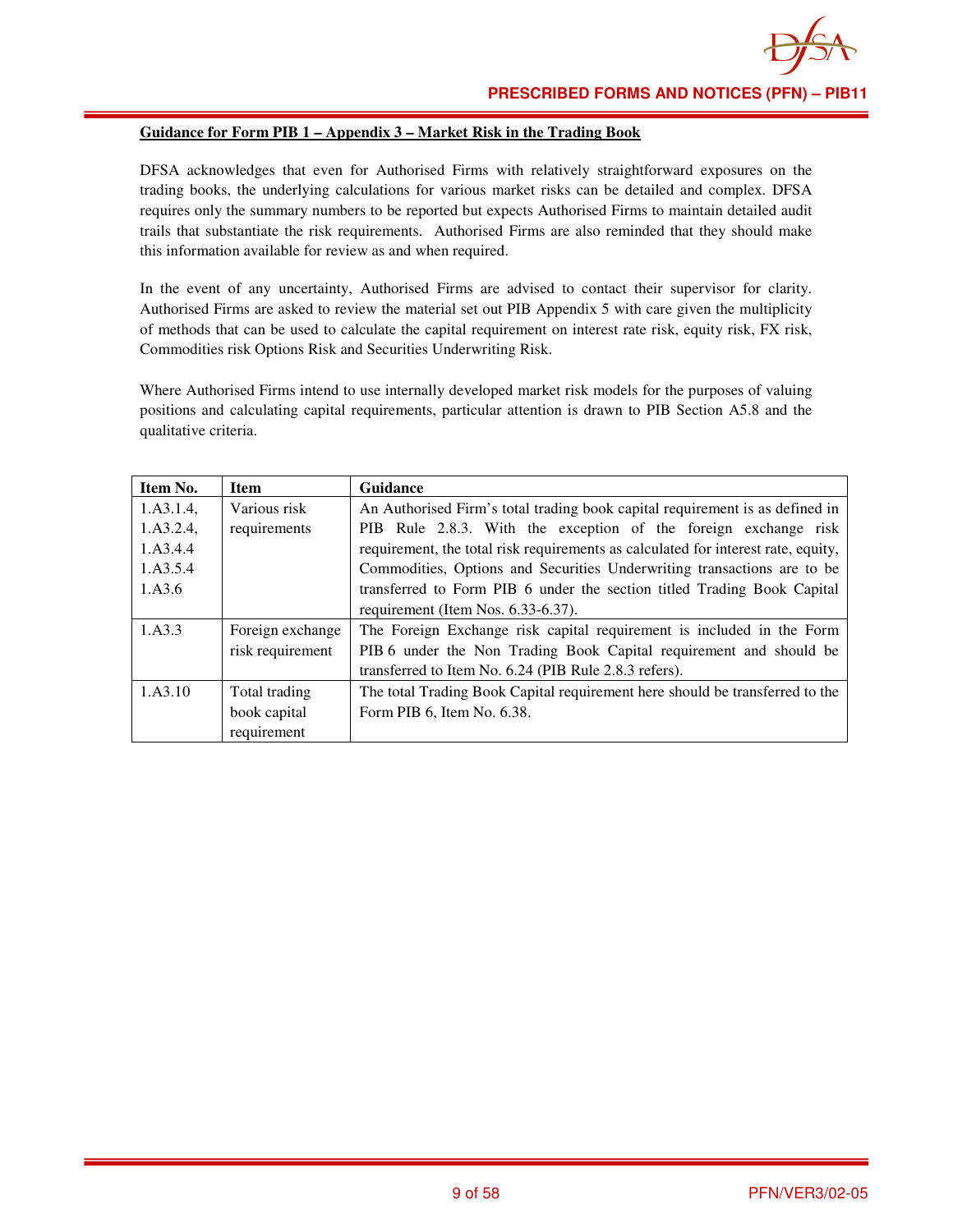

### **Guidance for Form PIB 1 – Appendix 4 – Calculation of the DCR**

DCR is defined in PIB Section 3.4 and is calculated only in respect of the PSIA funded assets. Whilst the end calculation is relatively straightforward, DFSA acknowledges that the details required to derive the final figure will be extensive depending on the size of the PSIA funded asset base.

For Authorised Firms providing services through Islamic Windows, DFSA has not asked Authorised Firms to identify in detail the credit and market risks arising from positions in both the trading and non trading book and on and off balance sheet. Instead, Authorised Firms are required to report the numbers in summary form and are reminded that they must make the information available for review as and when required.

| Item No.  | <b>Item</b>                       | <b>Guidance</b>                                                                                                                                                                                                                                                                          |
|-----------|-----------------------------------|------------------------------------------------------------------------------------------------------------------------------------------------------------------------------------------------------------------------------------------------------------------------------------------|
| 1.A.4.1.1 | <b>CPCOM</b>                      | CPCOM and CRCOM are calculated in accordance with PIB Sections 4.3 and 4.4.                                                                                                                                                                                                              |
| 1.A.4.1.2 | <b>CRCOM</b>                      | The risk weightings of the assets in Islamic contracts are derived from PIB Section<br>3.5 and for all other assets via the appropriate Rules primarily in PIB Chapter 4<br>and Appendix 4. Refer to previous guidance on Form PIB 1, Appendices 1 and 2<br>which will be relevant here. |
| 1.A.4.1.3 | Total<br><b>PSIACOM</b><br>Credit | Total PSIACOM Credit is the sum of CPCOM and CRCOM for PSIA assets.                                                                                                                                                                                                                      |
| 1.A.4.2   | <b>PSIACOM</b><br>Market          | PSIACOM Market is the sum of the capital charge for the various kinds of market<br>risks arising in the trading book for PSIA assets. Market risks are calculated<br>primarily with reference to PIB Chapter 5 and Appendix 5.                                                           |
| 1.A.4.3   | <b>DCR</b><br>calculation         | The number derived for the DCR charge should be carried over to Form PIB 6,<br>Item Nos. 6.2528. and 6.58.3                                                                                                                                                                              |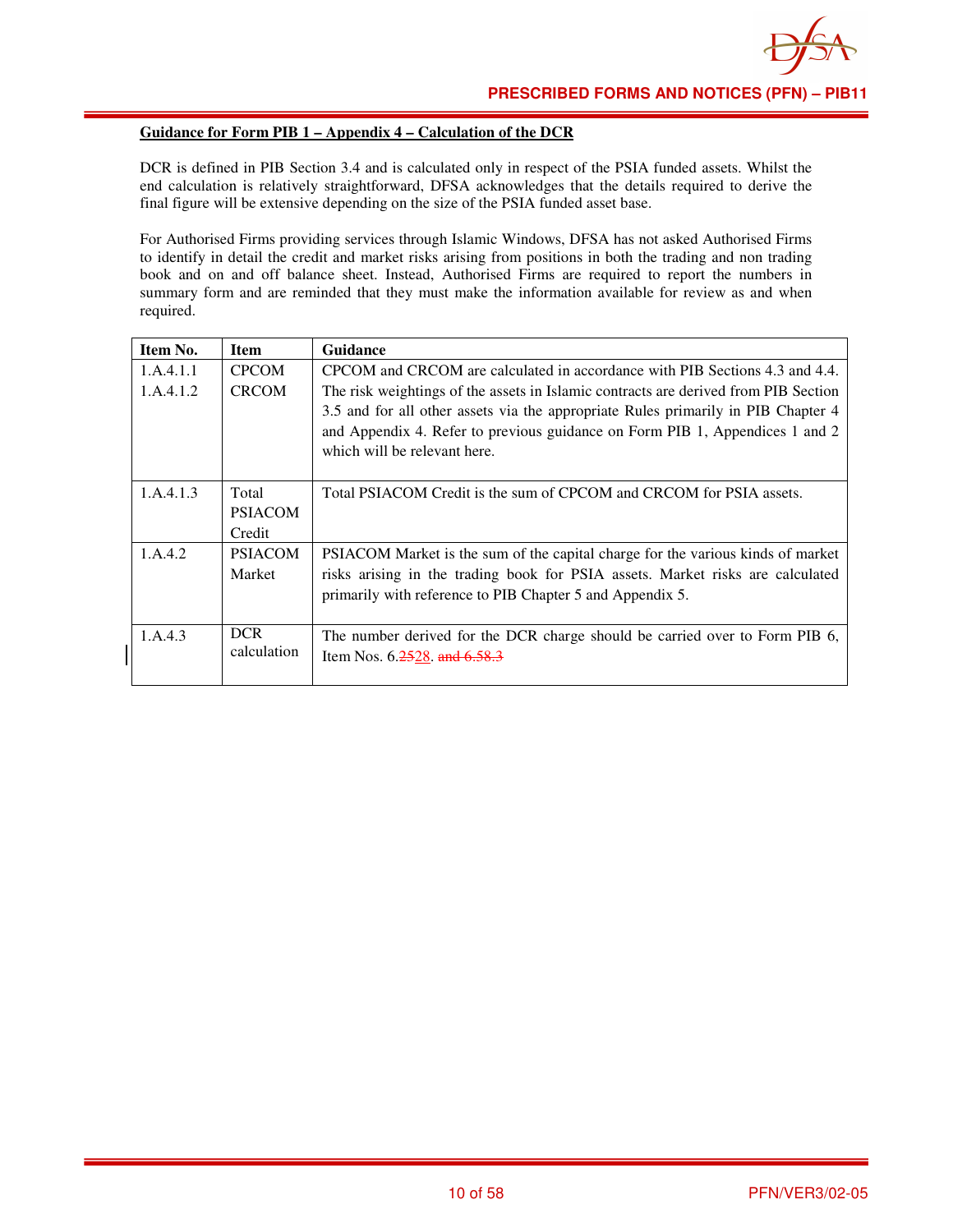

#### **Guidance for Form PIB 2 – Balance Sheet – Islamic Authorised FirmsIslamic Financial Institutions**

There are effectively three sets of returns for Category 5 institutions. Wherever appropriate, all balance sheet captions need to identify separately if they have arisen from self financed business (including finance from Amanah and demand deposits), from the business provided by utilising the unrestricted assets of PSIA asset providers and from the restricted PSIA business. Whilst AAOIFI permits unrestricted PSIA assets to be commingled with self financed assets for balance sheet reporting purposes, the need to maintain separate records for each asset class is paramount. Restricted PSIA assets and liabilities cannot be commingled with the former and should be reported off balance sheet.

In the event of any uncertainty, Authorised Firms are required to consult with DFSA to obtain the necessary clarity.

| Item No. | <b>Item</b>          | Guidance                                                                           |
|----------|----------------------|------------------------------------------------------------------------------------|
| 2.1      | Cash and             | Include, for example, the following amounts:                                       |
|          | <b>Liquid Assets</b> | Notes and coins;                                                                   |
|          |                      | Deposits at call;                                                                  |
|          |                      | Long positions in Gold bullion (including Tola Bars);                              |
|          |                      | Amounts placed with central banks and other financial institutions                 |
|          |                      | including funds required to be placed on deposit with central banks and            |
|          |                      | monetary authorities.                                                              |
| 2.2      | Investment           | Report long term investment securities not held with intent to trade (short term   |
|          | Securities           | securities are reported in "Other Assets", Item No $2.7$ –1.7 below). Include, for |
|          |                      | example:                                                                           |
|          |                      | Debt and equity issues by central banks and other financial institutions           |
|          |                      | (Eurobonds, FRNs, Mortgage Backed securities, equity holdings,                     |
|          |                      | Sukuks etc.);                                                                      |
|          |                      | Investments in subsidiaries and associated companies;                              |
|          |                      | Investments in the capital of other banks and financial institutions;              |
|          |                      | Holdings in non financial firms of which the Authorised Firm is a                  |
|          |                      | controller (i.e. "Qualifying Holdings").                                           |
|          |                      | Exclude any investments in certain named Islamic contracts be which are            |
|          |                      | included below $(PIB 2$ Item Nos. 2.4.1 to 2.4.7).                                 |
| 2.3      | Loans and            | Amounts arising from, for example:                                                 |
|          | Advances             | Revolving credit facilities;<br>٠                                                  |
|          |                      | Credit cards outstanding balances;<br>$\bullet$                                    |
|          |                      | Housing loans (both variable and fixed rates);                                     |
|          |                      | Term loans (both variable and fixed rates);                                        |
|          |                      | The book value of assets leased out under finance lease agreements;                |
|          |                      | Loans made under conditional hire purchase contracts;                              |
|          |                      | Advances purchased by or assigned to the reporting institutions,                   |
|          |                      | factoring or similar arrangements                                                  |
|          |                      | Other loans and advances.                                                          |
|          |                      | The amounts reported should be gross of provisions (as specific and general        |
|          |                      | provisions should be reported in the Liabilities section of the balance Sheet) and |
|          |                      | net of interest receivable.                                                        |
| 2.4.1    | Murabaha             | Report here all receivables relating to Murabaha and Istisna'a contracts. Refer to |
|          | and Istisna'a        | FAS 2 and FAS 10 of AAOIFI respectively.                                           |
|          | Receivables          |                                                                                    |
| 2.4.2    | Ijarah assets        | Include Ijarah assets net of depreciation/ amortisation and Ijarah receivables.    |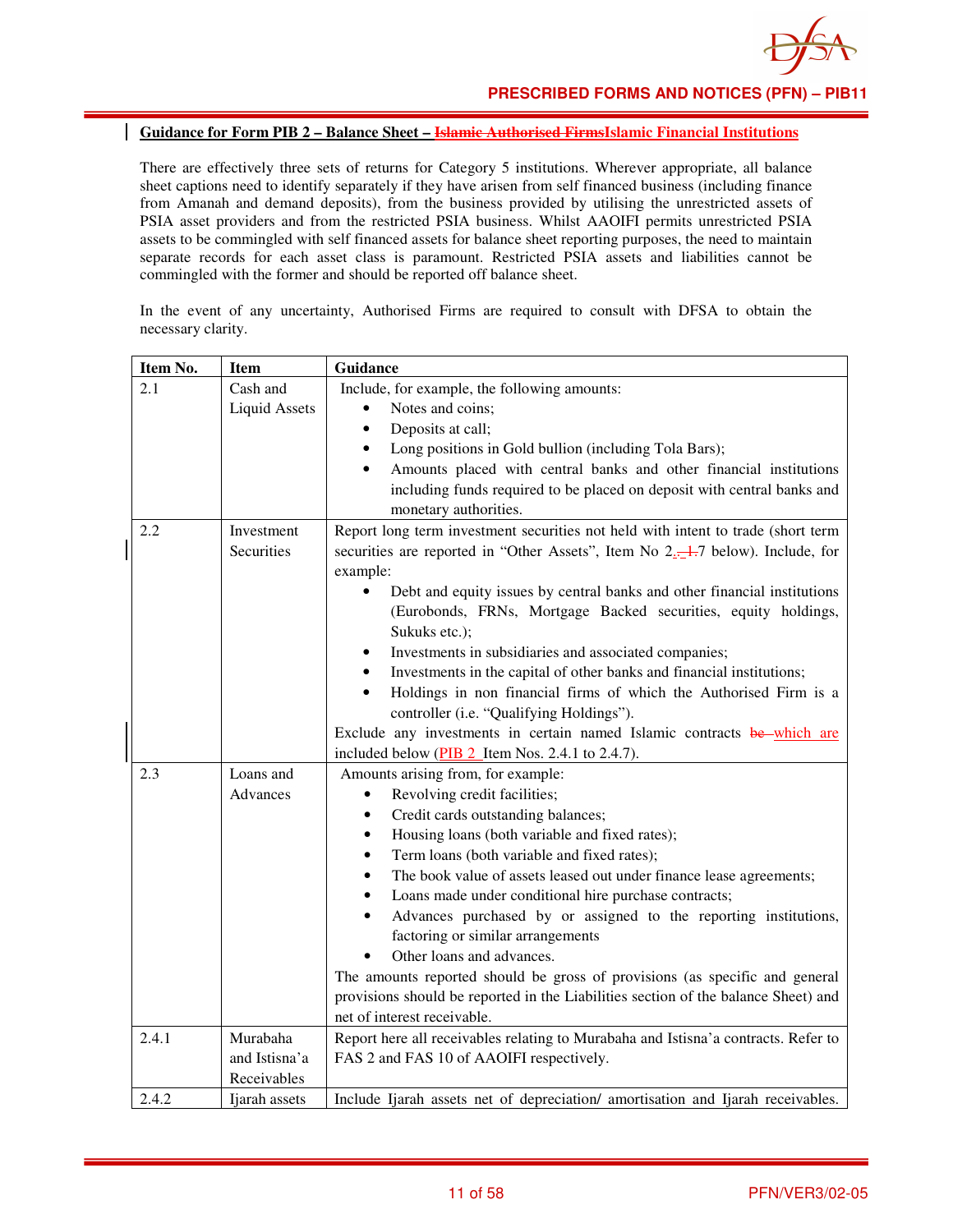

|       |                                     | Refer to FAS 8 of AAOFI.                                                                                                                                                                                                                                                                                                                                                                                                                                                                                                                                                                                                                                                                                                                                                                                                                                                                                                                                                                                                                                                                                                                                                                                                                                                                                                                                                                                     |
|-------|-------------------------------------|--------------------------------------------------------------------------------------------------------------------------------------------------------------------------------------------------------------------------------------------------------------------------------------------------------------------------------------------------------------------------------------------------------------------------------------------------------------------------------------------------------------------------------------------------------------------------------------------------------------------------------------------------------------------------------------------------------------------------------------------------------------------------------------------------------------------------------------------------------------------------------------------------------------------------------------------------------------------------------------------------------------------------------------------------------------------------------------------------------------------------------------------------------------------------------------------------------------------------------------------------------------------------------------------------------------------------------------------------------------------------------------------------------------|
| 2.4.3 | Mudaraba                            | Capital provided on a Mudaraba basis should be reported here. Refer also to                                                                                                                                                                                                                                                                                                                                                                                                                                                                                                                                                                                                                                                                                                                                                                                                                                                                                                                                                                                                                                                                                                                                                                                                                                                                                                                                  |
|       | Financing                           | FAS 3 of AAOIFI.                                                                                                                                                                                                                                                                                                                                                                                                                                                                                                                                                                                                                                                                                                                                                                                                                                                                                                                                                                                                                                                                                                                                                                                                                                                                                                                                                                                             |
| 2.4.4 | Musharaka                           | Report capital provided on a Musharaka basis. Refer to FAS 4 of AAOIFI.                                                                                                                                                                                                                                                                                                                                                                                                                                                                                                                                                                                                                                                                                                                                                                                                                                                                                                                                                                                                                                                                                                                                                                                                                                                                                                                                      |
|       | Financing                           | Investment in the Share capital of another company should be reported under                                                                                                                                                                                                                                                                                                                                                                                                                                                                                                                                                                                                                                                                                                                                                                                                                                                                                                                                                                                                                                                                                                                                                                                                                                                                                                                                  |
|       |                                     | "Other", Form PIB 2, Item No. 2.4.7.                                                                                                                                                                                                                                                                                                                                                                                                                                                                                                                                                                                                                                                                                                                                                                                                                                                                                                                                                                                                                                                                                                                                                                                                                                                                                                                                                                         |
| 2.4.5 | Salam                               | Capital provided on Salam contract should be reported here. Refer to FAS 7 of<br>AAOIFI.                                                                                                                                                                                                                                                                                                                                                                                                                                                                                                                                                                                                                                                                                                                                                                                                                                                                                                                                                                                                                                                                                                                                                                                                                                                                                                                     |
| 2.4.6 | Parallel<br>Istisna'a               | Parallel Istisna'a receivables/assets should be reported here. Refer to FAS 10 of<br>AAOFI.                                                                                                                                                                                                                                                                                                                                                                                                                                                                                                                                                                                                                                                                                                                                                                                                                                                                                                                                                                                                                                                                                                                                                                                                                                                                                                                  |
| 2.5   | <b>Fixed Assets</b>                 | Include, for example, the value of the following:<br>Plant and equipment, the residual value of items leased out under an<br>operating lease (excluding balances relating to named Ijarah assets<br>which should be included separately in Form PIB 2, Item No. 2.4.2);<br>Own premises being occupied or developed for occupation by the<br>authorised institution, property (excluding property acquired / held<br>available for sale which should be included in "Other Assets" in Form<br>PIB 2, Item No. 2.7).<br>The amounts reported here should be net of accumulated depreciation and                                                                                                                                                                                                                                                                                                                                                                                                                                                                                                                                                                                                                                                                                                                                                                                                               |
| 2.6.1 | Goodwill                            | amortisation.                                                                                                                                                                                                                                                                                                                                                                                                                                                                                                                                                                                                                                                                                                                                                                                                                                                                                                                                                                                                                                                                                                                                                                                                                                                                                                                                                                                                |
| 2.6.2 | Other                               | Include amounts relating to any purchased goodwill.<br>Items to be included:                                                                                                                                                                                                                                                                                                                                                                                                                                                                                                                                                                                                                                                                                                                                                                                                                                                                                                                                                                                                                                                                                                                                                                                                                                                                                                                                 |
|       | intangibles                         | Capitalised development costs;<br>Brand names, trademarks and similar rights;<br>Licences and exchange seats which may be held as part of the<br>Authorised Firm's trading requirement                                                                                                                                                                                                                                                                                                                                                                                                                                                                                                                                                                                                                                                                                                                                                                                                                                                                                                                                                                                                                                                                                                                                                                                                                       |
| 2.7   | <b>Other Assets</b>                 | Assets that have not been included in any of the items above. In particular,<br>positions in short term securities held with the intention of resale, sundry<br>debtors, prepayments and accrued income not identified elsewhere.                                                                                                                                                                                                                                                                                                                                                                                                                                                                                                                                                                                                                                                                                                                                                                                                                                                                                                                                                                                                                                                                                                                                                                            |
| 2.9.1 | <b>Direct Credit</b><br>Substitutes | These relate to the financial requirements of a counterparty where the risk of<br>loss to the reporting institution on the transaction is equivalent to a direct claim<br>on the counterparty. Essentially the risk of loss depends on the creditworthiness<br>of the counterparty. Include here:<br>Guarantees of a financial nature to stand behind the current obligations<br>of customers (e.g. loan guarantees);<br>Guarantees of leasing operations;<br>٠<br>Letters of Credit and Stand-by Letters of Credit to the extent that they<br>$\bullet$<br>do not qualify for inclusion in Item No. 2.9.3 "Trade related<br>contingents" below;<br>Guarantees of a capital nature such as undertakings given to a non bank<br>٠<br>financial company which are considered as capital by the appropriate<br>regulatory body. Guarantees given to a company not connected to the<br>reporting institution should be risk weighted at 100% and those for<br>connected companies should be deducted from the reporting<br>institution's capital base.<br>Acceptances granted and risk participation in bankers' acceptances.<br>٠<br>Where the reporting institution's own acceptances have been<br>discounted by that institution the nominal value of the bills held should<br>be deducted from the nominal amount of the bills issued under the<br>facility and a corresponding on balance sheet entry made. |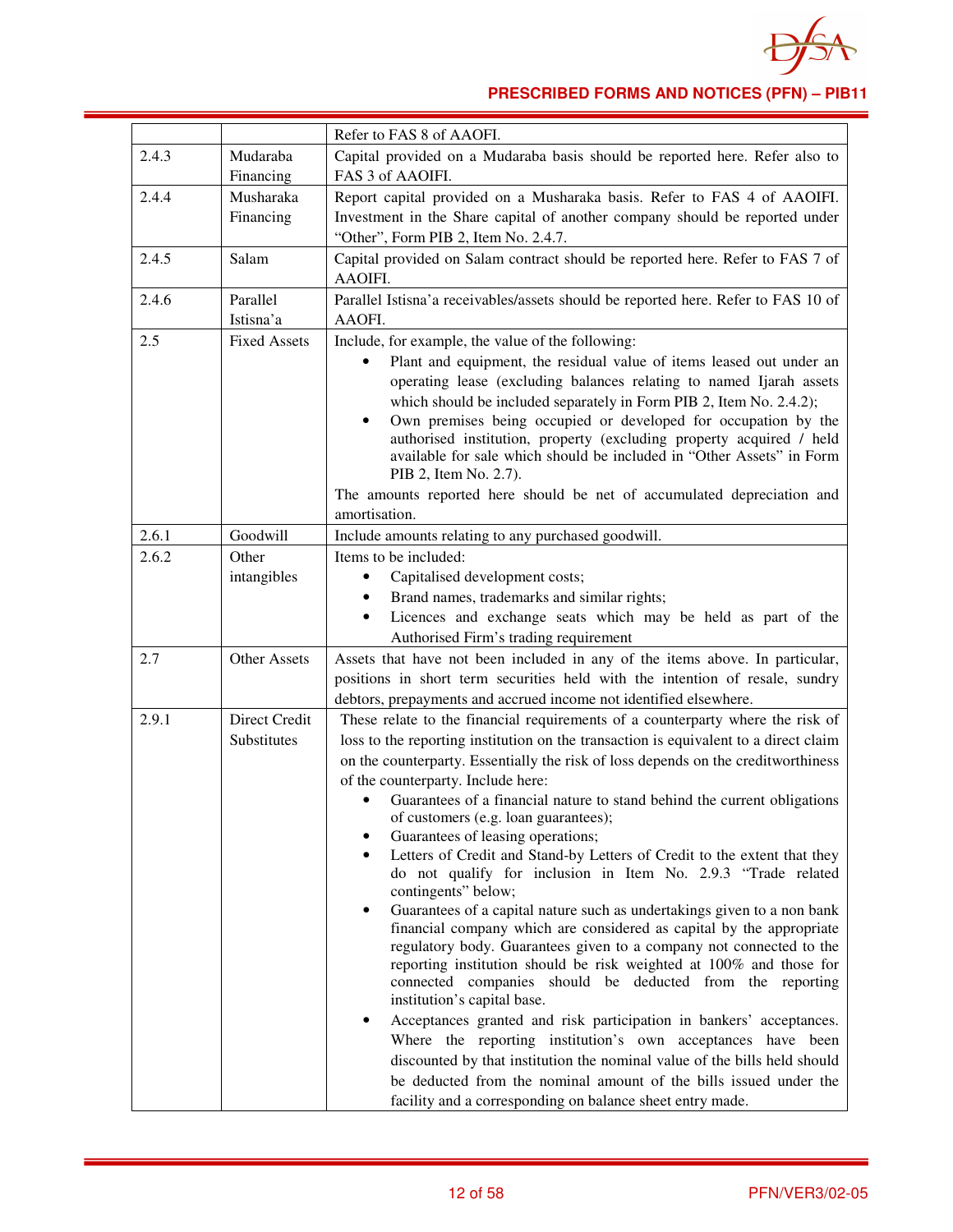

| 2.9.2 | Transaction<br>related<br>Contingents               | These exposures relate to the on-going trading activities of a counterparty where<br>the risk of loss to the reporting institution depends on the likelihood of a future<br>event which is independent of the creditworthiness of the counterparty. They are<br>essentially guarantees that support particular non financial obligations rather<br>than a customer's financial obligations. Include here:<br>Advance payment guarantees<br>Performance bonds including bid or tender bonds, warranties and<br>indemnities (indemnities given for lost share certificates or bills of<br>lading and guarantees of the validity of papers rather than of payment<br>under certain conditions should be reported here);<br>Stand-by Letters of Credit relating to a particular contract or to non<br>financial transactions (including arrangements backing, inter alia,<br>subcontractors' and supplier's performance, labour and materials,<br>contracts and construction bids). |
|-------|-----------------------------------------------------|---------------------------------------------------------------------------------------------------------------------------------------------------------------------------------------------------------------------------------------------------------------------------------------------------------------------------------------------------------------------------------------------------------------------------------------------------------------------------------------------------------------------------------------------------------------------------------------------------------------------------------------------------------------------------------------------------------------------------------------------------------------------------------------------------------------------------------------------------------------------------------------------------------------------------------------------------------------------------------|
| 2.9.3 | Trade related<br>Contingents                        | Report short term self liquidating trade related items such as documentary letters<br>of credit issued by the reporting institution which are to be collateralised by the<br>underlying shipment i.e. the credit provides for the reporting institution to retain<br>title to the underlying shipment. L/C's issued without provision for the reporting<br>institution to retain title to the underlying shipment should be reported under<br>direct credit substitutes above.                                                                                                                                                                                                                                                                                                                                                                                                                                                                                                  |
| 2.9.4 | Sale and<br>Repurchase<br>Agreements                | Only report here sale and repurchase agreements where the asset sold is not<br>reported on the balance sheet. If it is reported on the balance sheet, it should not<br>be reported here but in the relevant on balance sheet section of the return. Where<br>the asset is off balance sheet, the appropriate counterparty weighting is to be<br>determined by the issuer of the security and not according to the counterparty<br>with whom the transaction has been entered into.                                                                                                                                                                                                                                                                                                                                                                                                                                                                                              |
| 2.9.5 | Forward<br>Assets<br>Purchases                      | The appropriate counterparty weighting should be determined by the asset to be<br>purchased and not the counterparty with whom the contract has been entered<br>into. Include commitments for loans and other on balance sheet items with<br>certain drawdown. Exclude foreign currency spot deposits with value date of up<br>to two working dates after trade date.                                                                                                                                                                                                                                                                                                                                                                                                                                                                                                                                                                                                           |
| 2.9.6 | Forward<br>Deposits<br>Placed                       | Relates to agreements between two parties whereby one will pay and the other<br>receive an agreed rate of interest on a deposit to be placed by one with the other<br>at some pre determined rate in the future. The weight should be determined<br>according to the counterparty with whom the deposit will be placed. Exclude<br>foreign currency spot deposits with value date of up to two working dates after<br>trade date.                                                                                                                                                                                                                                                                                                                                                                                                                                                                                                                                               |
| 2.9.7 | Uncalled<br>partly-paid<br>shares and<br>securities | Only include if there is a specific date for a call. If there is no specific date for<br>a call, the item should be included as a long term commitment under PIB 2<br>Item No. 2.9.10 "Other Commitments"-below.                                                                                                                                                                                                                                                                                                                                                                                                                                                                                                                                                                                                                                                                                                                                                                |
| 2.9.8 | NIF's and<br>RUF's                                  | Note issuance and revolving underwriting facilities should include the<br>reporting institutions underwriting obligations of any maturity. Where the<br>facility has been drawn down by the borrower and the notes are held by<br>someone other than the Authorised Firm, the underwriting obligation should<br>continue to be reported at the nominal amount.                                                                                                                                                                                                                                                                                                                                                                                                                                                                                                                                                                                                                  |
| 2.9.9 | Endorsement<br>of Bills                             | These should be reported at the full nominal amount, less any amount for bills<br>which the institution now holds but had previously endorsed. Endorsement of                                                                                                                                                                                                                                                                                                                                                                                                                                                                                                                                                                                                                                                                                                                                                                                                                   |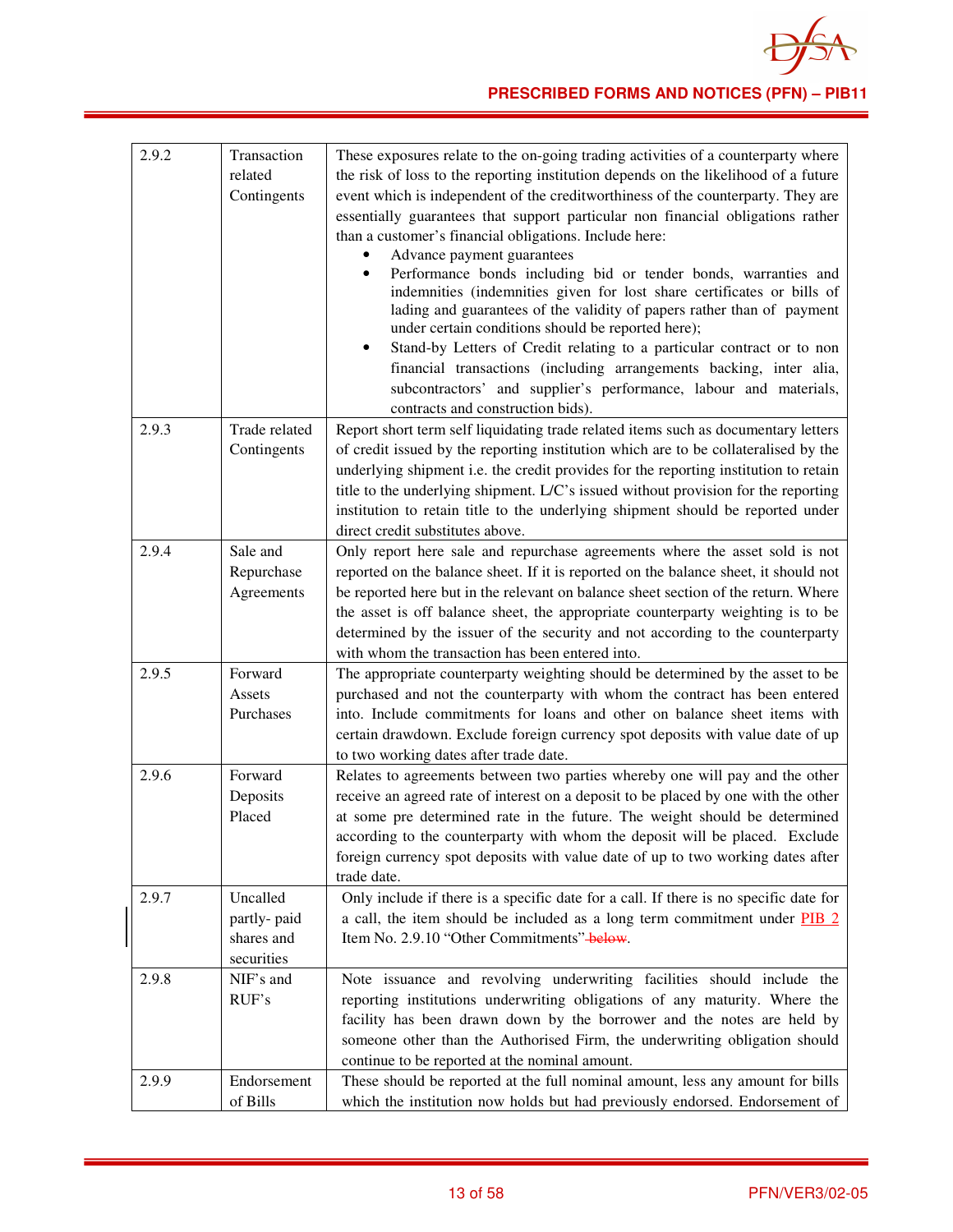

|            |                  | bills not accepted by banks will attract the counterparty risk weighting of the                                        |
|------------|------------------|------------------------------------------------------------------------------------------------------------------------|
|            |                  | issuer. If it has been endorsed by another bank, a reduced risk weighting                                              |
|            |                  | applies.                                                                                                               |
| 2.9.10     | Other            | All other undrawn commitments are reportable here, divided into commitments                                            |
|            | Commitments      | under and over one year.                                                                                               |
| 2.9.11     | <b>OTC</b>       | Counterparty risk arising in both the non-trading and trading books should be                                          |
|            | Derivative       | calculated with reference to the Rules in PIB Section A4.5. Amounts to be                                              |
|            | Contracts        | reported here are the replacement costs/ NPV of such contracts                                                         |
| $2.10$ to  | Assets           | The methodology for calculating exposures financed by PSIA assets are, in                                              |
| 2.18.11    | financed by      | principle, no different to calculating exposures for a reporting institution's self                                    |
|            | <b>PSIAR</b>     | financed assets. All the guidance notes above apply in their entirety unless<br>stated otherwise.                      |
| 2.20       | Deposits         | Separately identify deposits due to clearing houses in PIB 2 Item No. 2.20.1 and                                       |
|            |                  | other financial institutions in <b>PIB 2</b> Item No. 2.20.2. All other deposits are to be                             |
|            |                  | reported in PIB 2 Item No. 2.20.3, "Other".                                                                            |
| 2.21       | Tax Liability    | Report all items accrued and payable in respect of the institution's current and<br>future tax liabilities.            |
| 2.22       | Provisions       | All specific and general provisions in respect of Loans and Advances and other<br>receivables should be reported here. |
| 2.23.1 and | Liabilities      | Include advances received against Parallel Salam contracts (defined in Para 3                                          |
| 2.23.2     | arising from     | and 19 of FAS 7 issued by AAOIFI and Ijarah investment payables (refer to                                              |
|            | Islamic          | FAS 8 of AAOIFI).                                                                                                      |
|            | activities       |                                                                                                                        |
| 2.23.3     | Liabilities      | Enter here the aggregate of all liabilities incurred on behalf of and amounts                                          |
|            | relating to      | owed to PSIAu.                                                                                                         |
|            | PSIAu            |                                                                                                                        |
| 2.23.4     | Other            | Enter all other liabilities incurred in respect of Islamic contracts.                                                  |
| 2.24       | Creditors and    | Report all items not included in any of the above, such as proposed dividends                                          |
|            | other            | payable, sundry accruals and deferred income etc.                                                                      |
|            | Liabilities      |                                                                                                                        |
| 2.26.1     | Liabilities      | Enter here the aggregate liabilities arising from the restricted assets of PSIAR.                                      |
|            | relating to      |                                                                                                                        |
|            | <b>PSIAR</b>     |                                                                                                                        |
| 2.26.2     | Other            | Enter the aggregate of all other off- balance sheet liabilities here.                                                  |
| 2.27.1     | Ordinary         | Include the amount of ordinary share capital issued, reported at nominal paid up                                       |
|            | <b>Shares</b>    | value. Do not report the unpaid element of partly paid shares or authorised but                                        |
|            |                  | unissued share capital. Authorised Firms must exclude holdings in their own                                            |
|            |                  | shares.                                                                                                                |
| 2.27.2     | Preference       | Fixed dividend share capital that ranks above ordinary shares in the event of                                          |
|            | <b>Shares</b>    | liquidation. Report the value of the preference shares issued.                                                         |
| 2.27.3     | Partnership      | Include here other types of equity which have the same properties of permanent                                         |
|            | Capital and      | share capital. This could include partnership capital accounts, capital items for                                      |
|            | other            | unincorporated associations etc.                                                                                       |
| 2.29       | Share            | Any amounts received by the authorised institution in excess of the nominal                                            |
|            | premium          | paid up value.                                                                                                         |
|            | Account<br>Asset |                                                                                                                        |
| 2.30.1     | revaluation      | Enter amounts arising from the revaluation of assets for which it has been                                             |
|            |                  | necessary to set up this reserve.                                                                                      |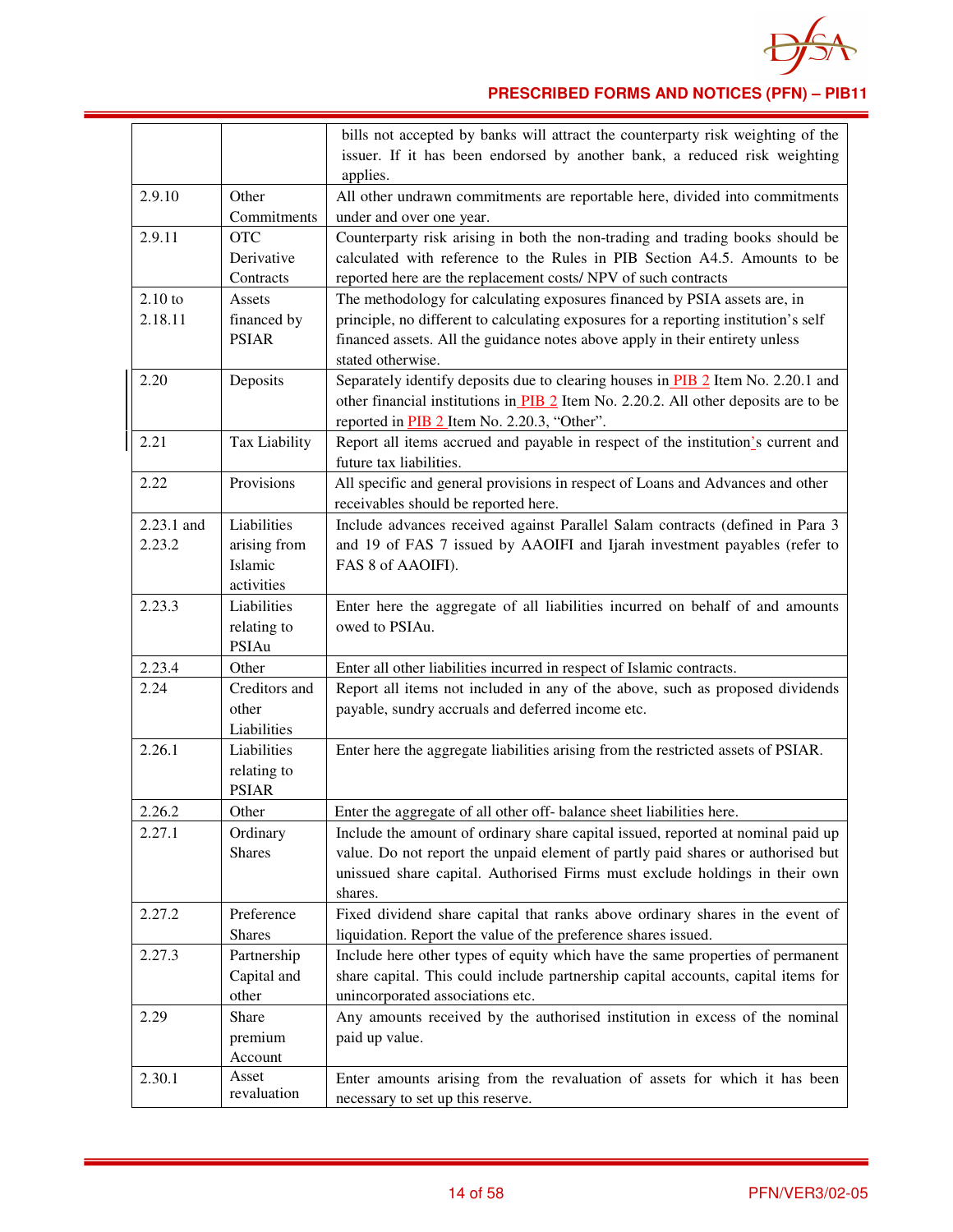

|        | reserve                           |                                                                                                                                                                                                                                                                                                                                |
|--------|-----------------------------------|--------------------------------------------------------------------------------------------------------------------------------------------------------------------------------------------------------------------------------------------------------------------------------------------------------------------------------|
|        |                                   |                                                                                                                                                                                                                                                                                                                                |
| 2.30.2 | Investment<br><b>Risk Reserve</b> | Category 5 Authorised Firms should include in respect of this item the amount<br>that is appropriated out of the income of investment account holders, after<br>allocating the Mudarib share, in order to meet future losses attributable to<br>investment account holders. Refer also to FAS 11 of AAOIFI.                    |
| 2.30.3 | Profit<br>Equalisation<br>reserve | Category 5 Authorised Firms should include in respect of this item the amount<br>appropriated out of the Mudaraba income, before allocating the Mudarib share,<br>in order to maintain a certain level of investment returns for investment account<br>holders and to increase owners' equity. Refer also to FAS 11 of AAOIFI. |
| 2.30.4 | Goodwill and                      | Enter amounts arising from purchased goodwill or other situations for which it                                                                                                                                                                                                                                                 |
|        | other                             | has been necessary to set up a goodwill or other reserve.                                                                                                                                                                                                                                                                      |
| 2.31   | Total                             | Sum of Item Nos. $[2.30.1 + 2.30.2 + 2.30.3 + 2.30.4]$ above.                                                                                                                                                                                                                                                                  |
|        | Reserves                          |                                                                                                                                                                                                                                                                                                                                |
| 2.32   | <b>Retained</b>                   | Report all amounts arising from audited and current period profits/                                                                                                                                                                                                                                                            |
|        | $prefix$                          | impacting this the P&L accountreserve.                                                                                                                                                                                                                                                                                         |
|        | losses                            |                                                                                                                                                                                                                                                                                                                                |
| 2.33   | Minority                          | Report amounts attributable to minority shareholders from the overall equity                                                                                                                                                                                                                                                   |
|        | <b>Interests</b>                  | figure.                                                                                                                                                                                                                                                                                                                        |
| 2.34   | Total                             | Sum of PIB 2 Item Nos. $\frac{2.28 + 2.29 + 2.31 - 2.33.1}{400}$                                                                                                                                                                                                                                                               |
|        | shareholders'                     |                                                                                                                                                                                                                                                                                                                                |
|        | equity                            |                                                                                                                                                                                                                                                                                                                                |
| 2.35   | Total                             | Sum of $PIB$ 2 Item Nos. $\frac{2.25 + 2.34.1}{100}$ + above.                                                                                                                                                                                                                                                                  |
|        | liabilities and                   |                                                                                                                                                                                                                                                                                                                                |
|        | shareholders'                     |                                                                                                                                                                                                                                                                                                                                |
|        | equity                            |                                                                                                                                                                                                                                                                                                                                |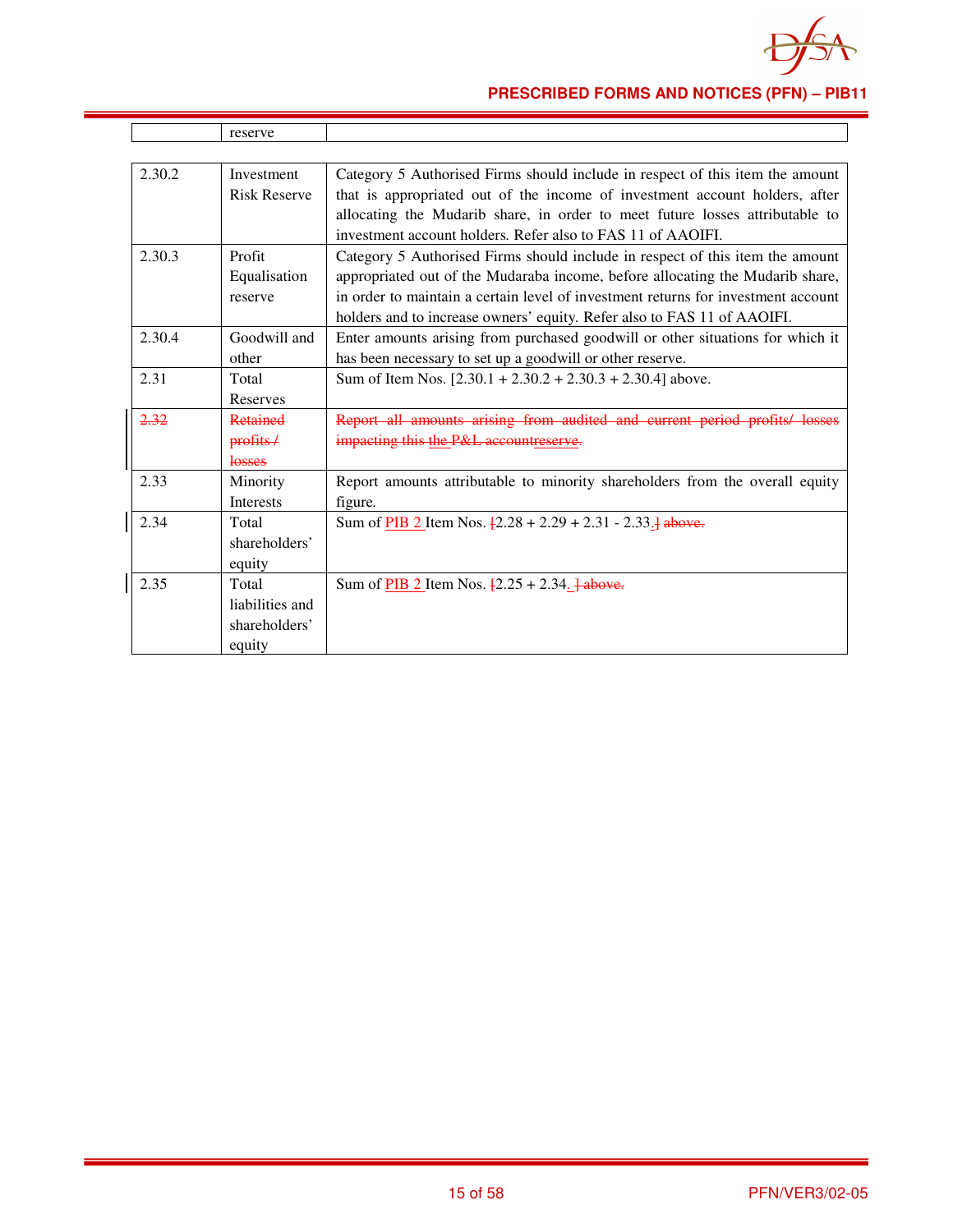### **Guidance for Form PIB 2 – Appendix 1 – Detail of Non-Trading Book Assets (self-financed)**

Authorised Firms are referred to PIB Chapter 4 and Appendix 4 to understand the background to risk weighting assets in the non trading book. In particular, PIB Section A4.3 contains detailed requirements in respect of  $\frac{\partial f}{\partial r}$  weighting exposures in the appropriate risk buckets. If an Authorised Firm is uncertain as to where to classify a particular exposure, it should contact DFSA to obtain this clarity. Particular care should be taken for exposures classified in anything other than the 100% risk weighting category.

Amongst other things, risk weightings may be reduced on non trading book items by obtaining a guarantee from a third party or a party connected to the Authorised Firm (the "guarantor"). Provided the conditions laid out in PIB A4.3.1 to A4.3.4 are met, the Authorised Firm may opt to use the counterparty weighting of the guarantor where this risk weighting is less than that for the underlying counterparty.

| Item No.  | <b>Item</b>                              | <b>Guidance</b>                                                                                                                                                                                                                                                                                                                                               |
|-----------|------------------------------------------|---------------------------------------------------------------------------------------------------------------------------------------------------------------------------------------------------------------------------------------------------------------------------------------------------------------------------------------------------------------|
| 2.A1.2.3  | Mortgage backed<br>securities            | Investments in mortgage backed securities only attract a 50% rating<br>provided the conditions set out in PIB Rule A4.3.6 are met in                                                                                                                                                                                                                          |
|           |                                          | theirits entirety.                                                                                                                                                                                                                                                                                                                                            |
| 2.A1.4    | Assets arising from<br>Islamic contracts | In respect of counterparty weightings for exposures in the non<br>trading books, Authorised Firms are referred PIB Rules 3.5.1 to<br>3.5.5. In particular, attention is drawn to the weightings referred to<br>in table 2 by Islamic contract type. Authorised Firms are especially<br>reminded that in the event of any doubt in this area, they should      |
|           |                                          | contact the DFSA for clarification.                                                                                                                                                                                                                                                                                                                           |
| 2.A1.4.7  | Other                                    | Include all other investments arising from Islamic contracts not<br>referred to above.                                                                                                                                                                                                                                                                        |
| 2.A1.9    | Off balance sheet items                  | Details of Credit Conversion Factors are set out in PIB Rules<br>A4.3.10 to A4.3.14. Authorised Firms are reminded to be cautious<br>in capturing off balance sheet exposures and to refer any matters of<br>uncertainty to DFSA for greater clarification.                                                                                                   |
| 2.A1.9.4  | Sale and repurchase<br>agreements        | Attention is drawn to PIB Rules A4.3.15 to A 4.3.17 which note<br>that the counterparty weight of a repo agreement is by reference to<br>the issuer of the asset subject to the agreement and not to the<br>counterparty to the repurchase agreement. The weight on a reverse<br>repo is determined as if it were a collateralised loan to a<br>counterparty. |
| 2.A1.9.10 | Other commitments                        | Authorised Firms are referred to the detail in PIB Rules A4.4.1 to<br>A 4.4.7 in respect of determining the maturity of commitments<br>where they have been renegotiated or are linked commitments.                                                                                                                                                           |
| 2.A1.12   | <b>OTC</b> Derivative Contracts          | The calculation of the Credit Equivalent Amount is set out in PIB<br>Rule A4.5.12. Authorised Firms are referred to the table in A4.5.14<br>which sets out the calculation of Potential Future Credit Exposures<br>with details of how to net them set out in PIB Rule A4.9.1.                                                                                |
| 2.A1.13   | CRCOM (self)                             | CRCOM is derived by multiplying the sum of risk weighted assets<br>from the non trading book and exposures arising from OTC<br>derivative contracts in the same book by 8%. The number here is<br>transferred to Form PIB 6, Item No. 6.23.                                                                                                                   |

Only enter exposures relating to self financed assets in PIB 2 Appendix 1.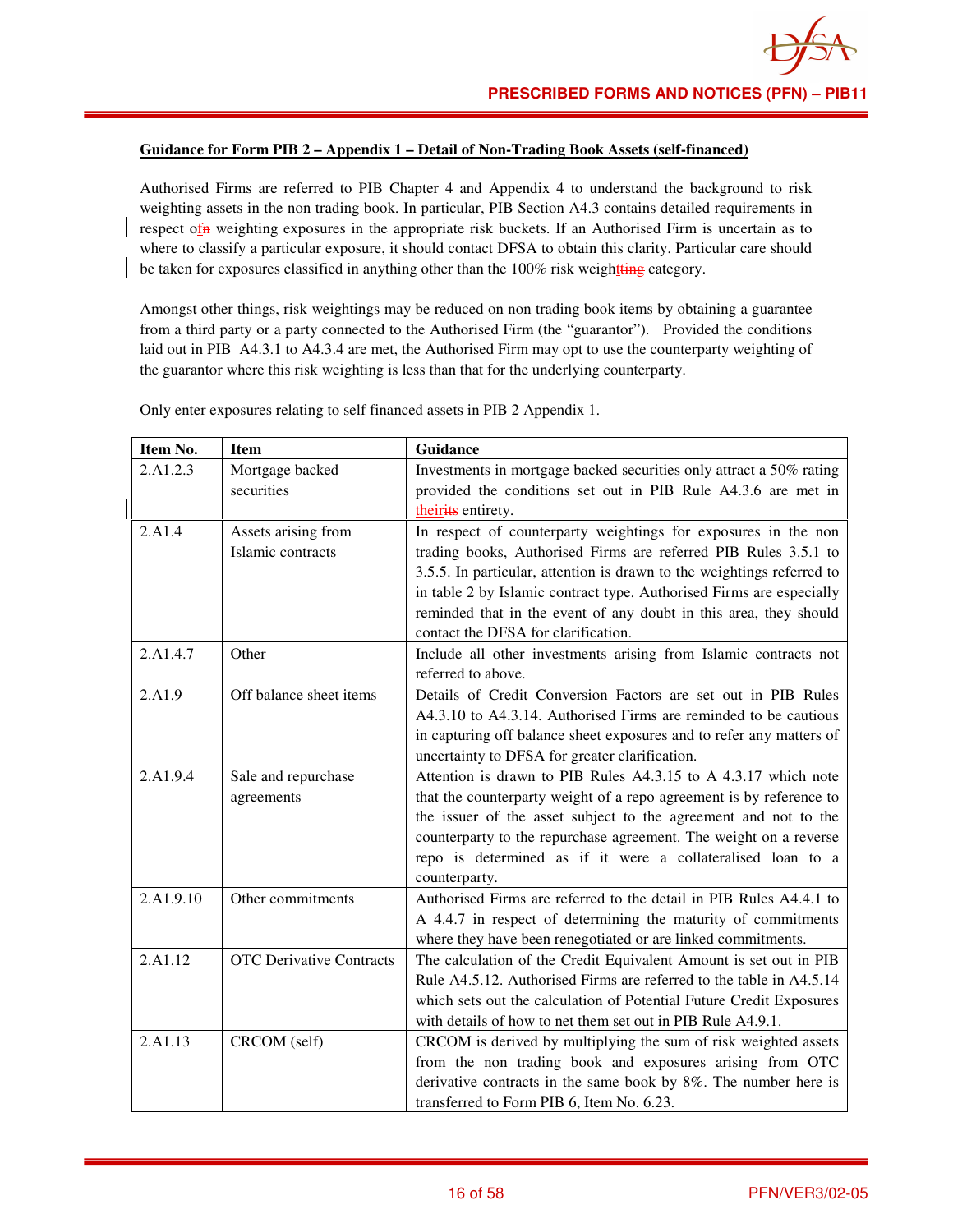### **Guidance for Form PIB 2 – Appendix 2 – Detail of Non-Trading Book Assets (PSIAu)**

All the guidance notes in PIB 2 Appendix 1 apply here. Only enter exposures relating to assets of the PSIAu investors.

| Item No. | <b>Item</b>  | <b>Guidance</b>                                                               |
|----------|--------------|-------------------------------------------------------------------------------|
| 2.A2.13  | <b>CRCOM</b> | CRCOM is derived by multiplying the sum of risk weighted assets from the non  |
|          | (PSIAu)      | trading book and exposures arising from OTC derivative contracts in the same  |
|          |              | book by 8%. The number here is transferred to the DCR calculation in Form PIB |
|          |              | 2, Appendix 8, Item No. 2.A8.1.2.                                             |
|          |              |                                                                               |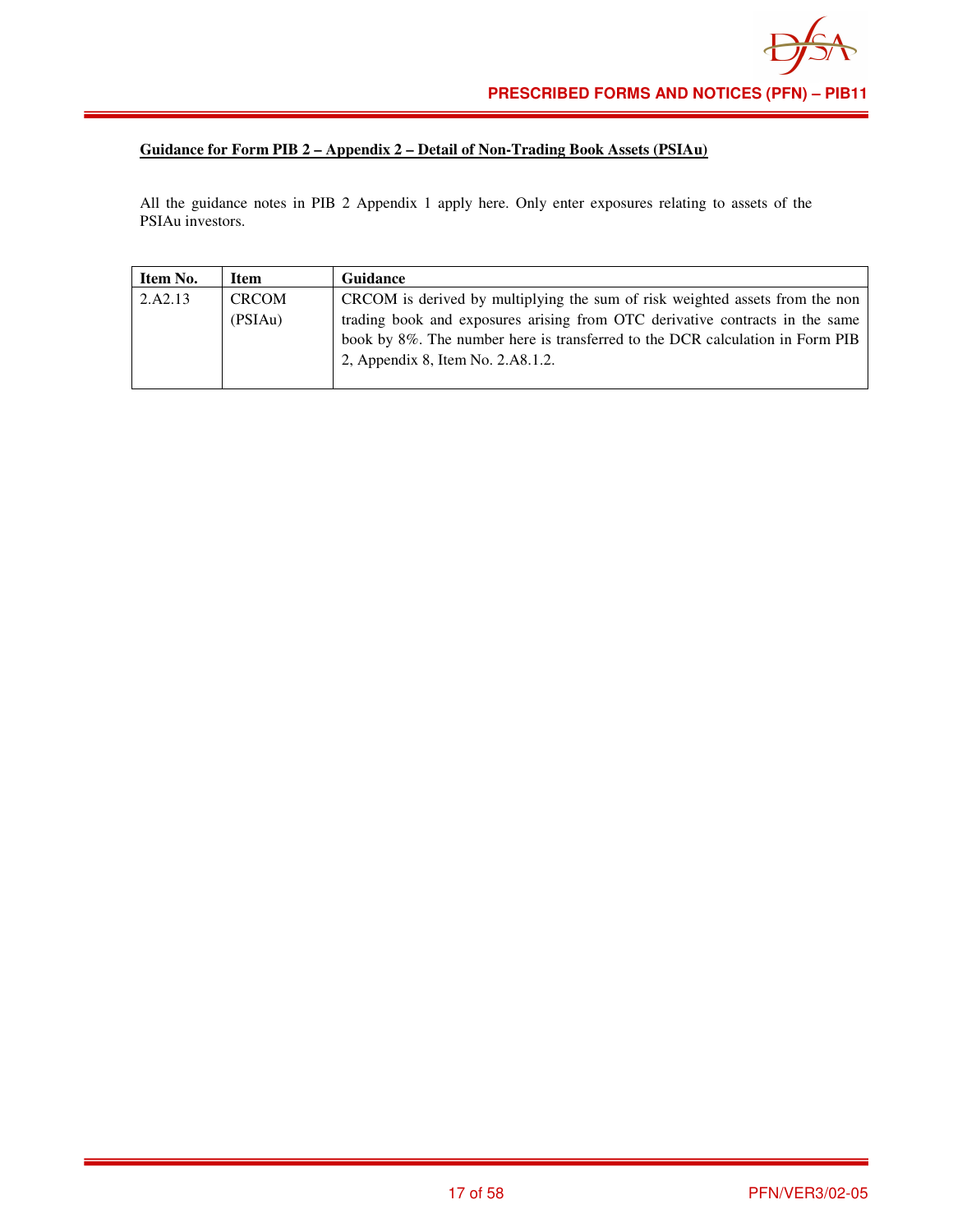

# **Guidance for Form PIB 2 – Appendix 3 – Detail of Non-Trading Book Assets (PSIAR)**

All the guidance notes in PIB 2 Appendix 1 apply here. Only enter exposures relating to assets of the PSIAR investors.

| Item No. | <b>Item</b>  | <b>Guidance</b>                                                                 |
|----------|--------------|---------------------------------------------------------------------------------|
| 2.A3.13  | <b>CRCOM</b> | CRCOM: CRCOM is derived by multiplying the sum of risk weighted assets from     |
|          | (PSIAR)      | the non trading book and exposures arising from OTC derivative contracts in the |
|          |              | same book by 8%. The number here is transferred to Form PIB 2, Appendix 8,      |
|          |              | Item No. 2.88.1.2 for the DCR calculation.                                      |
|          |              |                                                                                 |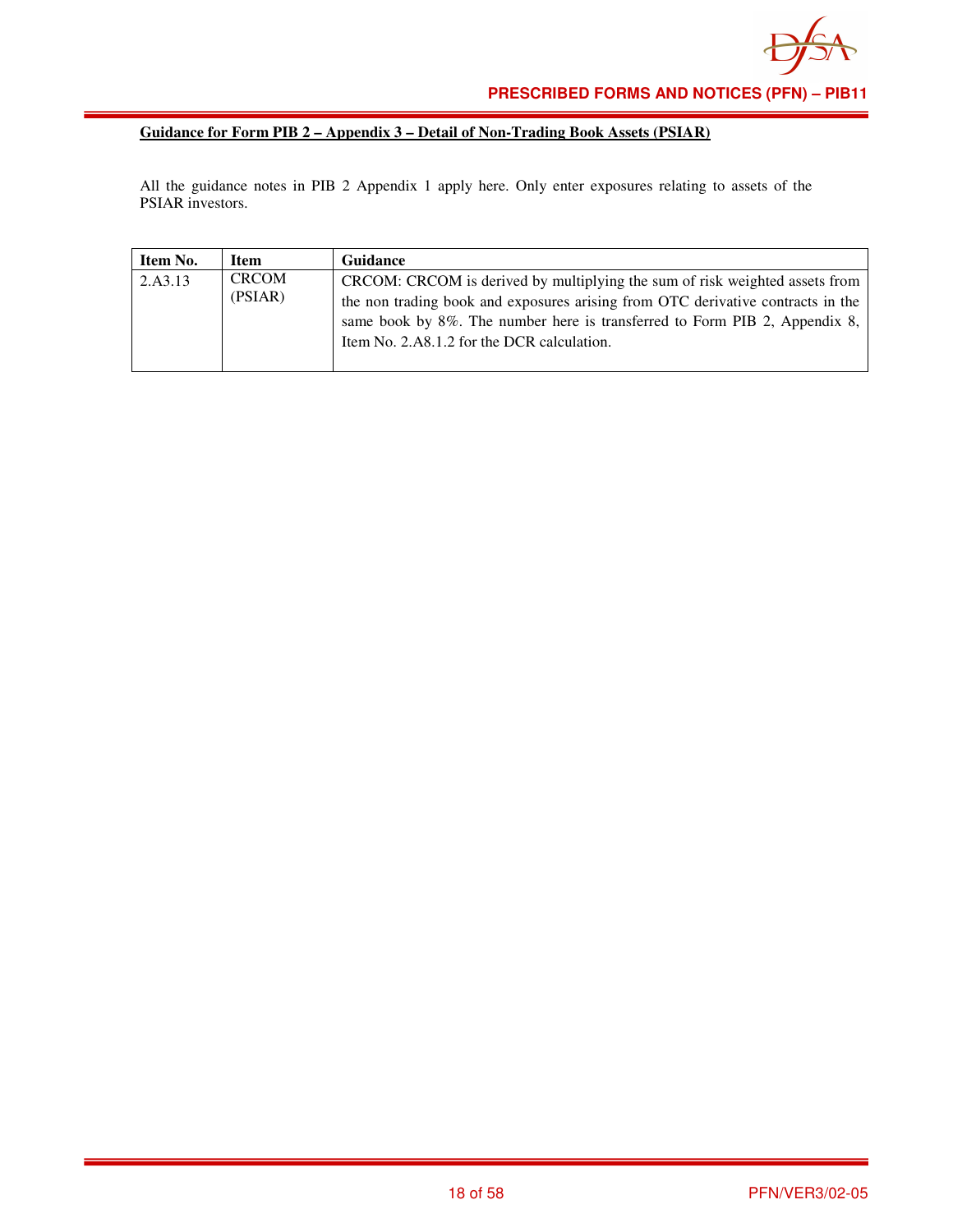

## **Guidance for Form PIB 2 – Appendix 4 – Detail of Non-Market Risk in Trading Book (self-financed)**

This Appendix relates to calculating the risk weighted capital charge for self financed assets only.

The details for calculating the exposures on these risks is in fact set out in PIB Section A4.5 which is the Appendix relating to Credit Risk.

| Item No.                    | <b>Item</b>                                                                            | <b>Guidance</b>                                                                                                                                                                                                                                                                                                                                                          |
|-----------------------------|----------------------------------------------------------------------------------------|--------------------------------------------------------------------------------------------------------------------------------------------------------------------------------------------------------------------------------------------------------------------------------------------------------------------------------------------------------------------------|
| 2.A4.2                      | <b>OTC</b> Derivatives                                                                 | For OTC derivatives, attention is drawn to PIB Rule A4.5.3 which<br>states that the weighting is calculated in accordance with A4.5.3<br>except that the maximum weighting is limited to 50%.                                                                                                                                                                            |
| 2.A4.2.3<br>and<br>2.A4.2.4 | Repos & reverse repos                                                                  | For the counterparty weights on Repos and Reverse Repos, refer also<br>to the guidance notes relating to Form PIB 2, Item No. 2.9.4.                                                                                                                                                                                                                                     |
| 2.A4.4                      | Total<br>capital<br>requirement for non-<br>market risk in the<br>(PSIAu) trading book | The total counterparty risk requirement for non market risk in the<br>trading book (also called CPCOM) is the sum of the capital charges<br>arising from Delivery Versus Payment transactions, Free Deliveries,<br>OTC Derivatives, Repos, Reverse Repos and Deferred Settlement<br>Transactions. The figure here should be transferred to Form PIB 6,<br>Item No. 6.32. |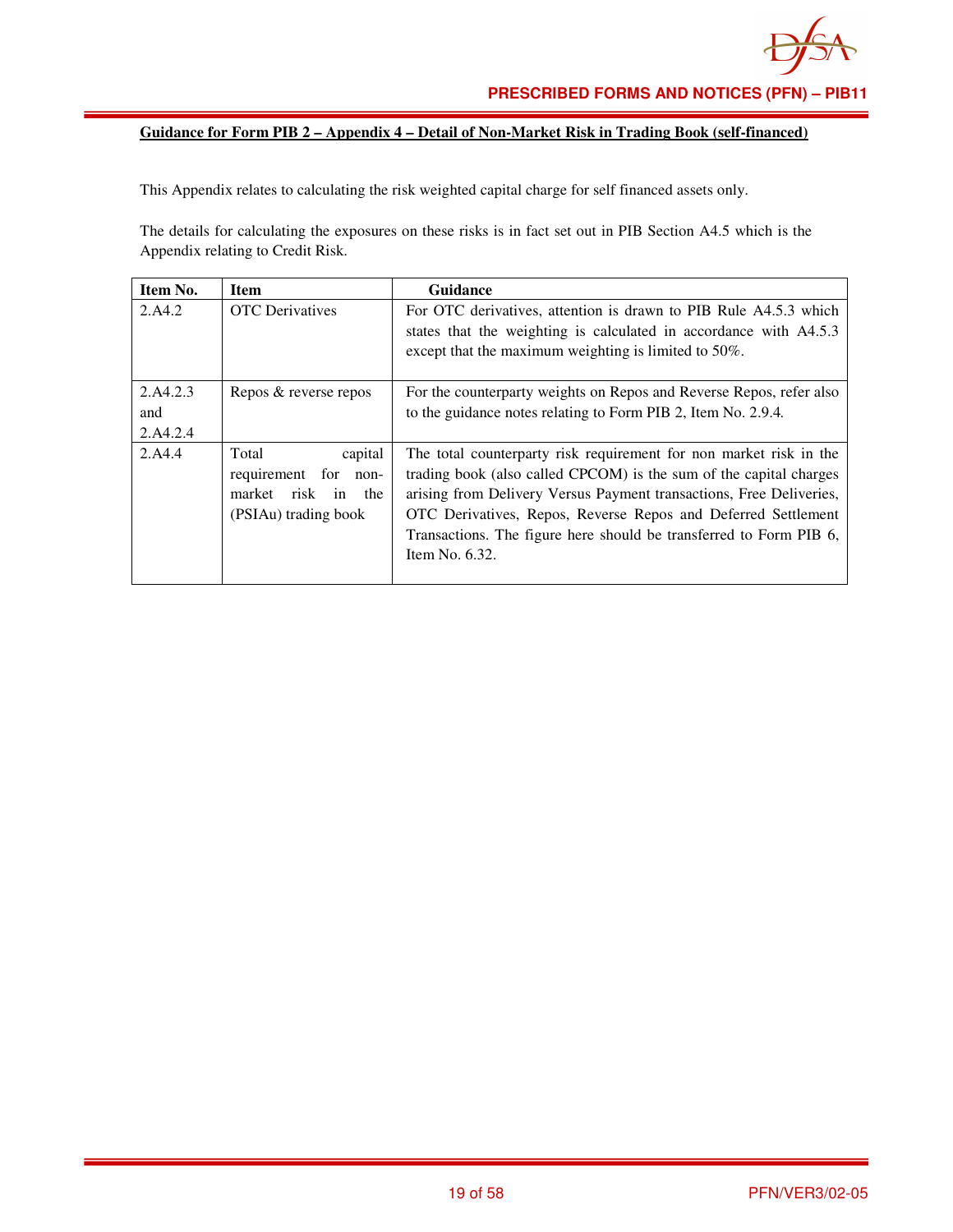

## **Guidance for Form PIB 2 – Appendix 5 – Detail of Non-Market Risk in Trading Book (PSIAu)**

All the guidance notes in Form PIB 2, Appendix 4 apply here unless otherwise stated. This Appendix relates to PSIAu assets only

| Item No. | Item | Guidance                                                                                                                                                                             |
|----------|------|--------------------------------------------------------------------------------------------------------------------------------------------------------------------------------------|
| 2.A5.4   | book | Total capital requirement for non- The total CPCOM figure as reported here should be<br>market risk in the (PSIAu) trading transferred to Form PIB 2, Appendix 8, Item No. 2.A8.1.1. |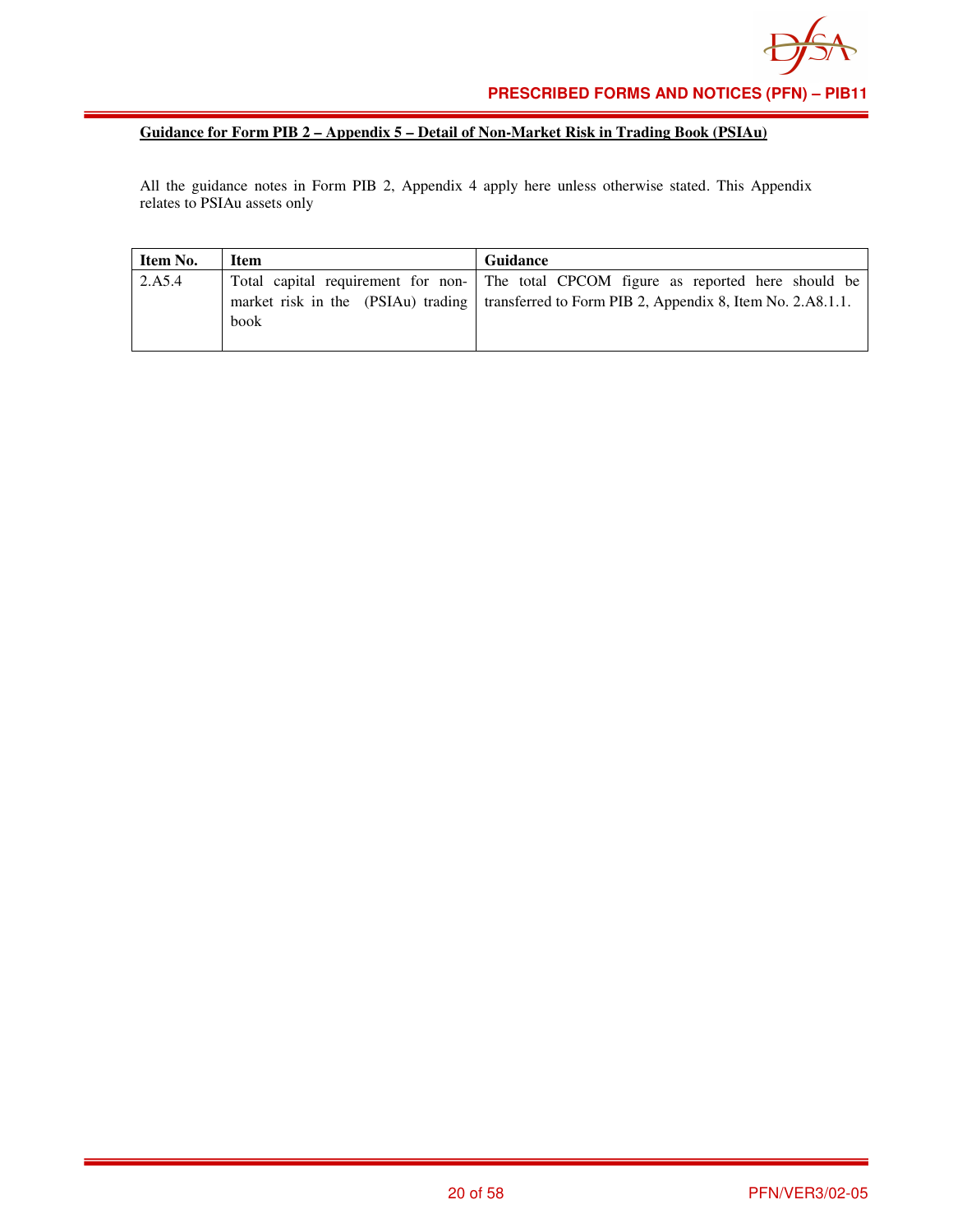

## **Guidance for Form PIB 2 – Appendix 6 – Detail of Non-Market Risk in Trading Book (PSIAR)**

All the guidance notes in Form PIB 2, Appendix 4 apply here unless otherwise stated. This Appendix relates to PSIAR assets only.

| Item No. | Item | Guidance                                                                                     |
|----------|------|----------------------------------------------------------------------------------------------|
| 2.A6.4   |      | Total capital requirement for non- The total CPCOM figure as reported here should be         |
|          |      | market risk in the (PSIAR) trading transferred to Form PIB 2, Appendix 8, Item No. 2.A8.1.1. |
|          | book |                                                                                              |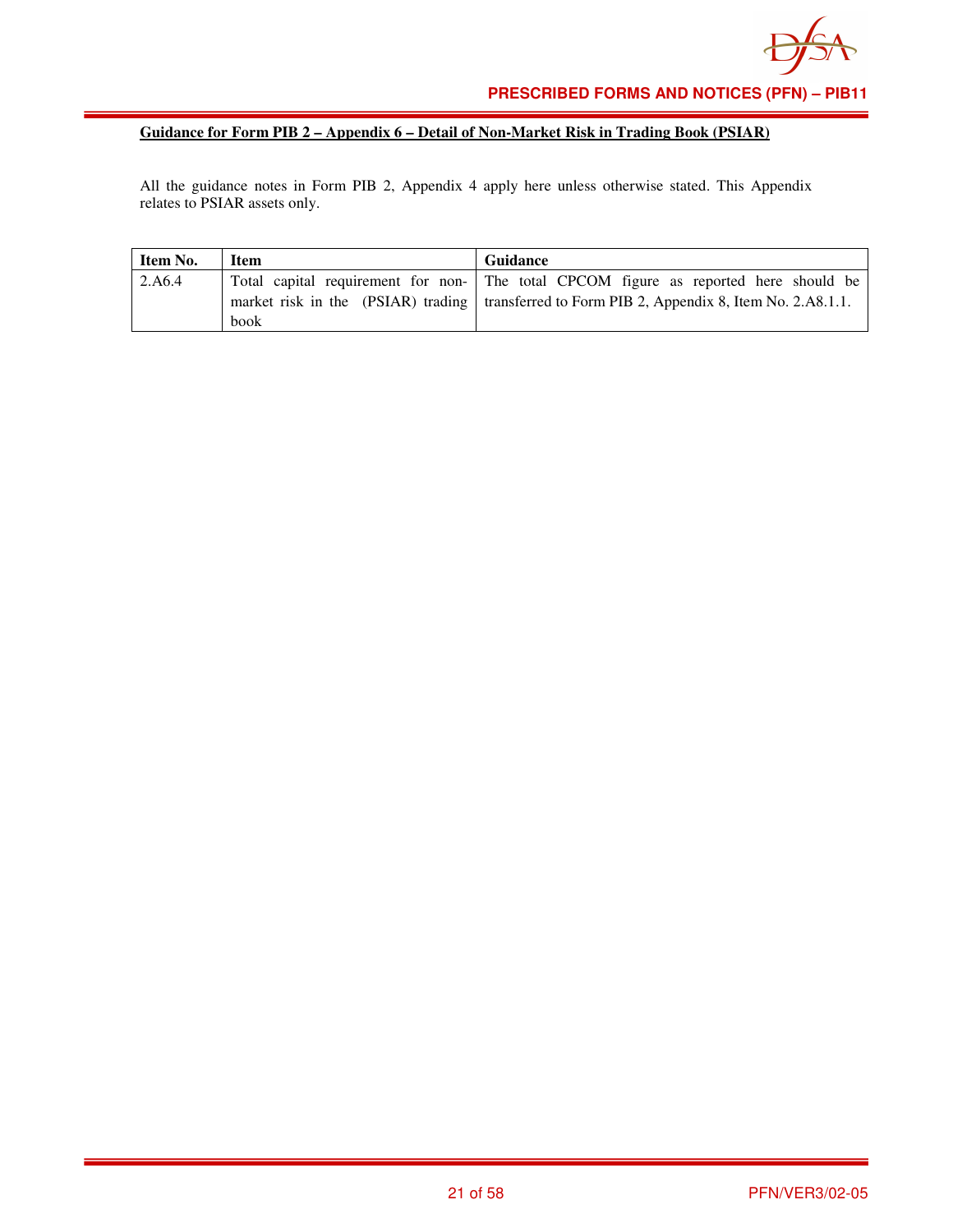#### **Guidance for Form PIB 2 – Appendix 7 – Detail of Market Risk in the Trading Book**

DFSA acknowledges that even for Authorised Firms with relatively straightforward exposures on the trading books, the underlying calculations for various market risks can be detailed and complex. DFSA requires only the summary numbers to be reported but expects Authorised Firms to maintain detailed audit trails that substantiate the risk requirements and to make this information available for review as and when required.

In the event of any uncertainty, Authorised Firms are advised to contact their supervisor for clarity. Authorised Firms are asked to review the material set out PIB Appendix 5 with care given the multiplicity of methods that can be used to calculate the capital requirement on interest rate risk, equity risk, FX risk, cCommodities risk, Ooptions rRisk and sSecurities uUnderwriting rRisk.

Where Authorised Firms intend to use internally developed market risk models for the purposes of valuing positions and calculating capital requirements, particular attention is drawn to PIB Section A5.8 and the qualitative criteria.

Authorised Firms should note that the market risks arising from exposures in respect of self financed, PSIAu and PSIAR assets are required to be entered in this Aappendix. Authorised Firms are reminded to take care in transposing totals from this Appendix as they relate to the three different sets of exposures.

| Item No. | Item                  | <b>Guidance</b>                                                                       |  |
|----------|-----------------------|---------------------------------------------------------------------------------------|--|
| 2.A7.1.4 | Capital               | The total capital requirements for interest rate, equity position risk,               |  |
| 2.A7.2.4 | Requirements          | Commodities, Options and Securities Underwriting exposures in respect of self         |  |
| 2.A7.4.4 |                       | <b>financed assets</b> should be transferred to Form PIB 6, Item Nos. 6.33-6.37       |  |
| 2.A7.5.4 |                       | The capital requirements for PSIA funded assets (both<br>respectively.                |  |
| 2.A7.6   |                       | <b>unrestricted and restricted)</b> , including the Foreign exchange risk requirement |  |
|          |                       | should be transferred to Form PIB 2, Appendix 8 for the calculation of the            |  |
|          |                       | Displaced Commercial Risk Charge.                                                     |  |
|          |                       |                                                                                       |  |
| 2.A7.3   | <b>FER</b><br>capital | The FX risk capital requirement arising from self financed assets should be           |  |
|          | Requirement           | transferred to Form PIB 6, Item No. 6.24.                                             |  |
|          |                       |                                                                                       |  |
| 2.A7.10  | <b>Total Trading</b>  | The Total Trading Book Capital Requirement here should be transferred to Form         |  |
|          | Book Capital          | PIB 6, Item No. 6.38 in PIB 6.                                                        |  |
|          | Requirement           |                                                                                       |  |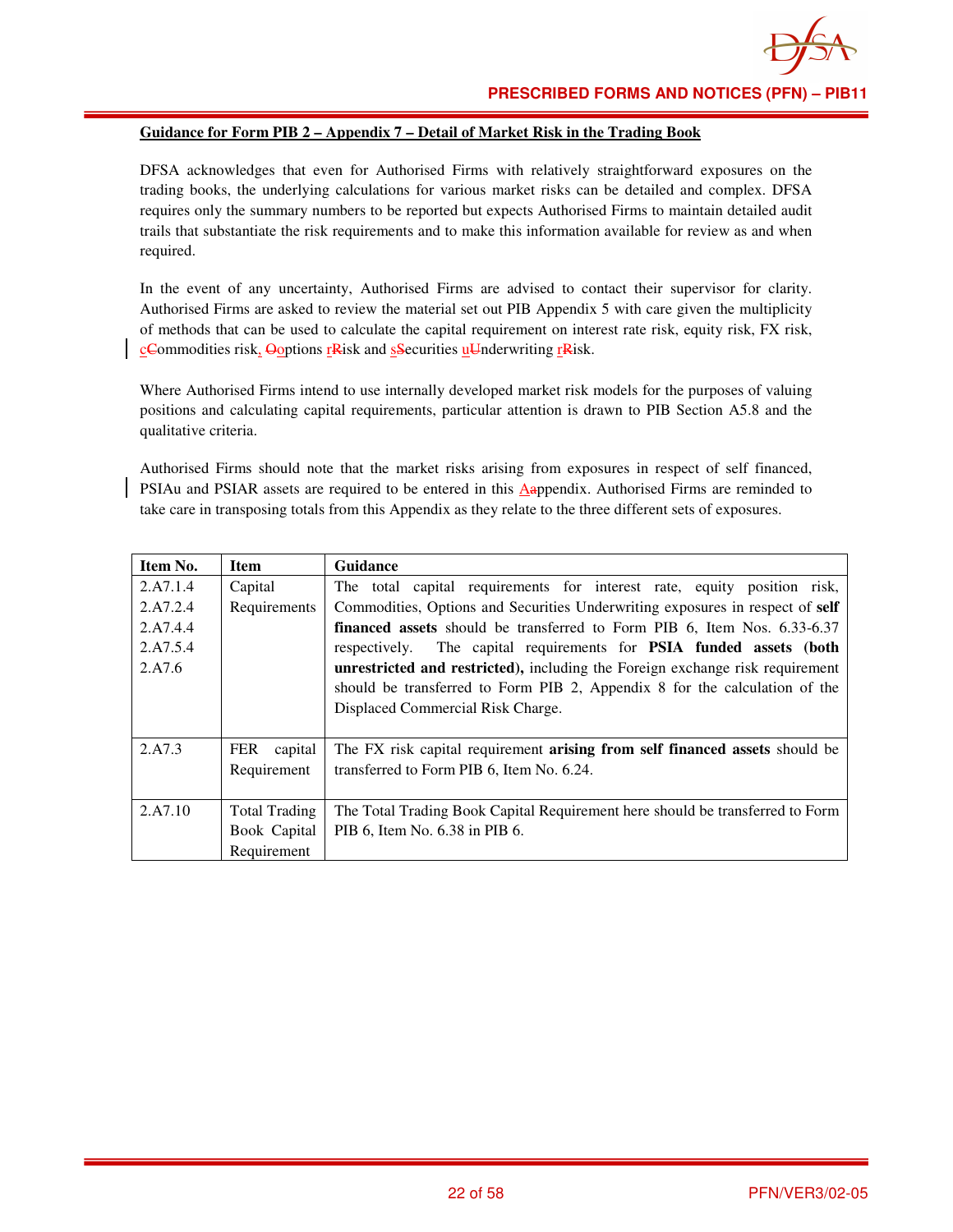# **Guidance for Form PIB 2 – Appendix 8 – Calculation of the DCR**

DCR is defined in PIB Section 3.4. Authorised Firms are referred to that Section to understand why DCR arises and how it is calculated. Authorised Firms are reminded that DCR only applies in respect of PSIA assets for both he restricted and unrestricted categories. This Appendix aggregates totals from the detailed appendices that precede it.

| Item No.  | <b>Item</b>                       | Guidance                                                                                                                               |
|-----------|-----------------------------------|----------------------------------------------------------------------------------------------------------------------------------------|
| 2.A8.1    | <b>PSIACOM Credit</b>             | PSIACOM Credit comprised CRCOM and CPCOM calculated on PSIA                                                                            |
|           |                                   | assets.                                                                                                                                |
| 2. A8.1.1 | <b>CPCOM</b>                      | CPCOM for PSIAu comes from Form PIB 2, Appendix 5, Item No.<br>2.A5.4 of and for PSIAR from Form PIB 2, Appendix 6, Item No.           |
|           |                                   | 2.A6.4.                                                                                                                                |
| 2.A8.1.2  | <b>CRCOM</b>                      | CRCOM for PSIAu comes from Form PIB 2, Appendix 2, Item No.<br>2.A2.13 and for PSIAR from Form PIB 2, Appendix 3, Item No.<br>2.A3.13. |
| 2.A8.1.3  | Total<br><b>PSIACOM</b><br>Credit | Sum of Item Nos. $[2.48.1.1 + 2.48.1.2]$ above.                                                                                        |
| 2.A8.2    | <b>PSIACOM Market</b>             | The figures for PSIACOM Market are all derived from Form PIB 2,<br>Appendix 7.                                                         |
| 2.A8.3    | Calculation of DCR                | DCR represents (PSIACOM Credit +PSIACOM Market) * 35%. This<br>figure should be transferred to Form PIB 6, Item No. 6.25.              |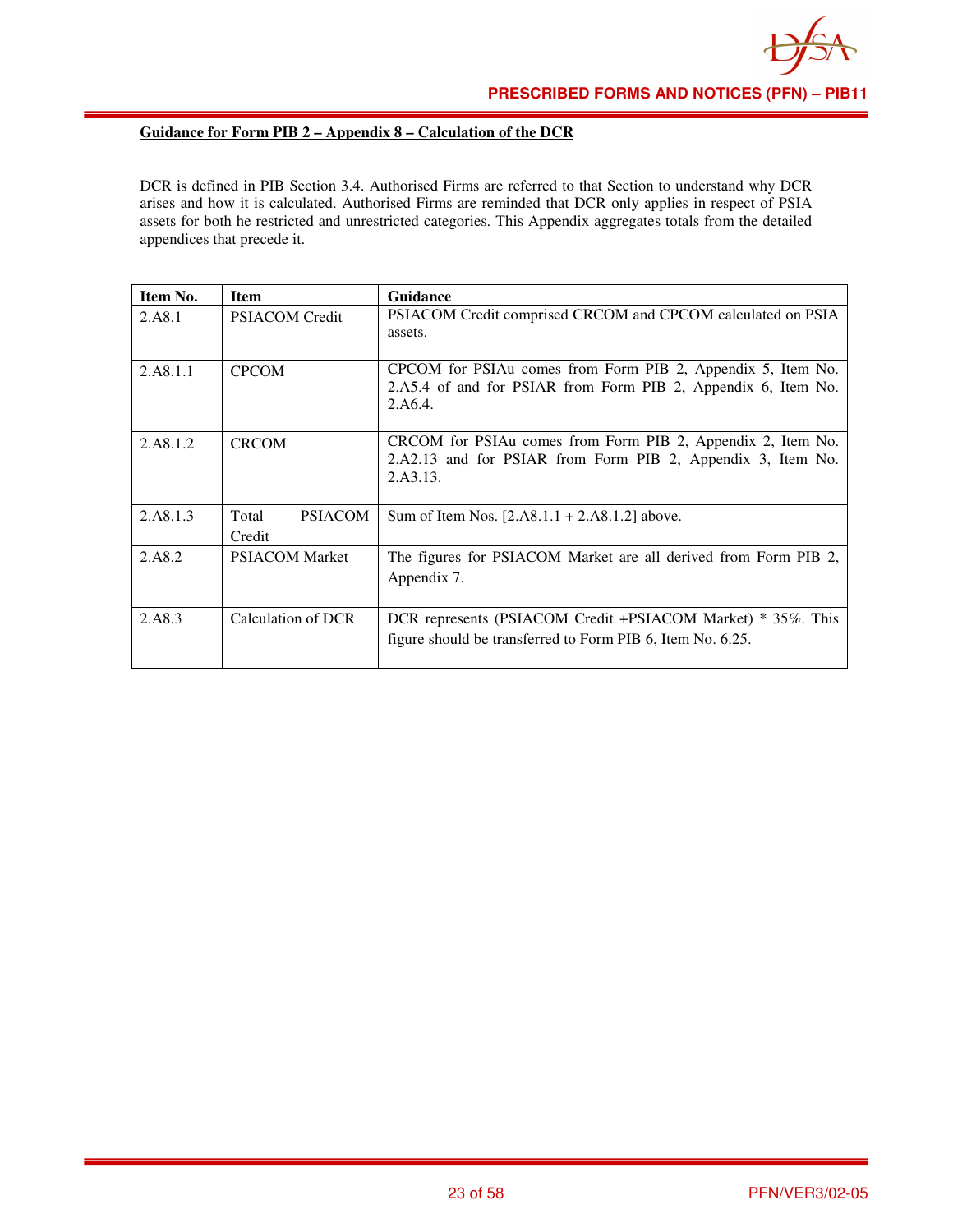

# **Guidance for Form PIB 2 – Appendix 9 – Detail of changes in Reserves**

| Item No. | <b>Item</b>                                         | Guidance                                                                                                                                                                                                                                                                                                                                                                                                                             |
|----------|-----------------------------------------------------|--------------------------------------------------------------------------------------------------------------------------------------------------------------------------------------------------------------------------------------------------------------------------------------------------------------------------------------------------------------------------------------------------------------------------------------|
| 2.A9.1   | Capital invested                                    | Report here the total amount of capital invested by unrestricted PSIA<br>account holders (on balance sheet) gross of provisions. Report similar<br>amounts relating to funds provided by restricted PSIA account holders<br>(off balance sheet).                                                                                                                                                                                     |
| 2.A9.2   | Net asset value                                     | Report here the net amount after provisions.                                                                                                                                                                                                                                                                                                                                                                                         |
| 2.A9.3   | Percentage<br>for<br>profit equalisation<br>reserve | Report the percentage used for allocation to the profit equalisation<br>reserves.                                                                                                                                                                                                                                                                                                                                                    |
| 2.A9.4   | Amount of profit<br>equalisation reserve            | This represents the amount after the net asset value has been multiplied by<br>the percentage of the profit equalisation reserve. Refer to FAS 11 of<br>AAOIFI.                                                                                                                                                                                                                                                                      |
| 2.A9.5   | Mudarib fee                                         | Enter the Mudarib fee which the authorised institution is entitled to<br>receive for undertaking the investment of the funds provided by the PSIA<br>holders. The fee is agreed by the investment account holders and the bank<br>before the implementation of any contract. In case of a loss, the bank is<br>not entitled to any Mudarib fee and the loss is borne by the investment<br>account holders. Refer to FAS 3 of AAOIFI. |
| 2.A9.6   | Net amount after<br>Mudarib fee                     | Enter here the balance after the amount of profit equalisation reserve and<br>the M <sub>mu</sub> darib fee has been deducted from the net asset value.                                                                                                                                                                                                                                                                              |
| 2.A9.7   | Percentage<br>of<br>investment<br>risk<br>reserve   | Enter here the percentage of the investment risk reserve applicable to the<br>net amount after the mudarib fee.                                                                                                                                                                                                                                                                                                                      |
| 2.A9.8   | Amount<br>of<br>risk<br>investment<br>reserve       | Enter the amount of the reserve being the product of the balance in Item<br>No. 2.A9.6 multiplied by the percentage in Item No. 2.A9.7 above. Refer<br>to FAS 11 of AAOIFI.                                                                                                                                                                                                                                                          |
| 2.A9.9   | Amount attributed<br>to PSIAs                       | This amount is the residual amount allocated to the PSIA account holders<br>after the deduction of the amounts for the profit equalisation reserve,<br>mudarib fee and investment risk reserves.                                                                                                                                                                                                                                     |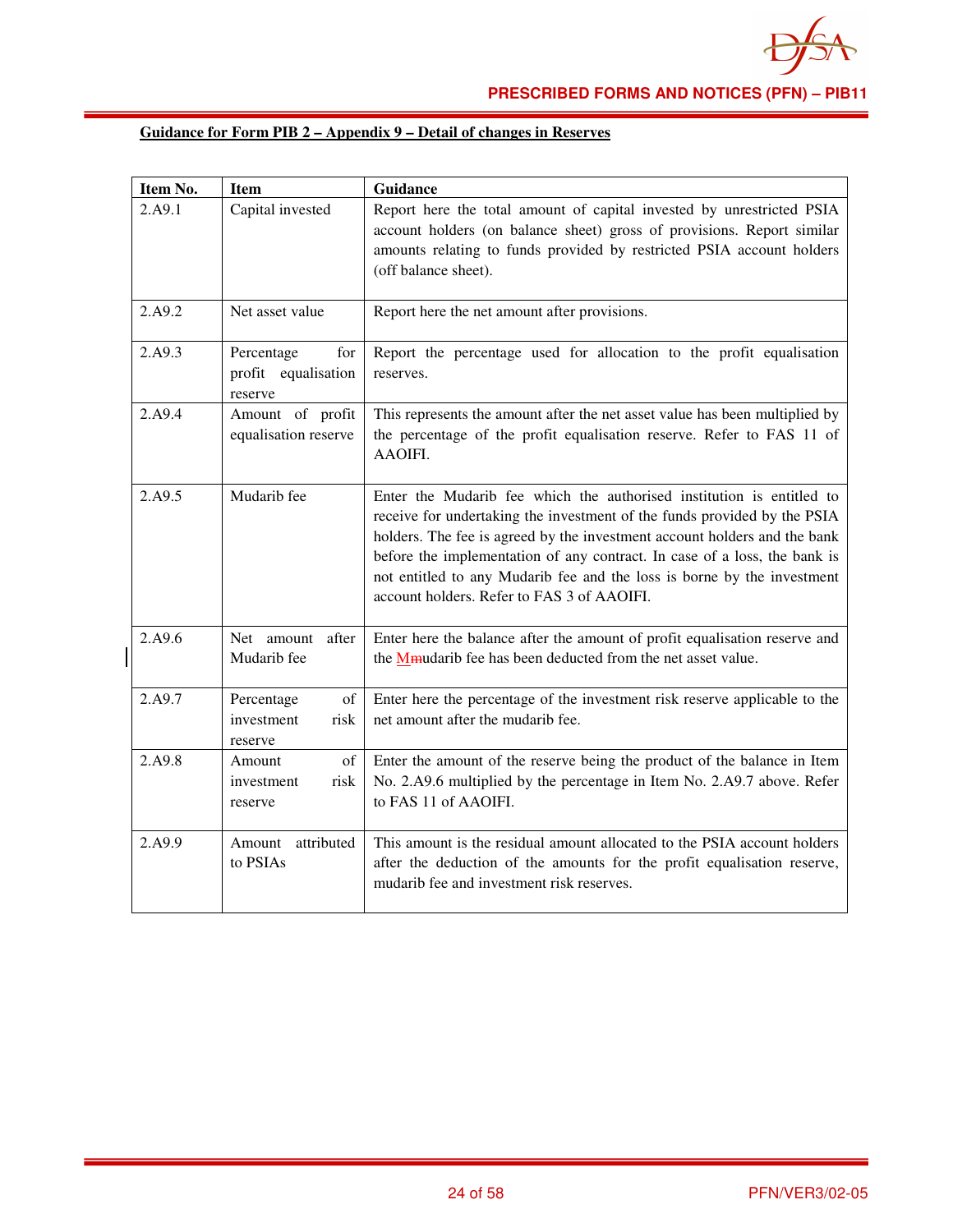

| Item No. | <b>Item</b>                    | Guidance                                                                                                                                                                                |
|----------|--------------------------------|-----------------------------------------------------------------------------------------------------------------------------------------------------------------------------------------|
| 3.1      | Interest income                | Include both actually received interest and receivable interest<br>which has accrued but has not yet been received, generated for<br>example by:<br>Cash and liquid assets<br>$\bullet$ |
|          |                                | Trading securities<br>$\bullet$                                                                                                                                                         |
|          |                                | Investment securities<br>$\bullet$                                                                                                                                                      |
|          |                                | Derivatives in the non-trading book<br>٠                                                                                                                                                |
|          |                                | Loans and advances<br>$\bullet$                                                                                                                                                         |
|          |                                | Investment / loans to parent entity / loans to associates<br>$\bullet$                                                                                                                  |
|          |                                | / joint venture                                                                                                                                                                         |
|          |                                | Other investments                                                                                                                                                                       |
|          |                                | Other interest earning assets                                                                                                                                                           |
| 3.2      | <b>Interest expense</b>        | Include both interest actually paid and interest payable which                                                                                                                          |
|          |                                | has accrued but has not yet been paid, linked to, for example:                                                                                                                          |
|          |                                | • Deposits;                                                                                                                                                                             |
|          |                                | • Other borrowings:                                                                                                                                                                     |
|          |                                | • Derivatives in the non-trading book;                                                                                                                                                  |
|          |                                | • Bonds, notes and other borrowings;                                                                                                                                                    |
|          |                                | • Loan capital;                                                                                                                                                                         |
|          |                                | • Loan from parent entity;                                                                                                                                                              |
|          |                                | • Loan from associates / joint ventures;                                                                                                                                                |
|          |                                | Other interest bearing liabilities.                                                                                                                                                     |
| 3.4      | Income from fees and           | Include charges made for services provided by the reporting                                                                                                                             |
|          | commissions                    | institution, for example the provision of:                                                                                                                                              |
|          |                                | • Current account facilities;                                                                                                                                                           |
|          |                                | • Corporate advice;                                                                                                                                                                     |
|          |                                | • Investment management and trustee services;                                                                                                                                           |
|          |                                | • Guarantees and indemnities;                                                                                                                                                           |
|          |                                | Commission on the sale of insurance orf travellers                                                                                                                                      |
|          |                                | cheques;                                                                                                                                                                                |
|          |                                | Foreign exchange services (if they can be separately<br>identified).                                                                                                                    |
|          |                                |                                                                                                                                                                                         |
| 3.5      | Fees and commission<br>expense | Include charges for all services rendered to the company by<br>third parties (excluding those which have the character of                                                               |
|          |                                | interest).                                                                                                                                                                              |
| 3.82     | <b>Net Income from trading</b> | Include all profits or losses (including revaluation profits or                                                                                                                         |
|          | securities                     | losses) other than those arising from the sale of investments in                                                                                                                        |
|          |                                | subsidiary or associated companies, trade investments or the                                                                                                                            |
|          |                                | amortisation of premiums or discounts on the purchase of fixed                                                                                                                          |
|          |                                | maturity investments which are not held for dealing.                                                                                                                                    |
| 3.93.3   | Gains lessNet income           | Include net income/(losses) from investments other than the                                                                                                                             |
|          | losses-from investment         | trading securities, such as available for sale and held to maturity                                                                                                                     |
|          | securities <b>Income</b> from  | investments. Include charges made for services provided by the                                                                                                                          |
|          | fees and commissions           | reporting institution, for example the provision of:                                                                                                                                    |
|          |                                | <b>Current account facilities;</b>                                                                                                                                                      |
|          |                                | -Corporate advice;                                                                                                                                                                      |
|          |                                | Investment management and trustee services;<br><b>Guarantees and indemnities:</b>                                                                                                       |
|          |                                | - Commission on the sale of insurance of travellers cheques;                                                                                                                            |
|          |                                | - Foreign exchange services (if they can be separately                                                                                                                                  |
|          |                                | identified).                                                                                                                                                                            |
|          |                                |                                                                                                                                                                                         |

**Guidance for Form PIB 3 - Profit and Loss Statement**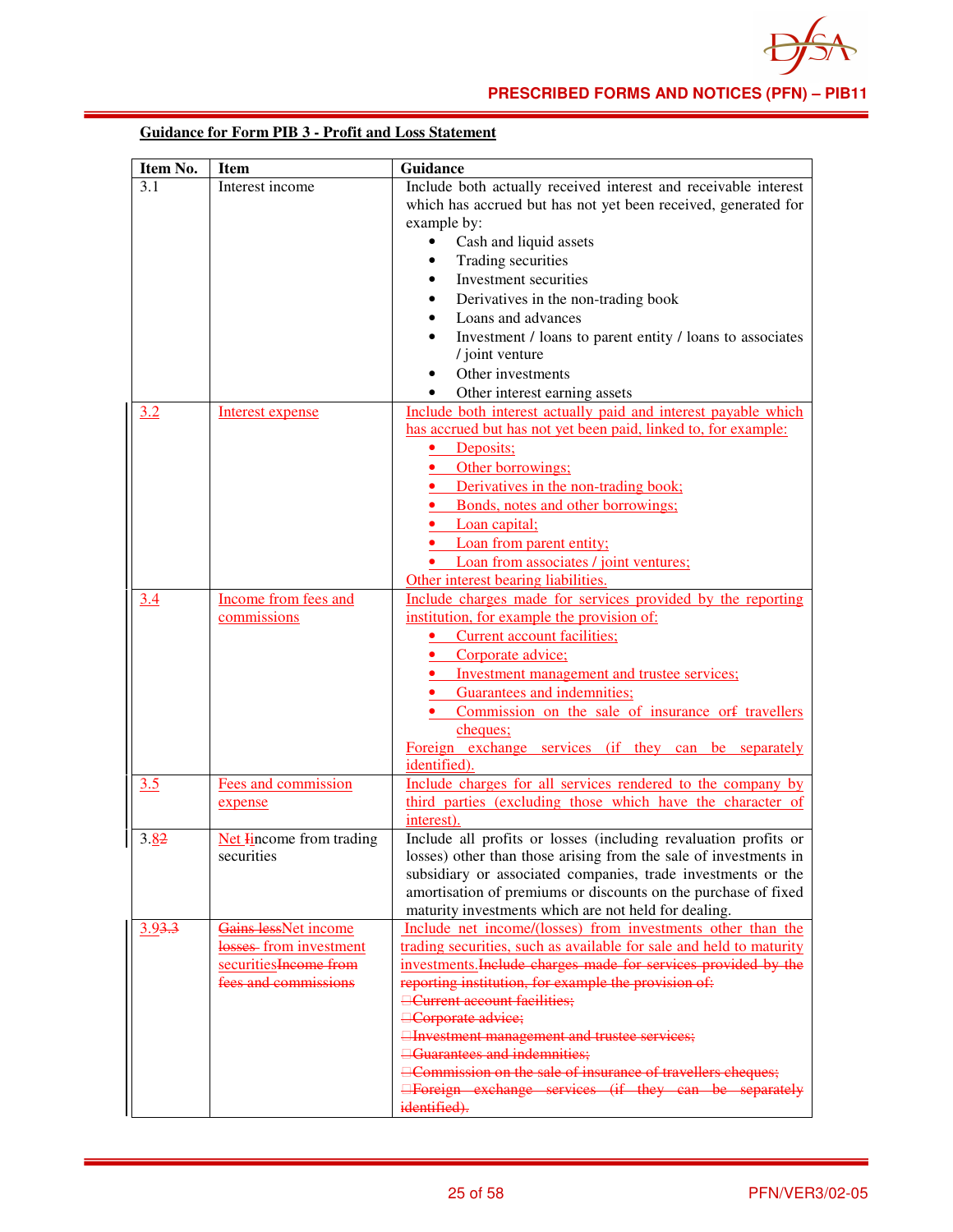

| 3.104  | Income from Islamic        | Income derived from any Islamic business undertaken by the                          |
|--------|----------------------------|-------------------------------------------------------------------------------------|
|        | contracts                  | Authorised Firm.                                                                    |
| 3.115  | Other operating income     | Include under this heading income from any other source (other                      |
|        |                            | than extraordinary items), for example:                                             |
|        |                            | Revaluations of foreign exchange positions;                                         |
|        |                            | ·Dividends from other group companies (if reporting on an                           |
|        |                            | unconsolidated basis);                                                              |
|        |                            | Revaluation of any investment in subsidiaries or<br>$\bullet$                       |
|        |                            | associates (if equity accounting);                                                  |
|        |                            | Share of profits from associated companies (if<br>٠                                 |
|        |                            | reporting on a consolidated basis);                                                 |
|        |                            | Profit or loss on the sale of non-trading assets $-$ e.g.                           |
|        |                            | premises, equipment, subsidiary and associated                                      |
|        |                            | companies and trade investments;                                                    |
|        |                            | Revaluation surpluses/deficits - following normal                                   |
|        |                            | accounting practice.                                                                |
|        |                            | Any other source (other than extraordinary items which                              |
|        |                            | should be included in $PIB$ 3 Item No. 3.1 $84$ -below).                            |
| 3.6    | Interest paid and payable  | Include both interest actually paid and interest payable which                      |
|        |                            | has accrued but has not yet been paid, linked to, for example:                      |
|        |                            | ·Deposits;                                                                          |
|        |                            | *Other borrowings;                                                                  |
|        |                            | *Derivatives in the non-trading book;                                               |
|        |                            | <b>*Bonds, notes and other borrowings;</b>                                          |
|        |                            | ·Loan capital;                                                                      |
|        |                            | ·Loan from parent entity;                                                           |
|        |                            | •Loan from associates / joint ventures;                                             |
|        |                            | *Other interest bearing liabilities.                                                |
| 3.7    | Fees and commissions       | Include charges for all services rendered to the company by                         |
|        | paid and payable           | third parties (excluding those which have the character of                          |
|        |                            | interest).                                                                          |
| 3.12.1 | <b>Provisions General</b>  | Total provisions to cover non-specific bad debt provisions.                         |
| 3.12.2 | <b>Provisions Specific</b> | Total of provisions made against specific exposures.                                |
| 3.12.3 | <b>Provisions Islamic</b>  | Those provisions arising from any Islamic business undertaken                       |
| 3.12.4 | <b>Provisions Other</b>    | To include, for example, provisions made for taxation or                            |
|        |                            | dividends.                                                                          |
| 3.138  | Staff expenses             | Include, for example:                                                               |
|        |                            | • Salary costs;                                                                     |
|        |                            | Employer's contribution to any pension scheme;                                      |
|        |                            | Costs of staff benefits paid on a per capita basis such as                          |
|        |                            | private medical insurance.                                                          |
| 3.149  | Depreciation &             | Charges relating, for example, to depreciation / amortisation of                    |
|        | Amortisation               | property, plant and equipment and other amounts written off in                      |
|        |                            | respect of tangible and intangible fixed assets.                                    |
| 3.1510 | Other operating expenses   | Examples of expenses can be as follows:                                             |
|        |                            | Occupancy expenses - for example, rates, rent,                                      |
|        |                            | insurance of building, lighting, heating, maintenance                               |
|        |                            | costs and subsidised restaurants;                                                   |
|        |                            | Equipment;                                                                          |
|        |                            | Other overhead expenses;                                                            |
|        |                            | All other expenditure not falling into one of the other                             |
| 3.11.1 | <b>Provisions General</b>  | specific categories.<br>Total provisions to cover non-specific bad debt provisions. |
|        |                            |                                                                                     |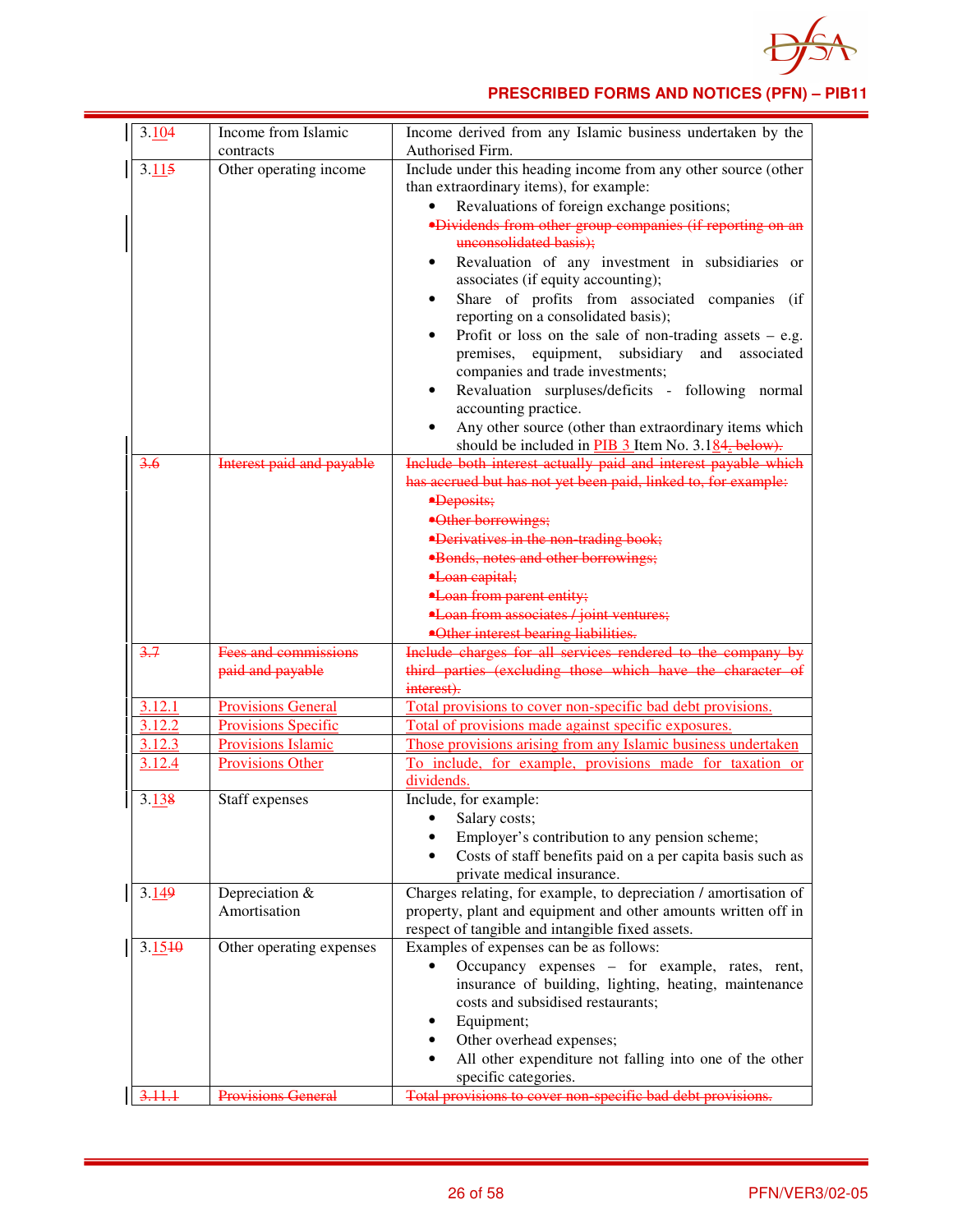

| 3.11.2     | <b>Provisions Specific</b>                                   | Total of provisions made against specific exposures.                                                                                                                                                                             |
|------------|--------------------------------------------------------------|----------------------------------------------------------------------------------------------------------------------------------------------------------------------------------------------------------------------------------|
| 3.11.3     | <b>Provisions Islamic</b>                                    | Those provisions arising from any Islamic business undertaken                                                                                                                                                                    |
| 3.11.4     | <b>Provisions Other</b>                                      | To include, for example, provisions made for taxation or<br>dividends.                                                                                                                                                           |
| 3.162      | Operating profit from<br>ordinary activities                 | Sum of $\underline{PIB}$ 3 Item Nos <sub>1</sub> , [3.1 to 3.15 <sup>1</sup> ]. (excluding sub totals at<br>items nos 3.3 and 3.6). above.                                                                                       |
| 3.173      | Net Iincome from<br>subsidiaries and<br>associated companies | Profit / losses received from subsidiaries, joints ventures and<br>other associated undertakings.                                                                                                                                |
| 3.184      | Profit (loss) from<br>extraordinary Items                    | For example:<br>Profit or losses on sale or termination of an operation;<br>Profits or losses on disposal of fixed assts.                                                                                                        |
| 3.195      | Profit (loss) before tax                                     | Sum PIB 3 Item Nos. $\frac{53.162}{+3.173} + 3.184$ above.                                                                                                                                                                       |
| 3.2046     | Tax on<br>(profit)/loss(expense)                             | Any amount that has been or is expected to be paid in taxation.                                                                                                                                                                  |
|            | rebate                                                       |                                                                                                                                                                                                                                  |
| $3.21 + 7$ | Profit / (loss) after tax                                    | Sum of PIB 3Item Nos. $\left[3.195 + 3.2016\right]$ above.                                                                                                                                                                       |
| $3.22 + 8$ | Minority interests                                           | For example, when a group has one or more subsidiaries which<br>are only partially owned by the $gG$ roup.                                                                                                                       |
| 3.2349     | Net profit / (loss)                                          | The amount of profit / loss that could be distributed to<br>shareholders (or partners) or retained for future use within the<br>company. Sum-Sum of PIB 3 Item Nos. $[3.217 + 3.2218]$<br>above.                                 |
| 3.240      | Dividends and other<br>distributions, declared or<br>paid    | The amount to be distributed in the current year to shareholders<br>out of the profits of a company.                                                                                                                             |
| 3.251      | Partners' Drawings,<br>declared or paid                      | The amount to be distributed in the current year to partners out<br>of the profits of a partnership.                                                                                                                             |
| 3.262      | Other adjustments                                            | Any other adjustments that affect the retained profits.                                                                                                                                                                          |
| 3.273      | Retained profits for the<br>reporting period                 | Profits that have not been paid out as dividends to shareholders<br>or withdrawn by partners but retained for further investment by<br>the company. Sum of PIB 3 Item Nos. $\frac{5.2349}{2} - 3.240 - 3.254$<br>$-3.262$ above. |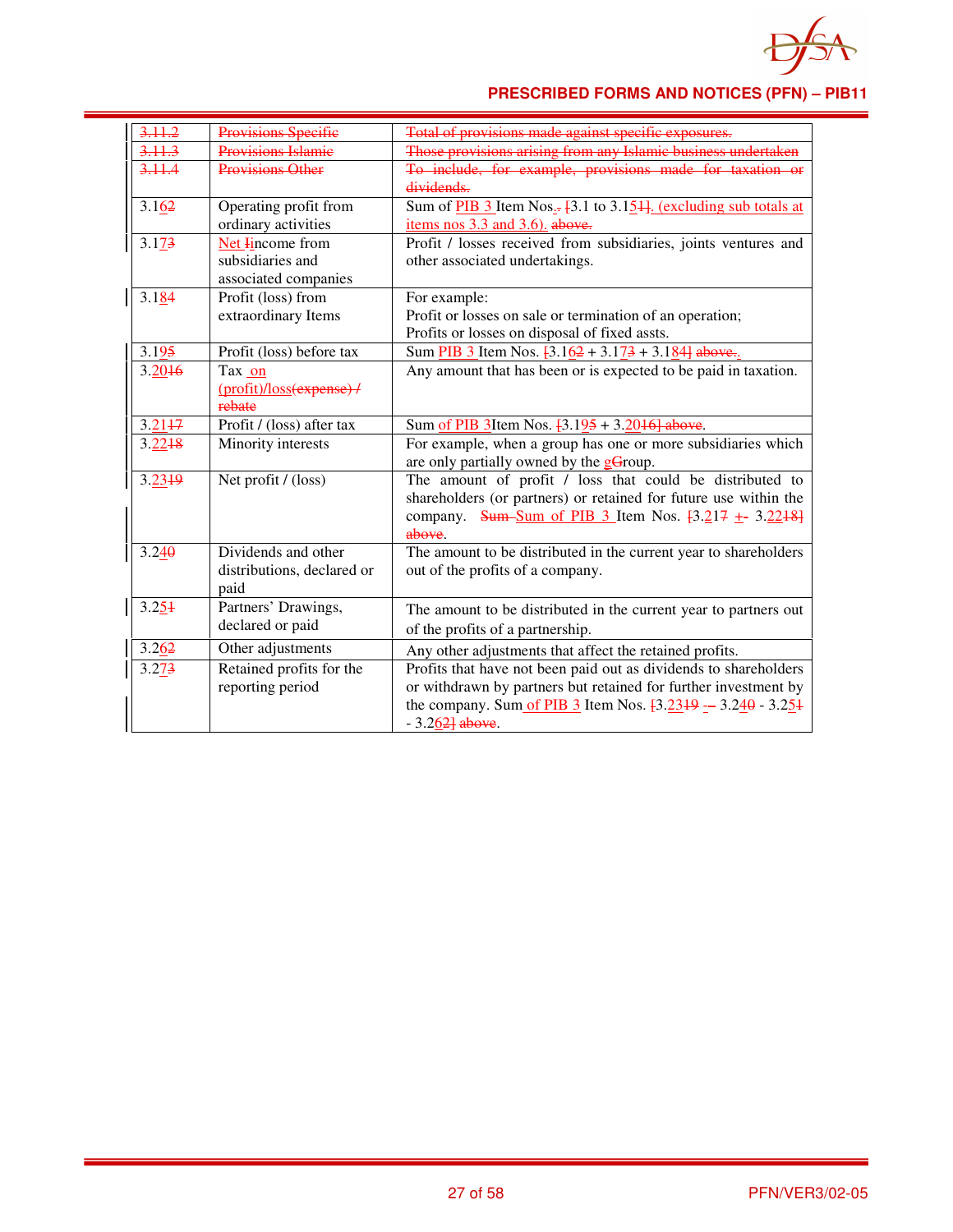

## **Guidance for Form PIB 4 – Profit and Loss – Islamic Authorised FirmsIslamic Financial Institutions**

| Item No.                     | <b>Item</b>                                                                                                               | Guidance                                                                                                                                                                                                                                                                                                                                                                                                                                                                                                                                                                                                                             |
|------------------------------|---------------------------------------------------------------------------------------------------------------------------|--------------------------------------------------------------------------------------------------------------------------------------------------------------------------------------------------------------------------------------------------------------------------------------------------------------------------------------------------------------------------------------------------------------------------------------------------------------------------------------------------------------------------------------------------------------------------------------------------------------------------------------|
| 4.1.1                        | Income from jointly financed                                                                                              | Authorised Firms should include in respect of this item                                                                                                                                                                                                                                                                                                                                                                                                                                                                                                                                                                              |
|                              | accounts                                                                                                                  | income earned on funds from jointly financed investment                                                                                                                                                                                                                                                                                                                                                                                                                                                                                                                                                                              |
|                              |                                                                                                                           | accounts (i.e. unrestricted PSIAs and self-financed). The                                                                                                                                                                                                                                                                                                                                                                                                                                                                                                                                                                            |
|                              |                                                                                                                           | income should be gross before allocating to the unrestricted                                                                                                                                                                                                                                                                                                                                                                                                                                                                                                                                                                         |
|                              |                                                                                                                           | PSIAs and the bank's mudarib fee.                                                                                                                                                                                                                                                                                                                                                                                                                                                                                                                                                                                                    |
| 4.1.2                        | Allocated to unrestricted                                                                                                 | Authorised Firms should include in respect of this item the                                                                                                                                                                                                                                                                                                                                                                                                                                                                                                                                                                          |
|                              | account holders                                                                                                           | amount allocated from PIB 4 Item No. 4.1.1 above to the                                                                                                                                                                                                                                                                                                                                                                                                                                                                                                                                                                              |
|                              |                                                                                                                           | unrestricted PSIAs as their share of the income. It should be                                                                                                                                                                                                                                                                                                                                                                                                                                                                                                                                                                        |
|                              |                                                                                                                           | mostly be a negative number.                                                                                                                                                                                                                                                                                                                                                                                                                                                                                                                                                                                                         |
| 4.1.3                        | Authorised Firm's Mudarib fee                                                                                             | Authorised Firms should include in respect of this item the                                                                                                                                                                                                                                                                                                                                                                                                                                                                                                                                                                          |
|                              |                                                                                                                           | amount of the Mudarib fee that they are entitled to receive for                                                                                                                                                                                                                                                                                                                                                                                                                                                                                                                                                                      |
|                              |                                                                                                                           | the management of the unrestricted PSIAs.                                                                                                                                                                                                                                                                                                                                                                                                                                                                                                                                                                                            |
| 4.1.4                        | Authorised Firm's other fees                                                                                              | Include any amounts owing to the Authorised Firm as fees for                                                                                                                                                                                                                                                                                                                                                                                                                                                                                                                                                                         |
|                              |                                                                                                                           | managing PSIAR accounts.                                                                                                                                                                                                                                                                                                                                                                                                                                                                                                                                                                                                             |
| 4.1.5                        | Net income from Jointly<br>Financed Accounts and                                                                          | Sum of $\frac{PIB}{4}$ Item Nos. $\frac{[4.1.1 + 4.1.2 + 4.1.3 + 4.1.4]}{[4.1.4 + 4.1.3 + 4.1.4]}$                                                                                                                                                                                                                                                                                                                                                                                                                                                                                                                                   |
|                              | <b>Mudarib Fees</b>                                                                                                       |                                                                                                                                                                                                                                                                                                                                                                                                                                                                                                                                                                                                                                      |
| 4.2.1                        | Authorised Firm's income                                                                                                  | Authorised Firms should include in respect of this item the                                                                                                                                                                                                                                                                                                                                                                                                                                                                                                                                                                          |
|                              | from its own non-financing                                                                                                | income received from non-financing activities (e.g. Murabaha                                                                                                                                                                                                                                                                                                                                                                                                                                                                                                                                                                         |
|                              | activities                                                                                                                | sales) that results from the employment of the Authorised                                                                                                                                                                                                                                                                                                                                                                                                                                                                                                                                                                            |
|                              |                                                                                                                           | Firm's own funds and current accounts. The income should                                                                                                                                                                                                                                                                                                                                                                                                                                                                                                                                                                             |
|                              |                                                                                                                           | have been generated from funds that have been employed                                                                                                                                                                                                                                                                                                                                                                                                                                                                                                                                                                               |
|                              |                                                                                                                           | separately from the PSIA funds.                                                                                                                                                                                                                                                                                                                                                                                                                                                                                                                                                                                                      |
| 4.2.2                        | Authorised Firm's income                                                                                                  | Authorised Firms should include in respect of this item the                                                                                                                                                                                                                                                                                                                                                                                                                                                                                                                                                                          |
|                              | from its own financing and                                                                                                | income received from financing and investment activities that                                                                                                                                                                                                                                                                                                                                                                                                                                                                                                                                                                        |
|                              | investment activities                                                                                                     | results from the employment of the Authorised Firm's own                                                                                                                                                                                                                                                                                                                                                                                                                                                                                                                                                                             |
|                              |                                                                                                                           | funds and current accounts. The Bank is solely entitled to                                                                                                                                                                                                                                                                                                                                                                                                                                                                                                                                                                           |
|                              |                                                                                                                           | profits/ (losses) from these activities.                                                                                                                                                                                                                                                                                                                                                                                                                                                                                                                                                                                             |
| 4.2.3                        | Net fees and commission                                                                                                   | Authorised Firms should include in respect of this item the                                                                                                                                                                                                                                                                                                                                                                                                                                                                                                                                                                          |
|                              | income                                                                                                                    |                                                                                                                                                                                                                                                                                                                                                                                                                                                                                                                                                                                                                                      |
|                              |                                                                                                                           |                                                                                                                                                                                                                                                                                                                                                                                                                                                                                                                                                                                                                                      |
|                              |                                                                                                                           |                                                                                                                                                                                                                                                                                                                                                                                                                                                                                                                                                                                                                                      |
|                              |                                                                                                                           |                                                                                                                                                                                                                                                                                                                                                                                                                                                                                                                                                                                                                                      |
|                              |                                                                                                                           |                                                                                                                                                                                                                                                                                                                                                                                                                                                                                                                                                                                                                                      |
|                              |                                                                                                                           |                                                                                                                                                                                                                                                                                                                                                                                                                                                                                                                                                                                                                                      |
|                              |                                                                                                                           |                                                                                                                                                                                                                                                                                                                                                                                                                                                                                                                                                                                                                                      |
|                              |                                                                                                                           |                                                                                                                                                                                                                                                                                                                                                                                                                                                                                                                                                                                                                                      |
|                              |                                                                                                                           |                                                                                                                                                                                                                                                                                                                                                                                                                                                                                                                                                                                                                                      |
|                              |                                                                                                                           |                                                                                                                                                                                                                                                                                                                                                                                                                                                                                                                                                                                                                                      |
|                              |                                                                                                                           |                                                                                                                                                                                                                                                                                                                                                                                                                                                                                                                                                                                                                                      |
|                              |                                                                                                                           |                                                                                                                                                                                                                                                                                                                                                                                                                                                                                                                                                                                                                                      |
|                              |                                                                                                                           |                                                                                                                                                                                                                                                                                                                                                                                                                                                                                                                                                                                                                                      |
|                              |                                                                                                                           |                                                                                                                                                                                                                                                                                                                                                                                                                                                                                                                                                                                                                                      |
| 4.2.4<br>4.2.5<br>4.3<br>4.4 | Other operating income<br>Total income from Authorised<br>Firm's own funds<br>Staff costs<br>Premises and equipment costs | income received for services provided such as trade related<br>letters of credit, Corporate advice, Investment management<br>and trustee services, Kefala (guarantees) and indemnities.<br>Include income from any other source not included in any of<br>the above.<br>Sum of PIB 4 Item Nos $[4.2.1 + 4.2.2 + 4.2.3 + 4.2.4]$ above.<br>Include costs such as:<br>Wages and salaries;<br>$\bullet$<br>Social security contributions;<br>Contribution to any pension schemes (employer's<br>share);<br>Costs of staff benefits paid.<br>Should<br>lighting,<br>heating,<br>include rent, property<br>tax,<br>maintenance costs etc. |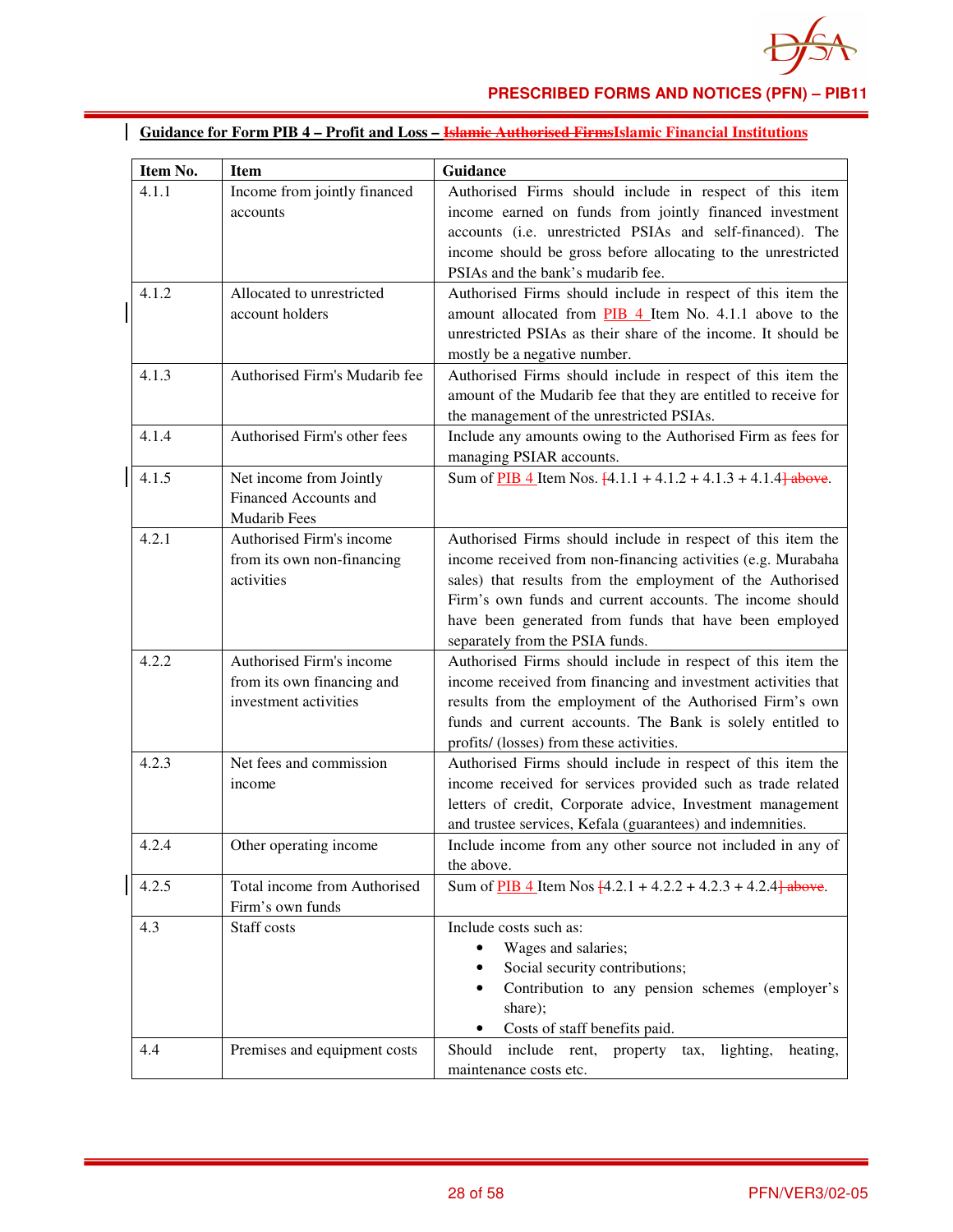

| 4.5  | Depreciation and amortisation                            | Charges relating, for example, to depreciation / amortisation of<br>property, plant and equipment and other amounts written off in<br>respect of tangible and intangible fixed assets.                          |
|------|----------------------------------------------------------|-----------------------------------------------------------------------------------------------------------------------------------------------------------------------------------------------------------------|
| 4.6  | Provision for losses on Islamic<br>contracts             | Provision for losses on Islamic Contracts: refer to FAS 11 of<br>AAOIFI which requires the inclusion of bad and doubtful<br>Financing<br>Islamic<br>and<br>non<br>financing<br>contracts<br>and<br>investments. |
| 4.7  | Other provisions                                         | Include here all other provisions other than for Islamic<br>contracts.                                                                                                                                          |
| 4.8  | Other operating expenses                                 | Include all other expenses not included in any of the above.                                                                                                                                                    |
| 4.9  | Operating profit from ordinary<br>activities             | Sum of PIB 4 Item Nos. $[4.1.5 + 4.2.5 - 4.3 - 4.4 - 4.5 - 4.6 -$<br>$4.7 - 4.8$ above.                                                                                                                         |
| 4.10 | Net income from subsidiaries<br>and associated companies | Report share of profits and losses of from subsidiaries and<br>associated companies.                                                                                                                            |
| 4.11 | Profit (loss) from<br>extraordinary items                | For example:<br>Profit or losses on sale or termination of an operation;<br>Profits or losses on disposal of fixed assts.                                                                                       |
| 4.12 | Profit (loss) before Zakah and<br>tax                    | Sum of PIB 4 Item Nos. $[4.9 + 4.10 + 4.11]$ above.                                                                                                                                                             |
| 4.13 | Zakah                                                    | Include Zakah amount calculated with reference to FAS 9 of<br>AAOIFI.                                                                                                                                           |
| 4.14 | Tax on profit / loss                                     | Any amount that has been or is expected to be paid in<br>taxation.                                                                                                                                              |
| 4.15 | Profit (loss) after Zakah and<br>tax                     | Sum of $\frac{PIB}{4}$ Item Nos. $\frac{[4.12 - 4.13 - 4.14]}{above}$ .                                                                                                                                         |
| 4.16 | Minority interests                                       | For example, when a group has one or more subsidiaries<br>which are only partially owned by the gGroup.                                                                                                         |
| 4.17 | Net profit / (loss)                                      | The amount of profit (loss) that could be distributed to<br>shareholders or retained for future use within the company.<br>Sum of PIB 4 Item Nos. $\frac{4.15 - 4.16}{ab^2}$ above.                             |
| 4.18 | Dividends, and other<br>distributions, declared or paid  | The amount to be distributed in the current year to<br>shareholders out of the profits of a company.                                                                                                            |
| 4.19 | Other adjustments                                        | Any other adjustments that affect the retained profits.                                                                                                                                                         |
| 4.20 | Retained profits for the<br>reporting period             | Sum of PIB 4 Item Nos. $[4.17 - 4.18 - 4.19]$ .                                                                                                                                                                 |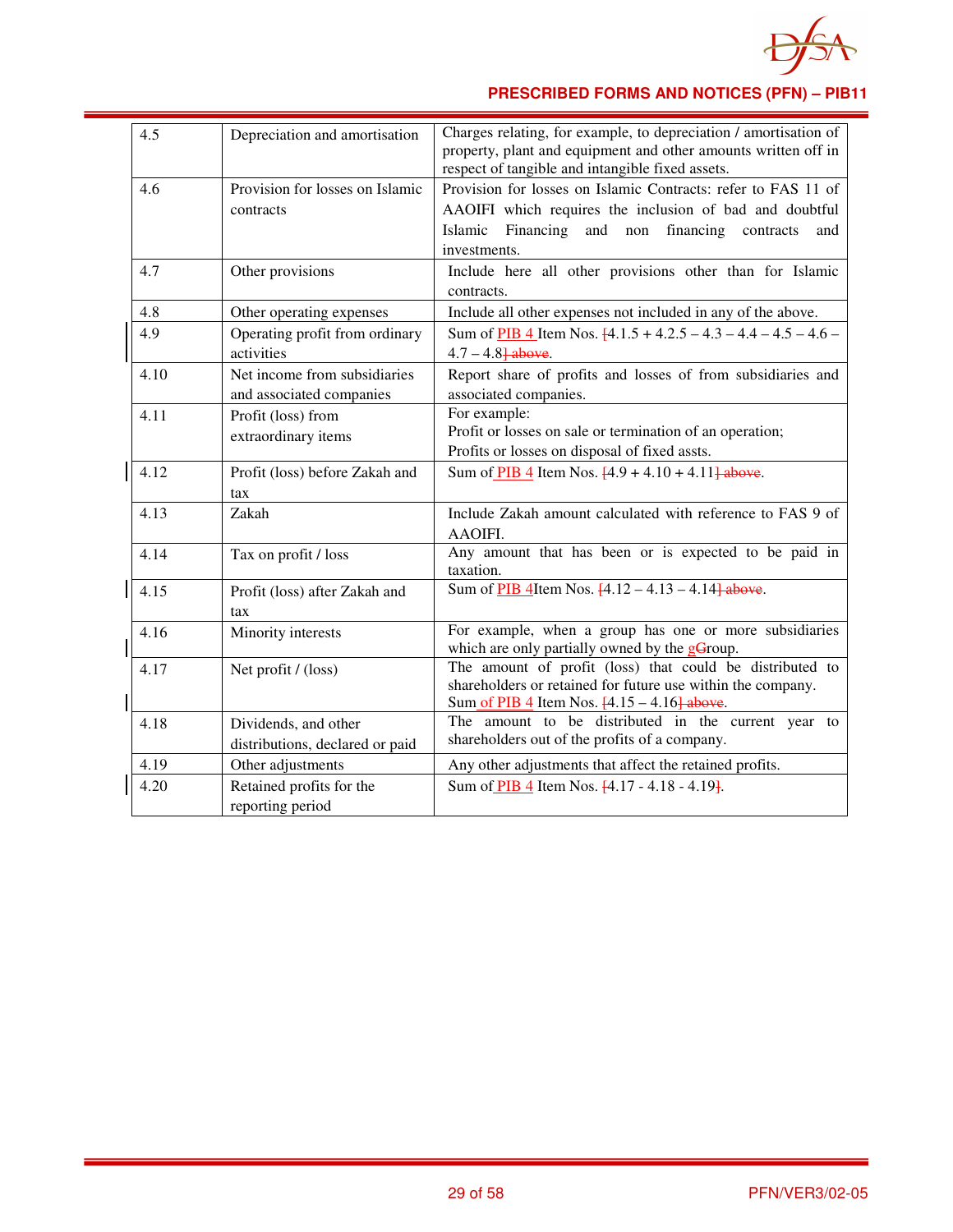#### **Guidance for Form PIB 5 - Expenditure Based Capital Minimum**

An Authorised Firm in Categories 2, 3 or 4 must complete this form in accordance with PIB Section 2.5.

The purpose of this form is to capture the level of expenditure that may be required to facilitate an orderly wind-down of business should the need arise. As such, it considers annual expenditure (using the most recent year's figures as a guide to that which may be required in the future) but excludes payments of the kind that the Authorised Firm would not be obliged to continue should the business cease.

| <b>Item</b><br>No. | <b>Item</b>                                                                                                     | <b>Guidance</b>                                                                                                                                                                                                                                                                                                            |
|--------------------|-----------------------------------------------------------------------------------------------------------------|----------------------------------------------------------------------------------------------------------------------------------------------------------------------------------------------------------------------------------------------------------------------------------------------------------------------------|
| 5.1                | Total expenses and<br>losses                                                                                    | This figure should correspond to Form PIB 3, Sum of Item Nos. $\frac{1}{2}3.6$<br>$+3.72 + 3.58 + 3.129 + 3.130 + 3.14 + 3.151$ plus Item No. 3.12 to<br>the extent that it is a loss.                                                                                                                                     |
| 5.2                | <b>Staff bonuses</b>                                                                                            | All staff bonuses paid during the year except to the extent that they<br>are non-discretionary.                                                                                                                                                                                                                            |
| 5.3                | Employees' and<br>directors shares in<br>profits                                                                | All employees' and directors shares in profits except to the extent that<br>they are non-discretionary.                                                                                                                                                                                                                    |
| $\overline{5.4}$   | Other appropriations of<br>profits                                                                              | All such appropriations except to the extent that they are automatic.<br>As per PIB Rule 2.5.2(2), a management charge should not be treated<br>as an appropriation of profits.                                                                                                                                            |
| 5.5                | Shared commissions<br>payable                                                                                   | Those commissions that would no longer be payable if business were<br>to cease.                                                                                                                                                                                                                                            |
| 5.6                | Interest charges in<br>respect of borrowings<br>made to finance the<br>acquisition of realisable<br>investments | Interest that is paid in respect of borrowings made to finance the<br>acquisition of the Authorised Firm's realisable investments                                                                                                                                                                                          |
| 5.7                | Interest paid to clients<br>on client money<br>balances                                                         | Include here interest paid on Client Money balances.                                                                                                                                                                                                                                                                       |
| 5.8                | Interest paid to<br>counterparties                                                                              | Interest that is payable to counterparties in the Trading Book.                                                                                                                                                                                                                                                            |
| 5.9                | Fees, brokerage and<br>other charges                                                                            | An Authorised Firm may exclude commissions shared with third<br>parties other than employees, directors, half commission men or<br>appointed representatives. Fees, brokerage and other charges paid for<br>the purposes of executing, registering or clearing transactions may<br>also be excluded.                       |
| 5.10               | Foreign exchange<br>losses                                                                                      | Losses arising from the translation of foreign currency balances may<br>be excluded.                                                                                                                                                                                                                                       |
| $\overline{5.11}$  | Contributions to<br>charities                                                                                   | The contribution that would no longer be paid if business wereas to<br>cease.                                                                                                                                                                                                                                              |
| 5.12               | Relevant quarterly/<br>annual auditedTotal<br>expenditure                                                       | <b>PIB 5</b> Item No. 5.1 less the Sum of $PIB$ 5 Item Nos. $-5.2$ to 5.11 $\frac{1}{2}$<br>above.                                                                                                                                                                                                                         |
| 5.13               | Fraction applied                                                                                                | As set out in PIB Rule $2.5.1$ (a), (b) or (c).                                                                                                                                                                                                                                                                            |
| $\overline{5.14}$  | <b>Expenditure</b> based<br>capital minimum                                                                     | Item No. 5.12 multiplied by Item No. 5.13Use the expenditure based<br>capital minimum amount calculated as per the provisions of PIB rules<br>2.5.1, 2,5.2 and 2.5.3. figure that has been formally notified to the<br>firm in writing by the DFSA, setting out the relevant Expenditure<br>based capital requirement. BR. |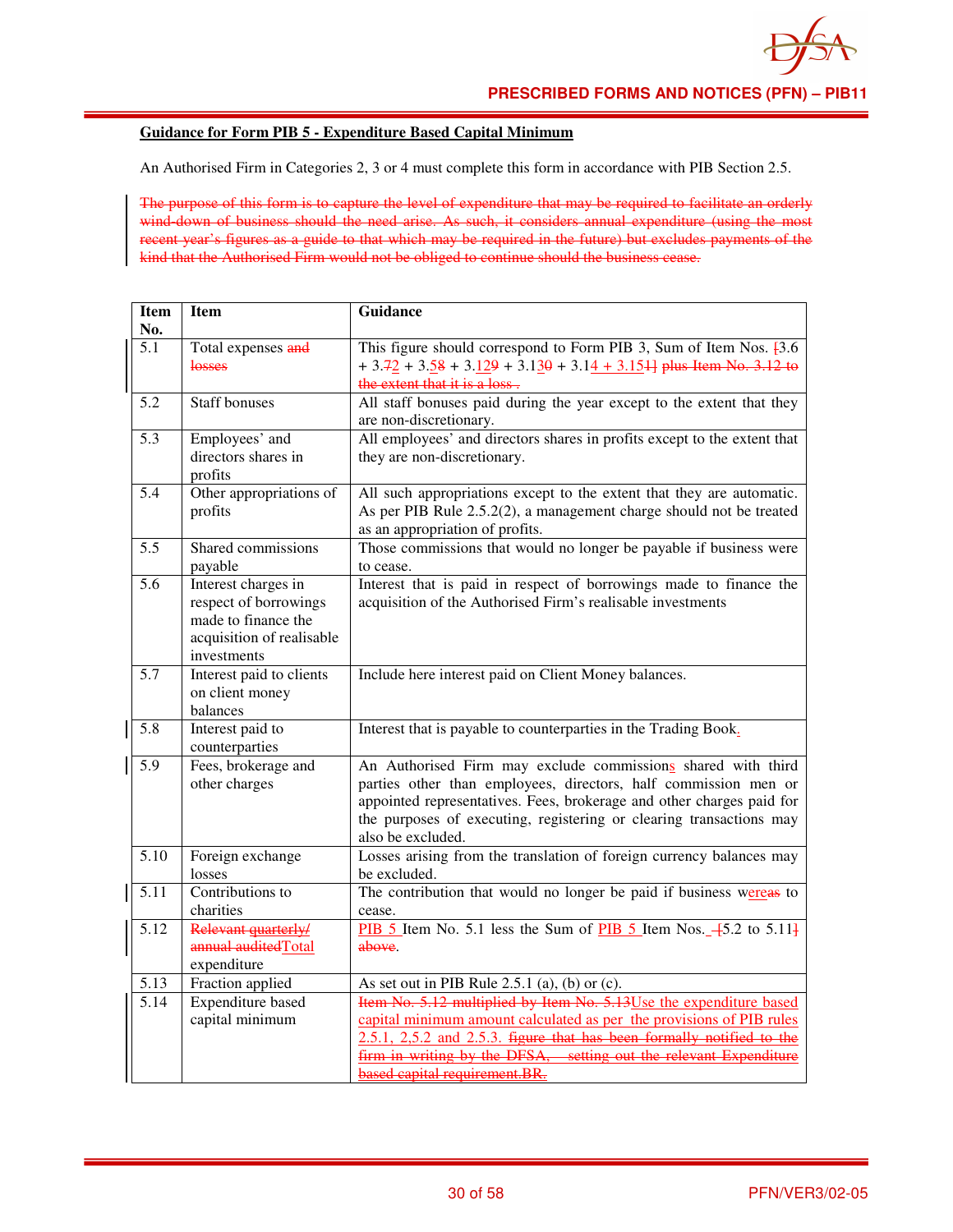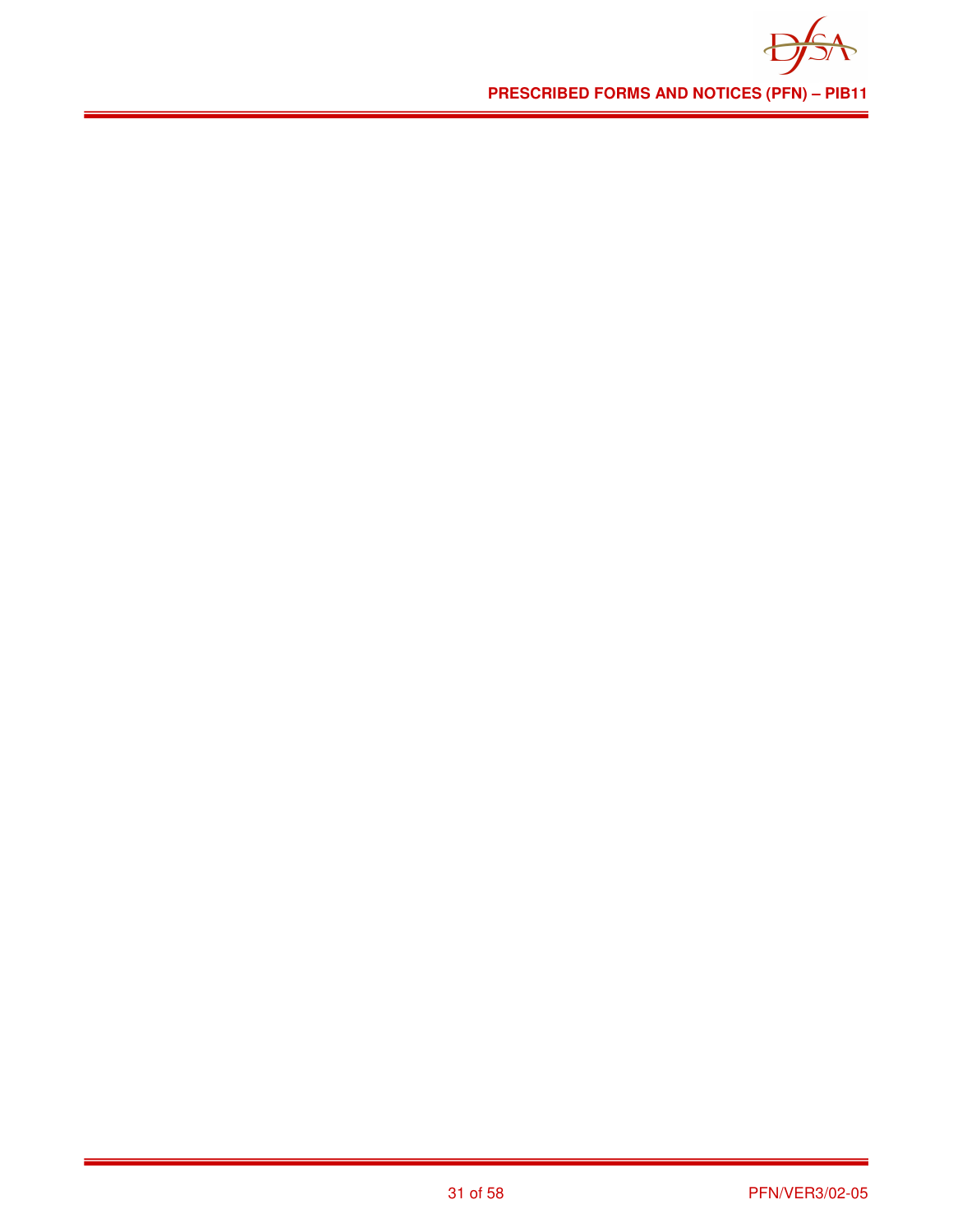## **Guidance for Form PIB 6 – Capital Adequacy Calculation**

The structure of this reporting form, which applies to all Categories of Authorised Firm, is designed first to calculate the total eligible capital resources after the appropriate amounts have been charged to cover trading and non trading book risks. It takes into account limitations on the use of different types of capital, including Tiers 1 and 2 capital components. Secondly, it provides a snapshot of the institution's capital adequacy at the reporting date by comparing the adjusted capital resources calculated as described above to the total capital requirement.

Most of this form involves the inputting of numbers that have been provided in other returns and particular care should be taken to ensure that numbers have been transposed correctly.

| Item No.     | <b>Item</b>                         | Guidance                                                                                                                                                                                                                                                                                                                                                                                                                                                                                                                                                                                                                                                                                                                                                              |
|--------------|-------------------------------------|-----------------------------------------------------------------------------------------------------------------------------------------------------------------------------------------------------------------------------------------------------------------------------------------------------------------------------------------------------------------------------------------------------------------------------------------------------------------------------------------------------------------------------------------------------------------------------------------------------------------------------------------------------------------------------------------------------------------------------------------------------------------------|
| 6.0          | Capital Adequacy                    | See PIB Section 2.6 and Table 2.6.1 for a summary of the components of<br>capital base. PIB Section 2.7 describes each capital component in greater<br>detail. Attention is drawn to Partnership Capital which constitutes the<br>capital accounts of partners when the business is created. It must share the<br>same characteristics as permanent share capital, particularly the fact that it<br>must rank for repayment upon winding up or insolvency after all debts<br>and liabilities have been paid. The deduction for partner's drawings is in<br>respect of any excess in drawings over current period profits. Attention is<br>also drawn in respect of PIB Rule 2.7.3 in respect of the limitation on the<br>use of general provisions in Tier 2 capital. |
| $6.1 - 6.22$ | Tier 1 and Tier 2<br>capital        | Authorised Firms should note that there are related guidance notes on the<br>capital base for Forms PIB 1 and PIB 2. The guidance there would apply<br>in their entirety to this section of the return.                                                                                                                                                                                                                                                                                                                                                                                                                                                                                                                                                               |
| 6.23         | Deduction for<br>excess of reserves | This applies only in respect of Category 5 Authorised Firms with regards<br>the Investment Risk and Profit Equalisation Reserves. See PIB Section<br>2.9.                                                                                                                                                                                                                                                                                                                                                                                                                                                                                                                                                                                                             |
| 6.25         | NTB Capital<br>Requirement          | See PIB Rule 2.8.3 for a definition of the components of non trading book<br>capital. For Category 5 Authorised Firms, the CRCOM and FER are on<br>self financed assets only. These numbers will be derived from Forms<br>PIB1 and PIB 2 for Category 1-4 Authorised Firms and Category 5<br>Authorised Firms, respectively. The DCR charges are derived from Form<br>PIB 1 Appendix 4 and Form PIB 2 Appendix 8 for Category 1-4<br>Authorised Firms and Category 5 Authorised Firms, respectively.                                                                                                                                                                                                                                                                  |
| 6.30         | Capital allocated to<br>the NTB     | The limitations on the use of capital allocated to the NTB are set out in<br>PIB Section 2.8.                                                                                                                                                                                                                                                                                                                                                                                                                                                                                                                                                                                                                                                                         |
| 6.34         | TB Capital<br>Requirement           | This is defined in PIB Rule 2.8.3. For Category 1-4 Authorised Firms, the<br>numbers here are derived from Form PIB 1, Appendices 2 and 3. Also see<br>guidance notes relating to those appendices. For Category 5 Authorised<br>Firms, the capital requirements are in respect of self financed assets only<br>(PSIA assets are subject to a DCR charge). These numbers are derived<br>from Form PIB 2, Appendices 4 and 7.                                                                                                                                                                                                                                                                                                                                          |
| 6.42         | Capital allocated to<br>the TB      | Note the limitation on the use of Tier 2 capital as referenced to PIB Rule<br>2.8.2 (b) (iii). Category 1 and 5 Authorised Firms must exclude from Tier<br>2 trading book capital any excess over 200% of Tier 1 trading book<br>capital. For Category 2-4 Authorised Firms, the appropriate percentage is<br>250%.                                                                                                                                                                                                                                                                                                                                                                                                                                                   |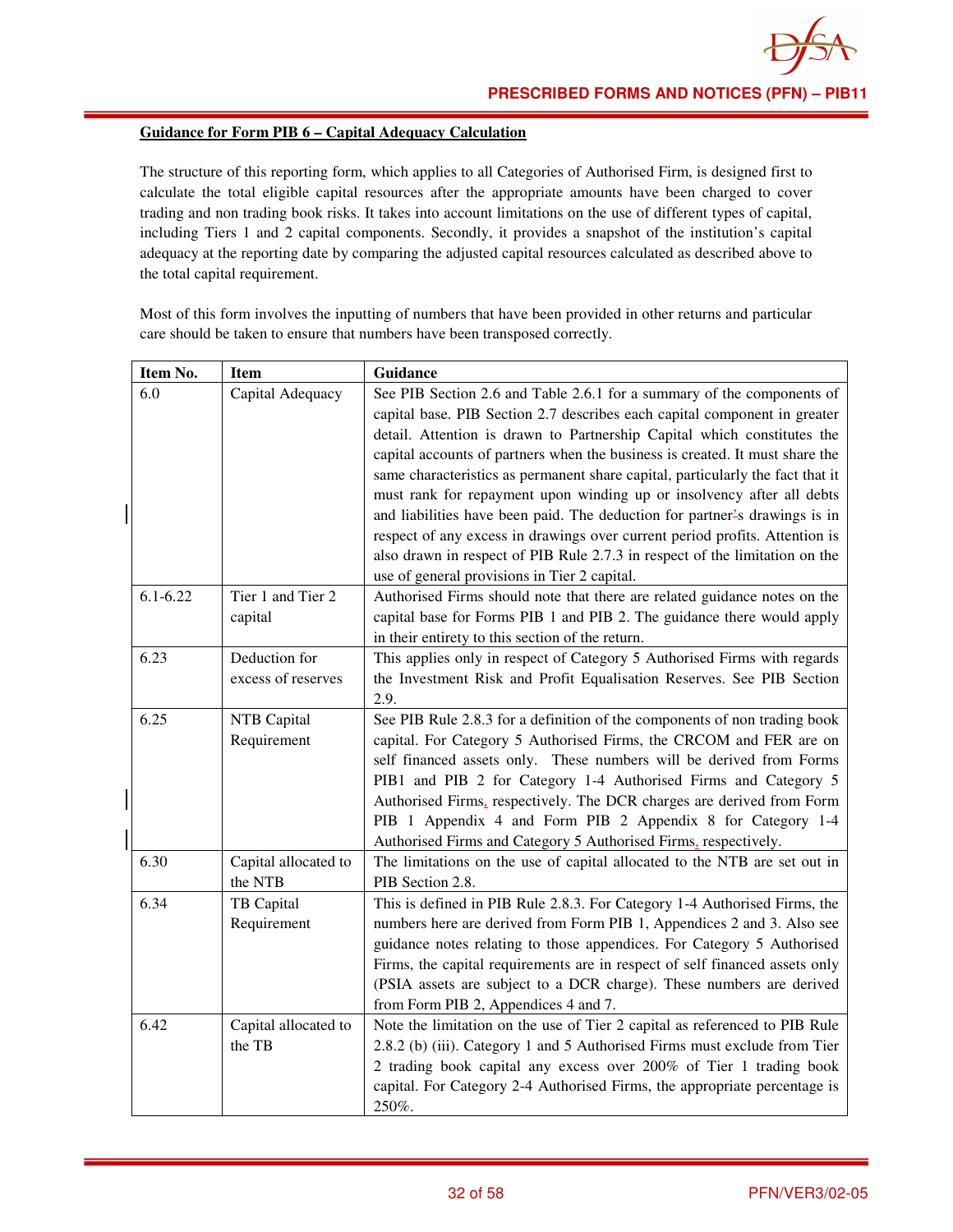

| 6.51 | Deductions from         | The deductions in respect of connected lending, material holdings and        |
|------|-------------------------|------------------------------------------------------------------------------|
|      | total capital           | qualifying holdings are defined in PIB Rules $2.7.4$ , $2.7.5$ and $2.7.6$ , |
|      | resources               | respectively.                                                                |
| 6.59 | Capital                 | The non additive thresholds of capital are set out in PIB Rule 2.3.1.        |
|      | Requirement             | Details of the base capital requirement are further analysed in PIB Section  |
|      |                         | 2.4. The Expenditure Based Capital Requirement definition is set out in      |
|      |                         | PIB Section 2.5 and applies to Categories 2, 3 and 4 Authorised Firms        |
|      |                         | only.                                                                        |
| 6.61 | Resources less          | Note that the total of resources over requirement is expected to be          |
|      | requirement             | positive. In the event of the requirement exceeding resources, Authorised    |
|      |                         | Firms should make immediate contact with DFSA and not wait till the          |
|      |                         | form has been submitted.                                                     |
| 6.62 | <b>Risk Asset Ratio</b> | Obtained by dividing total capital resources by the risk weighted assets     |
|      |                         | (whether on the trading or non trading books). The risk weighted assets      |
|      |                         | have been reported by Authorised Firms in the preceding Forms PIB 1 and      |
|      |                         | $2$ — .tThe capital resources are summarised in Form PIB 6. Risk Asset       |
|      |                         | Ratio is applicable only to the Authorised Firms 1 to 5.                     |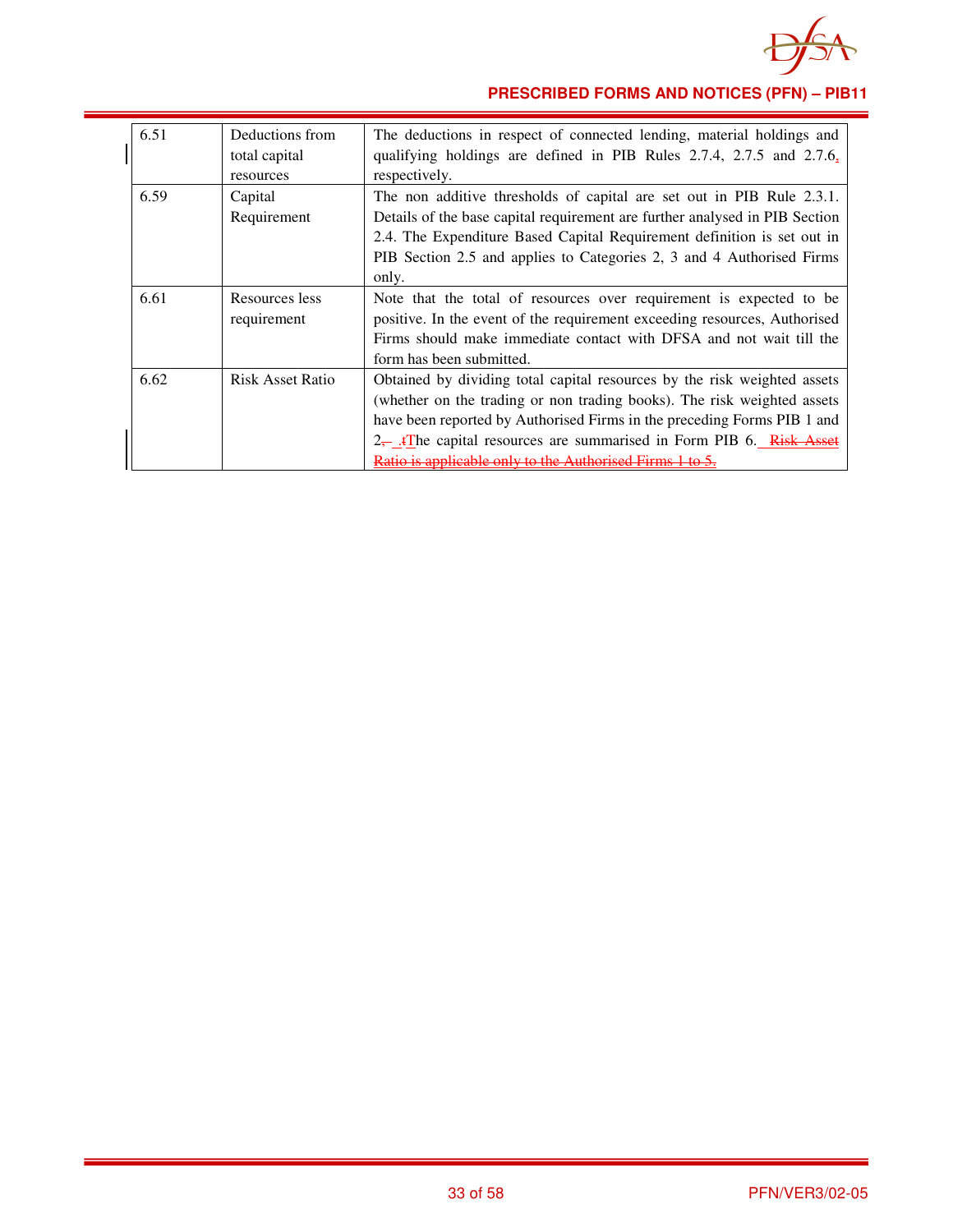## **Guidance for Form PIB 7 – Large Exposures**

An Authorised Firm is required to identify and manage its exposures in accordance with PIB Rule 4.5.6 and section A4.8.

As per the Glossary, an Exposure, whether in an Authorised Firm's Non-Trading Book or Trading Book, or both, to a Counterparty or Group of Closely related Counterparties connected to the Authorised Firm which in the aggregate equals or exceeds 10% of the Authorised Firm's Capital Resources.

The 20 largest exposures should be listed and, if requested, any other exposure that exceeds 10% of the Authorised Firm's Capital Resources. Only exposures that are non-exempt are required to be reported in the first two tables.

| Item No. | Column         | <b>Item</b>                                                                 | Guidance                                                                                                                                                                                                                                                                                                                                                                                                                                                                                                                                                                                                                             |
|----------|----------------|-----------------------------------------------------------------------------|--------------------------------------------------------------------------------------------------------------------------------------------------------------------------------------------------------------------------------------------------------------------------------------------------------------------------------------------------------------------------------------------------------------------------------------------------------------------------------------------------------------------------------------------------------------------------------------------------------------------------------------|
| 7.1      |                | <b>Capital Resources</b>                                                    | The capital resources used as the basis for monitoring and<br>controlling large exposures should be calculated in the same<br>way as those at used for capital adequacy monitoring, i.e. the<br>sum of allowable Tier 1 and Tier 2 capital less any<br>deductions (as set out in PIB Table 2.6.2) - as per Form PIB<br>6, Item No. 6.5558.<br>Then_specify the various percentage amounts should be                                                                                                                                                                                                                                  |
|          |                |                                                                             | specified in the relevant sections.                                                                                                                                                                                                                                                                                                                                                                                                                                                                                                                                                                                                  |
| 7.2      |                | <b>Twenty Largest</b><br>Exposures                                          | Include in this table the twenty largest exposures to all types<br>of Ceounterparty except those that are considered to be<br>exempt.<br>Exposures to individual, or groups of closely related,<br>eCounterparties should be reported in descending order by<br>size. Exposures to individual Ceounterparties<br>which<br>constitute a group of closely related Ceounterparties should<br>be reported as one aggregate exposure.                                                                                                                                                                                                     |
|          | A              | Counterparty                                                                | The identity of a Counterparty, as defined in the Glossary, in<br>this context will generally be one of the categories as set out<br>in PIB Rule A4.8.6.                                                                                                                                                                                                                                                                                                                                                                                                                                                                             |
|          | B              | Connected,<br>Unconnected-<br>Bank, Unconnected<br>$-$ Other,<br>Government | The Authorised Firm should clarify here into what category<br>an exposure falls. These are set out in detail in PIB Rules<br>A4.8.7 to A4.8.11 but for the purposes of this form, an<br>Authorised Firm should state whether an Exposure is to:<br>(i) a Connected Counterparty;<br>(ii) an Unconnected Ceounterparty or group of Closely<br>Related Counterparties that are predominantly comprised of<br>non-financial businesses;<br>(iii) an Unconnected Ceounterparty or group of Closely<br>Related Counterparties that are predominantly comprised of<br>financial businesses;<br>(iv) Central governments and central banks. |
|          | $\overline{C}$ | Amount of non-<br>exempt exposure                                           | For exposures arising in the Non-Trading Book the amount<br>at risk should, with certain exceptions detailed below, be<br>reported as the book value of the Authorised Firm's actual or<br>potential claims, contingent liabilities or assets.<br>Exposures should be calculated in accordance with<br>internationally IFRS or AAOFI accepted accounting<br>practicestandards.<br>For exposures arising in the Trading Book, all positions<br>should be marked-to-market daily. Where a market<br>determined price is not readily available, the Authorised                                                                          |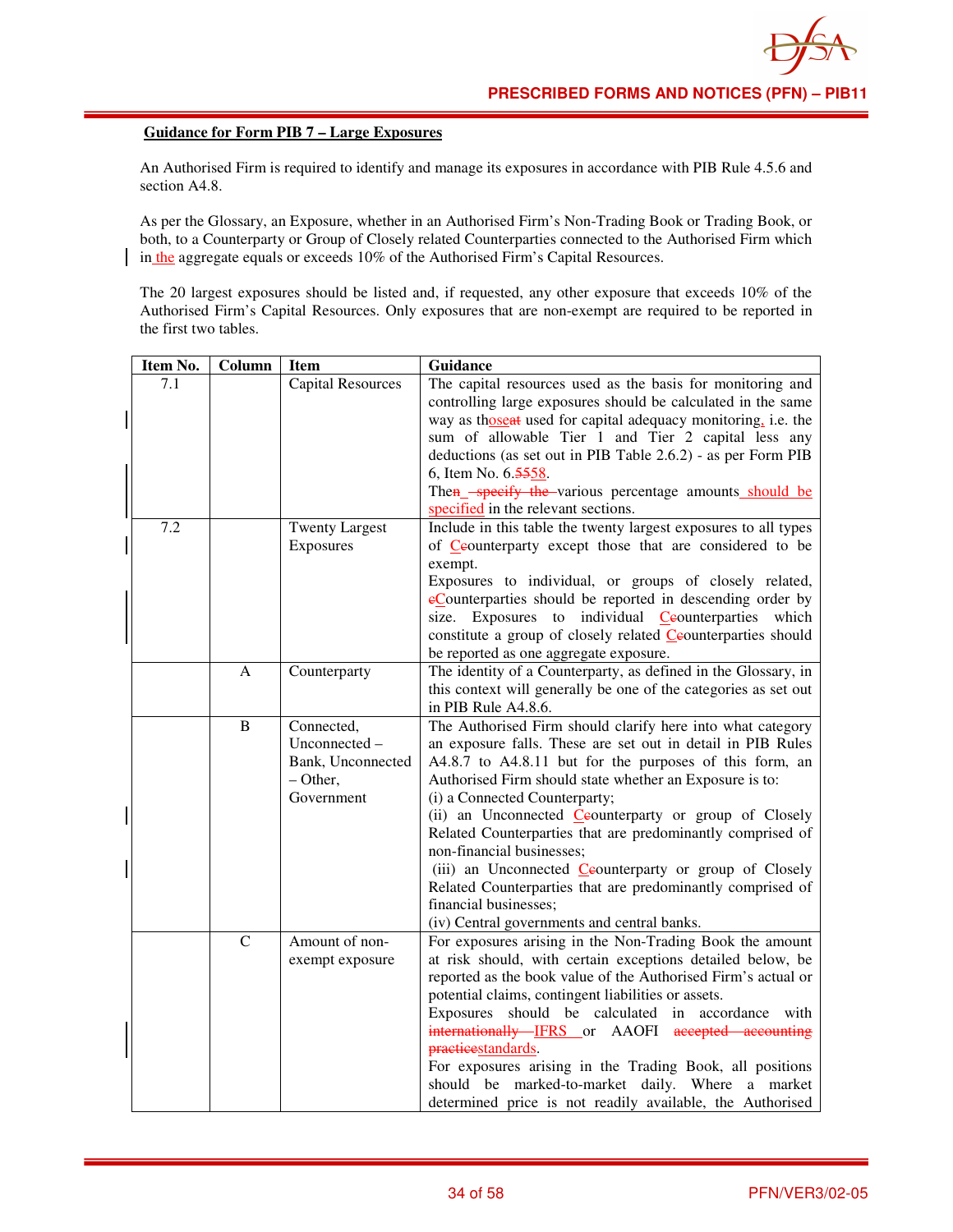

|     |                |                                                                               | Firm may generate its own mark-to-market valuation.<br>Positions should be valued in accordance with the procedures<br>outlined in the Authorised Firm's trading book policy<br>statement.<br>This is set out in more detail in PIB Rules A4.8.13 to<br>A4.8.31.                                                                                                                                                                |
|-----|----------------|-------------------------------------------------------------------------------|---------------------------------------------------------------------------------------------------------------------------------------------------------------------------------------------------------------------------------------------------------------------------------------------------------------------------------------------------------------------------------------------------------------------------------|
|     | D              | Specific bad debt<br>provision                                                | Include here the amount of specific bad debt provision that<br>may have been made against a particular exposure.                                                                                                                                                                                                                                                                                                                |
|     | ${\bf E}$      | Reduction by<br>netting, collateral<br>etc.                                   | As set out in PIB Rule 4.5.6 (d) (ii), the value of an exposure<br>can be reduced through the following:<br>Collateral – discussed in more detail in PIB Section<br>4.6 and Rule A4.8.32<br>Netting – discussed in more detail in PIB Sections<br>4.7 and A4.9<br>Securitisation - discussed in more detail in PIB<br>Sections 4.8 and A4.10<br>Credit derivatives – discussed in more detail in PIB<br>Sections 4.9 and A4.11. |
|     | ${\bf F}$      | Exposure at<br>reporting date after<br>eligible set-offs                      | Column C less the amounts in Columns D and E.                                                                                                                                                                                                                                                                                                                                                                                   |
|     | $\overline{G}$ | Amount of this<br>exposure financed<br>by own assets or<br>unrestricted PSIAs | For Exposures arising out of Islamic business, this column<br>should be used to quantify the amount of the Exposure that is<br>financed by the Authorised Firm's own assets or by<br>unrestricted PSIA assets.                                                                                                                                                                                                                  |
|     | H              | Amount of this<br>exposure financed<br>by restricted<br>PSIAs.                | For Exposures arising out of Islamic business, this column<br>should be used to quantify the amount of the Exposure that is<br>financed by restricted PSIA assets.                                                                                                                                                                                                                                                              |
| 7.3 |                | Detail of exposures<br>to connected<br>counterparties                         | This section comprises the dis-aggregated detail of all<br>connected lending and exposures should be split into<br>different counterparties within the connected group.                                                                                                                                                                                                                                                         |
|     | A              | Financial or Non-<br>financial company                                        | An Authorised Firm should indicate here if the exposure is to<br>a bank or non-bank within its own group.                                                                                                                                                                                                                                                                                                                       |
|     | $B-H$          | As for Item No. 7.2                                                           | As detailed above for the table in for Item No. 7.2.                                                                                                                                                                                                                                                                                                                                                                            |
| 7.4 |                | Ten Largest<br><b>Exempt Exposures</b>                                        | An Authorised Firm is required to identify its exempt and<br>partially exempt exposures as per PIB Rules 4.5.6 (e) and<br>A4.8.1 to A4.8.4.                                                                                                                                                                                                                                                                                     |
|     | A              | Reason for<br>exemption                                                       | The Authorised Firm should specify here under what section<br>of $A4.8.1 - A4.8.4$ the Exposure is captured.                                                                                                                                                                                                                                                                                                                    |
|     | $B-H$          | As for Item No.7.2                                                            | As detailed above for the table in for Item No. 7.2.                                                                                                                                                                                                                                                                                                                                                                            |

## **Additional detail for Form PIB 7 - Appendix 1 - Largest 25 Exposures arising from Islamic contracts**

| <b>Item</b> | <b>Contract type</b> | <b>Guidance</b>                                                                   |
|-------------|----------------------|-----------------------------------------------------------------------------------|
| No.         |                      |                                                                                   |
| 7A1.1       | Musharaka            | Report all Musharaka contracts currently outstanding that exceed 10% of the       |
|             |                      | Authorised Firm's Capital Resources. Details regarding the following should       |
|             |                      | be included:                                                                      |
|             |                      | Whether the capital has been self financed or provided by PSIA<br>$\bullet$       |
|             |                      | accounts                                                                          |
|             |                      | The amount of capital redeemed during the period such as in the case<br>$\bullet$ |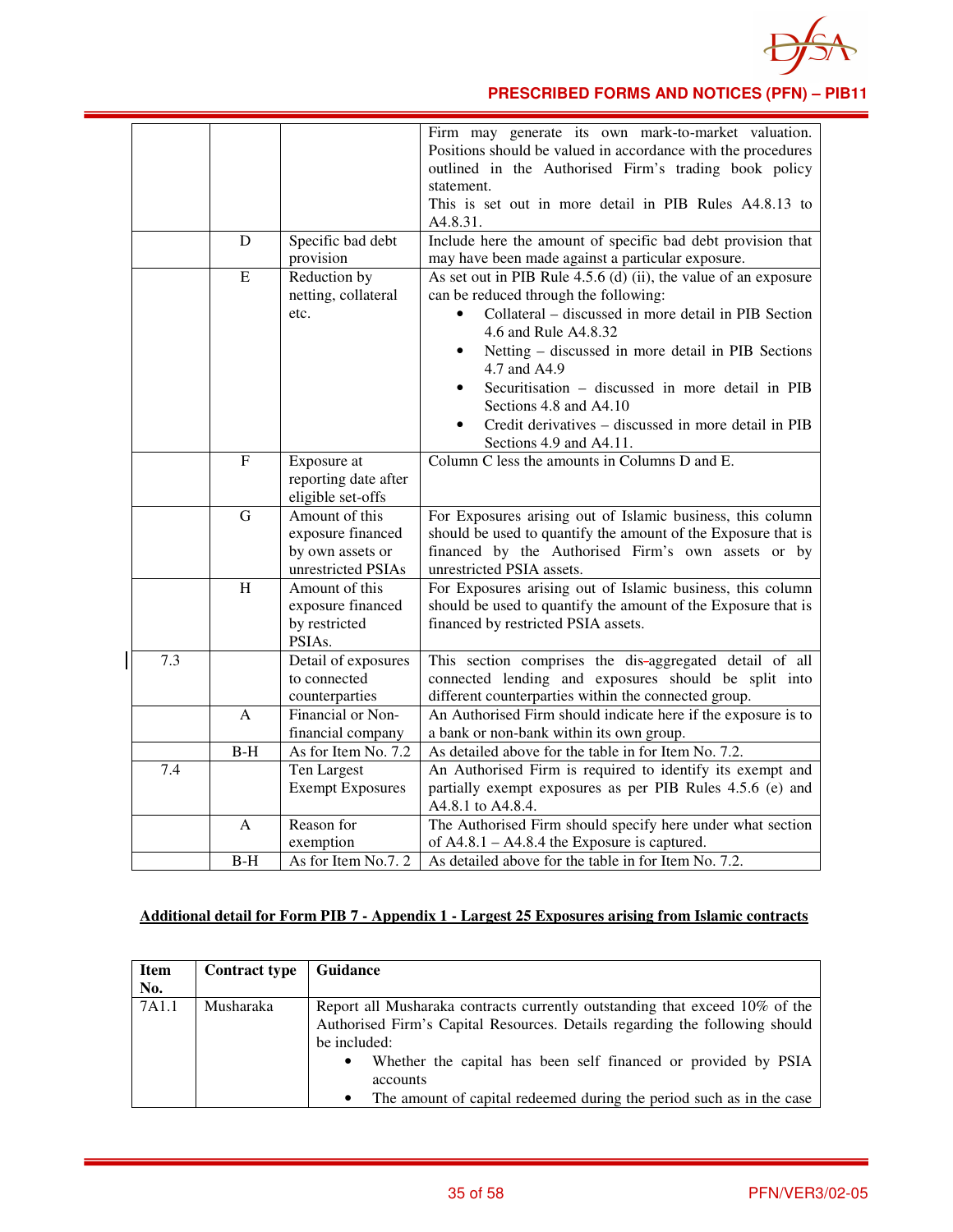

|        |                   | of a diminishing Musharaka.                                                        |
|--------|-------------------|------------------------------------------------------------------------------------|
|        |                   | Any income or loss declared, any provisions being made to the value                |
|        |                   | of the Musharaka and the net value of the investment.                              |
|        |                   | FAS 4 of AAOIFI refers.                                                            |
| 7A1.2  | Mudaraba          | Report all Mudaraba financing contracts that would qualify as a Large              |
|        |                   | Exposure. Identify the basis on which the Authorised Firm has provided the         |
|        |                   | financing i.e. whether on a self financed or on a PSIA funds basis. FAS 3          |
|        |                   | refers.                                                                            |
| 7A1.3  | Istisna'a/        | Report all Istisna'a contracts that would qualify as a Large Exposure. Identify    |
|        | Parallel          | the value of the Parallel Istisna'a and indicate what proportion of the value has  |
|        | Istisna'a         | been financed by Authorised Firm's own capital and the funds of PSIA account       |
|        |                   | holders. FAS 10 refers.                                                            |
| 7A1.4  | Salam/Parallel    | Report all Salam contracts and Parallel Salam amounts that would qualify as a      |
| Salam  |                   | Large Exposure . The data is to be split into values financed by Authorised        |
|        |                   | Firm's own capital and the restricted and unrestricted PSIA account holders.       |
|        |                   | FAS 7 refers.                                                                      |
| 7A1.5  | Ijarah/<br>Ijarah | Report all Ijarah assets on the valuation basis set out in FAS 8. Report also, all |
|        | Muntahia          | assets transferred to lessee for consideration or gift including the value of      |
|        | <b>Bittamleek</b> | impairment before transfer of legal asset. State total depreciation/ amortisation  |
|        |                   | charge and the net book value. This information is required to be provided for     |
|        |                   | self financed and both forms of PSIA accounts. The data is to be split by the      |
|        |                   | industrial sectors identified in the reporting statement. FAS 8 refers.            |
| 7.A1.6 | Murabaha          | Report here all Murabaha exposures that would qualify as a Large Exposure.         |
|        |                   | Divide exposures into self financed, PSIAR and PSIA_un-funded exposures.           |
|        |                   | FAS 2 refers.                                                                      |
|        |                   |                                                                                    |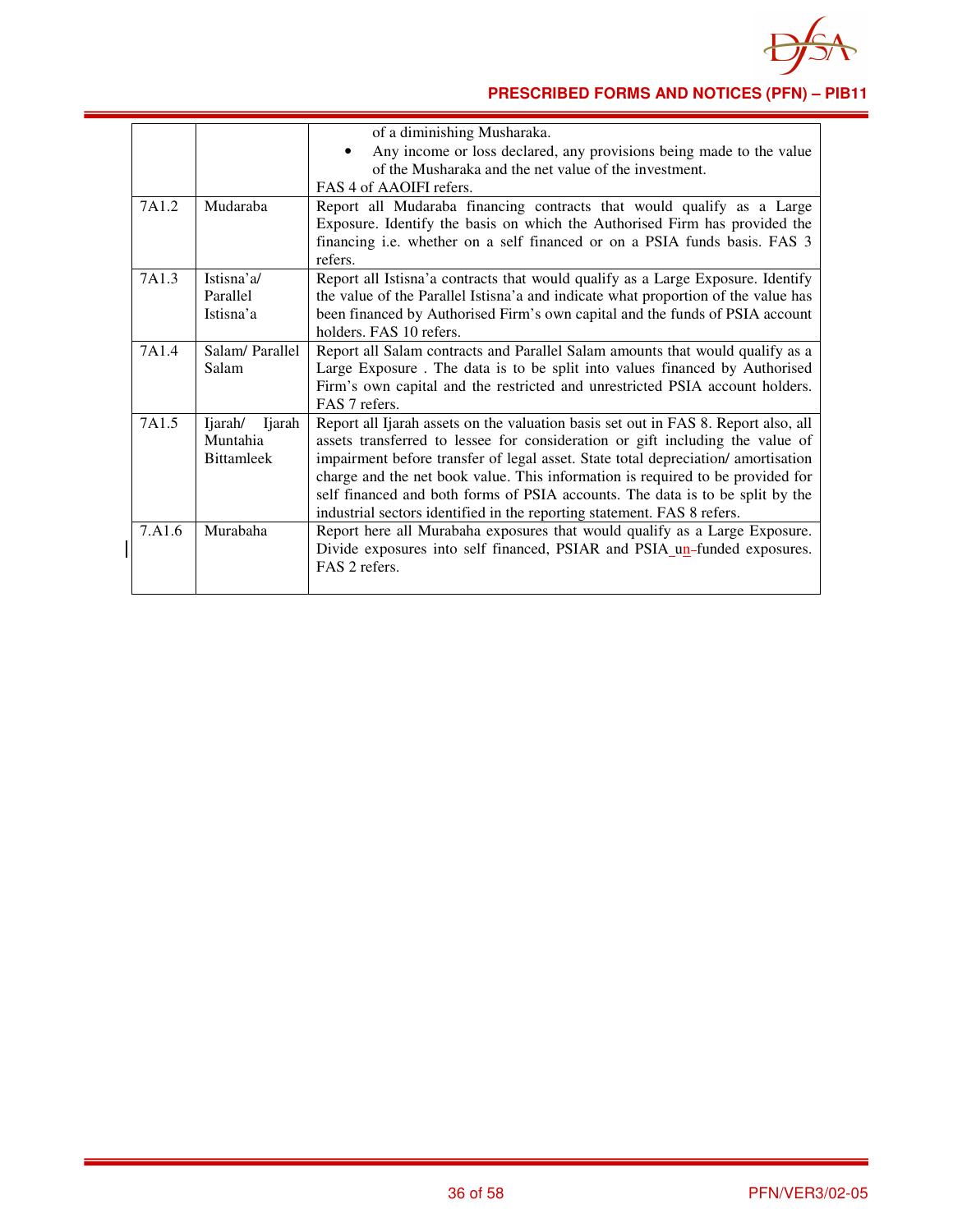

## **PIB 8 – LIQUIDITY MISMATCH**

As set out in PIB Rule 6.3.3, an Authorised Firm in Category 1 or 5 must use the Maturity Mismatch approach to measure its liquidity. This applies equally to Authorised Firms that have a branch presence in the DIFC as to those that are incorporated.

In accordance with PIB Rule 6.3.4, an Authorised Firm needs to complete separate returns for a business that is funded by: (i) its own assets; (ii) restricted PSIA assets; and (iii) unrestricted PSIA assets.

#### **Liquidity reporting in individual currencies**

The return should be completed on the basis of all currencies combined. Currencies should be translated into \$ at the closing spot mid price on the reporting date and entered in the relevant time band. However, the DFSA may require institutions to provide management information on positions in individual currencies in the event of difficulties either in the individual institution or with the currency in question.

#### **Cashflow versus maturity analysis approach**

The policy aim is to ensure that institutions hold sufficient liquid assets to meet their obligations as they fall due and the DFSA has set mismatch guidelines to help secure the policy objective. The Form PIB 8 monitors Authorised Firms' compliance with the limits in two ways: firstly, by including a maturity analysis of known and/or potential cashflows out to six months and secondly, by a maturity analysis of assets and liabilities from 6 months to 5 years.

Institutions should report both inflows and outflows on the same basis. Therefore, if an institution reports inflows on the cashflow basis out to three months, it should also report outflows on the cashflow basis out to three months.

Items reported on a cashflow basis should include both interest and principal amounts, together with any other income relating to them. Items reported on a maturity basis should be reported at their value on the institution's books. However, any cashflows arising from these items (e.g. interest payments) within the cashflow reporting period should be included in the relevant cashflow periods. Thus cashflows (e.g. interest payments on a loan) arising from items (however reported) should be entered in the relevant cashflow timebands (i.e. those which the institution reports) when they fall due.

#### **Provisions**

Items should be reported net of specific provisions. General provisions should not be recorded on this return.

#### **Residual Maturity**

As set out in PIB Rule A6.2.1, outflows (such as deposits and other liabilities) are to be included according to their earliest possible repayment date. In this context, the earliest repayment date means the first rollover date or the shortest period of notice required to withdraw the funds or to exercise a break clause, where applicable. Inflows (such as loans) are to be entered as occurring on the latest possible repayment date. Purely technical break facilities should be disregarded for fixed term loans. Where the Authorised Firm has loans outstanding at the reporting date under revolving credit lines and has not received notification that they will be redrawn on maturity, the intermediate date should be taken as the maturity date.

#### **Time bands**

The time band 'Overdue',-should be used to record cashflows where assets or other items giving rise to cashflows are non-performing, poorly performing or there is reasonable doubt about the certainty of receipt of inflows of funds pertaining to them. Where an asset or cashflow previously reported as overdue is contractually rescheduled according to a written agreement, institutions should cease to report these items as 'overdue' and report them according to the new agreed dates for repayment.

The timeband 'Demand (incl next day)' comprises cashflows or asset items due, available or maturing on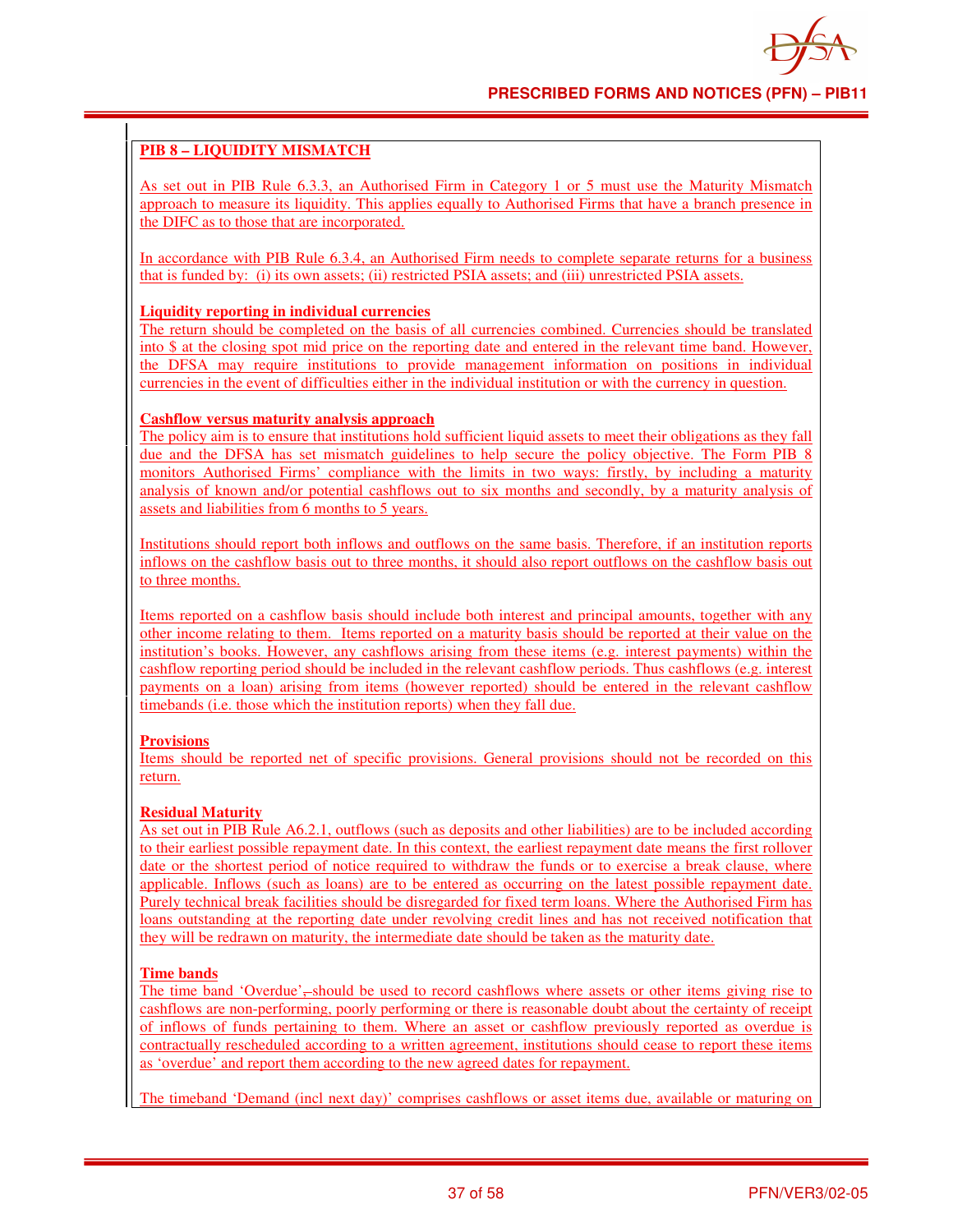

the next business day after the reporting date. Cashflows arising or assets/liabilities maturing on a nonbusiness day should be reported as taking place on the following business day. Funds callable at one day's notice should be entered as two-day maturity unless notice has been received or given on the reporting date.

#### **Netting of debts and claims**

All claims and liabilities should be reported gross. Authorised Firms should not net (or offset) claims on counterparties or groups of counterparties against debts owed to those counterparties or groups of counterparties, even where a legal right of set off exists. Where the maturity of the claims and debts falls within the same timeband, the claims and debts will automatically offset each other on the return in the calculation of the mismatch.

#### **Marketable securities**

An asset is considered to be marketable if it meets the requirements as set out in PIB Section A6.3(2) – essentially, these are assets that could be readily converted into cash where necessary. These assets, outlined in Column A, are reported in rows 8.1.1 – 8.1.10, Highly liquid / marketable assets. Authorised Firms should enter the full value of the marketable asset concerned in Column B, apply the discount rate as in Column C, and thereby calculate the discounted mark to market value of the asset in Column D. Discounts are applied to reflect that an institution may realise less than the market price quoted for an asset where the institution is seeking to realise assets quickly because of liquidity problems pertaining either to itself, or to general market conditions, or both.

The Authorised Firm should then allocate the discounted value of the assets to either of Columns G or H determined by the length of the settlement period for the instrument in question. This reflects the length of time it would take for an Authorised Firm to receive the proceeds of any sale. Where the settlement period for items is more than eight days, or where there are other factors which mean that funds would not be received within the sight to eight days, eategory were the assets are sold or repo'd today, then the funds should be recorded as receivable Column H 'Over 8 days to 1 month'. Where settlement or other delays mean that funds would not be received within one month, then the items should be recorded in the maturity analysis section of the form.

Marketable assets maturing at exactly one month should be reported in the cCashflow section of the return. Authorised Firms may however include the full value of the asset in the one month timeband and not discount at all during the life of the asset.

Where assets have a residual maturity of less than one month, the DFSA recognises that it is not relevant to apply automatically a discount to such assets. In general, these assets should be entered as cashflows in the relevant timebands in rows  $8.1.12 - 8.1.25$  and no discount will be applied.

Assets which do not meet the criteria for marketable assets, or which cannot be fitted into the table in PIB Rule A6.3.1(4), are non-marketable assets for the purposes of this return and should be reported in the form according to their residual maturity. This covers for example:

(a) Non-investment grade debt instruments (as rated by a recognised credit agency) issued by a Zone 2 issuer;

(b) Non-investment grade debt instruments (as rated by a recognised credit agency) issued by a nongovernment Zone 1 issuer;

(c) Commercial paper and certificates of deposit that do not meet the definition of marketable assets.

Authorised Firms should ensure that there is no double counting of cashflows (of principal or interest) arising from holdings of marketable assets on the form.

#### **PIB 8 – LIQUIDITY MISMATCH**

As set out in PIB Rule 6.3.3, an Authorised Firm in Category 1 or 5 must use the Maturity Mismatch approach to measure its liquidity. This applies equally to Authorised Firms that have a branch presence in the DIFC as to those that are incorporated.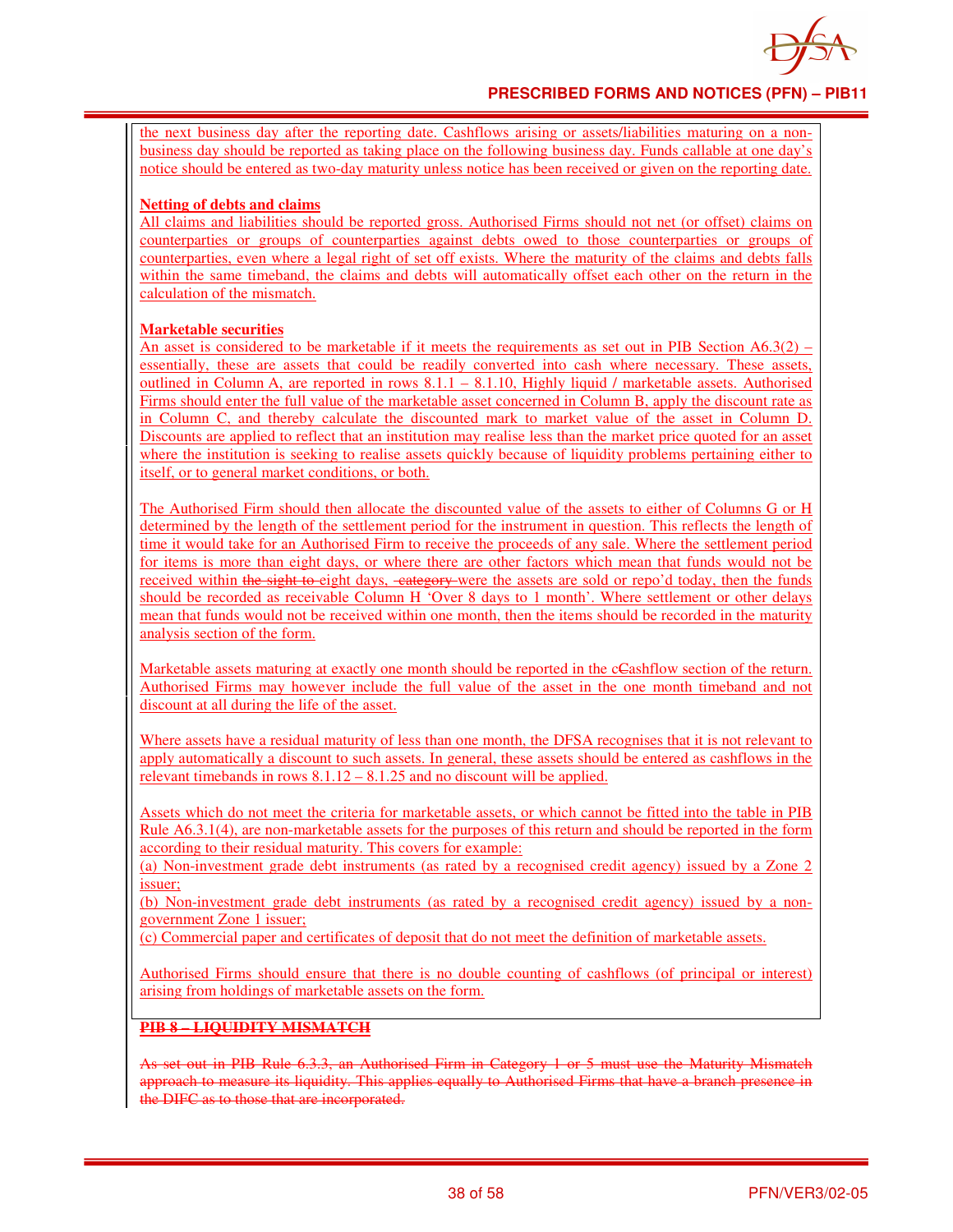In accordance with PIB Rule 6.3.4, an Authorised Firm needs to complete separate returns for business that is funded by: (i) its own assets; (ii) restricted PSIA assets; and (iii) unrestricted PSIA assets.

#### **Liquidity reporting in individual currencies**

The return should be completed on the basis of all currencies combined. Currencies should be translated into \$ at the closing spot mid price on the reporting date and entered in the relevant time band. However, the DFSA may require institutions to provide management information on positions in individual currencies in the event of difficulties either in the individual institution or with the currency in question.

#### **Cashflow versus maturity analysis approach**

The policy aim is to ensure that institutions hold sufficient liquid assets to meet their obligations as they fall due and the DFSA has set mismatch guidelines to help secure the policy objective. The Form PIB 8 monitors Authorised Firms' compliance with the limits in two ways: firstly, by including a maturity analysis of known and/or potential cashflows out to six months and secondly, by a maturity analysis of assets and liabilities from 6 months to 5 years.

Institutions should report both inflows and outflows on the same basis. Therefore, if an institution reports inflows on the cashflow basis out to three months it should also report outflows on the cashflow basis out to three months.

Items reported on a cashflow basis should include both interest and principal amounts, together with any other income relating to them. Items reported on a maturity basis should be reported at their value on the institution's books. However, any cashflows arising from these items (e.g. interest payments) within the cashflow reporting period should be included in the relevant cashflow periods. Thus cashflows (e.g. interest payments on a loan) arising from items (however reported) should be entered in the relevant cashflow timebands (i.e. those which the institution reports) when they fall due.

#### **Provisions**

Items should be reported net of specific provisions. General provisions should not be recorded on this return.

#### **Residual Maturity**

As set out in PIB Rule A6.2.1, outflows (such as deposits and other liabilities) are to be included according to their earliest possible repayment date. In this context, the earliest repayment date means the first rollover date or the shortest period of notice required to withdraw the funds or to exercise a break clause, where applicable. Inflows (such as loans) are to be entered as occurring on the latest possible repayment date. Purely technical break facilities should be disregarded for fixed term loans. Where the Authorised Firm has loans outstanding at the reporting date under revolving credit lines and has not received notification that they will be redrawn on maturity, the intermediate date should be taken as the maturity date.

#### **Time bands**

The time band 'Overdue', should be used to record cashflows where assets or other items giving rise to cashflows are non-performing, poorly performing or there is reasonable doubt about the certainty of receipt of inflows of funds pertaining to them. Where an asset or cashflow previously reported as overdue is contractually rescheduled according to a written agreement, institutions should cease to report these items as 'overdue' and report them according to the new agreed dates for repayment.

The timeband 'Demand (incl next day)' comprises cashflows or asset items due, available or maturing on the next business day after the reporting date. Cashflows arising or assets/liabilities maturing on a nonbusiness day should be reported as taking place on the following business day. Funds callable at one day's notice should be entered as two-day maturity unless notice has been received or given on the reporting date.

#### **Netting of debts and claims**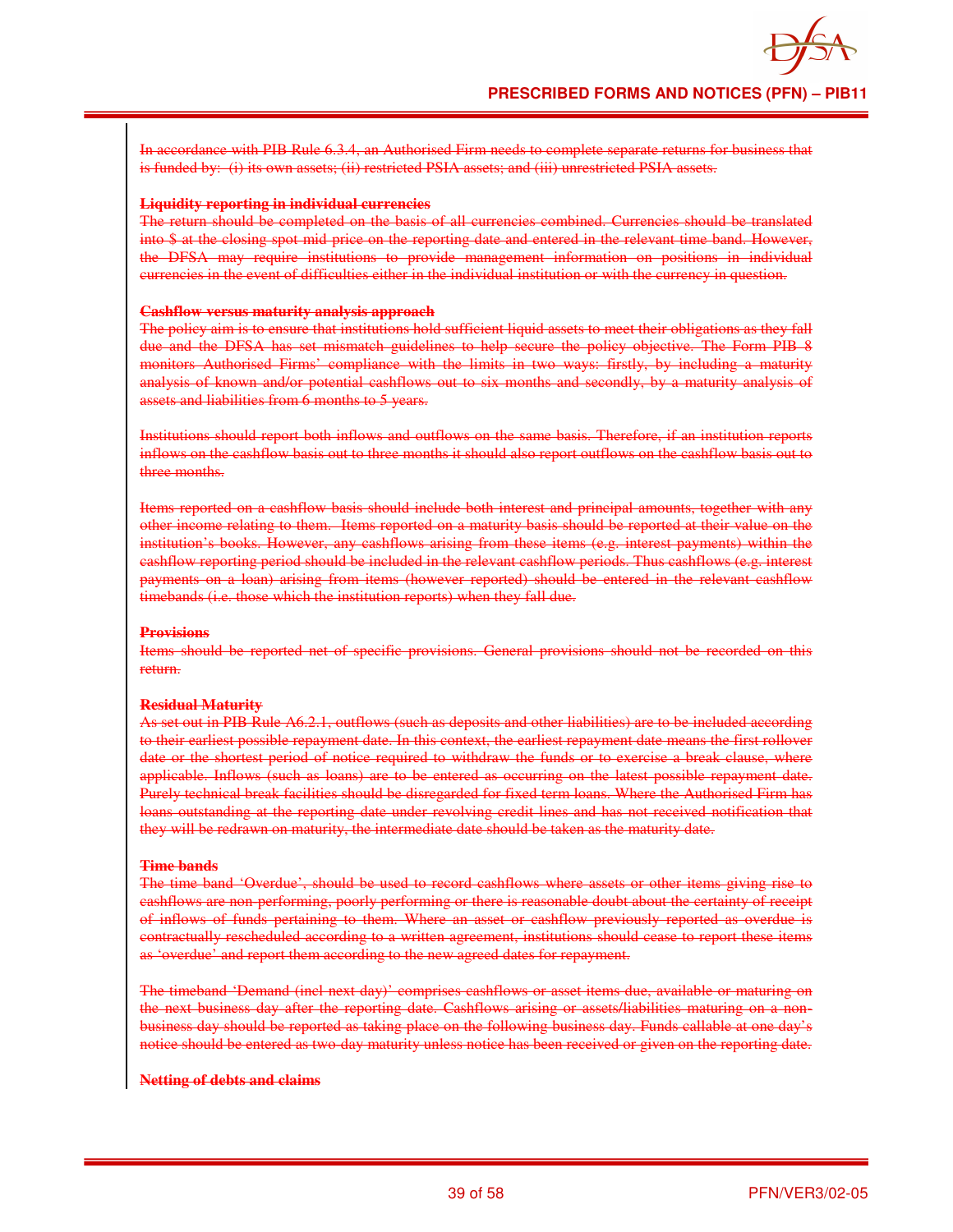

All claims and liabilities should be reported gross. Authorised Firms should not net (or offset) claims on counterparties or groups of counterparties against debts owed to those counterparties or groups of counterparties, even where a legal right of set off exists. Where the maturity of the claims and debts falls within the same timeband, the claims and debts will automatically offset each other on the return in the calculation of the mismatch.

#### **Marketable securities**

An asset is considered to be marketable if it meets the requirements as set out in PIB Section A6.3(2) – essentially, these are assets that could be readily converted into cash where necessary. These assets, outlined in Column A, are reported in rows 8.1.1 – 8.1.10, Highly liquid / marketable assets. Authorised Firms should enter the full value of the marketable asset concerned in Column B, apply the discount rate as in Column C, and thereby calculate the discounted mark to market value of the asset in Column D. Discounts are applied to reflect that an institution may realise less than the market price quoted for an asset where the institution is seeking to realise assets quickly because of liquidity problems pertaining either to itself, or to general market conditions, or both.

The Authorised Firm should then allocate the discounted value of the assets to either of Columns G or H determined by the length of the settlement period for the instrument in question. This reflects the length of time it would take for an Authorised Firm to receive the proceeds of any sale. Where the settlement period for items is more than eight days, or where there are other factors which mean that funds would not be received within the sight to eight days category were the asset sold or repo'd today, then the funds should be recorded as receivable Column H 'Over 8 days to 1 month'. Where settlement or other delays mean that funds would not be received within one month, then the items should be recorded in the maturity analysis section of the form.

Marketable assets maturing at exactly one month should be reported in the Cashflow section of the return. Authorised Firms may however include the full value of the asset in the one month timeband and not discount at all during the life of the asset.

Where assets have a residual maturity of less than one month, the DFSA recognises that it is not relevant to apply automatically a discount to such assets. In general, these assets should be entered as cashflows in the relevant timebands in rows 8.1.12 – 8.1.25 and no discount will be applied.

Assets which do not meet the criteria for marketable assets, or which cannot be fitted into the table in PIB Rule A6.3.1(4), are non-marketable assets for the purposes of this return and should be reported in the form according to their residual maturity. This covers for example:

(a) Non-investment grade debt instruments (as rated by a recognised credit agency) issued by a Zone 2 issuer;

(b) Non-investment grade debt instruments (as rated by a recognised credit agency) issued by a nongovernment Zone 1 issuer;

(c) Commercial paper and certificates of deposit that do not meet the definition of marketable assets.

Authorised Firms should ensure that there is no double counting of cashflows (of principal or interest) arising from holdings of marketable assets on the form.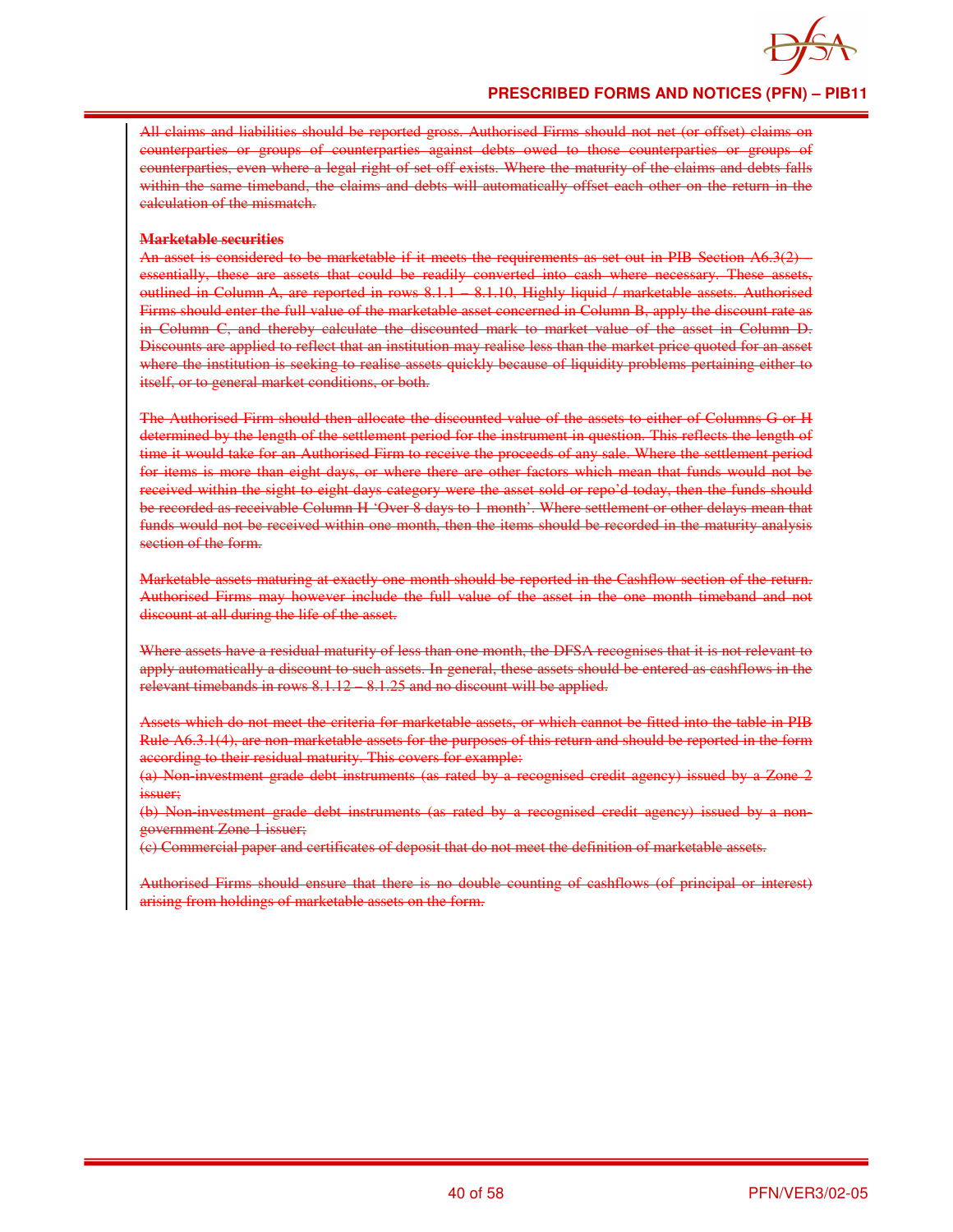

| Item No.           | <b>Item</b>                            | Guidance                                                                                                                                                                                                                                                                                                                                                                                                                                                                      |
|--------------------|----------------------------------------|-------------------------------------------------------------------------------------------------------------------------------------------------------------------------------------------------------------------------------------------------------------------------------------------------------------------------------------------------------------------------------------------------------------------------------------------------------------------------------|
| 8.1                | <b>INFLOWS</b>                         |                                                                                                                                                                                                                                                                                                                                                                                                                                                                               |
|                    | Highly liquid / marketable             | As described in detail above.                                                                                                                                                                                                                                                                                                                                                                                                                                                 |
|                    | assets                                 |                                                                                                                                                                                                                                                                                                                                                                                                                                                                               |
| $\overline{8.1.1}$ | Cash                                   | Holdings of notes and coins.                                                                                                                                                                                                                                                                                                                                                                                                                                                  |
| 8.1.2              | Cen gov't $(Z1)$ sec - 1 yr<br>or less | Central government (including central government guaranteed)<br>paper and paper eligible for discount at the Central Bank issued a<br>Zone 1 Central Government / another Zone 1 issuer. Both fixed                                                                                                                                                                                                                                                                           |
| 8.1.3              | Cen gov't $(Z1)$ sec - 1 - 5<br>yrs    | and variable rate securities should be reported. Only record those<br>securities currently in the reporting institution's ownership.                                                                                                                                                                                                                                                                                                                                          |
| 8.1.4              | Cen gov't (Z1) sec - over<br>5 yrs     |                                                                                                                                                                                                                                                                                                                                                                                                                                                                               |
| 8.1.5              | Non gov't sec - 6 mths or<br>less      | Debt instruments that are of investment grade. Only those<br>securities in the reporting institution's ownership, which the<br>institution may freely dispose of at any time with no restrictions,                                                                                                                                                                                                                                                                            |
| 8.1.6              | Non gov't sec $-6$ mths $-5$<br>yrs    | should be recorded. Those assets pledged to another institution or<br>otherwise encumbered should not be included.                                                                                                                                                                                                                                                                                                                                                            |
| 8.1.7              | Non gov't sec - over 5 yrs             |                                                                                                                                                                                                                                                                                                                                                                                                                                                                               |
| 8.1.8              | Other cen gov't debt<br>(active)       | Central government (including central government guaranteed)<br>paper and paper eligible for discount at the Central Bank issued<br>by a Zone 2 Central Government/ another Zone 2 issuer. Include<br>only that debt issued by, or fully guaranteed by, Zone 2 central<br>governments and central banks that is actively traded. Only the<br>debt currently in the reporting institution's ownership should be<br>recorded.                                                   |
| 8.1.9              | Highly liquid equities                 | Equities that are eligible for a specific risk weight of 4% or less<br>under the DFSA's Rules regarding the capital requirement for<br>Market Risks and which are currently in the reporting<br>institution's possession.                                                                                                                                                                                                                                                     |
| 8.1.10             | Total                                  | Sum of Item Nos. 8.1.1-8.1.9, for Columns B, D, G, H and K.<br>With 8.1.10 K being the overall total amount offor marketable<br>assets.                                                                                                                                                                                                                                                                                                                                       |
| 8.1.11             | Non-marketable securities              | Securities which the Authorised Firm holds or will receive, but<br>which it cannot classify as marketable. These should be reported<br>according to the redemption value of the asset or alternatively,<br>where the redemption value is unavailable or not appropriate (e.g.<br>in the case of equities), the book value. Marketable assets<br>maturing within one month reported at their full marked-to-<br>market value, i.e. undiscounted, should also be reported here. |
| 8.1.12             | Inter-bank                             | Inflows arising from placements with other financial institutions.<br>Include the inflows from those entities that would attract a 20%<br>counterparty weighting. Include also that element of committed<br>facilities provided to the Authorised Firm where notification of<br>draw down date has been given. Exclude inflows from any bank<br>entities within the group.                                                                                                    |
| 8.1.13             | Intergroup / related                   | Inflows from counterparties connected to the Authorised Firm.<br>Entries should be made in this item rather than any other item in<br>the Wholesale section if any intragroup/connected counterparties<br>are involved.                                                                                                                                                                                                                                                       |
| 8.1.14             | Corporate                              | Inflows from non-bank, non-connected corporate counterparties.<br>Initial margins held at clearing houses should be entered here<br>according to their residual maturity. Repayments from leases                                                                                                                                                                                                                                                                              |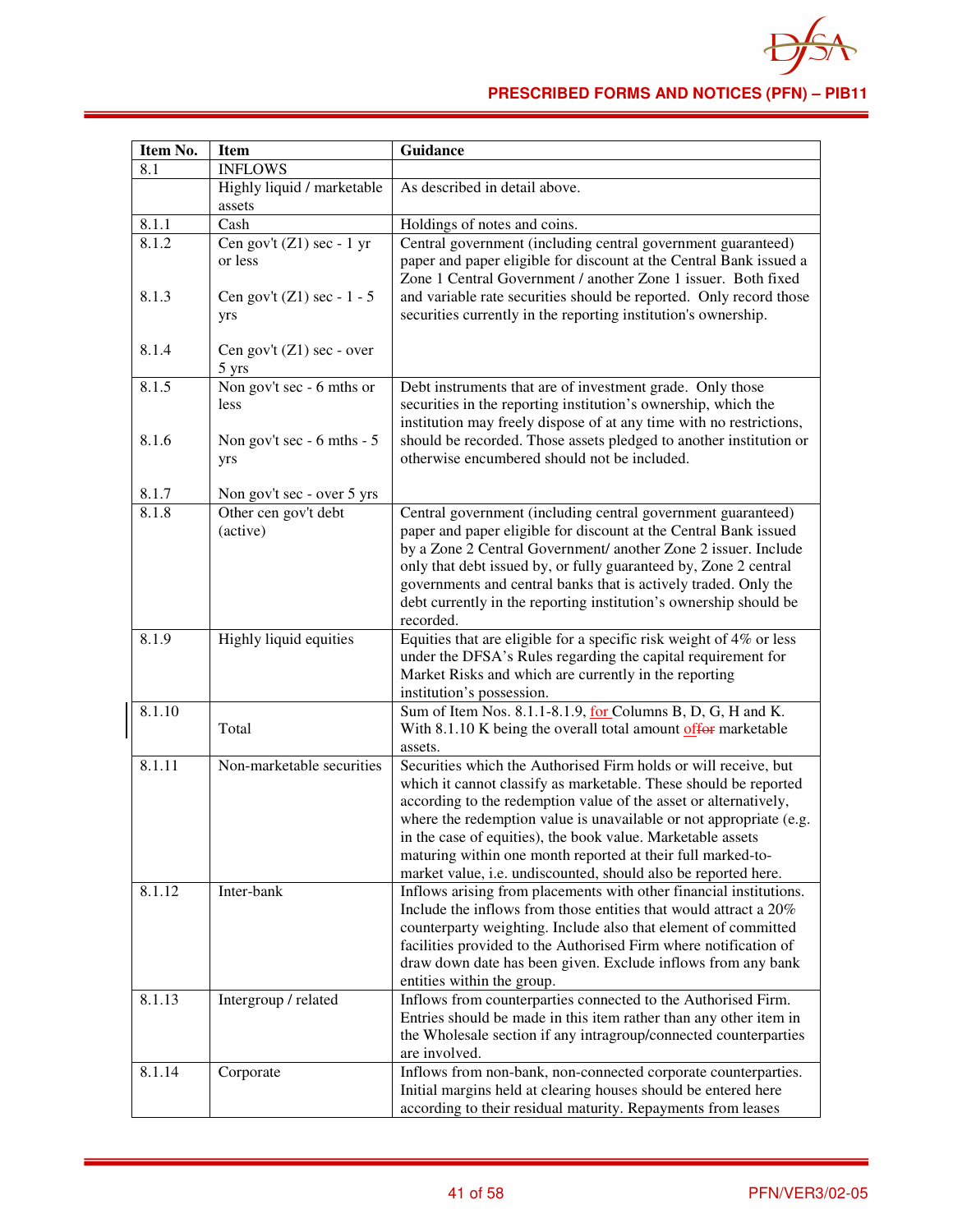

|        |                                      | should also be recorded in this line.                                                                                                                                                                                                                                                                                                                                                                                                                                                                                     |
|--------|--------------------------------------|---------------------------------------------------------------------------------------------------------------------------------------------------------------------------------------------------------------------------------------------------------------------------------------------------------------------------------------------------------------------------------------------------------------------------------------------------------------------------------------------------------------------------|
| 8.1.15 | Govt / public sector -<br>Zone 1     | Inflows from central governments, public sector entities, local<br>authorities and central banks in Zone 1 countries.                                                                                                                                                                                                                                                                                                                                                                                                     |
| 8.1.16 | Govt / public sector -<br>Zone 2     | Inflows from central governments, public sector entities, local<br>authorities and central banks in Zone 2 countries.                                                                                                                                                                                                                                                                                                                                                                                                     |
| 8.1.17 | Repos / reverse repos                | Include any transactions relating to repos and reverse repos.<br>Authorised Firms should also enter any transactions relating to<br>stock borrowing and lending.                                                                                                                                                                                                                                                                                                                                                          |
| 8.1.18 | Forward foreign exchange             | Cashflows relating to forward purchases of foreign currency,<br>where an exchange of principal is effected at the start or maturity<br>of the swap. The amount received should be entered in the<br>appropriate maturity band.                                                                                                                                                                                                                                                                                            |
| 8.1.19 | Forward sales and<br>purchases       | The cash leg of any forward sales should be treated as an inflow<br>in the timeband corresponding to the date of the forward sale. For<br>forward purchases, where the asset purchased is a marketable<br>asset, the Authorised Firm should report the USD equivalent<br>discounted value of the security purchased at the maturity of the<br>contract. Where the asset purchased is non-marketable, the<br>institution should enter the USD equivalent discounted value of<br>the security at the maturity of the asset. |
| 8.1.20 | Swaps & FRAs                         | For interest rate and currency swaps, enter the receipts of fixed<br>and floating legs in the cashflow section.<br>For FRAs, enter the marked-to-market receipt in the relevant time<br>period. The amount of receipts should be derived from the<br>contract's present value at yields prevailing at the reporting date.                                                                                                                                                                                                 |
| 8.1.21 | Commodities                          | Inflows from the sale of commodities held by the Authorised<br>Firm.                                                                                                                                                                                                                                                                                                                                                                                                                                                      |
| 8.1.22 | Trade related letters of<br>credit   | Inflows arising from trade related letters of credit.                                                                                                                                                                                                                                                                                                                                                                                                                                                                     |
| 8.1.23 | Fees (incl Mudarib)                  | Report here fees, commissions or other income receivable by the<br>Authorised Firm relating to their wholesale business, according to<br>their known date of receipt. Where the date of receipt is<br>unknown, do not report these flows.                                                                                                                                                                                                                                                                                 |
| 8.1.24 | Other funding sources                | Include here any other funding sources not included elsewhere,<br>according to their cashflows.                                                                                                                                                                                                                                                                                                                                                                                                                           |
| 8.1.25 | Total wholesale Inflows              | Sum of Item Nos. $8.1.11 - 8.1.24$ , Columns E to J with total in<br>Column K and Columns L to N with total in Column O.plus<br>Column O.                                                                                                                                                                                                                                                                                                                                                                                 |
| 8.1.26 | Total inflows on a<br>cashflow basis | Sum of Item No. 8.1.10, Column K + Item Nos. 8.1.11 – 8.1.24,<br>Columns E to J, with the total in Column K.                                                                                                                                                                                                                                                                                                                                                                                                              |
|        | Total on a maturity basis            | Sum of Item Nos. $8.1.11 - 8.1.24$ , Columns L to N. with the total<br>in Column O.                                                                                                                                                                                                                                                                                                                                                                                                                                       |
| 8.2    | <b>OUTFLOWS</b>                      |                                                                                                                                                                                                                                                                                                                                                                                                                                                                                                                           |
| 8.2.1  | Non-marketable securities            | Include here at residual maturity outflows pertaining to maturing<br>securities or debt instruments, which cannot be classified as<br>marketable. Marketable assets maturing within one month at their<br>full marked-to-market value, i.e. undiscounted should also be<br>reported here.                                                                                                                                                                                                                                 |
| 8.2.2  | <b>Inter-bank Funds</b>              | Outflows arising from placements with or from, or repayments of<br>loans to or from, banks. Also include the entire outflows to those<br>entities that would attract a 20% counterparty weighting. Exclude<br>from this item loans to, or placements with, or deposits /<br>placements from, bank entities within the group.                                                                                                                                                                                              |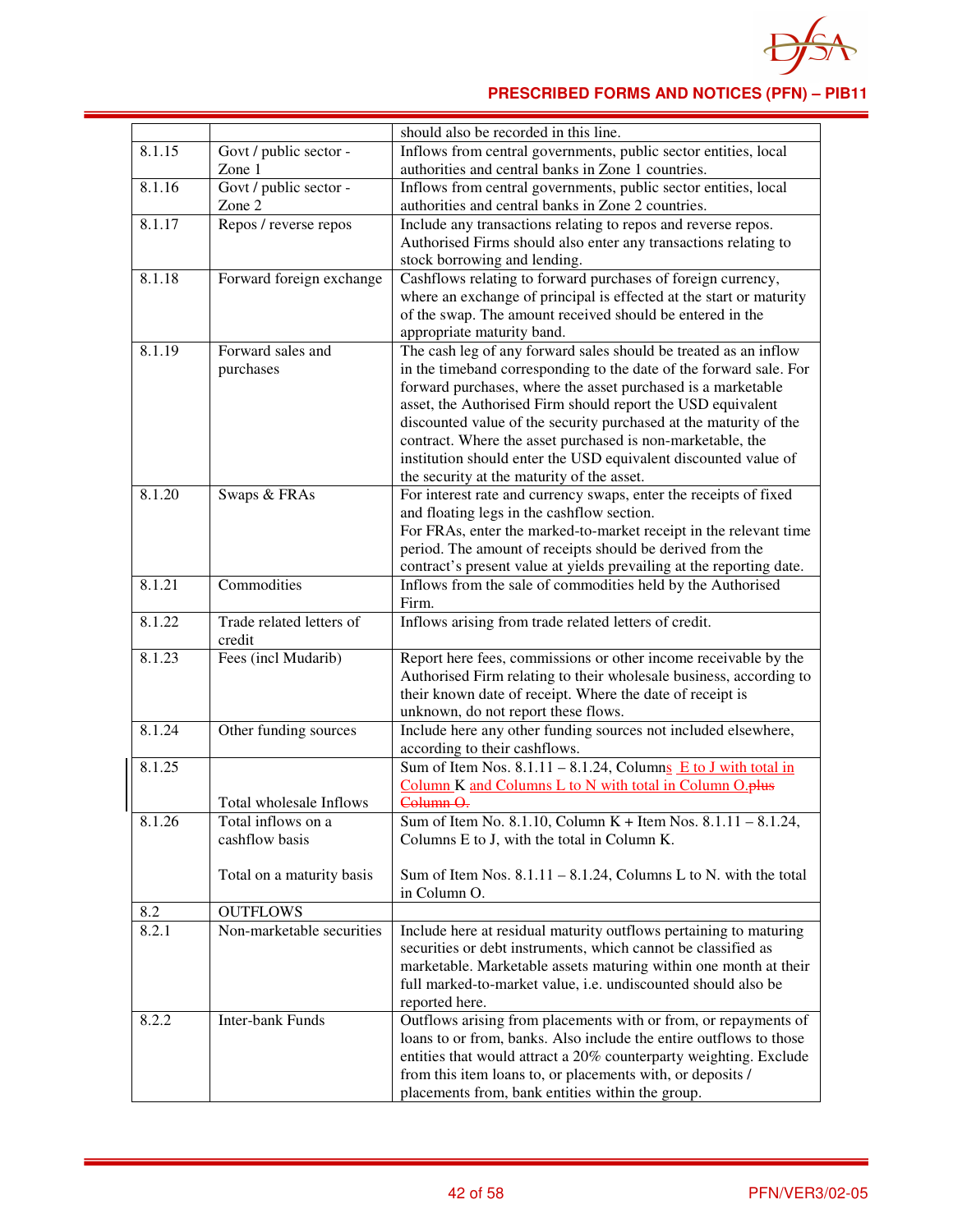

| 8.2.3  | Intergroup / related            | Outflows of funds to counterparties connected to the reporting<br>institution. Entries should be made in this item rather than any<br>other item in the Wholesale section if any intragroup/connected |
|--------|---------------------------------|-------------------------------------------------------------------------------------------------------------------------------------------------------------------------------------------------------|
|        |                                 | counterparties are involved.                                                                                                                                                                          |
| 8.2.4  | Corporate                       | Outflows to non-bank, non-connected, corporate counterparties.                                                                                                                                        |
| 8.2.5  | Govt / public sector -          | Report funds lent to central governments, public sector entities,                                                                                                                                     |
|        | Zone 1                          | local authorities and central banks in Zone 1 countries. Where an                                                                                                                                     |
|        |                                 | Authorised Firm is required to place funds on deposit with central                                                                                                                                    |
|        |                                 | banks and monetary authorities, these should be entered as an                                                                                                                                         |
|        |                                 | outflow in the relevant time band.                                                                                                                                                                    |
| 8.2.6  | Govt / public sector -          | Report funds lent to central governments, public sector entities,                                                                                                                                     |
|        | Zone 2                          | local authorities and central banks in Zone 2 countries. Where an                                                                                                                                     |
|        |                                 | Authorised Firm is required to place funds on deposit with central                                                                                                                                    |
|        |                                 | banks and monetary authorities, these should be entered as an                                                                                                                                         |
| 8.2.7  | Repos / reverse repos           | outflow in the relevant time band.<br>Outflows related to repos or reverse repos. Also include any                                                                                                    |
|        |                                 | outflows relating to stock borrowing and lending.                                                                                                                                                     |
| 8.2.8  | Forward foreign exchange        | Enter any cashflows relating to forward sales of foreign currency,                                                                                                                                    |
|        |                                 | where an exchange of principal is effected at the start or maturity                                                                                                                                   |
|        |                                 | of the swap. The amount paid should be entered in the                                                                                                                                                 |
|        |                                 | appropriate maturity band.                                                                                                                                                                            |
| 8.2.9  | Forward sales and               | For forward sales, the sterling (or euro) equivalent discounted                                                                                                                                       |
|        | purchases                       | value of the security sold should be recorded as an outflow. The                                                                                                                                      |
|        |                                 | cash leg of any forward purchases should be treated as an outflow                                                                                                                                     |
|        |                                 | in the timeband corresponding to the date of the forward                                                                                                                                              |
|        |                                 | purchase.                                                                                                                                                                                             |
| 8.2.10 | Swaps & FRAS                    | For interest rate and currency swaps, enter payments of fixed and                                                                                                                                     |
|        |                                 | floating legs in the cashflow section.                                                                                                                                                                |
|        |                                 | For FRAs, enter the marked-to-market payment in the relevant<br>time period. The amount paid should be derived from the                                                                               |
|        |                                 | contract's present value at yields prevailing at the reporting date.                                                                                                                                  |
| 8.2.11 | Commodities                     | Outflows from the purchase of commodities held by the                                                                                                                                                 |
|        |                                 | Authorised Firm.                                                                                                                                                                                      |
| 8.2.12 | Trade related letters of        | Outflows arising from trade related letters of credit.                                                                                                                                                |
|        | credit                          |                                                                                                                                                                                                       |
| 8.2.13 | Dividends, tax & other          | Outflows arising from dividends, tax etc.                                                                                                                                                             |
|        | costs                           |                                                                                                                                                                                                       |
| 8.2.14 | Ijarah asset purchases          | Outflows for commitments made for the purchase of these assets.                                                                                                                                       |
| 8.2.15 | Other outflows                  | Any outflows relating to payments of dividends and tax, or any                                                                                                                                        |
|        |                                 | other outflows that have not previously been reported elsewhere.                                                                                                                                      |
|        |                                 | Also report any outflows relating to settlement accounts, using<br>the trade date plus the settlement period to determine the                                                                         |
|        |                                 | appropriate timeband.                                                                                                                                                                                 |
| 8.2.16 | Other off-balance sheet         | Any outflows relating to off balance sheet items that have not                                                                                                                                        |
|        |                                 | been reported elsewhere.                                                                                                                                                                              |
| 8.2.17 |                                 | Sum Item Nos. 8.2.1 - 8.2.16, Columns E to J with total in                                                                                                                                            |
|        |                                 | Column K and Columns L to N with total in Column O. Column                                                                                                                                            |
|        | <b>Total Wholesale Outflows</b> | K plus Column O.                                                                                                                                                                                      |
| 8.2.18 | Total Outflows on a             | Sum of Item Nos. $8.2.1 - 8.2.16$ , Columns E to J, with the total in                                                                                                                                 |
|        | Cashflow basis                  | Column K.                                                                                                                                                                                             |
|        |                                 |                                                                                                                                                                                                       |
|        | Total on a maturity basis       | Sum of Item Nos. $8.2.1 - 8.2.16$ , Columns L to N, with the total                                                                                                                                    |
|        |                                 | in Column O.                                                                                                                                                                                          |
| 8.3    | <b>CALCULATION OF</b>           | Authorised Firms should monitor compliance with their liquidity                                                                                                                                       |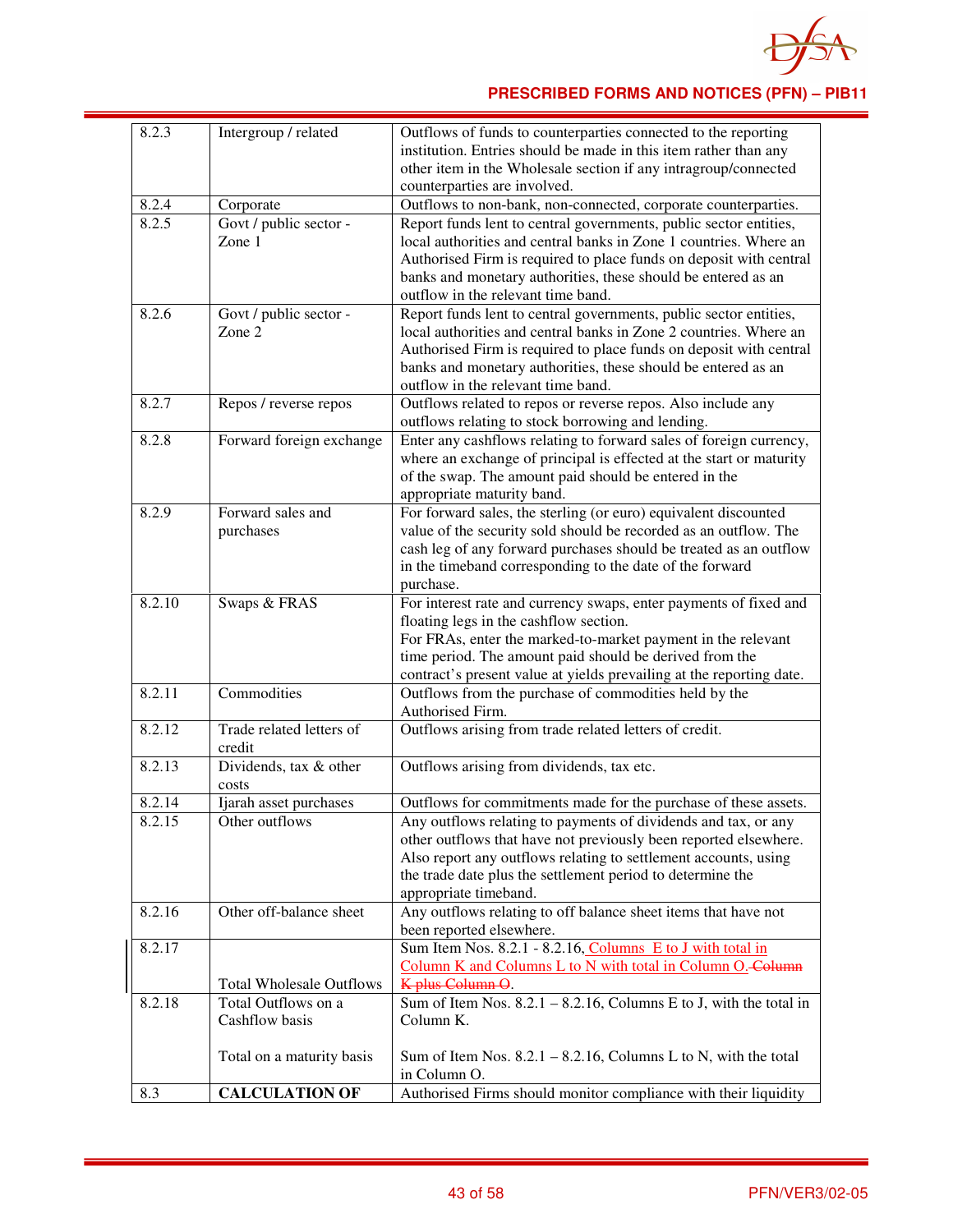

|       | <b>LIQUIDITY</b><br><b>MISMATCHES</b> | mismatch guidelines each business day and should report in this<br>section the mismatch on the reporting date, using the data from<br>the previous parts of the return. |
|-------|---------------------------------------|-------------------------------------------------------------------------------------------------------------------------------------------------------------------------|
| 8.3.1 | Type of business                      | Denotes business financed by different sorts of assets.                                                                                                                 |
| 8.3.2 | Timeband                              | The timebands for which limits are set: Sight to 8 days and Sight                                                                                                       |
|       |                                       | to one month.                                                                                                                                                           |

| 8.3.3 | Total discounted        | Figure from row Item No. 8.1.10, Column G for S-8 days and                                                                                                                                                                           |
|-------|-------------------------|--------------------------------------------------------------------------------------------------------------------------------------------------------------------------------------------------------------------------------------|
|       | marketable assets       | Column G plus H for S-1 month.                                                                                                                                                                                                       |
| 8.3.4 | Total standard inflows  | Figure from Hem No.row 8.1.25, cend umns F plus G for S-8 days                                                                                                                                                                       |
|       |                         | and eColumn F plus G plus H for S-1 month.                                                                                                                                                                                           |
| 8.3.5 | Total standard outflows | Figure from row 8.2.17, $\frac{8}{2}$ , column F plus G for S-8 days and                                                                                                                                                             |
|       |                         | Ceolumn F plus G plus H for S-1 month.K                                                                                                                                                                                              |
| 8.3.6 | Total relevant deposits | This figure provides the denominator for the mismatch<br>calculation (see Item No. 8.3.7 below):                                                                                                                                     |
|       |                         | For conventional Authorised Firms, the figure is<br>$\bullet$<br>obtained from Form PIB 1, Item No. 1.10.<br>For Islamic Authorised Firms, see next section of the<br>table.<br>For branches, figure from form PIB 9, item no 9.262. |
| 8.3.7 | Mismatch as a % of      | As set out in PIB Rules 6.3.4 and 6.3.5, the mismatch positions                                                                                                                                                                      |
|       | total deposits          | should not exceed -15% or -25% for the sight – 8 days and sight –                                                                                                                                                                    |
|       |                         | 1 month timebands respectively.                                                                                                                                                                                                      |

## **Additional Guidance for Islamic Contracts:**

| 8.1 | Inflows |                                                    | All inflows should be taken as occurring at the last possible<br>contractual repayment date. The treatment of inflows for Islamic<br>contracts are as follows and it is for the authorised institution to<br>determine in which of the categories the inflows should be<br>recorded. In the event of any doubt, the institution should |
|-----|---------|----------------------------------------------------|----------------------------------------------------------------------------------------------------------------------------------------------------------------------------------------------------------------------------------------------------------------------------------------------------------------------------------------|
|     |         |                                                    | contact its regular supervisory contact at DFSA.                                                                                                                                                                                                                                                                                       |
|     |         | Mudaraba                                           | Inflows of capital should be reported at the latest redemption<br>date or as assets maturing at the latest possible redemption date.<br>Profits on Mudaraba should only be reported to the extent that it<br>is being reported at the reporting date.                                                                                  |
|     |         | Musharaka                                          | Capital inflows on a normal Musharaka contract should be<br>entered as occurring on the latest possible termination date and<br>in the case of a diminishing Musharaka at the latest redemption<br>date. Inflows on profits should only be entered if it is being<br>distributed at reporting date.                                    |
|     |         | Murabaha<br>Receivables                            | Inflows reported should include instalment payments and related<br>accrued profit at the latest possible repayment date (or assets<br>maturing at such a date).                                                                                                                                                                        |
|     |         | Ijarah/<br>Ijarah<br>Muntahia<br><b>Bittamleek</b> | Report all inflows occurring from Ijarah lease rentals at the last<br>possible payment date. Where the lessee has option to purchase<br>the asset either during the duration of the lease or at the end of<br>the contract, the amount to be received should be reported as an<br>inflow at the latest possible exercise date.         |
|     |         | Salam<br>and<br>Parallel Salam                     | Enter the amount of inflows as occurring at the latest possible<br>delivery date. If payments are received in the form of<br>instalments (Parallel Salam), only enter the amount of<br>instalments occurring at their latest possible repayment date (or<br>as an asset maturing at the latest repayment date). Enter                  |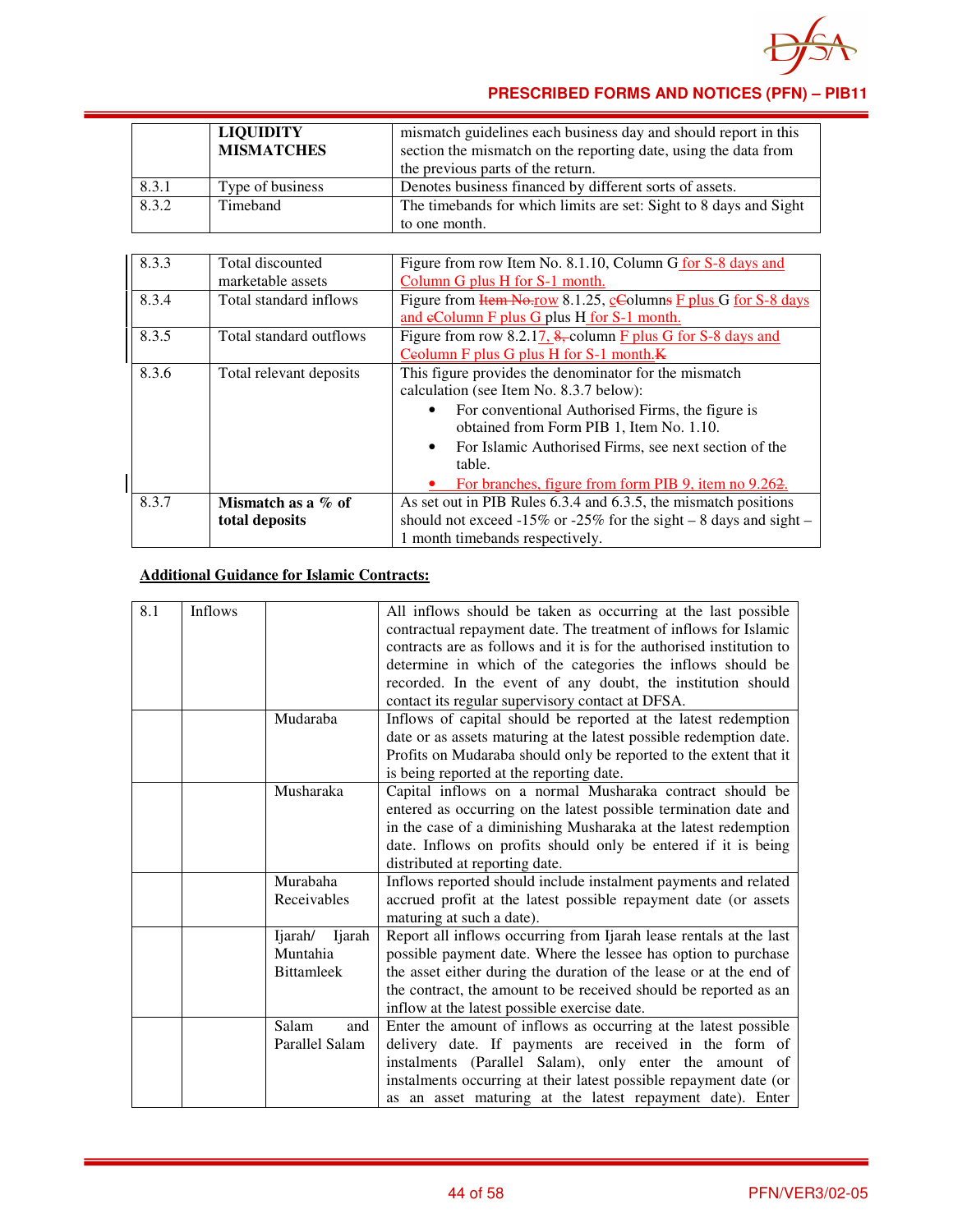

|       |                               |                  | commodity flows separately in the line market commodities.                                                                                                                                                                                                                                                                                                                                                                                                                                                                                                                                                                                                                                            |
|-------|-------------------------------|------------------|-------------------------------------------------------------------------------------------------------------------------------------------------------------------------------------------------------------------------------------------------------------------------------------------------------------------------------------------------------------------------------------------------------------------------------------------------------------------------------------------------------------------------------------------------------------------------------------------------------------------------------------------------------------------------------------------------------|
|       |                               | Istisna'a<br>and | Inflows should be assumed to occur at the latest possible                                                                                                                                                                                                                                                                                                                                                                                                                                                                                                                                                                                                                                             |
|       |                               | Parallel         | completion date. If repayment is via instalments, inflows should                                                                                                                                                                                                                                                                                                                                                                                                                                                                                                                                                                                                                                      |
|       |                               | Istisna'a        | be on the latest instalment date.                                                                                                                                                                                                                                                                                                                                                                                                                                                                                                                                                                                                                                                                     |
| 8.2   | Outflows                      |                  | All outflows should be taken as occurring at the earliest possible<br>contractual repayment date. In the case of a Liability, assume<br>the outflows to occur at the earliest possible maturity date. For<br>Islamic contracts, outflows should only be recognised when<br>there is already in existence a defined agreement between the<br>parties for a particular Islamic Contracts. As previously stated,<br>Authorised Firms will be expected to refer to the appropriate<br>AAOIFI FAS pronouncement in respect of Islamic contracts.<br>These include Mudaraba, Musharaka, Murabaha, Salam and<br>Parallel Salam, Istisna'a and Parallel Istisna'a and Ijara or Ijarah<br>Munatahia Bitamleek. |
|       |                               | Salam<br>and     | For Salam transactions enter amount of outflows as additional                                                                                                                                                                                                                                                                                                                                                                                                                                                                                                                                                                                                                                         |
|       |                               | Parallel Salam   | advances committed at the earliest possible drawdown date.                                                                                                                                                                                                                                                                                                                                                                                                                                                                                                                                                                                                                                            |
|       |                               | Istisna'a        | Outflows on Istisna'a contracts are to be entered as occurring at<br>the earliest possible drawdown date. If drawdown occurs based<br>on percentage completion, the outflows should be assumed to<br>occur at the earliest completion date or as a liability maturing at<br>the earliest completion date.                                                                                                                                                                                                                                                                                                                                                                                             |
|       |                               | Ijarah           | Commitments made for the purchases of assets for Ijarah<br>purposes should be included as outflows at the earliest date<br>committed for the purchase.                                                                                                                                                                                                                                                                                                                                                                                                                                                                                                                                                |
| 8.3.6 | Total<br>relevant<br>deposits |                  | For self-financed business, Authorised Firms should use the<br>figure from Form PIB 2, Item No. 2.20.<br>For business financed through PSIAs, the appropriate figure<br>should be derived from the amounts due (akin to deposits) to<br>PSIA account holders.                                                                                                                                                                                                                                                                                                                                                                                                                                         |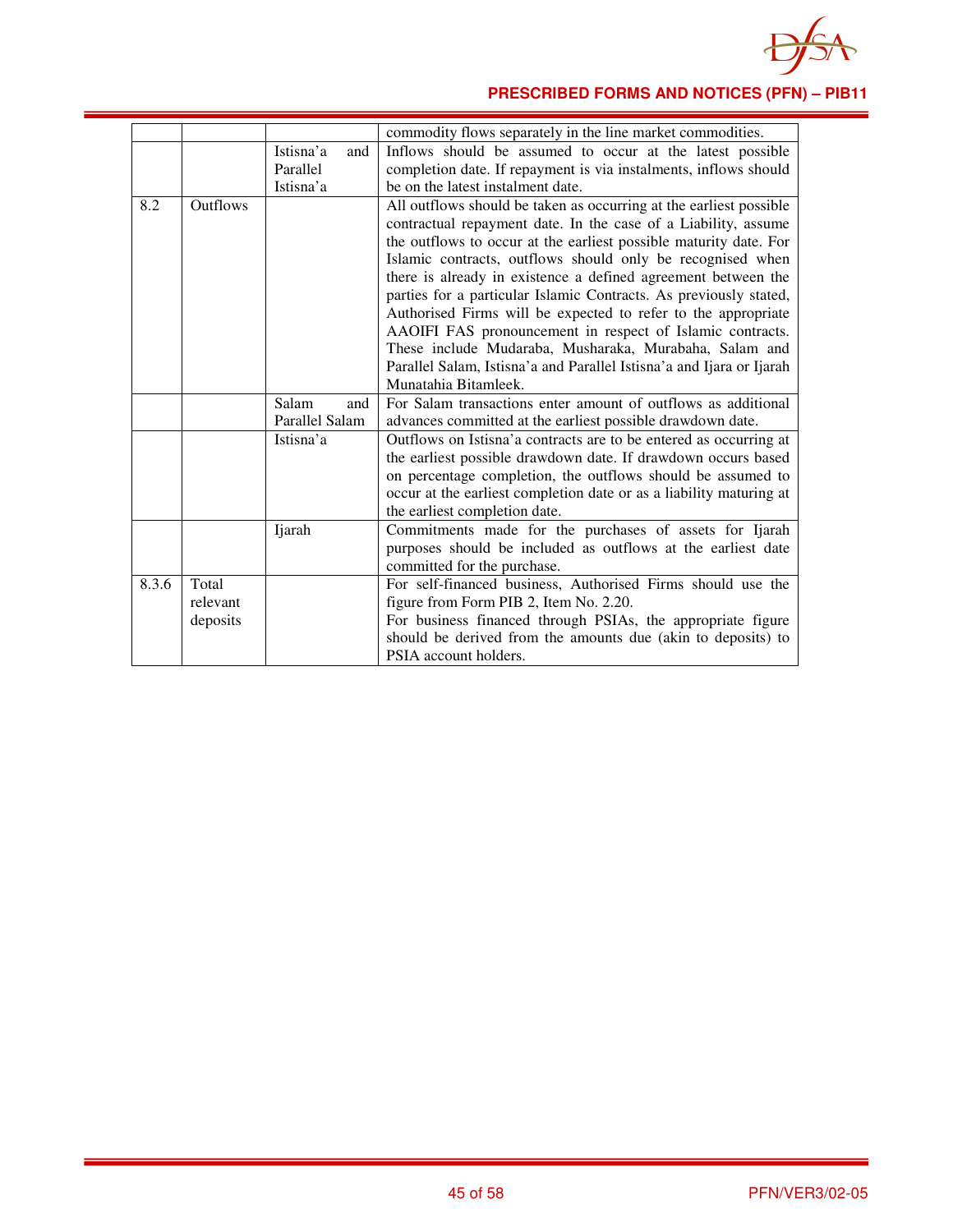

### **Guidance for Form PIB 9 – Branch Return**

This return should only be completed by Authorised Firms that operate in or from the DIFC through a branch, rather than incorporated, office.

Appendix 1 – Large Exposures is not applicable to Category 4 Authorised Firms.

## **STATEMENT OF PROFIT AND LOSS**

| <b>Item No.</b> | <b>Item</b>                | <b>Guidance</b>                                                      |
|-----------------|----------------------------|----------------------------------------------------------------------|
| 9.1             | Interest income            | Include both actually received interest and receivable interest      |
|                 |                            | which has accrued but has not yet been received, generated for       |
|                 |                            | example by:                                                          |
|                 |                            | Cash and liquid assets                                               |
|                 |                            | <b>Trading securities</b>                                            |
|                 |                            | <b>Investment securities</b>                                         |
|                 |                            | Derivatives in the non-trading book                                  |
|                 |                            | Loans and advances                                                   |
|                 |                            | • Investment / loans to parent entity / loans to associates          |
|                 |                            | / joint venture                                                      |
|                 |                            | Other investments                                                    |
|                 |                            | Other interest earning assets                                        |
| 9.2             | Interest expense           | Include both interest actually paid and interest payable which       |
|                 |                            | has accrued but has not yet been paid, linked to, for example:       |
|                 |                            | Deposits:                                                            |
|                 |                            | Other borrowings;                                                    |
|                 |                            | • Derivatives in the non-trading book;                               |
|                 |                            | • Bonds, notes and other borrowings;                                 |
|                 |                            | • Loan capital:                                                      |
|                 |                            | • Loan from parent entity;                                           |
|                 |                            | • Loan from associates / joint ventures;                             |
|                 |                            | Other interest bearing liabilities.                                  |
| 9.4             | Income from fees and       | Include charges made for services provided by the reporting          |
|                 | commissions                | institution, for example the provision of:                           |
|                 |                            | Current account facilities;                                          |
|                 |                            | Corporate advice;                                                    |
|                 |                            | Investment management and trustee services;                          |
|                 |                            | Guarantees and indemnities;                                          |
|                 |                            | Commission on the sale of insurance of travellers                    |
|                 |                            | cheques;                                                             |
|                 |                            | Foreign exchange services (if they can be separately<br>identified). |
| 9.5             | Fees and commission        | Include charges for all services rendered to the company by          |
|                 |                            | third parties (excluding those which have the character of           |
|                 | expense                    | interest).                                                           |
| 9.8             | Net income from trading    | Include all profits or losses (including revaluation profits or      |
|                 | securities                 | losses) other than those arising from the sale of investments in     |
|                 |                            | subsidiary or associated companies, trade investments or the         |
|                 |                            | amortisation of premiums or discounts on the purchase of fixed       |
|                 |                            | maturity investments which are not held for dealing.                 |
| 9.9             | Net income from            | Include net income/(losses) from investments other than the          |
|                 | investment securities      | trading securities, such as available for sale and held to maturity  |
|                 |                            | investments.                                                         |
| 9.10            | <b>Income from Islamic</b> | Income derived from any Islamic business undertaken by the           |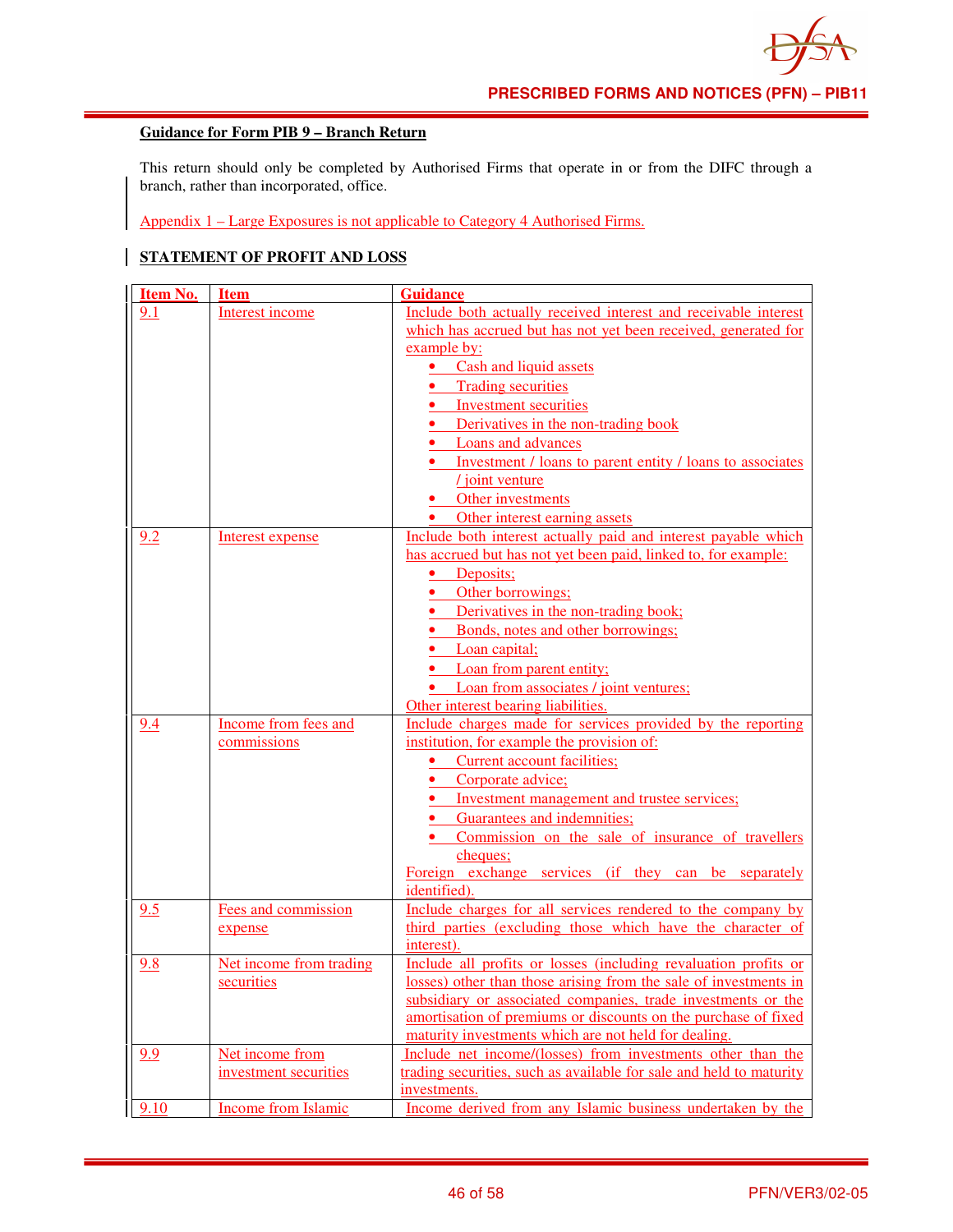

|                               | contracts                                                                            | <b>Authorised Firm.</b>                                                                                                                                                                                                                                                                                                                                                                                                                                                                                                                                                                                                                |
|-------------------------------|--------------------------------------------------------------------------------------|----------------------------------------------------------------------------------------------------------------------------------------------------------------------------------------------------------------------------------------------------------------------------------------------------------------------------------------------------------------------------------------------------------------------------------------------------------------------------------------------------------------------------------------------------------------------------------------------------------------------------------------|
| 9.11                          | Other operating income                                                               | Include under this heading income from any other source (other<br>than extraordinary items), for example:<br>Revaluations of foreign exchange positions;                                                                                                                                                                                                                                                                                                                                                                                                                                                                               |
| 93.12.1<br>39.12.2<br>93.12.3 | <b>Provisions General</b><br><b>Provisions Specific</b><br><b>Provisions Islamic</b> | Revaluation of any investment in subsidiaries or<br>$\bullet$<br>associates (if equity accounting);<br>Share of profits from associated companies (if<br>$\bullet$<br>reporting on a consolidated basis);<br>Profit or loss on the sale of non-trading assets $-$ e.g.<br>٠<br>premises, equipment, subsidiary and associated<br>companies and trade investments;<br>Revaluation surpluses/deficits - following normal<br>accounting practice.<br>Total provisions to cover non-specific bad debt provisions.<br>Total of provisions made against specific exposures.<br>Those provisions arising from any Islamic business undertaken |
| 93.12.4                       | <b>Provisions Other</b>                                                              | To include, for example, provisions made for taxation or<br>dividends.                                                                                                                                                                                                                                                                                                                                                                                                                                                                                                                                                                 |
| 93.13                         | <b>Staff</b> expenses                                                                | Include, for example:<br>• Salary costs;<br>Employer's contribution to any pension scheme;<br>Costs of staff benefits paid on a per capita basis such as<br>private medical insurance.                                                                                                                                                                                                                                                                                                                                                                                                                                                 |
| 93.14                         | Depreciation $&$<br>Amortisation                                                     | Charges relating, for example, to depreciation / amortisation of<br>property, plant and equipment and other amounts written off in<br>respect of tangible and intangible fixed assets.                                                                                                                                                                                                                                                                                                                                                                                                                                                 |
| 93.15                         | Other operating expenses                                                             | Examples of expenses can be as follows:<br>Occupancy expenses – for example, rates, rent,<br>insurance of building, lighting, heating, maintenance<br>costs and subsidised restaurants;<br>Equipment;<br>• Other overhead expenses:<br>• All other expenditure not falling into one of the other<br>specific categories.                                                                                                                                                                                                                                                                                                               |
| Hem No.                       | <b>Item</b>                                                                          | <b>Guidance</b>                                                                                                                                                                                                                                                                                                                                                                                                                                                                                                                                                                                                                        |
| 9.1                           | Interest income                                                                      | Include both actually received interest and receivable interest<br>which has accrued but has not yet been received, generated for<br>example by:<br><b>.Cash and liquid assets</b><br><b>•Trading securities</b><br>•Investment securities<br><b>*Derivatives in the non trading book</b><br>•Loans and advances<br>•Investment / loans to parent entity / loans to associates /<br>joint venture<br>•Other investments<br>•Other interest earning assets                                                                                                                                                                              |
| 9.2                           | <b>Income from trading</b><br>securities                                             | Include all profits or losses (including revaluation profits or<br>losses) other than those arising from the sale of investments in<br>subsidiary or associated companies, trade investments or the<br>amortisation of premiums or discounts on the purchase of fixed<br>maturity investments which are not held for dealing.                                                                                                                                                                                                                                                                                                          |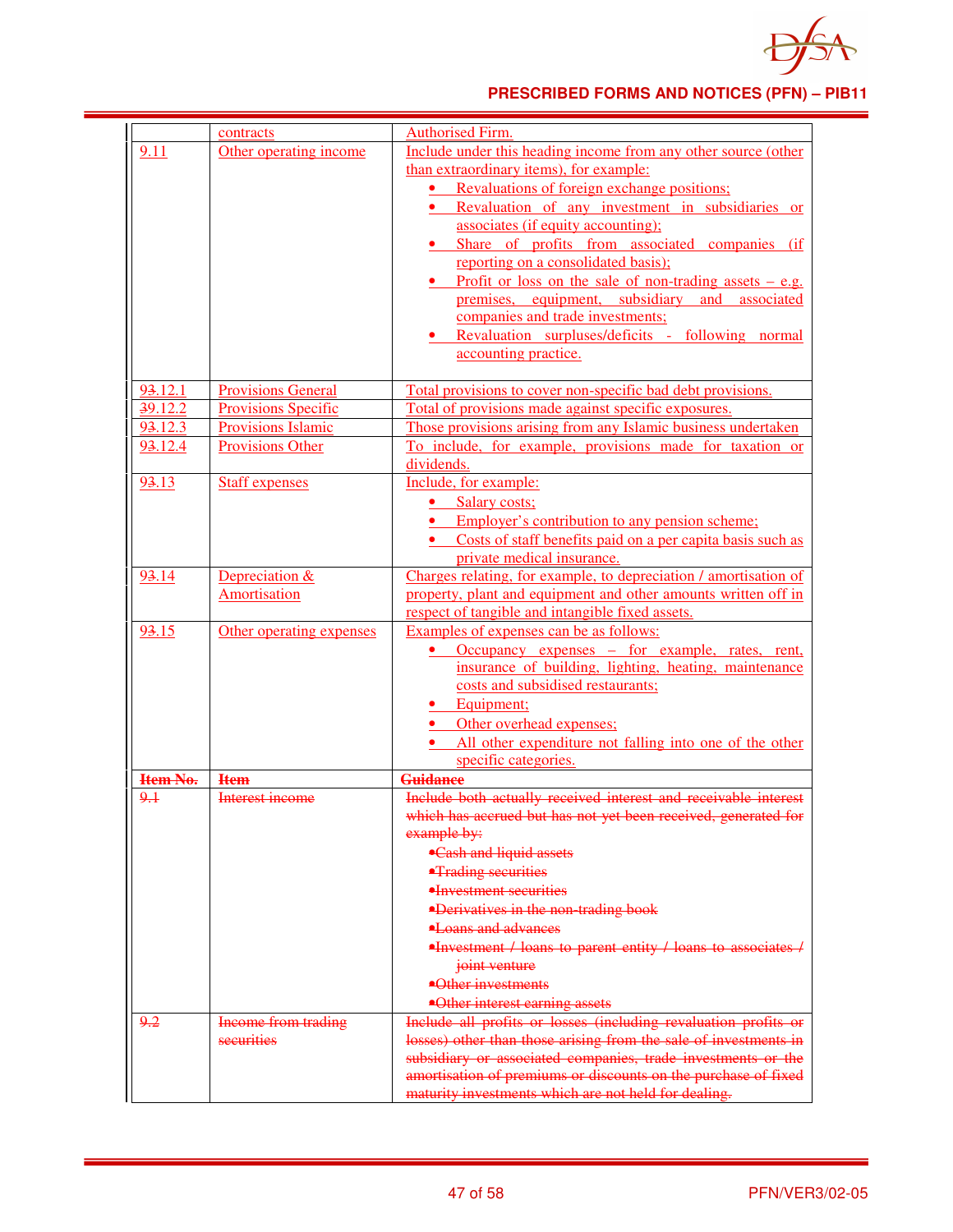

| 9.3  | Income from fees and       | Include charges made for services provided by the reporting      |
|------|----------------------------|------------------------------------------------------------------|
|      | eommissions                | institution, for example the provision of:                       |
|      |                            | <b>*Current account facilities;</b>                              |
|      |                            | <b>*Corporate advice;</b>                                        |
|      |                            | ·Investment management and trustee services;                     |
|      |                            | <b>*Guarantees and indemnities;</b>                              |
|      |                            | *Commission on the sale of insurance of travellers cheques;      |
|      |                            | ·Foreign exchange services (if they can be separately            |
|      |                            | identified).                                                     |
| 9.4  | <b>Income from Islamic</b> | Income derived from any Islamic business undertaken by the       |
|      | eontracts                  | Authorised Firm.                                                 |
| 9.5  | Other operating income     | Include under this heading income from any other source (other   |
|      |                            | than extraordinary items), for example:                          |
|      |                            | •Intra-group income                                              |
|      |                            | *Revaluations of foreign exchange positions;                     |
|      |                            | *Dividends from other group companies (if reporting on an        |
|      |                            | unconsolidated basis);                                           |
|      |                            | *Revaluation of any investment in subsidiaries or associates     |
|      |                            | (if equity accounting);                                          |
|      |                            | *Share of profits from associated companies (if reporting        |
|      |                            | on a consolidated basis);                                        |
|      |                            | ·Profit or loss on the sale of non-trading assets e.g.           |
|      |                            | premises, equipment, subsidiary and associated                   |
|      |                            | companies and trade investments;                                 |
|      |                            | •Revaluation surpluses/deficits following normal                 |
|      |                            | accounting practice.                                             |
|      |                            | -Any other source (other than extraordinary items which          |
|      |                            | should be included in Item No. 3.14 below).                      |
| 9.6  | Interest paid and payable  | Include both interest actually paid and interest payable which   |
|      |                            | has accrued but has not yet been paid, linked to, for example:   |
|      |                            | ·Deposits;                                                       |
|      |                            | *Other borrowings;                                               |
|      |                            | *Derivatives in the non-trading book;                            |
|      |                            | <b>*Bonds, notes and other borrowings;</b>                       |
|      |                            | ·Loan capital;                                                   |
|      |                            | ·Loan from parent entity;                                        |
|      |                            | •Loan from associates / joint ventures;                          |
|      |                            | <b>*Other interest bearing liabilities.</b>                      |
| 9.7  | Fees and commissions       | Include charges for all services rendered to the company by      |
|      | paid and payable           | third parties (excluding those which have the character of       |
|      |                            | interest).                                                       |
| 9.8  | <b>Staff expenses</b>      | Include, for example:                                            |
|      |                            | ·Salary costs;                                                   |
|      |                            | *Employer's contribution to any pension scheme;                  |
|      |                            | ·Costs of staff benefits paid on a per capita basis such as      |
|      |                            | private medical insurance.                                       |
| 9.9  | Depreciation &             | Charges relating, for example, to depreciation / amortisation of |
|      | Amortisation               | property, plant and equipment and other amounts written off in   |
|      |                            |                                                                  |
|      |                            | respect of tangible and intangible fixed assets.                 |
| 9.10 | Other operating expenses   | Examples of expenses can be as follows:                          |
|      |                            | *Intra group expenses such as charges for central resources      |
|      |                            | *Occupancy expenses for example, rates, rent, insurance          |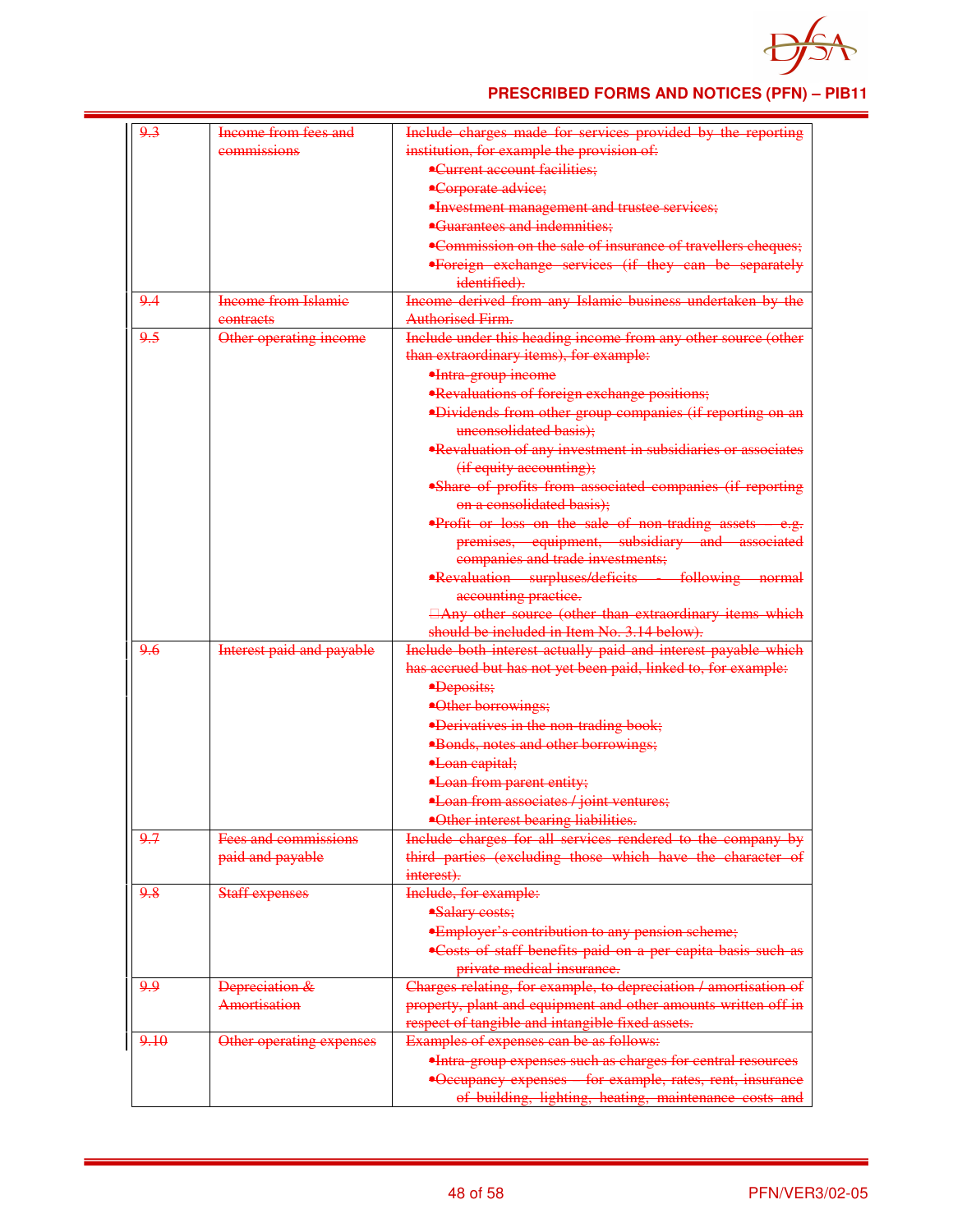

|                                  |                                                               | subsidised restaurants;                                                                                                                                                               |
|----------------------------------|---------------------------------------------------------------|---------------------------------------------------------------------------------------------------------------------------------------------------------------------------------------|
|                                  |                                                               | <del>•Equipment:</del>                                                                                                                                                                |
|                                  |                                                               | ●Other overhead expenses;                                                                                                                                                             |
|                                  |                                                               | •All other expenditure not falling into one of the other                                                                                                                              |
|                                  |                                                               | enecific categories<br><del>specific categories.</del>                                                                                                                                |
| 0.111<br><del>,,,,,,</del>       | <b>Provisions General</b>                                     | Total provisions to cover non-specific bad debt provisions.                                                                                                                           |
| 0.11.2<br>$\sqrt{1 + 1}$         | <b>Provisions Specific</b>                                    | Total of provisions made against specific exposures.                                                                                                                                  |
| 0.11.2<br><del>, , , , , ,</del> | <b>Provisions Islamic</b><br><del>r ivy kalvins islamic</del> | $\cdot$ $\cdot$<br>$\cdot$ $\cdot$<br>Those provisions arising from any Islamic husiness undertaken<br><b>ENOU providing among from ally foldfille business that idividi</b>          |
| 011A<br><b>Service State</b>     | <b>Provisions Other</b><br><del>riversions canon</del>        | . .<br>To include for example<br>provisione made for favotion or<br>$\frac{1}{2}$<br><b>BUILDING IN A STATISTICS</b><br><b>THEREST COMPANY</b><br><b>TWI</b><br><b>SERVATESHAVASI</b> |
|                                  |                                                               | dividende<br><b>THE STATE OF A TO A REPORT</b>                                                                                                                                        |
| 0.12<br>$\overline{1}$           | <b>Operating profit from</b>                                  | Sum of Item Nos. [3.1 to 3.11] above.                                                                                                                                                 |
|                                  | ordinary activities<br><del>orumar v acu viucs</del>          |                                                                                                                                                                                       |

# **STATEMENT OF ASSETS**

| <b>Item</b> | <b>Item</b>                  | <b>Guidance</b>                                                                |
|-------------|------------------------------|--------------------------------------------------------------------------------|
| No.         |                              |                                                                                |
| 9.17.1      | <b>Cash and Balances</b>     | Include, for example, the following amounts:                                   |
|             | with Central Banks           | Notes and coins;<br>٠                                                          |
|             |                              | • Long positions in Gold bullion (including Tola Bars);                        |
|             |                              | • Amounts placed with central banks including funds required to be             |
|             |                              | placed on deposit with central banks and monetary authorities.                 |
| 9.17.2      | <b>Treasury bills and</b>    | Treasury bills issued by the national governments or by the Central banks      |
|             | other eligible bills         | on behalf of the governments. Also include bills issued by other entities,     |
|             |                              | which are eligible for rediscounting with the central bank.                    |
|             |                              |                                                                                |
| 9.17.3      | Money market                 | Include deposits at call and other money market placements with banks or       |
|             | placements                   | other money market participants                                                |
| $9.18.1 +$  | <b>Trading securities</b>    | Include investments acquired principally for the purpose of selling or         |
| 2.1         |                              | repurchasing it in the near term for short-term-profit-taking. This would      |
|             |                              | include but not limited to, debt, equity and hybrid instruments                |
| $9.18.2 +$  | Derivative financial         | Include, but are not limited to, positions representing the following          |
|             | instruments                  | instruments, recorded at fair value:                                           |
|             |                              |                                                                                |
|             |                              | Forward and Futures contracts in Currencies, Interest rates and other          |
|             |                              | financial assets                                                               |
|             |                              | Forward rate agreements                                                        |
|             |                              | Currency and interest rate swaps                                               |
|             |                              | <b>Credit derivatives</b>                                                      |
|             |                              | Option contracts on currency, interest rate and other financial assets.        |
|             |                              |                                                                                |
|             |                              | These derivatives include both the exchange-traded and over-the-counter        |
|             |                              | versions.                                                                      |
| $9.18.3 +$  | Other financial              | Include all financial instruments which are, upon initial recognition,         |
|             | instruments at fair          | designated by the entity as financial assets to be measured at fair value      |
|             | value through profit         | through profit or loss other than the trading securities included in 94.182.1. |
|             | and loss                     |                                                                                |
| 1.29.18.    | <b>Investment securities</b> | Include non-derivative financial assets that are designated as available for   |
| <u>.44</u>  | - available for sale         | sale by the firm or that have not been classified under any of the other       |
|             |                              | categories of investment in section 94.182.                                    |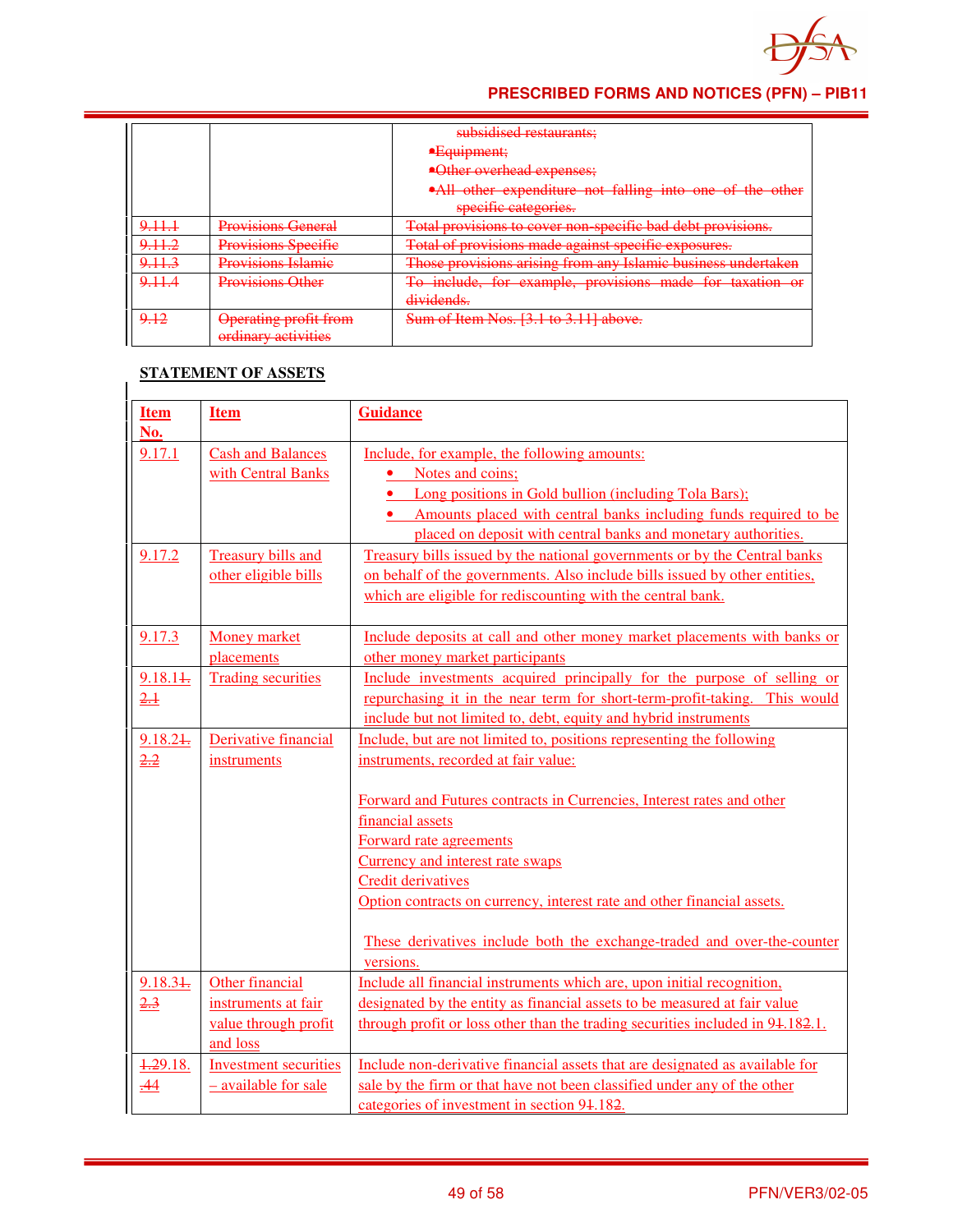

| 1.29.18.<br><u>5</u> | <b>Investment securities</b><br>- held to maturity | Include non-derivative financial assets with fixed or determinable payments<br>and fixed maturity that the firm has positive intention and ability to hold to |
|----------------------|----------------------------------------------------|---------------------------------------------------------------------------------------------------------------------------------------------------------------|
|                      |                                                    | <u>maturity.</u>                                                                                                                                              |
| 19.182.              | <b>Investments</b> in                              | Include investments in entities, including unincorporated entities such as                                                                                    |
| <u>6</u>             | associated                                         | partnerships, over which the firm has significant influence and where the                                                                                     |
|                      | undertakings                                       | entity in question is neither a subsidiary nor a joint venture operation                                                                                      |
| 19.193               | <b>Loans</b> and advances                          | Amounts arising from, for example:                                                                                                                            |
|                      |                                                    | Revolving credit facilities;                                                                                                                                  |
|                      |                                                    | Credit cards outstanding balances;                                                                                                                            |
|                      |                                                    | Housing loans (both variable and fixed rates);<br>٠                                                                                                           |
|                      |                                                    | Term loans (both variable and fixed rates);<br>٠                                                                                                              |
|                      |                                                    | The book value of assets leased out under finance lease agreements;<br>$\bullet$                                                                              |
|                      |                                                    | Loans made under conditional hire purchase contracts;                                                                                                         |
|                      |                                                    | Advances purchased by or assigned to the reporting institutions,                                                                                              |
|                      |                                                    | factoring or similar arrangements                                                                                                                             |
|                      |                                                    | Other loans and advances.<br>$\bullet$                                                                                                                        |
|                      |                                                    | The amounts reported should be gross of provisions (as specific and general                                                                                   |
|                      |                                                    | provisions should be reported in the Liabilities section of the balance Sheet)                                                                                |
|                      |                                                    | and net of interest receivable.                                                                                                                               |
| 19.204.              | Murabaha and                                       | Report here all receivables relating to Murabaha and Istisna'a contracts.                                                                                     |
|                      | Istina'a receivables                               | Refer to FAS 2 and FAS 10 of AAOIFI respectively.                                                                                                             |
| 19.204.              | <b>Ijarah</b> assets and                           | Include Ijarah assets net of depreciation/ amortisation and Ijarah                                                                                            |
| 2                    | receivables                                        | receivables. Refer to FAS 8 of AAOIFI.                                                                                                                        |
| 19.204.              | <b>Mudaraba Financing</b>                          | Capital provided on a Mudaraba basis should be reported here. Refer to                                                                                        |
| 3                    |                                                    | FAS 3 of AAOIFI.                                                                                                                                              |
| 19.204.              | Musharaka                                          | Report capital provided on a Musharaka basis. Refer to FAS 4 of AAOIFI.                                                                                       |
| $\overline{4}$       | Financing                                          | Investment in the share capital of another company should be reported<br>under "Other investments".", Form PIB 1, Item No. 1.4.5.                             |
|                      |                                                    |                                                                                                                                                               |
| 94.204.              | Other investments                                  | Include any other investments undertaken through Islamic contracts,                                                                                           |
| <u>5</u>             |                                                    | including Parallel Istisna'a assets (refer FAS 10 of AAOIFI) and capital                                                                                      |
|                      |                                                    | provided on Salam contracts (refer FAS 7 AAOIFI).                                                                                                             |
| 19.215               | <b>Fixed assets</b>                                | Include, for example, the value of the following:                                                                                                             |
|                      |                                                    | Plant and equipment, the residual value of items leased out under an                                                                                          |
|                      |                                                    | operating lease (excluding balances relating to named Ijarah assets<br>which should be included separately in Form PIB 1, Item No.                            |
|                      |                                                    | $9.20.24.4.2$ ;                                                                                                                                               |
|                      |                                                    | Own premises being occupied or developed for occupation by the                                                                                                |
|                      |                                                    | Authorised Firm, property (excluding property acquired / held                                                                                                 |
|                      |                                                    | available for sale which should be included in "Other Assets",                                                                                                |
|                      |                                                    | Form PIB 1, Item No. 1.79.23).                                                                                                                                |
|                      |                                                    | The amounts reported here should be net of accumulated depreciation and                                                                                       |
|                      |                                                    | amortisation.                                                                                                                                                 |
| 1.6.19.2             | Goodwill                                           | Include amounts relating to any purchased goodwill.                                                                                                           |
| 2.1                  |                                                    |                                                                                                                                                               |
| $9.22.2 +$           | Other intangible                                   | Items to be included:                                                                                                                                         |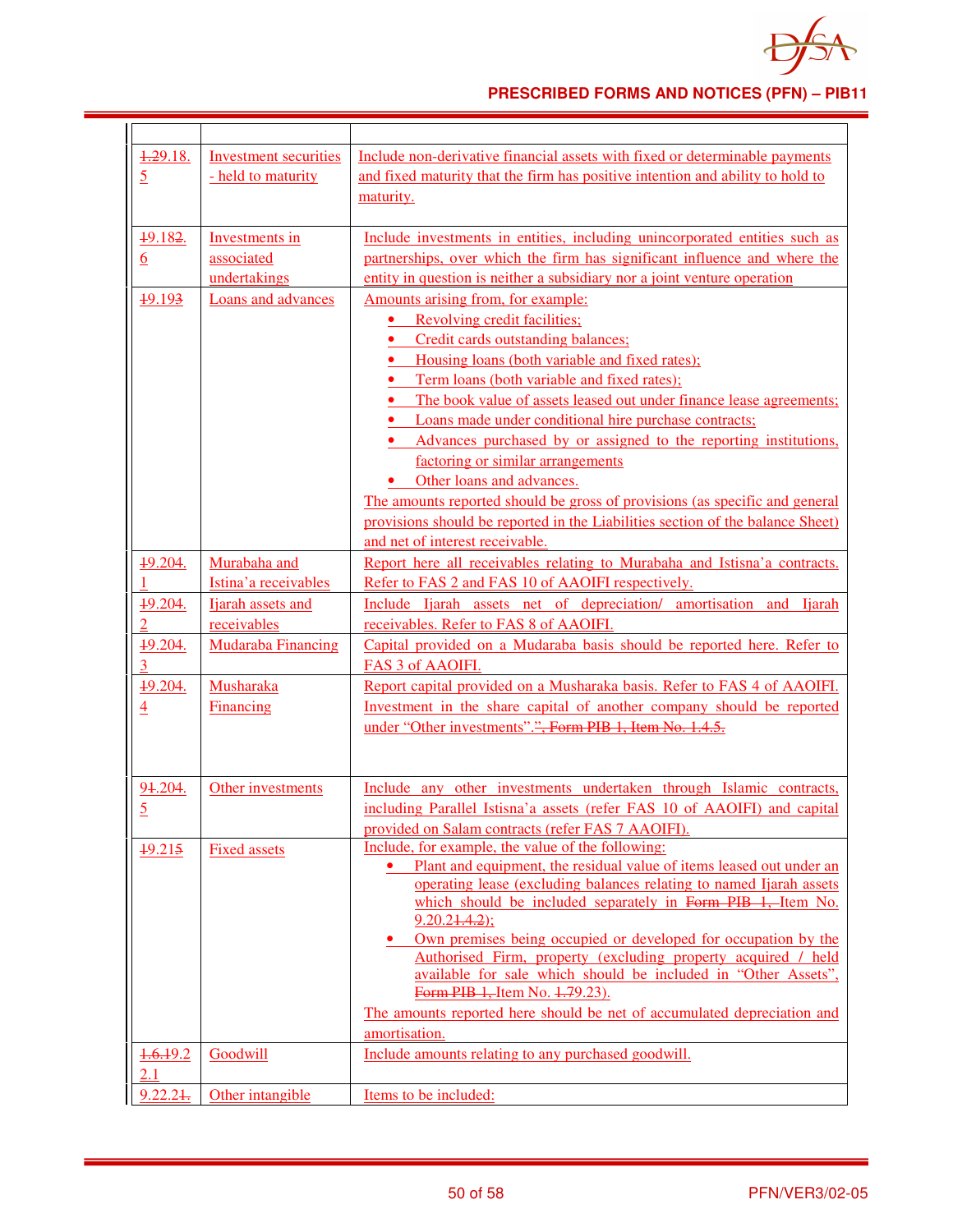

| 6.2               | assets                     | Capitalised development costs<br>٠                                                                                                                          |
|-------------------|----------------------------|-------------------------------------------------------------------------------------------------------------------------------------------------------------|
|                   |                            | Brand names, trademarks and similar rights                                                                                                                  |
|                   |                            | Licences and exchange seats which may be held as part of the                                                                                                |
|                   |                            | Authorised Firm's trading requirement.                                                                                                                      |
| $9.23 + 7$        | Other assets               | Assets that have not been included in any of the items above. In particular,                                                                                |
|                   |                            | positions in short term securities held with the intention of resale, sundry                                                                                |
|                   |                            | debtors, prepayments and accrued income not identified elsewhere.                                                                                           |
| $9.25.1 +$        | Direct credit              | These relate to the financial requirements of counterparty where the risk of                                                                                |
| $\frac{9.1}{9.1}$ | substitutes                | loss to the Authorised Firm on the transaction is equivalent to a direct claim                                                                              |
|                   |                            | on the counterparty. Include here                                                                                                                           |
|                   |                            | Guarantees of a financial nature to stand behind the current obligations                                                                                    |
|                   |                            | of customers (e.g. loan guarantees);                                                                                                                        |
|                   |                            | Guarantees of leasing operations;                                                                                                                           |
|                   |                            | Letters of Credit and Stand-by Letters of Credit to the extent that they<br>do not qualify for inclusion in Item No. 9.25.3 <del>1.9.3</del> "Trade related |
|                   |                            | contingents" below;                                                                                                                                         |
|                   |                            | Guarantees of a capital nature such as undertakings given to a non bank                                                                                     |
|                   |                            | financial company which are considered as capital by the appropriate                                                                                        |
|                   |                            | regulatory body. Guarantees given to a company not connected to the                                                                                         |
|                   |                            | reporting institution should be risk weighted at 100% and those for                                                                                         |
|                   |                            | connected companies should be deducted from the reporting                                                                                                   |
|                   |                            | institution's capital base.                                                                                                                                 |
|                   |                            | Acceptances granted and risk participation in bankers' acceptances.                                                                                         |
|                   |                            | Where the reporting institution's own acceptances have been                                                                                                 |
|                   |                            | discounted by that institution the nominal value of the bills held should                                                                                   |
|                   |                            | be deducted from the nominal amount of the bills issued under the                                                                                           |
|                   |                            | facility and a corresponding on balance sheet entry made.                                                                                                   |
| 1.9.9.25          | <b>Transaction related</b> | These exposures relate to the on-going trading activities of a counterparty                                                                                 |
| $\cdot^2$         | <b>Contingents</b>         | where the risk of loss to the reporting institution depends on the likelihood                                                                               |
|                   |                            | of a future event which is independent of the creditworthiness of the                                                                                       |
|                   |                            | counterparty. They are essentially guarantees that support particular non                                                                                   |
|                   |                            | financial obligations rather than a customer's financial obligations. Include                                                                               |
|                   |                            | here:<br>Advance payment guarantees                                                                                                                         |
|                   |                            | Performance bonds including bid or tender bonds, warranties and                                                                                             |
|                   |                            | indemnities (indemnities given for lost share certificates or bills of                                                                                      |
|                   |                            | lading and guarantees of the validity of papers rather than of payment                                                                                      |
|                   |                            | under certain conditions should be reported here);                                                                                                          |
|                   |                            | Stand by Letters of Credit relating to a particular contract or to non                                                                                      |
|                   |                            | financial transactions (including arrangements backing, inter alia,                                                                                         |
|                   |                            | subcontractors' and supplier's performance, labour and materials,                                                                                           |
|                   |                            | contracts and construction bids).                                                                                                                           |
| $9.25.3 +$        | <b>Trade related</b>       | Report short term self-liquidating trade related items such as documentary                                                                                  |
| 9.3               | Contingents                | letters of credit issued by the reporting institution that are collateralised by                                                                            |
|                   |                            | the underlying shipment i.e. the credit provides for the reporting institution                                                                              |
|                   |                            | to retain title to the underlying shipment. L/C's issued without provision for                                                                              |
|                   |                            | the reporting institution to retain title to the underlying shipment should be                                                                              |
|                   |                            | reported under direct credit substitutes above.                                                                                                             |
| 9.25.41           | <b>Sale and Repurchase</b> | Only report here sale and repurchase agreements where the asset sold is not                                                                                 |
| 9.4               | <u>Agreements</u>          | reported on the balance sheet. Where the asset is off balance sheet, the                                                                                    |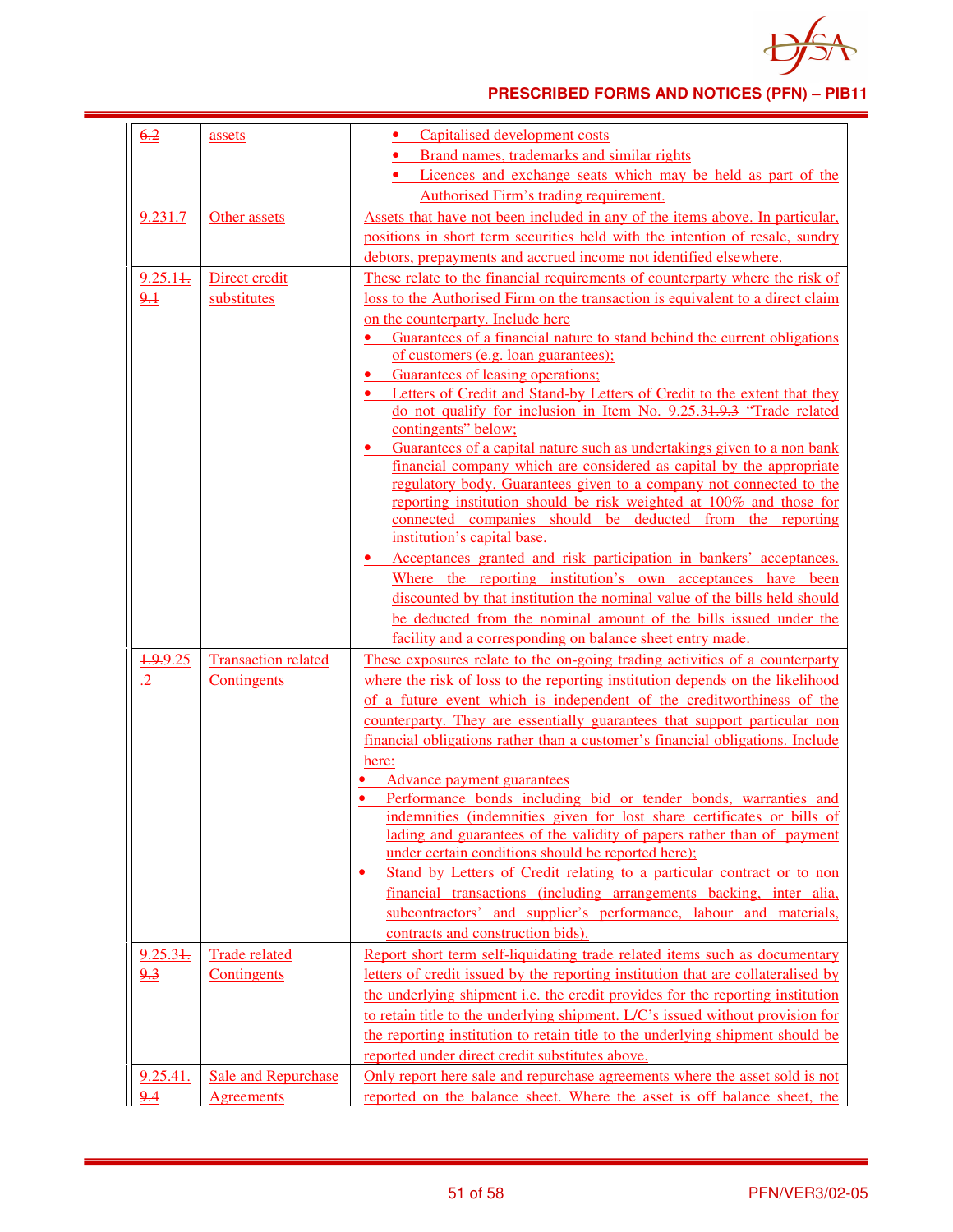

|            |                              | appropriate counterparty weighting is determined by the issuer of the             |
|------------|------------------------------|-----------------------------------------------------------------------------------|
|            |                              | security and not according to the counterparty with whom the transaction          |
|            |                              | has been undertaken.                                                              |
| 9.25.51    | <b>Forward Assets</b>        | The appropriate counterparty weighting should be determined by the asset          |
|            | Purchases                    | to be purchased and not the counterparty with whom the contract has been          |
|            |                              | entered into. Include commitments for loans and other on balance sheet            |
|            |                              | items with certain drawdown. Exclude foreign currency spot deposits with          |
|            |                              | value date of up to two working dates after trade date.                           |
| 9.25.61    | <b>Forward Deposits</b>      | Relates to agreements between two parties whereby one will pay and the            |
| <u>9.6</u> | Placed                       | other receive an agreed rate of interest on a deposit to be placed by one with    |
|            |                              | the other at some pre-determined rate in the future. The weight should be         |
|            |                              | determined according to the counterparty with whom the deposit will be            |
|            |                              | placed. Exclude foreign currency spot deposits with value date of up to two       |
|            |                              | working dates after trade date.                                                   |
| 9.25.71    | Uncalled partly-             | Only include here if there is a specific date for a call. If there is no specific |
| 9.7        | paid shares and              | date for a call, the item should be included as a long term commitment            |
|            | securities                   | under PIB 1-Item No. 1.9.109.25.10, "Other Commitments".                          |
| 9.25.81    | NIF's and RUF's              | Note issuance and revolving underwriting facilities should include the            |
| 9.8        |                              | reporting institutions underwriting obligations of any maturity. Where the        |
|            |                              | facility has been drawn down by the borrower and the notes are held by            |
|            |                              | someone other than the Authorised Firm, the underwriting obligation               |
|            |                              | should continue to be reported at the nominal amount.                             |
| 9.25.91    | Endorsement of               | These should be reported at the full nominal amount, less any amount for          |
| <u>و و</u> | <b>Bills</b>                 | bills which the institution now holds but had previously endorsed.                |
|            |                              | Endorsement of bills not accepted by banks will attract the counterparty risk     |
|            |                              | weighting of the issuer. If it has been endorsed by another bank, a reduced       |
|            |                              | risk weighting applies.                                                           |
| 9.25.10    | <b>Other Commitments</b>     | All other undrawn commitments are reportable here, divided into                   |
| 1.9.10     |                              | commitments under and over one year.                                              |
| 1.99.25.   | <b>Assets funded by</b>      | The methodology for calculating exposures financed by PSIAs are, in               |
| 11         | restricted PSIAs             | principle, no different to calculating exposures for a reporting institution's    |
|            |                              | self financed assets. All the guidance notes above apply in their entirety        |
|            |                              | unless stated otherwise.                                                          |
| <b>Hem</b> | <b>Hem</b>                   | <b>Guidance</b>                                                                   |
| No.        |                              |                                                                                   |
| 9.13       | <b>Cash and liquid</b>       | Include, for example, the following amounts:                                      |
|            | assets                       | •Notes and coins;                                                                 |
|            |                              | <b>*Deposits at call;</b>                                                         |
|            |                              | *Long positions in Gold bullion (including Tola Bars);                            |
|            |                              | •Amounts placed with central banks and other financial institutions               |
|            |                              | including funds required to be placed on deposit with central banks               |
|            |                              | and monetary authorities.                                                         |
| 9.14       | <b>Investment securities</b> | Long term investment securities not held with intent to trade (short term         |
|            |                              | securities are reported in Other assets, Item No. 1.7). Include, for example:     |
|            |                              | *Debt and equity issues by central banks and other financial institutions         |
|            |                              | (Eurobonds, FRNs, Mortgage Backed securities, equity holdings,                    |
|            |                              | Sukuks etc.);                                                                     |
|            |                              | ·Investments in subsidiaries and associated companies;                            |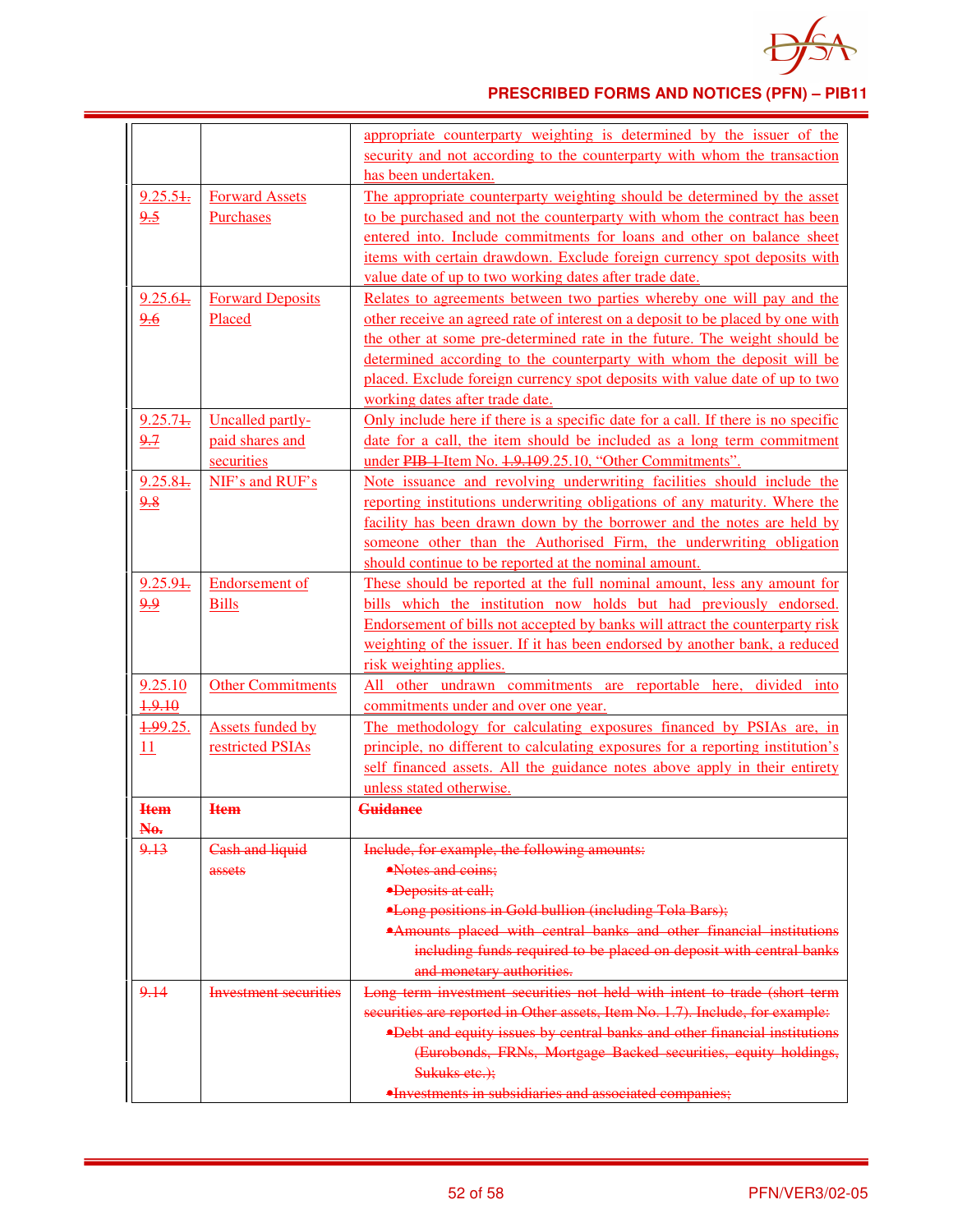

|        |                         | •Investments in the capital of other banks and financial institutions;                                                          |
|--------|-------------------------|---------------------------------------------------------------------------------------------------------------------------------|
|        |                         | <b>*Holdings in non financial firms of which the Authorised Firm is a</b>                                                       |
|        |                         | controller (i.e. Qualifying Holdings).                                                                                          |
|        |                         | Exclude any investments in certain named Islamic contracts as these will be                                                     |
|        |                         | included below (PIB 1, Item Nos. 1.4.1 1.4.5).                                                                                  |
| 9.15   | Loans and advances      | Amounts arising from, for example:                                                                                              |
|        |                         | ·Revolving credit facilities;                                                                                                   |
|        |                         | <b>*Credit cards outstanding balances;</b>                                                                                      |
|        |                         | <b>*Housing loans (both variable and fixed rates);</b>                                                                          |
|        |                         | <b>•Term loans (both variable and fixed rates);</b>                                                                             |
|        |                         | •The book value of assets leased out under finance lease agreements;                                                            |
|        |                         | *Loans made under conditional hire purchase contracts;                                                                          |
|        |                         | *Advances purchased by or assigned to the reporting institutions,                                                               |
|        |                         | factoring or similar arrangements                                                                                               |
|        |                         | •Other loans and advances.                                                                                                      |
|        |                         | The amounts reported should be gross of provisions (as specific and general                                                     |
|        |                         | provisions should be reported in the Liabilities section of the balance Sheet)                                                  |
|        |                         | and net of interest receivable.                                                                                                 |
| 9.16.1 | Murabaha and            | Report here all receivables relating to Murabaha and Istisna'a contracts.                                                       |
|        | Istina'a receivables    | Refer to FAS 2 and FAS 10 of AAOIFI respectively.                                                                               |
| 9.16.2 | <b>Harah assets and</b> | Include Ijarah assets net of depreciation/ amortisation and Ijarah                                                              |
|        | receivables             | receivables. Refer to FAS 8 of AAOIFI.                                                                                          |
| 9.16.3 | Mudaraba Financing      | Capital provided on a Mudaraba basis should be reported here. Refer to                                                          |
|        |                         | FAS 3 of AAOIFI.                                                                                                                |
| 9.16.4 | Musharaka               | Report capital provided on a Musharaka basis. Refer to FAS 4 of AAOIFI.                                                         |
|        | <b>Financing</b>        | Investment in the share capital of another company should be reported                                                           |
|        |                         | under "Other", Form PIB 1, Item No. 1.4.5.                                                                                      |
| 9.16.5 | Other investments       | Include any other investments undertaken through Islamic contracts,                                                             |
|        |                         | including Parallel Istisna'a assets (refer FAS 10 of AAOFIF) and capital                                                        |
|        |                         | provided on Salam contracts (refer FAS 7 AAOIFI).                                                                               |
| 9.17   | <b>Fixed assets</b>     | Include, for example, the value of the following:                                                                               |
|        |                         | ·Plant and equipment, the residual value of items leased out under an                                                           |
|        |                         | operating lease (excluding balances relating to named Ijarah assets                                                             |
|        |                         | which should be included separately in Form PIB 1, Item No.                                                                     |
|        |                         | $+4.2$                                                                                                                          |
|        |                         | .Own premises being occupied or developed for occupation by the                                                                 |
|        |                         | Authorised Firm, property (excluding property acquired / held<br>available for sale which should be included in "Other Assets", |
|        |                         | Form PIB 1, Item No. 1.7).                                                                                                      |
|        |                         | The amounts reported here should be net of accumulated depreciation and                                                         |
|        |                         | amortisation.                                                                                                                   |
| 9.18.1 | Goodwill                | Include amounts relating to any purchased goodwill.                                                                             |
| 9.18.2 | Other intangible        | Items to be included:                                                                                                           |
|        |                         | <b>*Capitalised development costs</b>                                                                                           |
|        |                         | <b>*Brand names, trademarks and similar rights</b>                                                                              |
|        |                         | ·Licences and exchange seats which may be held as part of the                                                                   |
|        |                         | Authorised Firm's trading requirement.                                                                                          |
| 9.19   | Other assets            | Assets that have not been included in any of the items above. In particular,                                                    |
|        |                         | positions in short term securities held with the intention of resale, sundry                                                    |
|        |                         |                                                                                                                                 |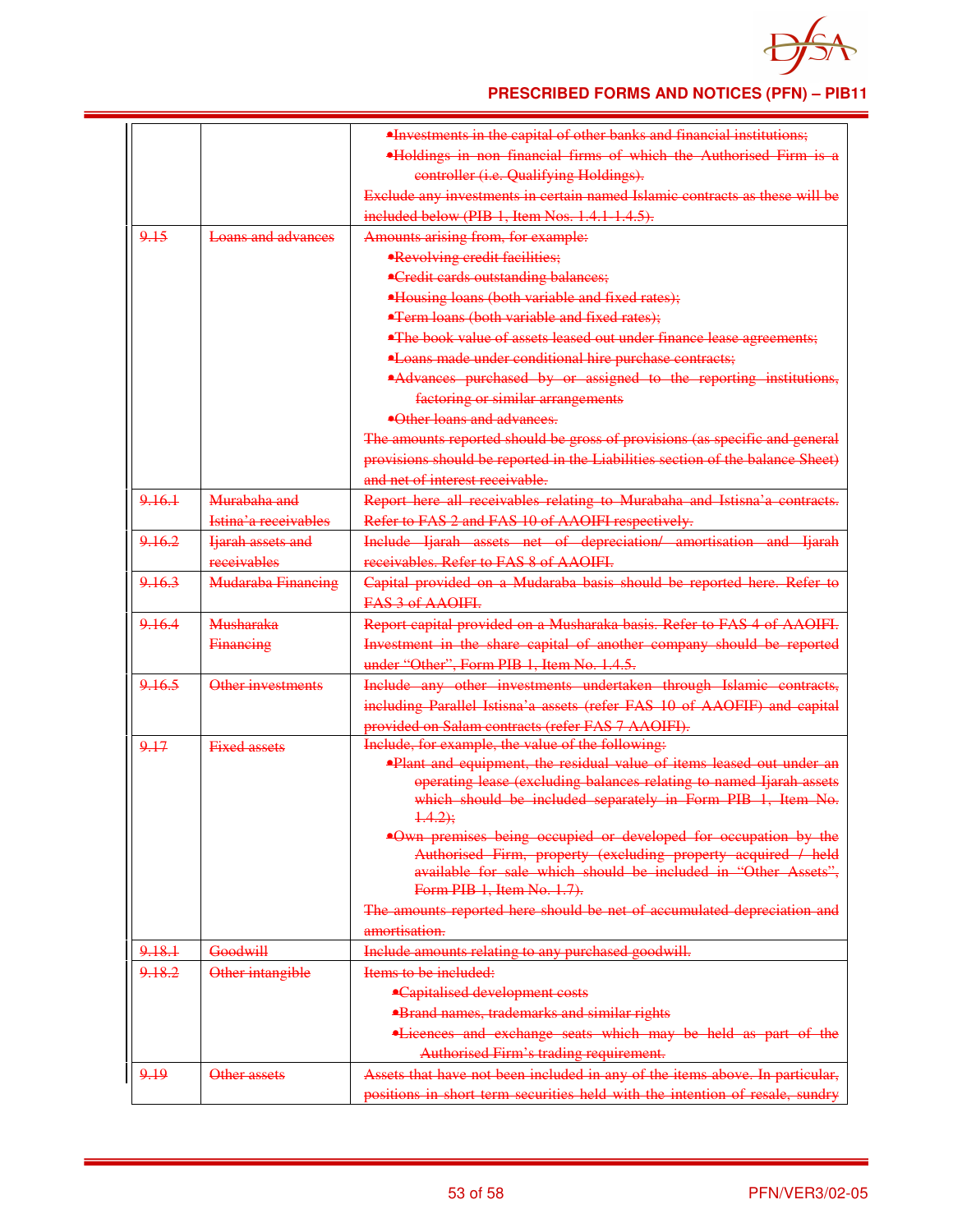

|                         |                            | debtors, prepayments and accrued income not identified elsewhere.                                                                                                             |  |
|-------------------------|----------------------------|-------------------------------------------------------------------------------------------------------------------------------------------------------------------------------|--|
| 9.21.1<br>Direct credit |                            | These relate to the financial requirements of a counterparty where the risk                                                                                                   |  |
|                         | substitutes                | of loss to the Authorised Firm on the transaction is equivalent to a direct                                                                                                   |  |
|                         |                            | claim on the counterparty. Include here                                                                                                                                       |  |
|                         |                            | <b>*Guarantees of a financial nature to stand behind the current obligations of</b>                                                                                           |  |
|                         |                            | eustomers (e.g. loan guarantees);                                                                                                                                             |  |
|                         |                            | <b>*Guarantees of leasing operations;</b>                                                                                                                                     |  |
|                         |                            | ·Letters of Credit and Stand by Letters of Credit to the extent that they do<br>not qualify for inclusion in PIB 9 Item No. 1.9.39.21.2 "Trade related<br>contingents" below; |  |
|                         |                            | <b>*Guarantees of a capital nature such as undertakings given to a non bank</b>                                                                                               |  |
|                         |                            | financial company which are considered as capital by the appropriate                                                                                                          |  |
|                         |                            | regulatory body. Guarantees given to a company not connected to the                                                                                                           |  |
|                         |                            | reporting institution should be risk weighted at 100% and those for<br>connected companies should be deducted from the reporting<br>institution's capital base.               |  |
|                         |                            | *Acceptances granted and risk participation in bankers' acceptances. Where                                                                                                    |  |
|                         |                            | the reporting institution's own acceptances have been discounted by                                                                                                           |  |
|                         |                            | that institution the nominal value of the bills held should be deducted                                                                                                       |  |
|                         |                            | from the nominal amount of the bills issued under the facility and a                                                                                                          |  |
|                         |                            | corresponding on balance sheet entry made.                                                                                                                                    |  |
| 9.21.2                  | <b>Transaction related</b> | These exposures relate to the on going trading activities of a counterparty                                                                                                   |  |
|                         | <b>Contingents</b>         | where the risk of loss to the reporting institution depends on the likelihood                                                                                                 |  |
|                         |                            | of a future event which is independent of the creditworthiness of the                                                                                                         |  |
|                         |                            | counterparty. They are essentially guarantees that support particular non                                                                                                     |  |
|                         |                            | financial obligations rather than a customer's financial obligations. Include                                                                                                 |  |
|                         |                            | here:                                                                                                                                                                         |  |
|                         |                            | •Advance payment guarantees                                                                                                                                                   |  |
|                         |                            | *Performance bonds including bid or tender bonds, warranties and                                                                                                              |  |
|                         |                            | indemnities (indemnities given for lost share certificates or bills of<br>lading and guarantees of the validity of papers rather than of payment                              |  |
|                         |                            | under certain conditions should be reported here);                                                                                                                            |  |
|                         |                            | *Stand by Letters of Credit relating to a particular contract or to non                                                                                                       |  |
|                         |                            | financial transactions (including arrangements backing, inter alia,                                                                                                           |  |
|                         |                            | subcontractors' and supplier's performance, labour and materials,                                                                                                             |  |
|                         |                            | contracts and construction bids).                                                                                                                                             |  |
| 9.21.3                  | <b>Trade related</b>       | Report short term self-liquidating trade related items such as documentary                                                                                                    |  |
|                         | <b>Contingents</b>         | letters of credit issued by the reporting institution that are collateralised by                                                                                              |  |
|                         |                            | the underlying shipment i.e. the credit provides for the reporting institution                                                                                                |  |
|                         |                            | to retain title to the underlying shipment. L/C's issued without provision for                                                                                                |  |
|                         |                            | the reporting institution to retain title to the underlying shipment should be                                                                                                |  |
|                         |                            | reported under direct credit substitutes above.                                                                                                                               |  |
| 9.21.4                  | <b>Sale and Repurchase</b> | Only report here sale and repurchase agreements where the asset sold is not                                                                                                   |  |
|                         | <b>Agreements</b>          | reported on the balance sheet. Where the asset is off balance sheet, the                                                                                                      |  |
|                         |                            | appropriate counterparty weighting is determined by the issuer of the                                                                                                         |  |
|                         |                            | security and not according to the counterparty with whom the transaction                                                                                                      |  |
|                         |                            | has been undertaken.                                                                                                                                                          |  |
| 9.21.5                  | <b>Forward Assets</b>      | The appropriate counterparty weighting should be determined by the asset                                                                                                      |  |
|                         | <b>Purchases</b>           | to be purchased and not the counterparty with whom the contract has been                                                                                                      |  |
|                         |                            | entered into. Include commitments for loans and other on balance sheet                                                                                                        |  |
|                         |                            |                                                                                                                                                                               |  |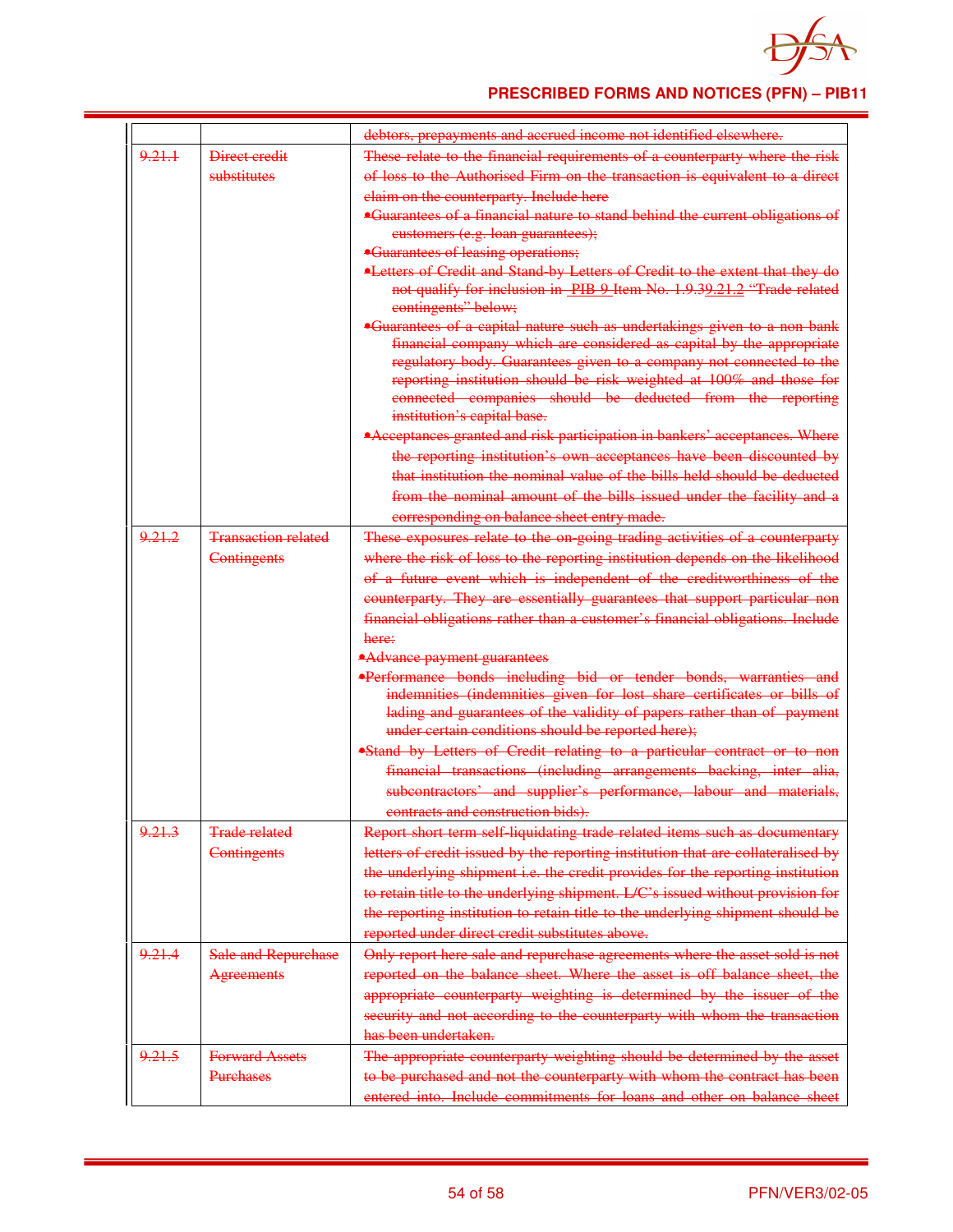

|                                             |                                                  | items with certain drawdown. Exclude foreign currency spot deposits with<br>value date of up to two working dates after trade date.                                                                                                                                                                                                                                                                                               |  |
|---------------------------------------------|--------------------------------------------------|-----------------------------------------------------------------------------------------------------------------------------------------------------------------------------------------------------------------------------------------------------------------------------------------------------------------------------------------------------------------------------------------------------------------------------------|--|
| 9.21.6<br><b>Forward Deposits</b><br>Placed |                                                  | Relates to agreements between two parties whereby one will pay and the<br>other receive an agreed rate of interest on a deposit to be placed by one with<br>the other at some pre determined rate in the future. The weight should be<br>determined according to the counterparty with whom the deposit will be<br>placed. Exclude foreign currency spot deposits with value date of up to two<br>working dates after trade date. |  |
| 9.21.7                                      | Uncalled partly<br>paid shares and<br>securities | Only include here if there is a specific date for a call. If there is no specific<br>date for a call, the item should be included as a long term commitment<br>under PIB 9 Item No. 1.9.109.21.10, "Other Commitments" below.                                                                                                                                                                                                     |  |
| 9.21.8                                      | NIF's and RHF's                                  | Note issuance and revolving underwriting facilities should include the<br>reporting institutions underwriting obligations of any maturity. Where the<br>facility has been drawn down by the borrower and the notes are held by<br>someone other than the Authorised Firm, the underwriting obligation<br>should continue to be reported at the nominal amount.                                                                    |  |
| 9.21.9<br>Endorsement of<br><b>Bills</b>    |                                                  | These should be reported at the full nominal amount, less any amount for<br>bills which the institution now holds but had previously endorsed.<br>Endorsement of bills not accepted by banks will attract the counterparty risk<br>weighting of the issuer. If it has been endorsed by another bank, a reduced<br>risk weighting applies.                                                                                         |  |
| 9.21.10                                     | <b>Other Commitments</b>                         | All other undrawn commitments are reportable here, divided into<br>commitments under and over one year.                                                                                                                                                                                                                                                                                                                           |  |
| 9.21.11                                     | <b>OTC Derivative</b><br><b>Contracts</b>        | Counterparty risk arising in both the non trading and trading books should<br>be calculated with reference to PIB Section A4.5. Amounts to be reported<br>here are the replacement costs/ NPV of such contracts                                                                                                                                                                                                                   |  |
| 9,21,12                                     | Assets funded by<br>restricted PSIAs             | The methodology for calculating exposures financed by PSIAs are, in<br>principle, no different to calculating exposures for a reporting institution's<br>self financed assets. All the guidance notes above apply in their entirety<br>unless stated otherwise.                                                                                                                                                                   |  |

## **STATEMENT OF TOTAL LIABILITIES**

| ר מ                                                                                                                                                       | <u> Danoeste</u><br><del>Deborto</del> | Separately identify deposits due to clearing houses in PIB 9 Item No<br><b><i><u>BASHIRAAS</u></i></b> |  |  |
|-----------------------------------------------------------------------------------------------------------------------------------------------------------|----------------------------------------|--------------------------------------------------------------------------------------------------------|--|--|
|                                                                                                                                                           |                                        | 1.10.19.22.1 and other financial institutions in PIB 9 Item No. 1.109.22.2.                            |  |  |
|                                                                                                                                                           |                                        | All other deposits are to be reported in the other deposit section, PIB 9 Item                         |  |  |
|                                                                                                                                                           |                                        | No. 1.109.223.                                                                                         |  |  |
| <b>Tax Liability</b><br>9.23                                                                                                                              |                                        | Report all items accrued and payable in respect of the institutions current                            |  |  |
|                                                                                                                                                           |                                        | and future tax liabilities.                                                                            |  |  |
| 9.24<br><u> Dravisians</u><br><del>r ivvisivns</del><br><u>9.25</u><br><b>Loan Capital and</b><br><b>Hybrid Securities</b><br>9.26<br>Liabilities arising |                                        | All specific and general provisions in respect of Loans and Advances and                               |  |  |
|                                                                                                                                                           |                                        | other receivables should be reported here. Exclude provisions against                                  |  |  |
|                                                                                                                                                           |                                        | Islamic contracts which should be reported in PIB 9 Item No. 1.14.49.26                                |  |  |
|                                                                                                                                                           |                                        | below.                                                                                                 |  |  |
|                                                                                                                                                           |                                        | Report items such as subordinated loans issued by the reporting institution.                           |  |  |
|                                                                                                                                                           |                                        |                                                                                                        |  |  |
|                                                                                                                                                           |                                        | Liabilities arising from Islamic contracts include advances received against                           |  |  |
|                                                                                                                                                           | from Islamie                           | Salam contracts (defined in Para 3 and 19 of FAS 7 issued by AAOIFI and                                |  |  |
| <del>contracts</del>                                                                                                                                      |                                        | <b>Harah investment payables (refer to FAS 8 of AAOIFI). Report any</b>                                |  |  |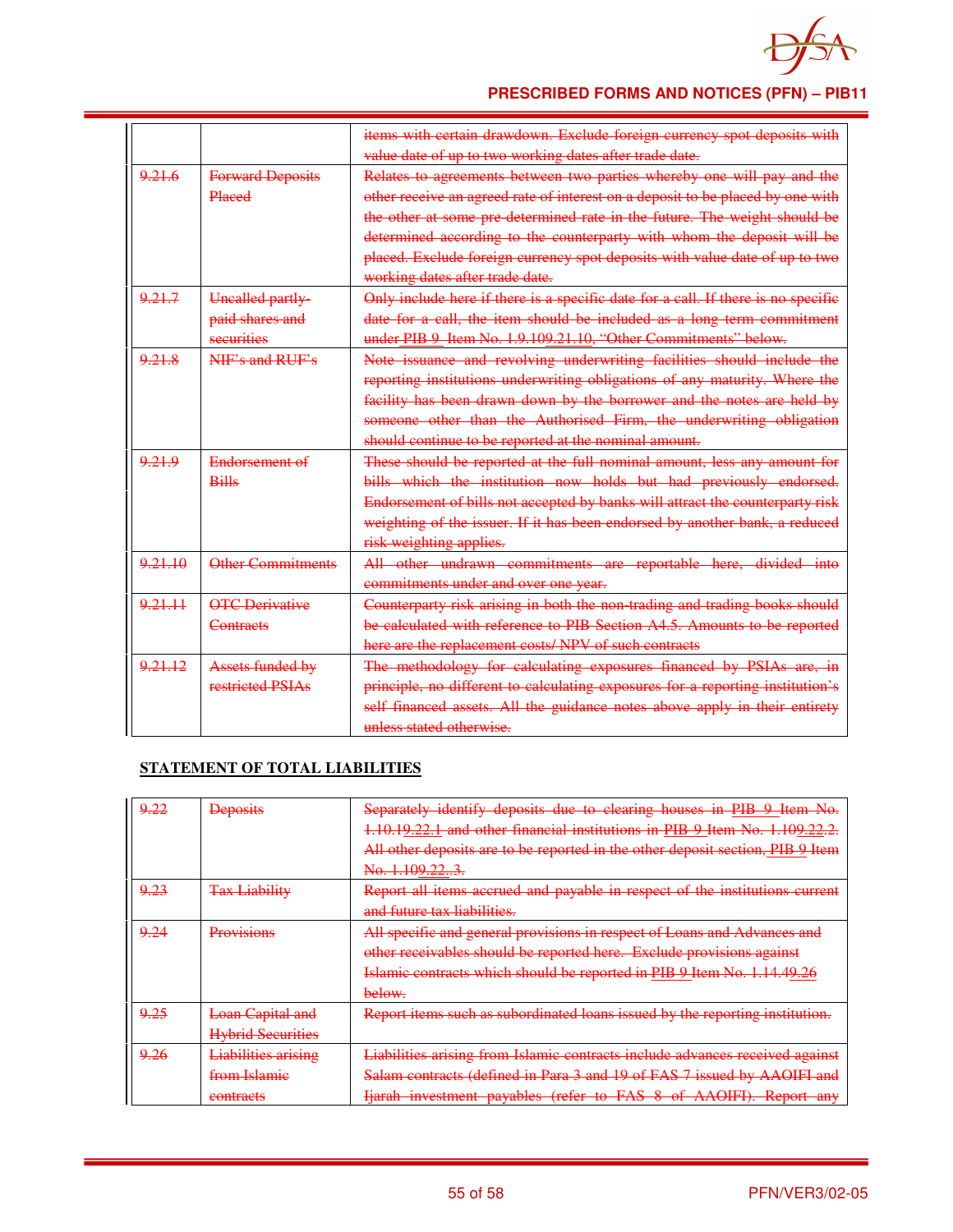

|                                                                                                        |                            | provisions against Islamic contracts in item Form PIB 1, Item No. 1.14.4.          |
|--------------------------------------------------------------------------------------------------------|----------------------------|------------------------------------------------------------------------------------|
| 9.261.1                                                                                                | Deposits                   | Separately identify deposits due to the financial institutions in PIB 1-Item       |
| $\overline{\mathbf{e}}$                                                                                |                            | No. 1.10.19.26.1. All other deposits are to be reported in the other deposit       |
|                                                                                                        |                            | section, PIB 1-Item No. 9.26.21.10.2.                                              |
| $9.27 + 1.1$                                                                                           | <b>Tax Liability</b>       | Report all items accrued and payable in respect of the Authorised Firm's           |
| $\ddagger$                                                                                             |                            | current and future tax liabilities.                                                |
| $9.281 + 1$                                                                                            | Provisions                 | All specific and general provisions in respect of Loans and Advances and           |
| $\frac{2}{2}$                                                                                          |                            | other receivables should be reported here. Exclude provisions against              |
|                                                                                                        |                            | Islamic contracts which should be reported in PIB 1 It Item No. 1,14,49.30         |
|                                                                                                        |                            | below.                                                                             |
| $9.291 + 1$<br><b>Loan Capital and</b><br>$\overline{\mathbf{3}}$<br>Firm.<br><b>Hybrid Securities</b> |                            | Report items such as subordinated loans drawn down by the Authorised               |
|                                                                                                        |                            |                                                                                    |
| 9.301.1                                                                                                | <b>Liabilities arising</b> | Liabilities arising from Islamic contracts include advances received against       |
| $\overline{4}$                                                                                         | from Islamic               | Salam contracts (defined in Para 3 and 19 of FAS 7 issued by AAOIFI and            |
|                                                                                                        | contracts                  | Ijarah investment payables (refer to FAS 8 of AAOIFI). Report any                  |
|                                                                                                        |                            | provisions against Islamic contracts in item Form PIB 1, Item No. 1.14.4.          |
| $9.31.1 +$                                                                                             | Creditors and other        | Report all items not included in any of the above, such as proposed                |
| 15.1<br>Liabilities                                                                                    |                            | dividends payable, sundry accruals and deferred income etc.                        |
| Derivative financial<br>$9.31.2 +$                                                                     |                            | Include, but are not limited to, liabilities arising out of positions representing |
| <u> 15.2</u>                                                                                           | instruments and            | the following instruments, recorded at fair value:                                 |
|                                                                                                        | other trading              |                                                                                    |
|                                                                                                        | liabilities                | Forward and Futures contracts in Currencies, Interest rates and other              |
|                                                                                                        |                            | financial assets                                                                   |
|                                                                                                        |                            | Forward rate agreements                                                            |
|                                                                                                        |                            | Currency and interest rate swaps                                                   |
|                                                                                                        |                            | <b>Credit derivatives</b>                                                          |
|                                                                                                        |                            | Option contracts on currency, interest rate and other financial assets.            |
|                                                                                                        |                            |                                                                                    |
|                                                                                                        |                            | These derivatives include both the exchange-traded and over-the-counter            |
|                                                                                                        |                            | versions.                                                                          |

| 9.27 | <b>Creditors and other</b>                     | Report all items not included in any of the above, such as proposed |  |  |  |
|------|------------------------------------------------|---------------------------------------------------------------------|--|--|--|
|      | <b>Liabilities</b>                             | dividends payable, sundry accruals and deferred income etc.         |  |  |  |
| 9.28 | Total lighilities<br><del>1 ouil naonnes</del> | <b>Sum of PIB 9 Item Nos. 9.22 to 9.27 above.</b>                   |  |  |  |

### **STATEMENT OF LARGE EXPOSURES**

See Guidance for Form PIB 9 – Appendix 1 – Large Exposures – Branch.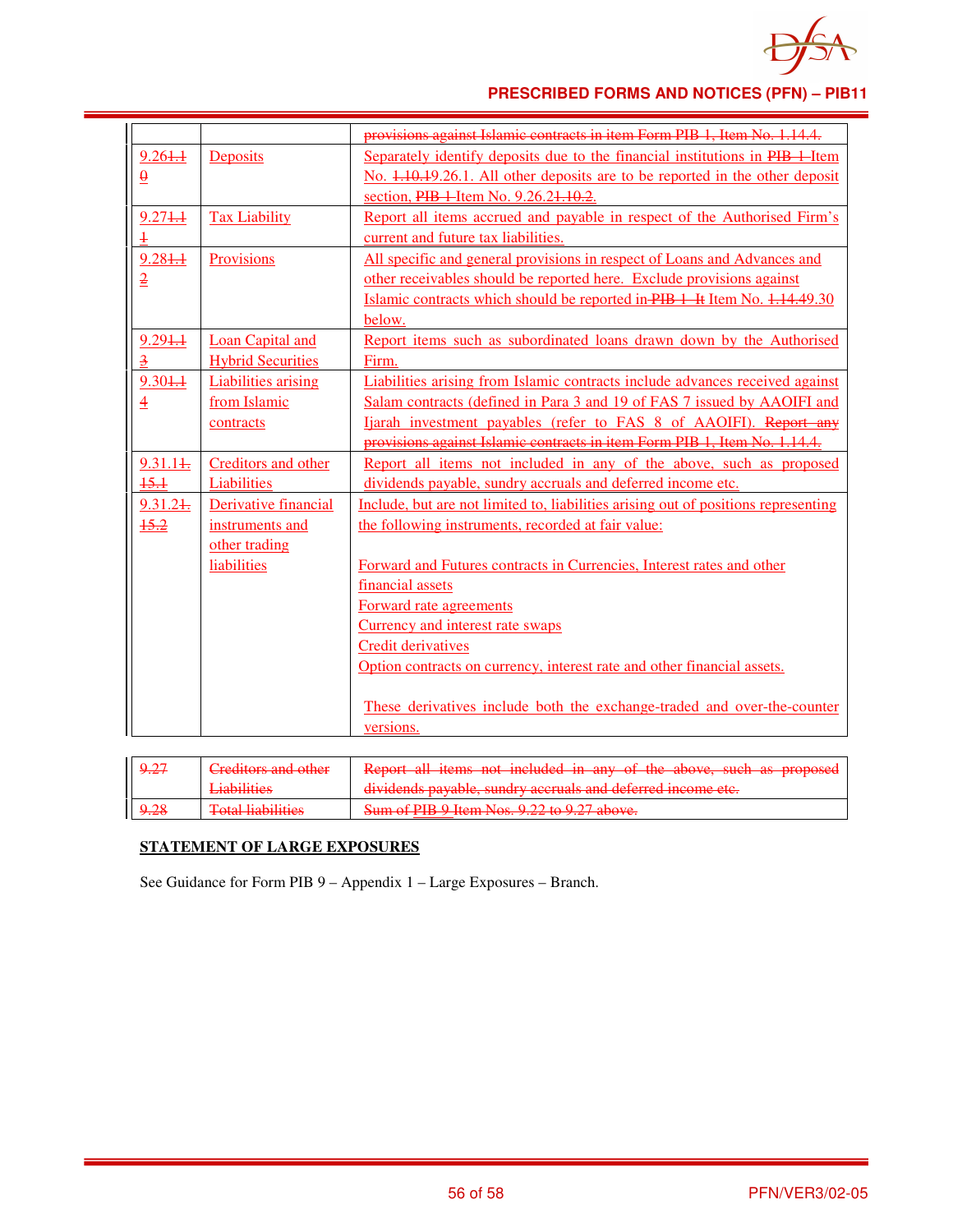

#### **INSTRUCTION GUIDELINES – FORM PIB 9 – APPENDIX 1 – LARGE EXPOSURES - BRANCH**

An Authorised Firm operating through a branch presence is required as part of its general systems and controls obligations, to identify and manage the exposures agreed and undertaken by its operations.

The 20 largest exposures, in absolute terms, to unconnected counterparties should be listed in the first table and the 10 largest exposures, again in absolute terms, to connected counterparties should be listed in the second table.

| Item No. | Column        | <b>Item</b>           | Guidance                                                                                                                        |
|----------|---------------|-----------------------|---------------------------------------------------------------------------------------------------------------------------------|
| 9.A1.1   |               | <b>Twenty Largest</b> | Include in this table the twenty largest exposures to all types                                                                 |
|          |               | Exposures             | of counterparty except those that are connected to the branch.                                                                  |
|          |               | (Unconnected)         | Exposures to individual, or groups of closely related,                                                                          |
|          |               |                       | counterparties should be reported in descending order by                                                                        |
|          |               |                       | size. Exposures to individual counterparties which constitute                                                                   |
|          |               |                       | a group of closely related counterparties should be reported                                                                    |
|          |               |                       | as one aggregate exposure.                                                                                                      |
|          | A             | Counterparty          | The identity of a Counterparty, as defined in the Glossary, in                                                                  |
|          |               |                       | this context will generally be one of the categories as set out                                                                 |
|          |               |                       | in PIB Rule A4.8.6.                                                                                                             |
|          | B             | Unconnected-          | The Authorised Firm should clarify here into what category                                                                      |
|          |               | Financial,            | an exposure falls. These are set out in detail in PIB Rules                                                                     |
|          |               | Unconnected -         | A4.8.7 to A4.8.11 but for the purposes of this form, an                                                                         |
|          |               | Other, Government     | Authorised Firm should state whether an Exposure is to:                                                                         |
|          |               |                       | (i) an Unconnected counterparty or group of Closely Related                                                                     |
|          |               |                       | Counterparties that are predominantly comprised of financial                                                                    |
|          |               |                       | businesses;                                                                                                                     |
|          |               |                       | (ii) an Unconnected counterparty or group of Closely                                                                            |
|          |               |                       | Related Counterparties that are predominantly comprised of                                                                      |
|          |               |                       | non-financial businesses;                                                                                                       |
|          |               |                       | (iii) Central governments and central banks.                                                                                    |
|          | $\mathcal{C}$ | Amount of             | For exposures arising in the Non-Trading Book the amount                                                                        |
|          |               | exposure at risk      | at risk should, with certain exceptions detailed below, be                                                                      |
|          |               |                       | reported as the book value of the Authorised Firm's actual or                                                                   |
|          |               |                       | potential claims, contingent liabilities or assets.                                                                             |
|          |               |                       | Exposures should be calculated in accordance<br>with                                                                            |
|          |               |                       | internationally or AAOFI accepted accounting practice.                                                                          |
|          |               |                       | For exposures arising in the Trading Book, all positions                                                                        |
|          |               |                       | should be marked-to-market daily. Where a market                                                                                |
|          |               |                       | determined price is not readily available, the Authorised                                                                       |
|          |               |                       | Firm may generate its own mark-to-market valuation.                                                                             |
|          |               |                       | Positions should be valued in accordance with the procedures                                                                    |
|          |               |                       | outlined in the Authorised Firm's trading book policy                                                                           |
|          |               |                       | statement.<br>This is set out in more detail in PIB Rules A4.8.13 to                                                            |
|          |               |                       | A4.8.31.                                                                                                                        |
|          | D             |                       | The branch should use as the denominator the amount its                                                                         |
|          |               | Exposure as a         |                                                                                                                                 |
|          |               | percentage of         | head office has available as regulatory capital (e.g. financial<br>resources). This is intended to provide DFSA with a guide as |
|          |               | company's equity      | to the relative size and importance of the exposure for the                                                                     |
|          |               |                       | financial institution as a whole.                                                                                               |
|          | E             | Specific bad debt     | Include here the amount of specific bad debt provision that                                                                     |
|          |               | provision             | may have been made against a particular exposure.                                                                               |
|          | ${\bf F}$     | Reduction by          | As set out in PIB Rule 4.5.6 (d) (ii), the value of an exposure                                                                 |
|          |               |                       |                                                                                                                                 |
|          |               | netting, collateral   | can be reduced through the following:                                                                                           |